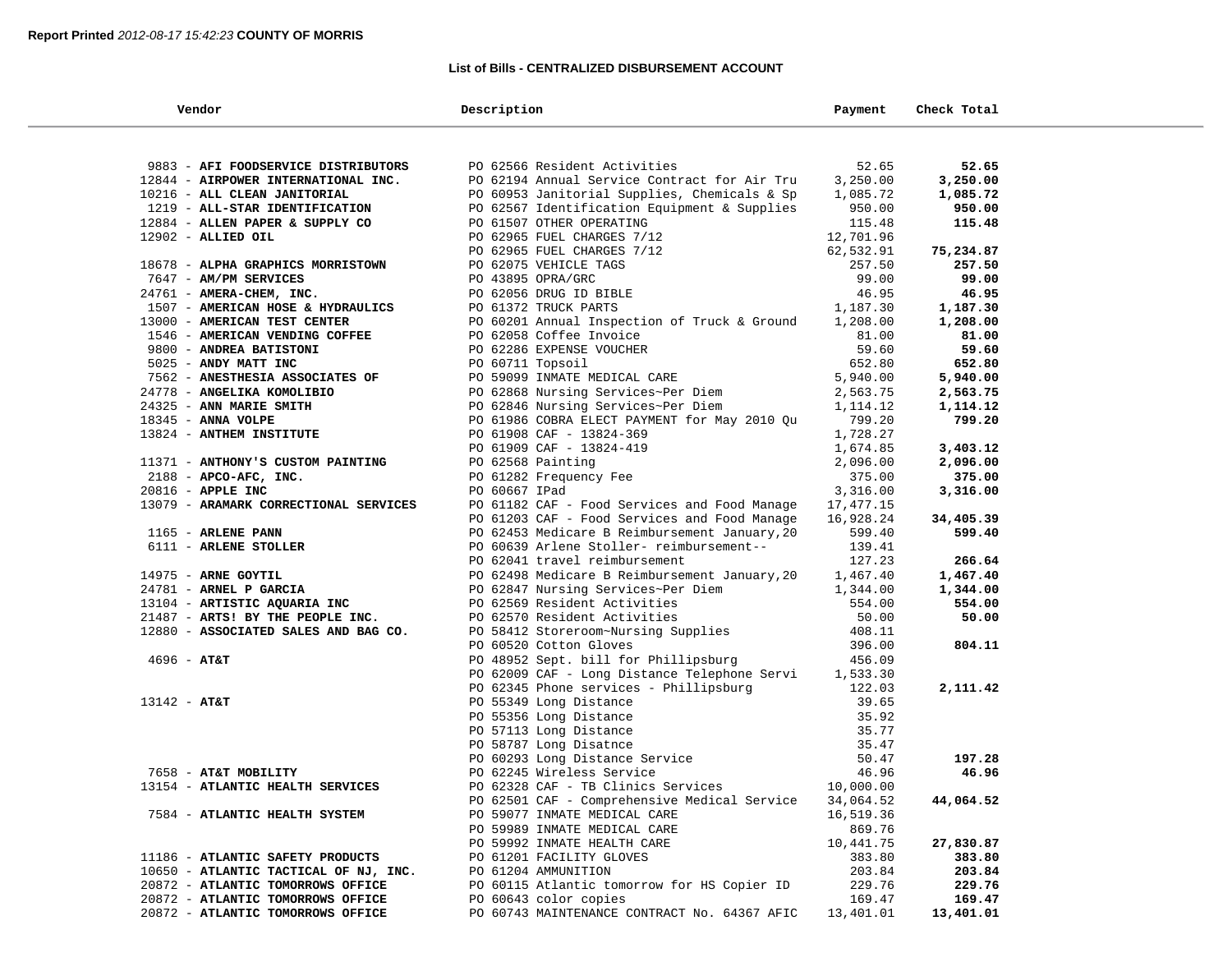| 20872 - ATLANTIC TOMORROWS OFFICE | PO 60952 Office Machine Contract Usage Charg 431.20                                                                                                                                                                                 |          | 431.20           |
|-----------------------------------|-------------------------------------------------------------------------------------------------------------------------------------------------------------------------------------------------------------------------------------|----------|------------------|
|                                   |                                                                                                                                                                                                                                     |          | 98.00            |
|                                   |                                                                                                                                                                                                                                     |          | 499.45           |
|                                   |                                                                                                                                                                                                                                     |          | 111.52           |
|                                   |                                                                                                                                                                                                                                     |          | 55.09            |
|                                   |                                                                                                                                                                                                                                     |          | 158.00           |
|                                   |                                                                                                                                                                                                                                     |          | 60.00            |
|                                   |                                                                                                                                                                                                                                     |          | 55,831.00        |
|                                   |                                                                                                                                                                                                                                     |          |                  |
|                                   |                                                                                                                                                                                                                                     |          |                  |
|                                   |                                                                                                                                                                                                                                     |          |                  |
|                                   |                                                                                                                                                                                                                                     |          |                  |
|                                   |                                                                                                                                                                                                                                     |          |                  |
|                                   |                                                                                                                                                                                                                                     |          |                  |
|                                   |                                                                                                                                                                                                                                     |          |                  |
|                                   |                                                                                                                                                                                                                                     |          | 10,497.55        |
|                                   |                                                                                                                                                                                                                                     |          |                  |
|                                   |                                                                                                                                                                                                                                     |          | 1,984.00         |
|                                   |                                                                                                                                                                                                                                     |          | 320.16           |
|                                   |                                                                                                                                                                                                                                     |          | 7,061.64         |
|                                   |                                                                                                                                                                                                                                     |          | 1,214.56         |
|                                   |                                                                                                                                                                                                                                     |          | 601.30           |
|                                   |                                                                                                                                                                                                                                     |          | 513,875.00       |
|                                   |                                                                                                                                                                                                                                     |          | 126,315.34       |
|                                   |                                                                                                                                                                                                                                     |          | 2.70             |
|                                   |                                                                                                                                                                                                                                     |          | 149.00           |
|                                   |                                                                                                                                                                                                                                     |          | 5,127.00         |
|                                   |                                                                                                                                                                                                                                     |          | 2,685.20         |
|                                   |                                                                                                                                                                                                                                     |          | 21.95            |
|                                   |                                                                                                                                                                                                                                     |          | 1,036.79         |
|                                   |                                                                                                                                                                                                                                     |          | 616.33           |
|                                   |                                                                                                                                                                                                                                     |          |                  |
|                                   |                                                                                                                                                                                                                                     |          | 1,102.85         |
|                                   |                                                                                                                                                                                                                                     |          | 47.00            |
|                                   |                                                                                                                                                                                                                                     |          | 6.00             |
|                                   |                                                                                                                                                                                                                                     |          | 90.40            |
|                                   |                                                                                                                                                                                                                                     |          | 10.20            |
|                                   |                                                                                                                                                                                                                                     |          | 335.82           |
|                                   |                                                                                                                                                                                                                                     |          | 135.00           |
|                                   |                                                                                                                                                                                                                                     |          | 138.02           |
|                                   |                                                                                                                                                                                                                                     |          | 2,500.00         |
|                                   |                                                                                                                                                                                                                                     |          | 280.00           |
|                                   |                                                                                                                                                                                                                                     |          | 1,790.89         |
|                                   |                                                                                                                                                                                                                                     |          | 2,084.52         |
|                                   |                                                                                                                                                                                                                                     |          |                  |
|                                   | 38973 - ATACHITECTRONOMIC OPPIEST<br>28973 - ATACHITECTRONOMIC CONFIDENT POLITIC PRODUCTION (1911-1912)<br>28974 - ATACHITECTRONOMIC CONFIDENT POLITIC CONFIDENT (1913-2012)<br>28974 - ATACHITECTRONOMIC CONFIDENT POLITIC CONFIDE |          | 599.40<br>825.00 |
|                                   |                                                                                                                                                                                                                                     |          |                  |
|                                   |                                                                                                                                                                                                                                     |          | 268.72           |
|                                   |                                                                                                                                                                                                                                     |          |                  |
|                                   |                                                                                                                                                                                                                                     |          | 569.23           |
|                                   |                                                                                                                                                                                                                                     |          | 126.31           |
| 24792 - BROSCIUS, FISHER & ZAITER | PO 62220 Newburgh Rd. Bridge project-legal s                                                                                                                                                                                        | 900.00   | 900.00           |
| 12626 - BRUSHSTROKES              | PO 62575 Resident Activities                                                                                                                                                                                                        | 135.00   | 135.00           |
| 20985 - BTII INSTITUTE, LLC       | PO 61928 CAF - 20985-729                                                                                                                                                                                                            | 1,986.67 | 1,986.67         |
| 20985 - BTII INSTITUTE, LLC       | PO 61930 CAF - 20985-785                                                                                                                                                                                                            | 1,773.33 | 1,773.33         |
| 3483 - BUC INTERNATIONAL CORP     | PO 60478 Confirm On-Line Service                                                                                                                                                                                                    | 186.95   | 186.95           |
| 13586 - C'EST CHEESE              | PO 60539 PUBLIC PROGRAM                                                                                                                                                                                                             | 171.50   | 171.50           |
| 219 - CABLEVISION                 | PO 58757 cable for Wharton Garage                                                                                                                                                                                                   | 70.27    | 70.27            |
| 219 - CABLEVISION                 | PO 59818 cable service for Wharton Garage                                                                                                                                                                                           | 41.90    | 41.90            |
| 13856 - CABLEVISION               | PO 60318 OPTIMUM ONLINE                                                                                                                                                                                                             | 49.95    | 49.95            |
| 8451 - CABLEVISION                | PO 62195 Cable Service                                                                                                                                                                                                              | 78.02    | 78.02            |
| 13856 - CABLEVISION               | PO 62199 OPTIMUM ONLINE                                                                                                                                                                                                             | 239.90   | 239.90           |
| 13856 - CABLEVISION               | PO 62271 Optimum Online                                                                                                                                                                                                             | 309.80   | 309.80           |
| 20688 - CARLIN APPRAISAL SERVICE  | PO 62375 CAF#1201-1 OSTF Angen, LLC                                                                                                                                                                                                 | 2,900.00 | 2,900.00         |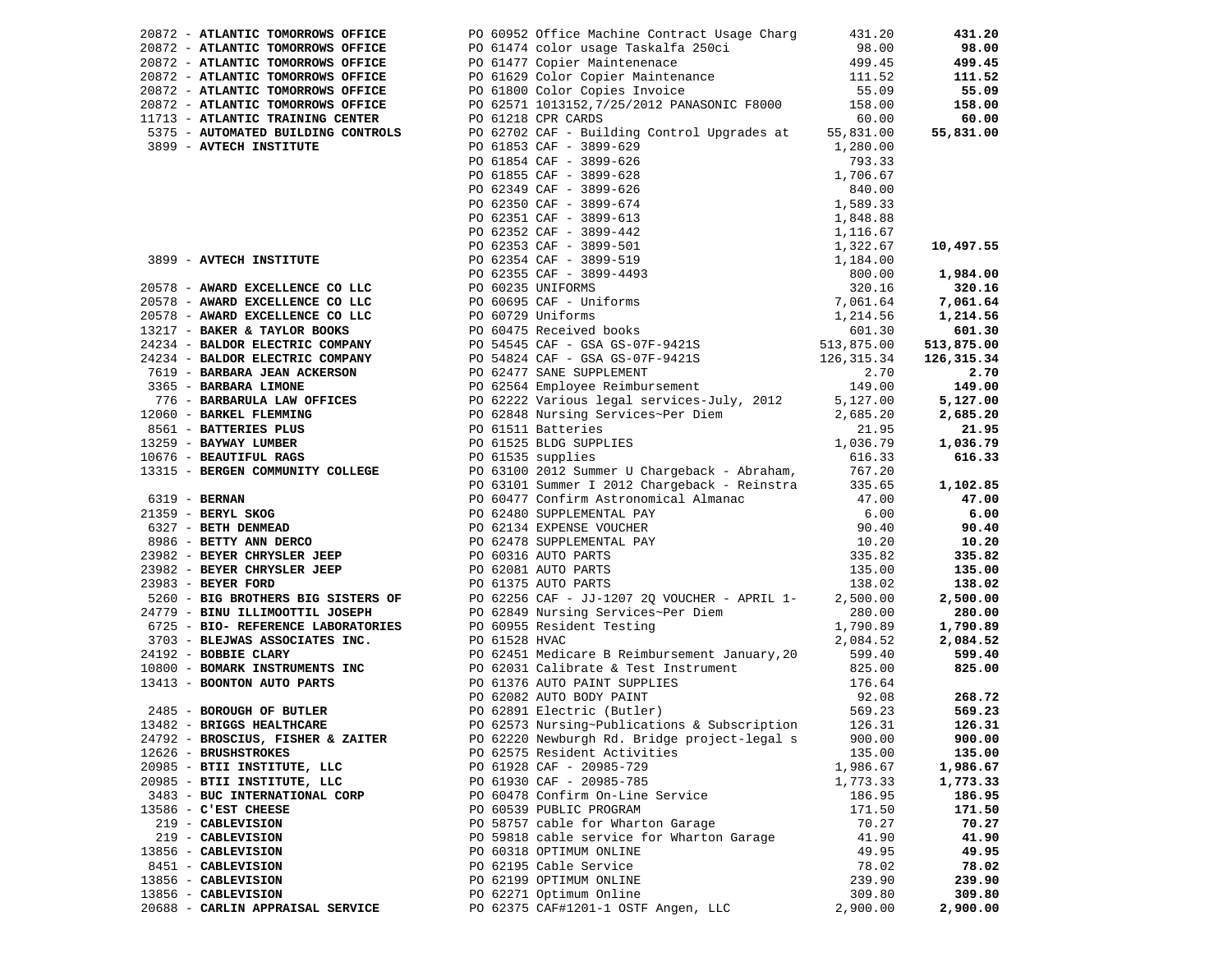|                                                                                                                                                         | 1493 - <b>CARIOTA MANARES</b><br>1919 <b>4 - CARMEN N. AYALA</b><br>191986 <b>- CARMEN NEREZ</b><br>1986 <b>- CARMEN PEREZ</b><br>1986 <b>- CARMEN PEREZ</b><br>1986 <b>- CARMEN PEREZ</b><br>19986 <b>- CARMEN PEREZ</b><br>19986 <b>- CARMEN PEREZ</b><br>19986 <b>- CARMEN STEMS NOR</b> |            | 36.00      |
|---------------------------------------------------------------------------------------------------------------------------------------------------------|---------------------------------------------------------------------------------------------------------------------------------------------------------------------------------------------------------------------------------------------------------------------------------------------|------------|------------|
|                                                                                                                                                         |                                                                                                                                                                                                                                                                                             |            | 79.90      |
|                                                                                                                                                         |                                                                                                                                                                                                                                                                                             |            | 599.40     |
|                                                                                                                                                         |                                                                                                                                                                                                                                                                                             |            | 1,168.40   |
|                                                                                                                                                         |                                                                                                                                                                                                                                                                                             |            | 5,860.00   |
|                                                                                                                                                         |                                                                                                                                                                                                                                                                                             |            | 881.79     |
|                                                                                                                                                         |                                                                                                                                                                                                                                                                                             |            |            |
|                                                                                                                                                         |                                                                                                                                                                                                                                                                                             |            |            |
|                                                                                                                                                         |                                                                                                                                                                                                                                                                                             |            |            |
|                                                                                                                                                         |                                                                                                                                                                                                                                                                                             |            |            |
|                                                                                                                                                         |                                                                                                                                                                                                                                                                                             |            | 11,200.00  |
|                                                                                                                                                         |                                                                                                                                                                                                                                                                                             |            | 1,137.50   |
|                                                                                                                                                         |                                                                                                                                                                                                                                                                                             |            |            |
|                                                                                                                                                         |                                                                                                                                                                                                                                                                                             |            |            |
|                                                                                                                                                         |                                                                                                                                                                                                                                                                                             |            | 729.53     |
|                                                                                                                                                         |                                                                                                                                                                                                                                                                                             |            | 1,367.80   |
|                                                                                                                                                         |                                                                                                                                                                                                                                                                                             |            | 172.15     |
|                                                                                                                                                         |                                                                                                                                                                                                                                                                                             |            | 945.00     |
|                                                                                                                                                         |                                                                                                                                                                                                                                                                                             |            |            |
|                                                                                                                                                         | PO 62280 CAF - Construction Inspection Servi                                                                                                                                                                                                                                                | 5,824.00   | 7,904.00   |
| 13803 - CHILD AND FAMILY RESOURCES                                                                                                                      | PO 62280 CAF - Construction Inspection Services 3,824.00<br>PO 62330 CAF - Grant in Aid funding for 2012 8,039.00<br>PO 62851 Nursing Services~Per Diem 2,267.44<br>PO 62690 CAF - Construction Inspection Services 185,466.00                                                              |            | 8,039.00   |
| 10123 - CHRISNADINE FRANCOIS                                                                                                                            |                                                                                                                                                                                                                                                                                             |            | 2,267.44   |
| 20528 - CHRISTOPHER P STATILE PA                                                                                                                        |                                                                                                                                                                                                                                                                                             |            | 185,466.00 |
|                                                                                                                                                         |                                                                                                                                                                                                                                                                                             |            | 599.94     |
|                                                                                                                                                         | 4321 - CHRISTOPHER VANADIA<br>21857 - CITYSIDE ARCHIVES, LTD<br>21857 - CITYSIDE ARCHIVES, LTD<br>21857 - CITYSIDE ARCHIVES, LTD<br>21857 - CITYSIDE ARCHIVES, LTD<br>2006 - PO 62028 SHREDDING SERVICE FOR JULY 1 - 31,<br>200.00<br>21824                                                 |            | 4,496.68   |
|                                                                                                                                                         |                                                                                                                                                                                                                                                                                             |            |            |
|                                                                                                                                                         |                                                                                                                                                                                                                                                                                             |            | 820.00     |
|                                                                                                                                                         |                                                                                                                                                                                                                                                                                             |            |            |
|                                                                                                                                                         | PO 62612 PROFESSIONAL SERVICES CONTRACT                                                                                                                                                                                                                                                     | 718.75     |            |
|                                                                                                                                                         | PO 62611 PROFESSIONAL SERVICES CONTRACT<br>PO 62611 PROFESSIONAL SERVICES CONTRACT 3,750.00<br>PO 62838 Nursing Services~Per Diem 840.00<br>PO 62574 CAF - Cosmetology Services 5,559.05<br>PO 61604 Lab Services for Medical Services - 390.00                                             |            | 13,059.98  |
| 11010 - CLARISSA ALARILLA                                                                                                                               |                                                                                                                                                                                                                                                                                             |            | 840.00     |
| 21685 - CLASSIC HAIR CARE                                                                                                                               |                                                                                                                                                                                                                                                                                             |            | 5,559.05   |
| 8340 - CLINICAL REFERENCE LABORATORY                                                                                                                    |                                                                                                                                                                                                                                                                                             |            | 390.00     |
| 7759 - CMI EDUCATION INSTITUTE INC.                                                                                                                     |                                                                                                                                                                                                                                                                                             |            | 89.99      |
| $12043$ - COMCAST                                                                                                                                       |                                                                                                                                                                                                                                                                                             |            | 222.29     |
| 9486 - COMPLETE SECURITY SYSTEMS                                                                                                                        |                                                                                                                                                                                                                                                                                             |            |            |
|                                                                                                                                                         | PO 61451 Investigative Expense<br>PO 61451 Investigative Expense<br>PO 61331 Replacement of existing inoperable<br>PO 61534 SECURITY EQUIP<br>PO 62033 AC Voltage Detector<br>PO 62035 Mister Fan<br>PO 62035 Mister Fan<br>PO 62035 Mister                                                 |            | 4,537.50   |
| 4290 - CONTINENTAL FIRE & SAFETY INC.                                                                                                                   |                                                                                                                                                                                                                                                                                             |            |            |
|                                                                                                                                                         |                                                                                                                                                                                                                                                                                             |            | 1,447.75   |
| 12612 - COPPER CONFERENCING                                                                                                                             | PO 60226 Telephone Conferencing Service<br>PO 62329 Conference Call Service                                                                                                                                                                                                                 | 65.75      |            |
|                                                                                                                                                         |                                                                                                                                                                                                                                                                                             | 9.78       | 75.53      |
| 14021 - COUNTY BUSINESS SYSTEMS INC                                                                                                                     | PO 60936 CAF - Maintenance of Proprietary Co 66,963.00                                                                                                                                                                                                                                      |            |            |
|                                                                                                                                                         | PO 60944 ais replacement pedestal keys for p                                                                                                                                                                                                                                                | 60.00      | 67,023.00  |
| 14029 - COUNTY COLLEGE OF MORRIS                                                                                                                        | PO 61927 CAF - 14029-130                                                                                                                                                                                                                                                                    | 2,835.10   | 2,835.10   |
| 14027 - COUNTY COLLEGE OF MORRIS                                                                                                                        | PO 62425 Expenditures for major repairs and 1,914.40                                                                                                                                                                                                                                        |            | 1,914.40   |
| 14022 - COUNTY COLLEGE OF MORRIS<br>14031 - COUNTY CONCRETE CORP.<br>14031 - COUNTY CONCRETE CORP.<br>18886 - COUNTY OF MORRIS<br>13 - COUNTY OF MORRIS | PO 62983 2ND 1/2 8/12 OPERATING BUDGET                                                                                                                                                                                                                                                      | 398,409.91 | 398,409.91 |
|                                                                                                                                                         | PO 60240 cement, concrete                                                                                                                                                                                                                                                                   | 811.88     | 811.88     |
|                                                                                                                                                         | PO 61448 concrete supply                                                                                                                                                                                                                                                                    | 581.00     | 581.00     |
|                                                                                                                                                         | PO 61983 CHARGE CAPITAL PROJECTS FOR ENG. DEP 5,017.00                                                                                                                                                                                                                                      |            | 5,017.00   |
| 13 - COUNTY OF MORRIS<br>12 - COUNTY OF MORRIS                                                                                                          | PO 62980 RMB CURRENT FOR COMPENSATED ABSENSE                                                                                                                                                                                                                                                | 130,370.38 | 130,370.38 |
| 13 - COUNTY OF MORRIS                                                                                                                                   | PO 63085 1ST 1/2 8/12 METERED MAIL                                                                                                                                                                                                                                                          | 9,265.28   | 9,265.28   |
| 13 - COUNTY OF MORRIS                                                                                                                                   | PO 63086 1ST 1/2 8/12 METERED MAIL                                                                                                                                                                                                                                                          | 309.24     | 309.24     |
| 14041 - COUNTY WELDING SUPPLY CO                                                                                                                        | PO 60242 welding materials                                                                                                                                                                                                                                                                  | 20.50      | 20.50      |
| 10151 - CUDA METRO SALES INC.                                                                                                                           | PO 60279 SERVICE PARTS WASHER                                                                                                                                                                                                                                                               | 162.00     | 162.00     |
| 14102 - CY DRAKE LOCKSMITHS, INC.                                                                                                                       | PO 62525 Office Supply                                                                                                                                                                                                                                                                      | 111.62     | 111.62     |
| 12523 - D&B AUTO SUPPLY                                                                                                                                 | PO 61378 AUTO PARTS                                                                                                                                                                                                                                                                         | 3,828.46   |            |
|                                                                                                                                                         | PO 62109 AUTO PARTS                                                                                                                                                                                                                                                                         | 1,371.15   | 5,199.61   |
| 11783 - D.R. JOHNSON & ASSOCIATES, LLC                                                                                                                  | PO 62292 CAF - Reviewing Land Development Ap                                                                                                                                                                                                                                                | 2,303.30   | 2,303.30   |
| 14123 - DAILY RECORD                                                                                                                                    | PO 60154 ADVERTISEMENT                                                                                                                                                                                                                                                                      | 299.48     | 299.48     |
| 14123 - DAILY RECORD                                                                                                                                    | PO 62111 Legal Ad - pirmary Election Party D                                                                                                                                                                                                                                                | 95.58      | 95.58      |
| 14123 - DAILY RECORD                                                                                                                                    | PO 62260 Daily Record for affidavit AD# 010                                                                                                                                                                                                                                                 | 55.28      | 55.28      |
| 14123 - DAILY RECORD                                                                                                                                    | PO 62412 Amendment to Solid Waste Plan Heari                                                                                                                                                                                                                                                | 120.96     | 120.96     |
| 14123 - DAILY RECORD                                                                                                                                    | PO 62507 ADVERTISEMENT                                                                                                                                                                                                                                                                      | 239.52     | 239.52     |
| 2167 - The Daily Record                                                                                                                                 | PO 61589 Annual Subscription                                                                                                                                                                                                                                                                | 307.36     | 307.36     |
|                                                                                                                                                         |                                                                                                                                                                                                                                                                                             |            |            |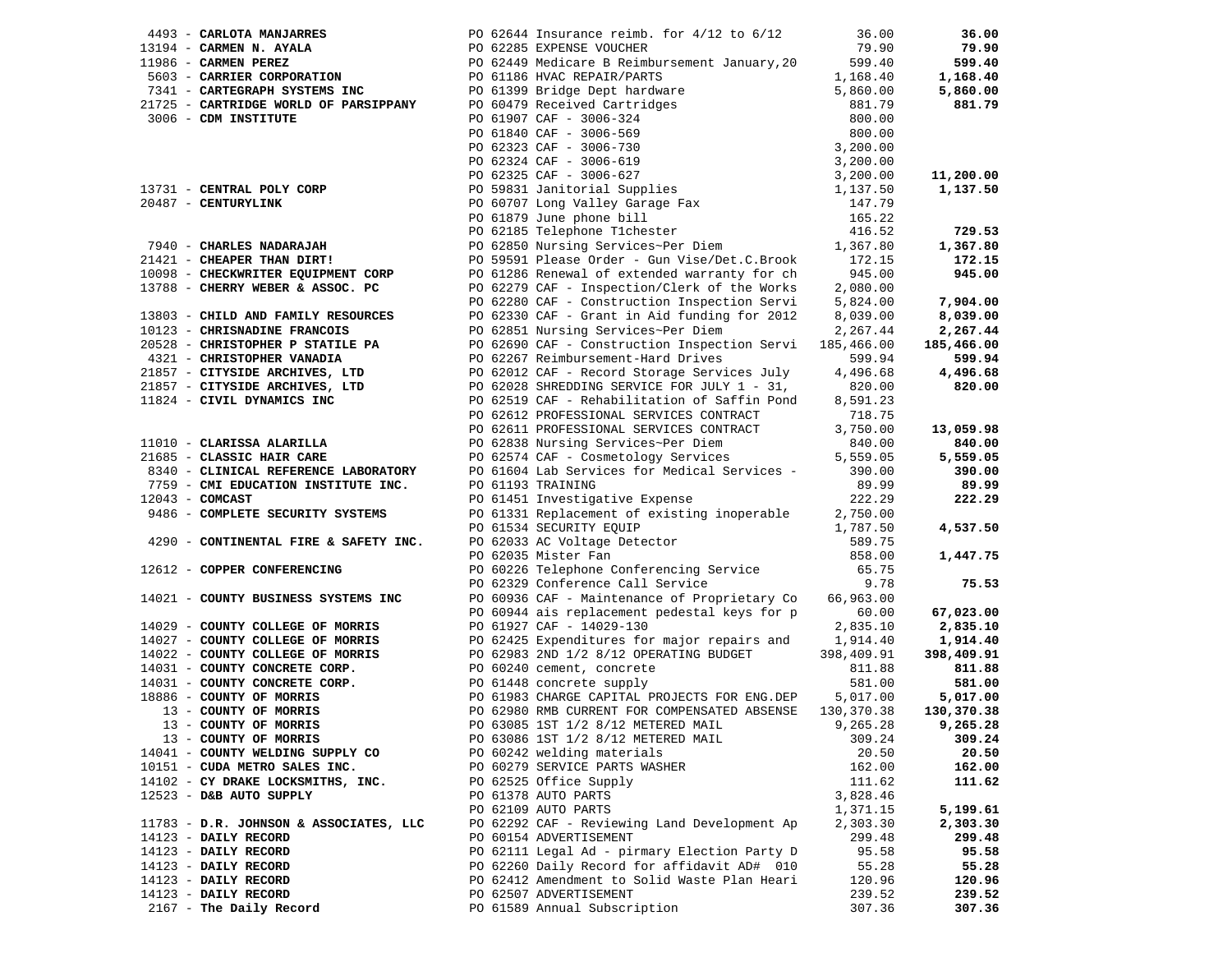|               | 7588 - DANIEL CANTY                    |                                                                                                                                                                                                                                              |          | 90.00      |
|---------------|----------------------------------------|----------------------------------------------------------------------------------------------------------------------------------------------------------------------------------------------------------------------------------------------|----------|------------|
|               | 11155 - DANILO LAPID                   |                                                                                                                                                                                                                                              |          | 1,400.00   |
|               | $274$ - DEER PARK                      |                                                                                                                                                                                                                                              |          | 20.90      |
|               | $274$ - DEER PARK                      |                                                                                                                                                                                                                                              |          | 33.01      |
|               | $274$ - DEER PARK                      |                                                                                                                                                                                                                                              |          | 23.74      |
|               | $274$ - DEER PARK                      |                                                                                                                                                                                                                                              |          | 244.20     |
|               | $274$ - DEER PARK                      |                                                                                                                                                                                                                                              |          | 39.71      |
|               | $274$ - DEER PARK                      |                                                                                                                                                                                                                                              |          | 6.27       |
|               |                                        |                                                                                                                                                                                                                                              |          |            |
|               | $274$ - DEER PARK                      |                                                                                                                                                                                                                                              |          | 24.30      |
|               | $274$ - DEER PARK                      |                                                                                                                                                                                                                                              |          | 23.15      |
|               | $274$ - DEER PARK                      |                                                                                                                                                                                                                                              |          | 18.87      |
|               | $274$ - DEER PARK                      |                                                                                                                                                                                                                                              |          | 78.66      |
|               | $274$ - DEER PARK                      | PO 61632 Hanover Garage bottle water<br>PO 61632 Hanover Garage bottle water<br>PO 61633 Montville Garage bottle water<br>PO 61814 Office supply (D.Prk)<br>78.66<br>PO 61826 Resident Drinking Water<br>27.17<br>PO 62055 6/28/12 Bottled W |          | 27.17      |
|               | $274$ - DEER PARK                      |                                                                                                                                                                                                                                              |          | 25.99      |
|               | $274$ - DEER PARK                      |                                                                                                                                                                                                                                              |          | 17.47      |
|               | $274$ - DEER PARK                      |                                                                                                                                                                                                                                              |          | 136.36     |
|               | $274$ - DEER PARK                      |                                                                                                                                                                                                                                              |          | 9.11       |
|               | $274$ - DEER PARK                      | FOR 62595 2012 WORK BOOT<br>PO 62864 Nursing Services-Per Diem<br>PO 61325 Confirm Water Delivery on June 4 & 20.90<br>PO 61325 Confirm Water Delivery 33.74<br>PO 6138 Monthly Water Bill<br>PO 61480 water & cup supply<br>9144.20<br>PO   |          | 10.45      |
|               | $274$ - DEER PARK                      |                                                                                                                                                                                                                                              |          | 60.61      |
|               | 274 - DEER PARK                        |                                                                                                                                                                                                                                              |          | 184.24     |
|               |                                        | 24799 - DEFINED CONTRIBUTION RETIREMENT PO 62243 Group Life Ins./Long Term Disabilit 3,051.22                                                                                                                                                |          | 3,051.22   |
|               |                                        |                                                                                                                                                                                                                                              |          | 599.40     |
|               |                                        |                                                                                                                                                                                                                                              |          | 1,439.16   |
|               |                                        |                                                                                                                                                                                                                                              |          | 603.22     |
|               |                                        |                                                                                                                                                                                                                                              |          | 839.05     |
|               |                                        |                                                                                                                                                                                                                                              |          | 280.00     |
|               |                                        |                                                                                                                                                                                                                                              |          | 9.30       |
|               |                                        |                                                                                                                                                                                                                                              |          | 17.05      |
|               |                                        |                                                                                                                                                                                                                                              |          | 53.55      |
|               |                                        |                                                                                                                                                                                                                                              |          |            |
|               |                                        |                                                                                                                                                                                                                                              |          | 1,907.88   |
|               |                                        |                                                                                                                                                                                                                                              |          | 37,961.77  |
|               |                                        |                                                                                                                                                                                                                                              |          | 84.00      |
|               |                                        |                                                                                                                                                                                                                                              |          | 599.40     |
|               |                                        |                                                                                                                                                                                                                                              |          | 128.95     |
|               |                                        |                                                                                                                                                                                                                                              |          | 125.00     |
|               |                                        |                                                                                                                                                                                                                                              |          | 492.00     |
|               |                                        |                                                                                                                                                                                                                                              |          | 75.00      |
|               |                                        | 2479 - DERTIRED CONTRIBUTION RETIREMENT PO 62243 Group Life Ins./Long Term Disabilit 3,051.22<br>2479 - DERTIRED CONTRIBUTION RETIREMENT PO 62443 Group Life Ins./Long Term Disabilit 3,051.22<br>14221 - DELL MARKETING L.P. PO             |          | 746.80     |
|               |                                        |                                                                                                                                                                                                                                              |          | 195.00     |
|               |                                        |                                                                                                                                                                                                                                              |          | 119.70     |
|               |                                        | PO 59775 color copies                                                                                                                                                                                                                        |          | 494.55     |
|               |                                        | 14501 - ELEVATOR MAINTENANCE CORP               PO 61183 CAF - Elevator Maintenance & Inspec         683.33<br>PO 61505 CAF - Elevator Maintenance & Inspec      3,200.00                                                                    |          |            |
|               |                                        |                                                                                                                                                                                                                                              |          |            |
|               |                                        | PO 61506 CAF - Elevator Maintenance & Inspec                                                                                                                                                                                                 | 2,160.00 | 6,043.33   |
|               | 11345 - EMBROIDME                      | PO 61455 Major Crimes Unit                                                                                                                                                                                                                   | 465.00   | 465.00     |
|               | 17157 - EMERALD PROFESSIONAL           | PO 62557 Storeroom~Nursing Supplies<br>PO 62579 Resident Transport                                                                                                                                                                           | 5,800.00 | 5,800.00   |
|               | 24099 - EMPIRE AMBULANCE LLC           |                                                                                                                                                                                                                                              | 558.00   | 558.00     |
|               |                                        | 20836 - ENFORSYS POLICE SYSTEMS INC PO 43842 CAF - Maintenance of Proprietary Co 153,747.00                                                                                                                                                  |          | 153,747.00 |
|               | 20998 - EPIC MANAGEMENT INC.           | PO 62290 CAF - Construction Management Sercy 21,037.00                                                                                                                                                                                       |          | 21,037.00  |
|               | 13994 - ESTATE OF ELIZABETH CORBETT    | PO 61997 Medicare Part B Reimbursement Janua                                                                                                                                                                                                 | 499.50   | 499.50     |
|               | 24381 - ESTATE OF ESTHER SEWELL        | PO 62468 Medicare B Reimbursement January, 20                                                                                                                                                                                                | 399.60   | 399.60     |
|               | 438 - ESTATE OF WERNER JASTROW         | PO 62469 Medicare B Reimbursement January, 20                                                                                                                                                                                                | 99.90    | 99.90      |
|               | 20265 - EVELYN TOLENTINO               | PO 62854 Nursing Services~Per Diem                                                                                                                                                                                                           | 910.00   | 910.00     |
|               | 14604 - EXTEL COMMUNICATIONS           | PO 62332 Maintenance agreement; 9/16/12 to                                                                                                                                                                                                   | 5,632.00 | 5,632.00   |
|               | 2878 - FAIRLEIGH DICKINSON UNIVERSITY  | PO 61932 CAF - 2878-178                                                                                                                                                                                                                      | 580.80   |            |
|               |                                        | PO 61933 CAF - 2878-572                                                                                                                                                                                                                      | 1,024.32 | 1,605.12   |
|               | 12515 - FASTENAL COMPANY               | PO 61526 BLDG SUPPLIES / ELECTRICAL                                                                                                                                                                                                          | 72.05    | 72.05      |
|               | 20423 - FASTER URGENT CARE             | PO 61607 Fit for Duty Follow-Up for Paul Mar                                                                                                                                                                                                 | 98.00    | 98.00      |
|               | 4585 - FAUNA FOODS CORP.               | PO 59557 K-9 Dog Food                                                                                                                                                                                                                        | 937.50   | 937.50     |
| 14668 - FEDEX |                                        | PO 61471 Fedex pak Albert Cruz                                                                                                                                                                                                               | 54.60    |            |
|               |                                        | PO 62582 Overnight Express Mail                                                                                                                                                                                                              | 22.96    | 77.56      |
|               |                                        |                                                                                                                                                                                                                                              |          |            |
|               | 8538 - FINCH FUEL OIL COMPANY, INC.    | PO 62583 Fuel Oil for Generator in Boiler Ro                                                                                                                                                                                                 | 288.01   | 288.01     |
|               | 14702 - FIRE FIGHTERS EQUIPMENT CO INC | PO 62197 Repairs to Air Truck                                                                                                                                                                                                                | 364.50   | 364.50     |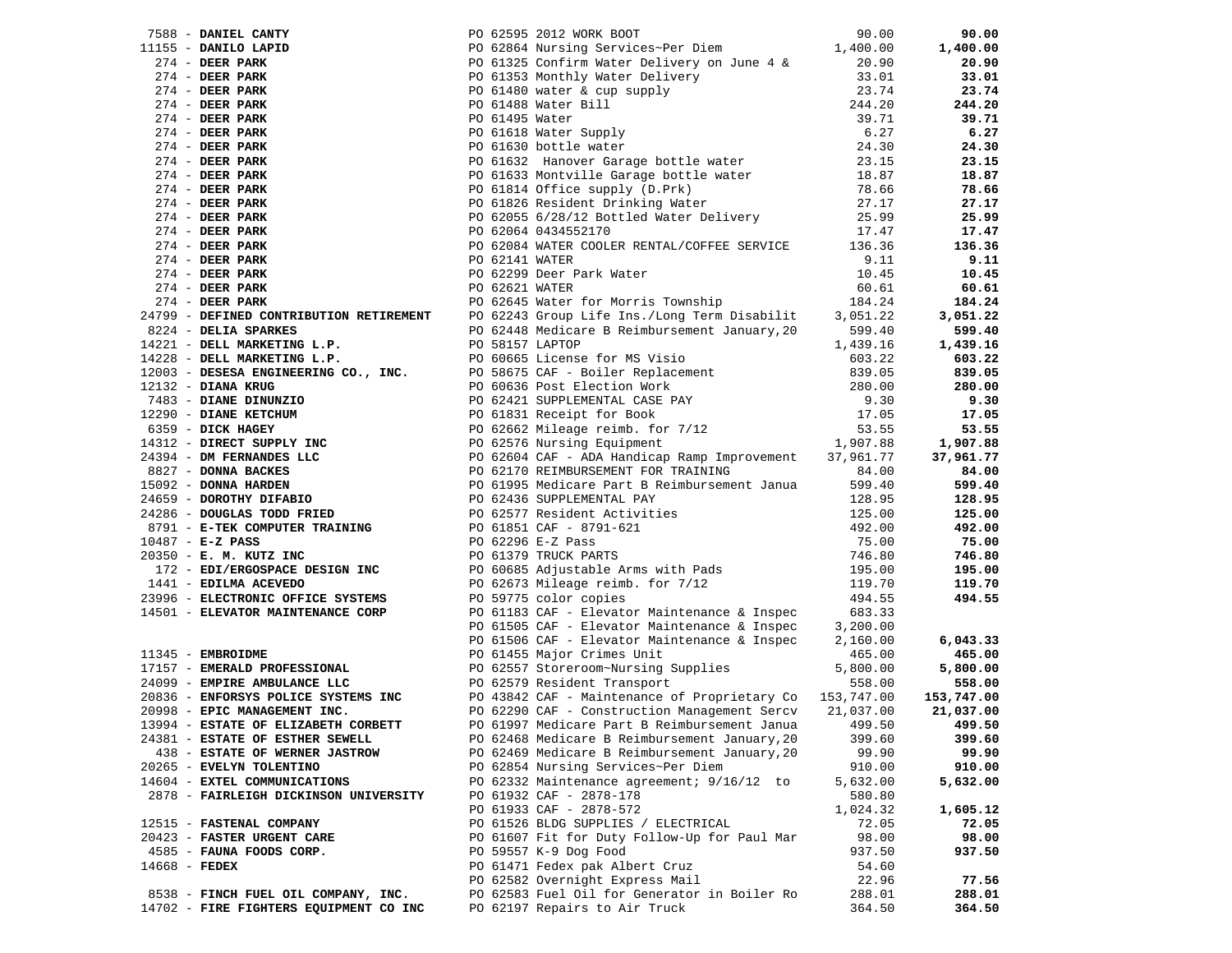|                                                                                                                |                                                                                                                                                                                                                                                                                                             |                  | 130.00           |
|----------------------------------------------------------------------------------------------------------------|-------------------------------------------------------------------------------------------------------------------------------------------------------------------------------------------------------------------------------------------------------------------------------------------------------------|------------------|------------------|
|                                                                                                                | 918 - <b>FIREFIGUITER ONE LICE COMPAREMENT CONTENT DESCRIPTION AND RESPONSE 201.30 (1918 - <b>FIREFIGUITER ONE CONTENT CONTENT</b> CONTENT POSITION (1917 - <b>FIREFIGUITER CONTENT</b>) (1917 - <b>FIREFIGUITER CONTENT</b> CONTENT CONTENT </b>                                                           |                  | 283.11           |
|                                                                                                                |                                                                                                                                                                                                                                                                                                             |                  |                  |
|                                                                                                                |                                                                                                                                                                                                                                                                                                             |                  | 190.12           |
|                                                                                                                |                                                                                                                                                                                                                                                                                                             |                  | 599.40           |
|                                                                                                                |                                                                                                                                                                                                                                                                                                             |                  |                  |
|                                                                                                                |                                                                                                                                                                                                                                                                                                             |                  | 320.38           |
|                                                                                                                |                                                                                                                                                                                                                                                                                                             |                  | 524.74           |
|                                                                                                                |                                                                                                                                                                                                                                                                                                             |                  |                  |
|                                                                                                                |                                                                                                                                                                                                                                                                                                             |                  |                  |
|                                                                                                                |                                                                                                                                                                                                                                                                                                             |                  | 6,362.60         |
|                                                                                                                |                                                                                                                                                                                                                                                                                                             |                  | 13.00            |
|                                                                                                                |                                                                                                                                                                                                                                                                                                             |                  | 74.99            |
|                                                                                                                |                                                                                                                                                                                                                                                                                                             |                  |                  |
|                                                                                                                |                                                                                                                                                                                                                                                                                                             |                  | 261.20           |
|                                                                                                                |                                                                                                                                                                                                                                                                                                             |                  | 1,344.00         |
|                                                                                                                |                                                                                                                                                                                                                                                                                                             |                  | 391.00           |
|                                                                                                                |                                                                                                                                                                                                                                                                                                             |                  | 85.00            |
|                                                                                                                |                                                                                                                                                                                                                                                                                                             |                  | 254.18           |
|                                                                                                                |                                                                                                                                                                                                                                                                                                             |                  | 596.98           |
|                                                                                                                |                                                                                                                                                                                                                                                                                                             |                  | 2,832.00         |
|                                                                                                                |                                                                                                                                                                                                                                                                                                             |                  |                  |
|                                                                                                                |                                                                                                                                                                                                                                                                                                             |                  | 23,762.80        |
|                                                                                                                |                                                                                                                                                                                                                                                                                                             |                  |                  |
|                                                                                                                |                                                                                                                                                                                                                                                                                                             |                  |                  |
|                                                                                                                |                                                                                                                                                                                                                                                                                                             |                  |                  |
|                                                                                                                |                                                                                                                                                                                                                                                                                                             |                  | 1,308.80         |
|                                                                                                                |                                                                                                                                                                                                                                                                                                             |                  |                  |
|                                                                                                                |                                                                                                                                                                                                                                                                                                             |                  |                  |
|                                                                                                                |                                                                                                                                                                                                                                                                                                             |                  |                  |
|                                                                                                                |                                                                                                                                                                                                                                                                                                             |                  |                  |
|                                                                                                                |                                                                                                                                                                                                                                                                                                             |                  |                  |
|                                                                                                                |                                                                                                                                                                                                                                                                                                             |                  | 2,104.61         |
|                                                                                                                |                                                                                                                                                                                                                                                                                                             |                  | 49,798.20        |
|                                                                                                                |                                                                                                                                                                                                                                                                                                             |                  |                  |
|                                                                                                                | 15007 - <b>GREENMAN PEDERSEN INC</b><br>19134 - <b>GRINNELL RECYCLING INC.</b><br>19134 - <b>GRINNELL RECYCLING INC.</b><br>1638 - <b>GSETA</b><br>1638 - <b>GSETA</b><br>19134 - <b>GREEN AND INC.</b><br>19134 - <b>GREEN AND INC.</b><br>19134 - <b>GSETA</b><br>1918 - <b>GSETA</b><br>1918 - <b>GS</b> |                  | 4,192.62         |
|                                                                                                                | PO 61877 Annual Membership Dues for WIB Dire<br>06 61877 Annual Membership Dues<br>06 61878 Annual Membership Dues<br>0700.00<br>06 61848 Internet services<br>0700.00<br>06 61848 Internet services<br>070.000<br>06 62586 WELDING SUPPLIES<br>                                                            |                  |                  |
| 15027 - GTI INTERNET<br>12012 - GTS WELCO                                                                      |                                                                                                                                                                                                                                                                                                             |                  | 1,400.00         |
|                                                                                                                |                                                                                                                                                                                                                                                                                                             |                  | 44.85            |
|                                                                                                                |                                                                                                                                                                                                                                                                                                             |                  |                  |
|                                                                                                                |                                                                                                                                                                                                                                                                                                             |                  |                  |
|                                                                                                                |                                                                                                                                                                                                                                                                                                             |                  |                  |
| 15318 - GULF SOUTH MEDICAL SUPPLY INC<br>9597 - HANDLE WITH CARE BEHAVIOR<br>15998 - HANDLE WITH CARE BEHAVIOR |                                                                                                                                                                                                                                                                                                             |                  | 1,821.10         |
|                                                                                                                |                                                                                                                                                                                                                                                                                                             |                  | 1,824.00         |
|                                                                                                                |                                                                                                                                                                                                                                                                                                             |                  | 85.36            |
| 15082 - HANOVER TWP MUNICIPAL ALLIANCE                                                                         | PO 62258 CAF - 2012 Municipal Alliance Funds                                                                                                                                                                                                                                                                | 4,485.85         | 4,485.85         |
| 16713 - HAROLD NOONAN                                                                                          | PO 62494 Medicare B Reimbursement January, 20                                                                                                                                                                                                                                                               | 599.40           | 599.40           |
| 9728 - HARRIET VALLECER RN                                                                                     |                                                                                                                                                                                                                                                                                                             |                  | 1,400.00         |
| 10752 - HATCH MOTT MACDONALD                                                                                   | PO 62853 Nursing Services~Per Diem 1,400.00<br>PO 62269 CAF - Final Design for Replacement 23,280.64                                                                                                                                                                                                        |                  |                  |
|                                                                                                                |                                                                                                                                                                                                                                                                                                             | 23,280.64        | 23,280.64        |
|                                                                                                                |                                                                                                                                                                                                                                                                                                             |                  | 599.40           |
|                                                                                                                |                                                                                                                                                                                                                                                                                                             |                  | 599.40           |
|                                                                                                                |                                                                                                                                                                                                                                                                                                             |                  | 563.36           |
|                                                                                                                | 2008 - HAILA MULLER, INC 2009 GAS - HELEN MARINE POLARIZED AND CONSIST AND CONSIST OF THE CONTROLLER TYROWSKI<br>18194 - HELEN TYROWSKI POLARIZED POLARIZED POLARIZED POLARIZED POLARIZED POLARIZED POLARIZED POLARIZED POLARIZ<br>1                                                                        |                  | 30.97            |
|                                                                                                                | PO 62909 GAS - HESS - SUPPLY - 1316                                                                                                                                                                                                                                                                         |                  | 3,779.02         |
| 11538 - HEWLETT-PACKARD COMPANY                                                                                | PO 60664 printer $478.00$ $478.00$                                                                                                                                                                                                                                                                          |                  |                  |
| 15174 - HICKORY BATHING & HEALTHCARE                                                                           | PO 60126 Nursing Equipment                                                                                                                                                                                                                                                                                  | 23, 463.95       | 23,463.95        |
|                                                                                                                |                                                                                                                                                                                                                                                                                                             |                  |                  |
|                                                                                                                |                                                                                                                                                                                                                                                                                                             |                  |                  |
| 16302 - HOMELESS SOLUTIONS, INC.                                                                               | PO 62248 CAF- Grant in Aid funding for 2012                                                                                                                                                                                                                                                                 | 24,756.00        |                  |
|                                                                                                                | PO 62249 CAF - 2012 Social Service for the H                                                                                                                                                                                                                                                                | 15,854.00        |                  |
|                                                                                                                | PO 62251 CAF - 2012 Social Service for the H                                                                                                                                                                                                                                                                | 48,608.00        | 89,218.00        |
| 20737 - HOOVER TRUCK CENTERS INC                                                                               | PO 61381 TRUCK PARTS                                                                                                                                                                                                                                                                                        | 137.50           | 137.50           |
| 15238 - HOPE HOUSE                                                                                             | PO 62250 CAF - Grant in Aid funding for 201                                                                                                                                                                                                                                                                 | 5,301.00         | 5,301.00         |
| 15241 - HORIZON BLUE CROSS BLUE SHIELD                                                                         | PO 62663 Dental coverage for 8/12                                                                                                                                                                                                                                                                           | 4,904.53         | 4,904.53         |
| 15241 - HORIZON BLUE CROSS BLUE SHIELD                                                                         | PO 62684 Invoice for 8/12                                                                                                                                                                                                                                                                                   |                  |                  |
|                                                                                                                |                                                                                                                                                                                                                                                                                                             | 150,956.71       | 150,956.71       |
| 8808 - ILA TALWAR                                                                                              | PO 62656 Insurance reimb. for $4/12$ to $6/12$                                                                                                                                                                                                                                                              | 45.00            | 45.00            |
| 10767 - ILLIENE CHARLES, RN                                                                                    | PO 62855 Nursing Services~Per Diem                                                                                                                                                                                                                                                                          | 1,712.20         | 1,712.20         |
| 15309 - IMAGE ACCESS CORP                                                                                      | PO 60945 scanners for passports                                                                                                                                                                                                                                                                             | 295.00           |                  |
| $24633 - IMG$ , INC.                                                                                           | PO 60945 scanners for passports<br>PO 61187 POTHOLE FILLER                                                                                                                                                                                                                                                  | 698.00<br>190.75 | 993.00<br>190.75 |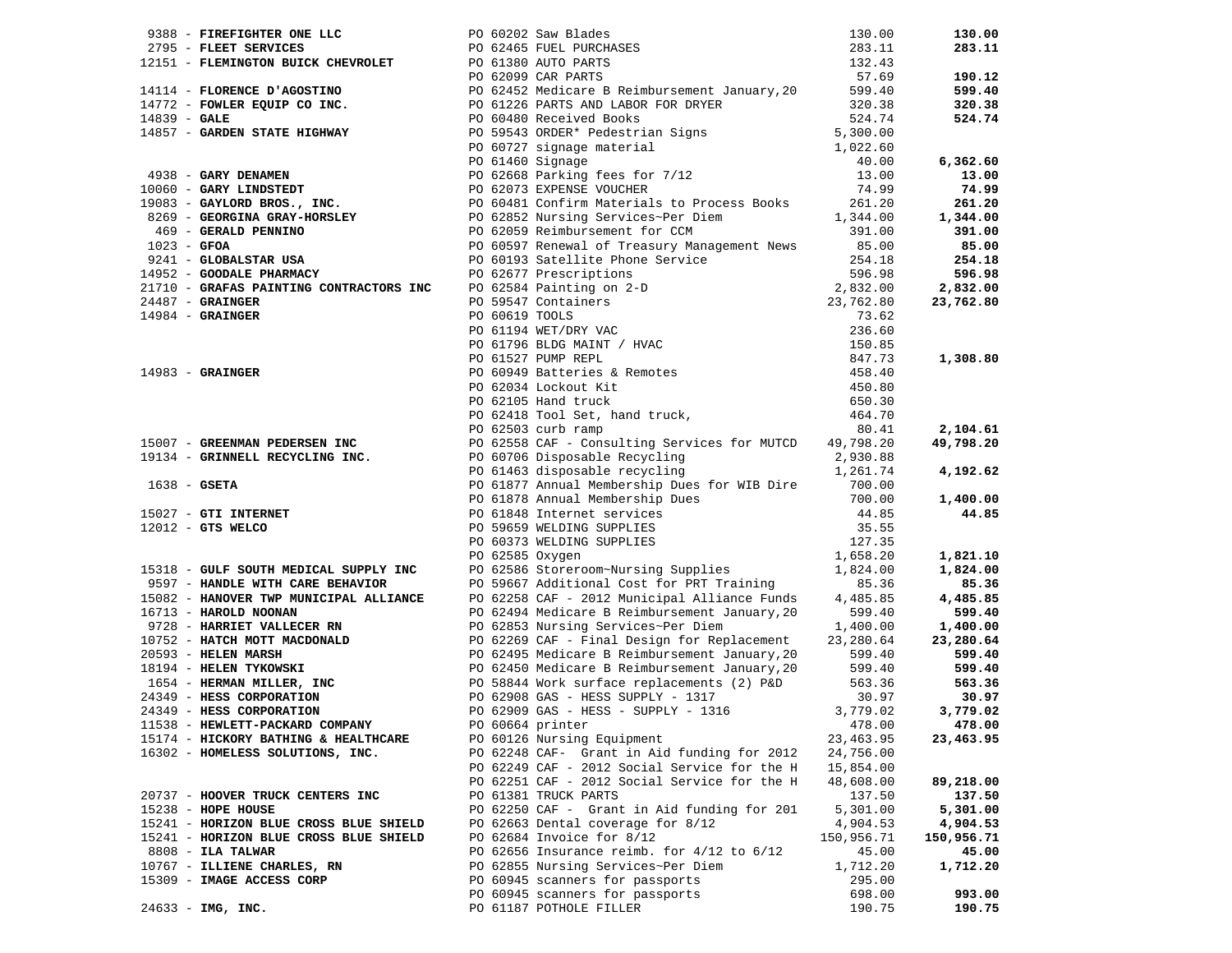|                                                                                                           |               | 17337 - <b>INFORMATION YONG INC.</b> PO 60433 Confirm Library & Book Crist 2011<br>1664 <b>- PHORMATION YONG NEW YORK</b> & DO 2156 Confirm Books Received<br>1664 <b>- PHORMATION REVICES</b><br>1664 <b>- PHORMATION REVICES</b><br>1664 <b>- PHORMATION</b> |           | 253.55     |
|-----------------------------------------------------------------------------------------------------------|---------------|----------------------------------------------------------------------------------------------------------------------------------------------------------------------------------------------------------------------------------------------------------------|-----------|------------|
|                                                                                                           |               |                                                                                                                                                                                                                                                                |           |            |
|                                                                                                           |               |                                                                                                                                                                                                                                                                |           | 2,148.46   |
|                                                                                                           |               |                                                                                                                                                                                                                                                                |           | 1,676.43   |
|                                                                                                           |               |                                                                                                                                                                                                                                                                |           | 3,500.00   |
|                                                                                                           |               |                                                                                                                                                                                                                                                                |           | 1,806.84   |
|                                                                                                           |               |                                                                                                                                                                                                                                                                |           | 419.00     |
|                                                                                                           |               |                                                                                                                                                                                                                                                                |           | 91.86      |
|                                                                                                           |               |                                                                                                                                                                                                                                                                |           | 99.00      |
|                                                                                                           |               |                                                                                                                                                                                                                                                                |           | 17,830.03  |
|                                                                                                           |               |                                                                                                                                                                                                                                                                |           | 799.20     |
|                                                                                                           |               |                                                                                                                                                                                                                                                                |           | 1,375.00   |
|                                                                                                           |               |                                                                                                                                                                                                                                                                |           | 6.00       |
|                                                                                                           |               |                                                                                                                                                                                                                                                                |           | 557.55     |
|                                                                                                           |               |                                                                                                                                                                                                                                                                |           | 90.00      |
|                                                                                                           |               |                                                                                                                                                                                                                                                                |           | 33.25      |
|                                                                                                           |               |                                                                                                                                                                                                                                                                |           | 519.56     |
|                                                                                                           |               |                                                                                                                                                                                                                                                                |           | 2,697.19   |
|                                                                                                           |               |                                                                                                                                                                                                                                                                |           | 720.96     |
|                                                                                                           |               |                                                                                                                                                                                                                                                                |           | 376.40     |
|                                                                                                           |               |                                                                                                                                                                                                                                                                |           | 1,546.14   |
|                                                                                                           |               |                                                                                                                                                                                                                                                                |           | 37.80      |
|                                                                                                           |               |                                                                                                                                                                                                                                                                |           | 62.21      |
|                                                                                                           |               |                                                                                                                                                                                                                                                                |           | 621.66     |
|                                                                                                           |               |                                                                                                                                                                                                                                                                |           | 40.16      |
|                                                                                                           |               |                                                                                                                                                                                                                                                                |           | 432.13     |
|                                                                                                           |               |                                                                                                                                                                                                                                                                |           | 400.52     |
|                                                                                                           |               |                                                                                                                                                                                                                                                                |           | 3,382.19   |
|                                                                                                           |               |                                                                                                                                                                                                                                                                |           | 112,099.26 |
|                                                                                                           |               |                                                                                                                                                                                                                                                                |           | 419.27     |
|                                                                                                           |               |                                                                                                                                                                                                                                                                |           | 7,220.03   |
|                                                                                                           |               |                                                                                                                                                                                                                                                                |           |            |
| 960 - JERSEY CENTRAL POWER & LIGHT<br>960 - JERSEY CENTRAL POWER & LIGHT<br>16888 - JERSEY PAPER PLUS INC |               | PO 61192 CAF - Coarse Paper & Household Prod<br>PO 61220 CAF - Coarse Paper & Household Prod<br>PO 61856 CAF - 1622-705<br>2, 200.00<br>3, 200.00                                                                                                              |           | 3,020.25   |
|                                                                                                           |               |                                                                                                                                                                                                                                                                |           | 3,200.00   |
|                                                                                                           |               |                                                                                                                                                                                                                                                                |           | 191.10     |
|                                                                                                           |               |                                                                                                                                                                                                                                                                |           | 840.00     |
|                                                                                                           |               |                                                                                                                                                                                                                                                                |           |            |
|                                                                                                           |               |                                                                                                                                                                                                                                                                |           | 536,114.88 |
|                                                                                                           |               |                                                                                                                                                                                                                                                                |           | 1,586.00   |
|                                                                                                           |               |                                                                                                                                                                                                                                                                |           |            |
|                                                                                                           |               |                                                                                                                                                                                                                                                                |           | 10,440.34  |
|                                                                                                           |               |                                                                                                                                                                                                                                                                |           | 599.40     |
|                                                                                                           |               |                                                                                                                                                                                                                                                                |           | 220.98     |
|                                                                                                           |               |                                                                                                                                                                                                                                                                |           | 50.00      |
|                                                                                                           |               | 1622 - JERSEY TRACTOR-TRAILER<br>20 61230 CAP - Coarse Paper & Household Prod<br>2.740.20<br>2068 - JESSO INC.<br>2068 - JESSO INC.<br>2068 - JESSO INC.<br>2068 - JESSO JACOB<br>2068 - JESSO JACOB<br>206259 CAP - Phase 2 Rehabilitation o                  |           | 79.60      |
|                                                                                                           |               |                                                                                                                                                                                                                                                                |           |            |
|                                                                                                           |               |                                                                                                                                                                                                                                                                |           | 2,098.93   |
|                                                                                                           |               |                                                                                                                                                                                                                                                                |           | 6,403.85   |
| 2998 - JOHNSTON COMMUNICATIONS                                                                            |               | PO 61342 Maintenance charges for a year $(8/1$ 15,465.00                                                                                                                                                                                                       |           |            |
|                                                                                                           |               | PO 61214 PHONE MAINTENANCE CONTRACT 4,992.00                                                                                                                                                                                                                   |           | 20,457.00  |
| 8131 - JOHNSTONE SUPPLY                                                                                   |               | PO 58417 Buildings & Grounds                                                                                                                                                                                                                                   | 276.96    |            |
|                                                                                                           |               | PO 60528 Buildings & Grounds Order                                                                                                                                                                                                                             | 98.07     | 375.03     |
| 2695 - JOHNSTONE SUPPLY                                                                                   | PO 62624 HVAC |                                                                                                                                                                                                                                                                | 929.76    | 929.76     |
| 9798 - JONES & BARTLETT LEARNING, LLC                                                                     |               | PO 61450 First Responder Books                                                                                                                                                                                                                                 | 4,020.79  | 4,020.79   |
| 24249 - JOTTAN, INC.                                                                                      |               | PO 62632 CAF - Practice Range Roof Replaceme                                                                                                                                                                                                                   | 75,287.50 | 75,287.50  |
| $11770$ - JOYCE REED                                                                                      |               | PO 62858 Nursing Services~Per Diem                                                                                                                                                                                                                             | 2,454.20  | 2,454.20   |
| 20662 - JULIA POPOVICH                                                                                    |               | PO 62454 Medicare B Reimbursement January, 20                                                                                                                                                                                                                  | 599.40    | 599.40     |
| 7432 - JUNE WITTY                                                                                         |               | PO 62422 SUPPLEMENTAL PAY                                                                                                                                                                                                                                      | 26.70     | 26.70      |
| 20776 - KAREN GOTTSHALL                                                                                   |               | PO 62343 travel reimbursement from 3/22/12 t                                                                                                                                                                                                                   | 437.16    | 437.16     |
| 21317 - KAREN HOGAN                                                                                       |               | PO 62565 Employee Reimbursement                                                                                                                                                                                                                                | 36.24     | 36.24      |
| 11239 - KAREN WEBSTER                                                                                     |               | PO 62284 EXPENSE VOUCHER                                                                                                                                                                                                                                       | 26.70     | 26.70      |
| 10680 - KATHLEEN SERAFINO                                                                                 |               | PO 62608 REIMBURSEMENT FOR CELL PHONE CHARGE                                                                                                                                                                                                                   | 106.66    | 106.66     |
| 15565 - KELLER & KIRKPATRICK                                                                              |               | PO 62275 CAF - Construction Inspection Servi                                                                                                                                                                                                                   | 1,716.00  |            |
|                                                                                                           |               |                                                                                                                                                                                                                                                                |           |            |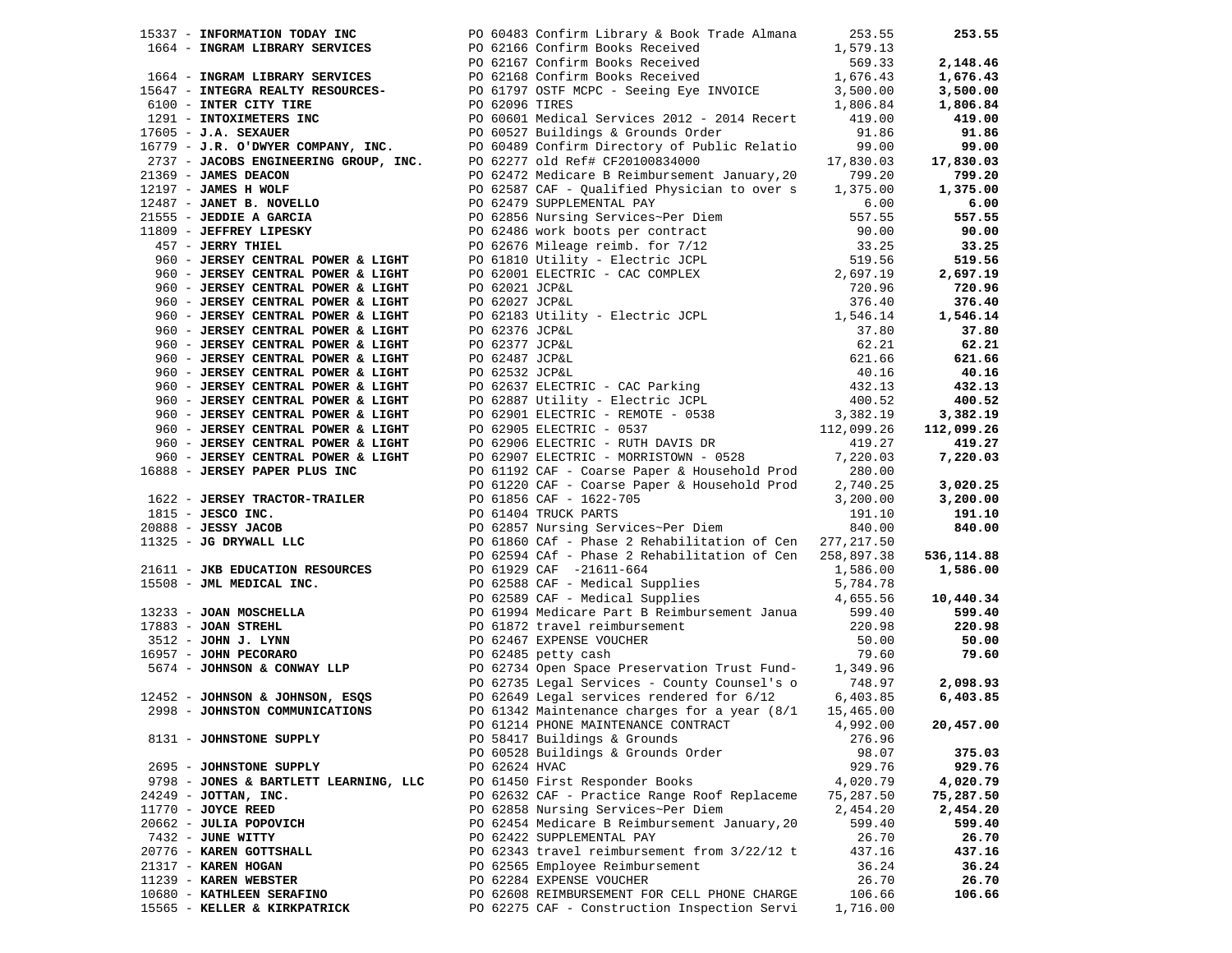|                                           |  | PO 62276 CAF - Construction Inspection Servi     | 11,024.00  |            |
|-------------------------------------------|--|--------------------------------------------------|------------|------------|
|                                           |  | PO 62293 CAF - Construction Inspection for R     | 468.00     | 13,208.00  |
| 9635 - KENNON SURVEYING SERVICES, INC     |  | PO 61799 OSTF MCPC - Patriots Path - Pocahon     | 8,100.00   | 8,100.00   |
| 15574 - KENVIL POWER EQUIPMENT, INC.      |  | PO 60728 pressurer washer                        | 998.00     | 998.00     |
| 15228 - KEY TECH                          |  | PO 62268 CAF - Materials Testing for Paving      | 4,000.00   | 4,000.00   |
| 17948 - KIDDE FIRE TRAINERS, INC.         |  | PO 61782 Smoke Fluid                             | 1,200.00   | 1,200.00   |
| 11955 - KIMBERLY JOHNSON                  |  | PO 62326 travel reimbursement                    | 29.05      | 29.05      |
| 12333 - KNAPP TRIMBOLI & PRUSINOWSKI, LLC |  | PO 62727 Legal Services-County Counsel's off     | 7,072.37   |            |
|                                           |  | PO 62730 Prosecutor's Office-legal services      | 204.00     | 7,276.37   |
| 3088 - KRONOS INC                         |  | PO 62130 CAF - Expansion of Proprietary Comp     | 14,319.00  | 14,319.00  |
| 20866 - KYOCERA MITA AMERICA INC          |  | PO 59449 BILLING ID NO. 90134999546              | 1,472.64   | 1,472.64   |
| 20866 - KYOCERA MITA AMERICA INC          |  | PO 60061 Maintenance & Repairs on Copiers        | 4,905.00   | 4,905.00   |
| 20866 - KYOCERA MITA AMERICA INC          |  | PO 60228 QTRLY COPIER RENTAL                     | 634.32     | 634.32     |
| 12650 - KYOCERA MITA AMERICA, INC.        |  | PO 60164 Office Machine rental - Kyocera 420     | 702.33     |            |
|                                           |  | PO 60311 Quarterly Payment for Kyocera Copie     | 851.97     |            |
|                                           |  | PO 60338 COPIER LEASE                            | 764.25     | 2,318.55   |
| 15719 - L D A PUBLISHERS                  |  | PO 60482 Confirm Official Directory of NJ Li     | 164.90     | 164.90     |
| 24629 - L. FEIGIN AND M. LAS MDS          |  | PO 60947 Resident Medical Services               | 24.84      | 24.84      |
| 992 - LABEL TAPE SYSTEMS                  |  | PO 62590 Laundry Supplies                        | 557.70     | 557.70     |
| 7434 - LABORATORY CORPORATION OF          |  | PO 59615 DNA Testing from 4/28/12 to 6/2/12      | 781.25     | 781.25     |
| 20143 - LASCOMP INSTITUTE                 |  | PO 61934 CAF - 20143-492                         | 3,200.00   | 3,200.00   |
| 15709 - LAWMEN SUPPLY CO                  |  | PO 49129 Bryne Grant                             | 2,197.00   | 2,197.00   |
| 20653 - LEGAL SERVICES OF NORTHWEST       |  | PO 61846 CAF - 2012 Peer Grouping Initiative     | 10,032.00  | 10,032.00  |
| 11936 - LEXIS NEXIS ACCURINT              |  | PO 60255 Monthly Statement - $6/1/12$ - $6/30/1$ | 155.00     | 155.00     |
| 9885 - LIDIA AVELAR                       |  | PO 62340 2012 WORK BOOTS                         | 90.00      | 90.00      |
| 15775 - LIFESAVERS INC                    |  | PO 60613 Training                                | 170.00     |            |
|                                           |  | PO 60651 Staff CPR Training Clemmer; Jackson     | 26.00      | 196.00     |
| 15783 - LINCOLN TECHNICAL INSTITUTE       |  | PO 61892 CAF - 15783-581                         | 357.14     | 357.14     |
| 15816 - LONGFELLOWS SANDWICH DELI         |  | PO 60209 Breakfast for seminar                   | 137.50     | 137.50     |
| 15816 - LONGFELLOWS SANDWICH DELI         |  | PO 61619 Blood Drive Lunch                       | 189.00     | 189.00     |
| 15816 - LONGFELLOWS SANDWICH DELI         |  | PO 61802 CBA 7-26-12 refreshments                | 84.00      | 84.00      |
| 15816 - LONGFELLOWS SANDWICH DELI         |  | PO 62423 Breakfast Meeting MC Transparency W     | 90.00      | 90.00      |
| 15816 - LONGFELLOWS SANDWICH DELI         |  | PO 62650 Food for SPF training on July 24, 2     | 154.50     | 154.50     |
| 8307 - LOREEN RAFISURA                    |  | PO 62862 Nursing Services~Per Diem               | 1,114.75   | 1,114.75   |
| 15609 - LORI L. KINTNER                   |  | PO 61998 Jun 1 - Jun 28th                        | 100.31     | 100.31     |
| 21100 - LOUISE R. MACCHIA                 |  | PO 62861 Nursing Services~Per Diem               | 2,765.00   | 2,765.00   |
| 6057 - LUCIANO RAMIREZ                    |  | PO 62527 2012 WORK BOOTS                         | 79.99      | 79.99      |
| 666 - LUCY CANNIZZO                       |  | PO 62266 EXPENSE VOUCHER                         | 51.20      | 51.20      |
| 7391 - LUCY LILLY                         |  | PO 62497 Medicare B Reimbursement January, 20    | 599.40     | 599.40     |
| $12326$ - LYNDA.COM INC                   |  | PO 60484 Confirm On-Line Service                 | 1,200.00   | 1,200.00   |
| 15868 - M A I N INC                       |  | PO 62769 Annual Assessment for MC Library fo     | 118,750.00 | 118,750.00 |
| 15926 - M.C. SCHOOL OF TECHNOLOGY         |  | PO 61887 CAF - 15926-155                         | 247.32     |            |
|                                           |  | PO 61844 CAF - 15926-486                         | 1,828.00   |            |
|                                           |  | PO 61845 CAF - 15926-436                         | 1,036.00   | 3,111.32   |
| 20783 - MA. LIZA IMPERIAL                 |  | PO 62865 Nursing Services~Per Diem               | 2,766.75   | 2,766.75   |
| 15951 - MADISON PLUMBING SUPPLY CO        |  | PO 60440 PLUMBING                                | 407.88     | 407.88     |
| 7568 - MADUKWE IMO IBOKO, RN              |  | PO 62863 Nursing Services~Per Diem               | 1,680.00   | 1,680.00   |
| 6054 - MALDONADO XIOMARA                  |  | PO 62526 2012 WORK BOOTS                         | 90.00      | 90.00      |
| 3210 - MANPOWER                           |  | PO 61882 Temporary staffing                      | 1,208.12   |            |
|                                           |  | PO 61897 Temporary staffing                      | 1,414.12   |            |
|                                           |  | PO 61905 CAF - MANPOWER-JR/JS/SE-12-WFNJ         | 615.00     |            |
|                                           |  | PO 61926 CAF - MANPOWER-JR/JS/SE-12-WFNJ         | 1,845.00   |            |
|                                           |  | PO 61835 CAF - MANPOWER-JR/JS/SE-12-WFNJ         | 1,230.00   |            |
|                                           |  | PO 61836 CAF - MANPOWER-JR/JS/SE-12-WFNJ         | 1,025.00   |            |
|                                           |  | PO 62327 Temporary staffing                      | 1,269.24   |            |
|                                           |  | PO 62389 Temporary staffing                      | 1,159.04   | 9,765.52   |
| 4388 - MARIA ROSARIO                      |  | PO 62062 EXPENSE VOUCHER                         | 21.95      | 21.95      |
| 20680 - MARTHA MINA                       |  | PO 62659 Insurance reimb. for $4/12$ to $6/12$   | 36.00      | 36.00      |
| $11023$ - MARTHA YAGHI                    |  | PO 62869 Nursing Services~Per Diem               | 1,400.00   | 1,400.00   |
| 13232 - MARTIN F. BARBATO, ESQ.           |  | PO 62223 Construction Board of Appeals           | 120.00     | 120.00     |
| 24785 - MARTIN YALE INDUSTRIES INC.       |  | PO 61789 Shredder Parts                          | 768.76     | 768.76     |
| 5467 - MARY VEDDER                        |  | PO 62457 Medicare B Reimbursement January, 20    | 1,198.80   | 1,198.80   |
| 24463 - MASTER REPRO INC.                 |  | PO 62409 CAF - OJT-12S-44-WIA/DW                 | 3,999.84   | 3,999.84   |
|                                           |  |                                                  |            |            |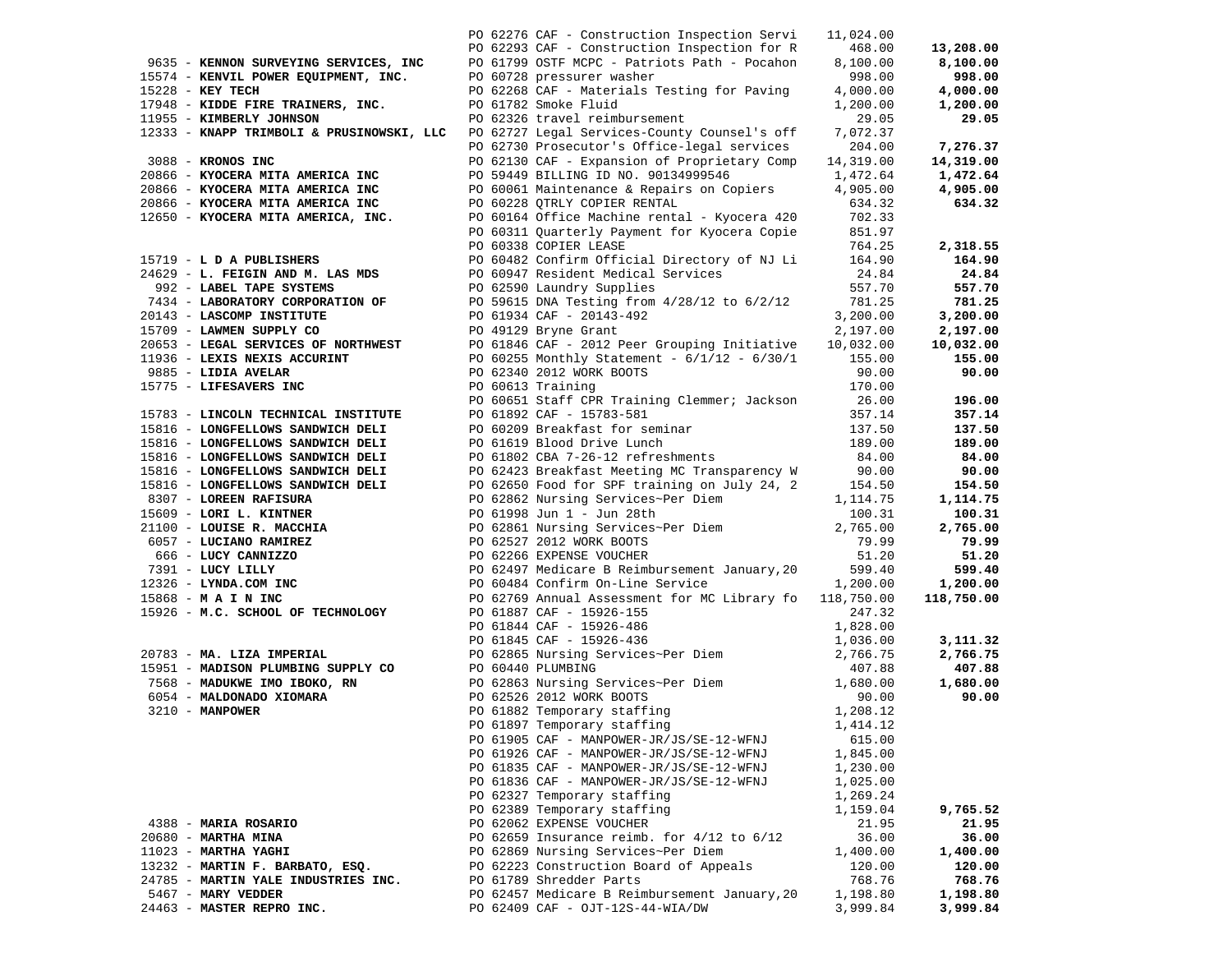| 1836 - MC MUA TRANSFER STATION PO 61512 REFUSE REMOVAL | 487.28<br>1989 - NEW PRAIRIES PRODUCES To 61323 SEPTER 20021 IN COLUMN 12022 - 2002 100 1123 100 1124 - 2002 100 1124 100 1124 100 1124 100 1124 100 1124 100 1124 100 1124 100 1124 100 1124 100 1124 100 1124 100 1124 100 1124 100 1 |           | 487.28             |
|--------------------------------------------------------|-----------------------------------------------------------------------------------------------------------------------------------------------------------------------------------------------------------------------------------------|-----------|--------------------|
|                                                        |                                                                                                                                                                                                                                         |           |                    |
|                                                        |                                                                                                                                                                                                                                         |           |                    |
|                                                        |                                                                                                                                                                                                                                         |           |                    |
|                                                        |                                                                                                                                                                                                                                         |           |                    |
|                                                        |                                                                                                                                                                                                                                         |           |                    |
|                                                        |                                                                                                                                                                                                                                         |           |                    |
|                                                        |                                                                                                                                                                                                                                         |           |                    |
|                                                        |                                                                                                                                                                                                                                         |           |                    |
|                                                        |                                                                                                                                                                                                                                         |           |                    |
|                                                        |                                                                                                                                                                                                                                         |           |                    |
|                                                        |                                                                                                                                                                                                                                         |           |                    |
|                                                        |                                                                                                                                                                                                                                         |           |                    |
|                                                        |                                                                                                                                                                                                                                         |           |                    |
|                                                        |                                                                                                                                                                                                                                         |           | 1,512.60<br>184.14 |
|                                                        |                                                                                                                                                                                                                                         |           |                    |
|                                                        |                                                                                                                                                                                                                                         |           |                    |
|                                                        |                                                                                                                                                                                                                                         |           |                    |
|                                                        |                                                                                                                                                                                                                                         |           |                    |
|                                                        |                                                                                                                                                                                                                                         |           |                    |
|                                                        |                                                                                                                                                                                                                                         |           |                    |
|                                                        |                                                                                                                                                                                                                                         |           |                    |
|                                                        |                                                                                                                                                                                                                                         |           |                    |
|                                                        |                                                                                                                                                                                                                                         |           |                    |
|                                                        |                                                                                                                                                                                                                                         |           |                    |
|                                                        |                                                                                                                                                                                                                                         |           |                    |
|                                                        |                                                                                                                                                                                                                                         |           |                    |
|                                                        |                                                                                                                                                                                                                                         |           |                    |
|                                                        |                                                                                                                                                                                                                                         |           |                    |
|                                                        |                                                                                                                                                                                                                                         |           |                    |
|                                                        |                                                                                                                                                                                                                                         |           |                    |
|                                                        |                                                                                                                                                                                                                                         |           |                    |
|                                                        |                                                                                                                                                                                                                                         |           |                    |
|                                                        |                                                                                                                                                                                                                                         |           |                    |
|                                                        |                                                                                                                                                                                                                                         |           |                    |
|                                                        |                                                                                                                                                                                                                                         |           |                    |
|                                                        |                                                                                                                                                                                                                                         |           |                    |
|                                                        |                                                                                                                                                                                                                                         |           | 475.46             |
|                                                        |                                                                                                                                                                                                                                         |           |                    |
|                                                        |                                                                                                                                                                                                                                         |           |                    |
|                                                        |                                                                                                                                                                                                                                         |           |                    |
|                                                        |                                                                                                                                                                                                                                         |           |                    |
|                                                        |                                                                                                                                                                                                                                         |           |                    |
|                                                        |                                                                                                                                                                                                                                         |           |                    |
|                                                        |                                                                                                                                                                                                                                         |           |                    |
|                                                        |                                                                                                                                                                                                                                         |           |                    |
|                                                        |                                                                                                                                                                                                                                         |           |                    |
|                                                        |                                                                                                                                                                                                                                         |           |                    |
|                                                        |                                                                                                                                                                                                                                         |           |                    |
|                                                        | PO 62301 CAF - NEWSER-12M-WIA 200.00                                                                                                                                                                                                    |           |                    |
|                                                        | PO 62302 CAF - NEWSER-12M-WIA                                                                                                                                                                                                           | 200.00    |                    |
|                                                        | PO 62304 CAF - NEWSER-12M-WIA                                                                                                                                                                                                           | 200.00    |                    |
|                                                        | PO 62305 CAF - NEWSER-12M-WIA                                                                                                                                                                                                           | 400.00    |                    |
|                                                        | PO 62306 CAF - NEWSER-12M-WIA                                                                                                                                                                                                           | 461.00    |                    |
|                                                        | PO 62307 CAF - NEWSER-12M-WIA                                                                                                                                                                                                           | 400.00    |                    |
|                                                        | PO 62308 CAF - NEWSER-12M-WIA                                                                                                                                                                                                           | 200.00    | 2,522.00           |
| 16661 - NJ STATE ASSOC OF CTY ADJUSTER                 | PO 60609 County Adjusters Meeting/Luncheon J                                                                                                                                                                                            | 20.00     | 20.00              |
| 20398 - NJ TAXI & BLACK CAR SERVICES                   | PO 62679 Transportaion                                                                                                                                                                                                                  | 342.95    | 342.95             |
| 8991 - NJHMFA-HMIS                                     | PO 61285 CoC Cost Share of 2012                                                                                                                                                                                                         | 13,000.00 | 13,000.00          |
| 10488 - NORITSU AMERICA CORPORATION                    | PO 58896 Please Order - E.Crooker/CIS                                                                                                                                                                                                   | 2,416.38  | 2,416.38           |
| 1359 - NORMAN GALE OLDSMOBILE CORP                     | PO 62094 AUTO PARTS                                                                                                                                                                                                                     | 148.48    | 148.48             |
| 2244 - NORTHAMPTON COMMUNITY COLLEGE                   | PO 61833 CAF - 2244-660                                                                                                                                                                                                                 | 3,200.00  | 3,200.00           |
| 16742 - NORTHERN SAFETY CO. INC.                       | PO 59420 protection gear bags                                                                                                                                                                                                           | 42.55     | 42.55              |
|                                                        |                                                                                                                                                                                                                                         |           |                    |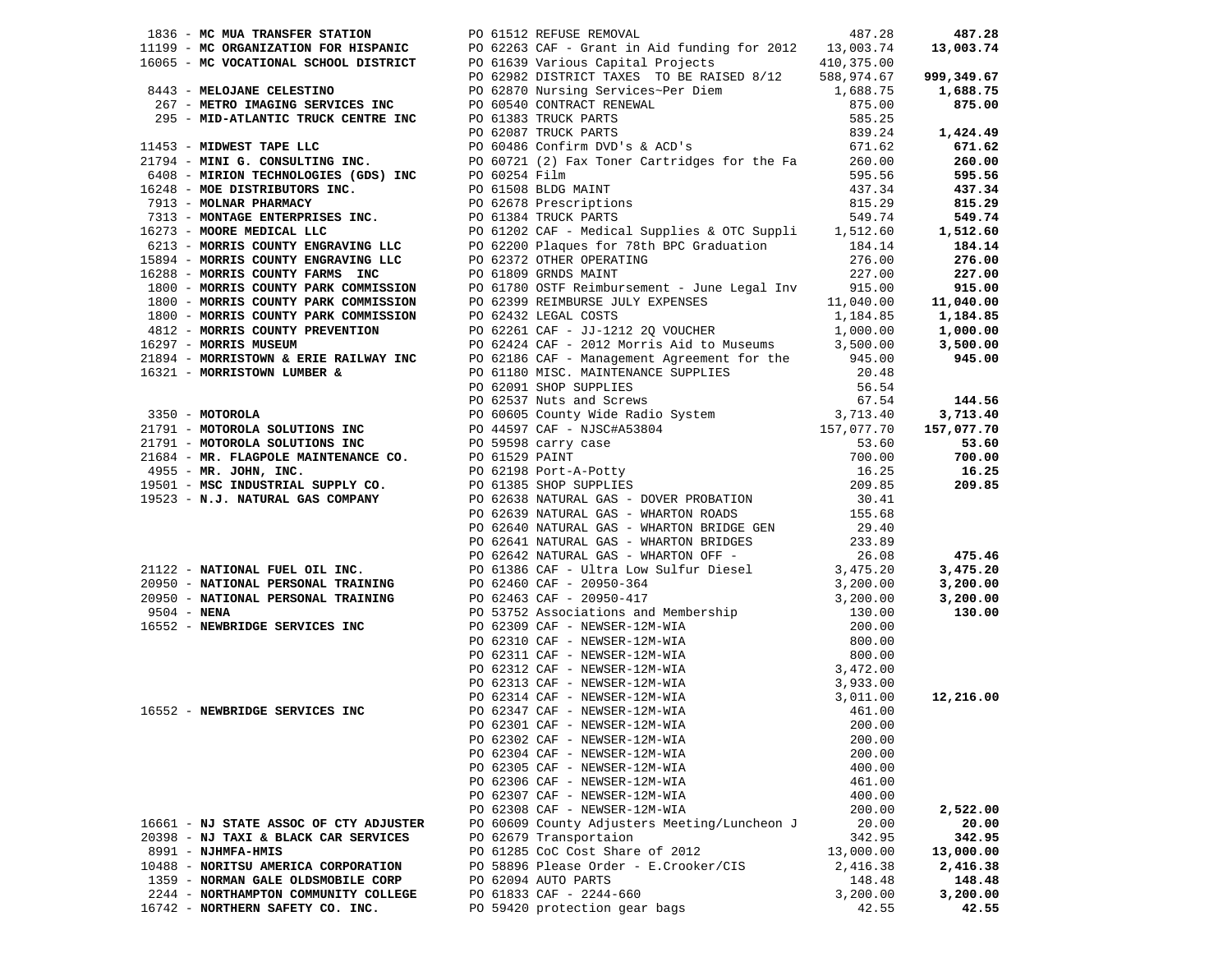| 12362 - NORTHERN TOOL & EQUIPMENT PO 58289 Trailer Equipment                                                         |                |                                                                                                                                                                                                                                                 | 582.48    | 582.48               |
|----------------------------------------------------------------------------------------------------------------------|----------------|-------------------------------------------------------------------------------------------------------------------------------------------------------------------------------------------------------------------------------------------------|-----------|----------------------|
|                                                                                                                      |                |                                                                                                                                                                                                                                                 |           | 4,071.00             |
|                                                                                                                      |                | 16752 - NORWESCAP INC<br>16786 - O'MULLAN & BRADY P.C.<br>8872 - OEGLAIRE INGRAM<br>10846 - OLD DOMINION BRUSH COMPANY<br>20062496 Medicare B Reimbursement January, 2007.<br>20062496 Medicare B Reimbursement January, 2007.<br>2007.         |           | 17,212.00            |
|                                                                                                                      |                |                                                                                                                                                                                                                                                 |           | 1,198.80             |
|                                                                                                                      |                |                                                                                                                                                                                                                                                 |           | 350.00               |
| 9375 - OLGA VISCO                                                                                                    |                | PO 62456 Medicare B Reimbursement January, 20 1, 198.80                                                                                                                                                                                         |           | 1,198.80             |
| $14076$ - OPHELIA V. CRUSE<br>23942 - PTS                                                                            |                | PO 62136 EXPENSE VOUCHER                                                                                                                                                                                                                        | 55.40     | 55.40                |
|                                                                                                                      |                |                                                                                                                                                                                                                                                 | 675.00    | 675.00               |
| 16887 - PAPER MART INC                                                                                               |                | PO 60225 Monthly Payphone Services<br>20 60225 Monthly Payphone Services                                                                                                                                                                        | 209.00    |                      |
|                                                                                                                      |                |                                                                                                                                                                                                                                                 | 218.58    | 427.58               |
| 11693 - PARETTE SOMJEN ARCHITECTS LLC                                                                                |                | PO 61794 Paper Mart - office paper<br>PO 62643 CHILLER PLANT REPLACEMENT                                                                                                                                                                        | 800.00    | 800.00               |
| 2749 - PARSIPPANY CHILD DAY CARE CTR.                                                                                |                |                                                                                                                                                                                                                                                 |           | 2,862.00             |
|                                                                                                                      |                | PO $62246$ CAF - Grant in Aid funding for $2012$ 2,862.00                                                                                                                                                                                       |           |                      |
| 9210 - PARTY WITH PETE                                                                                               |                | PO 62138 ENTERTAINMENT BUTLER SITE                                                                                                                                                                                                              | 100.00    | 100.00               |
| $9779$ - PAST PERFECT SOFTWARE, INC.                                                                                 |                | PO 60534 ANNUAL SUPPORT RENEWAL                                                                                                                                                                                                                 | 352.00    | 352.00               |
|                                                                                                                      |                |                                                                                                                                                                                                                                                 | 116.45    | 116.45               |
|                                                                                                                      |                | PO 61923 Staff travel reimbursement & legal $78.15$<br>PO 62264 VEHICLE REPAIR & MAINTENANCE - GAS 1,934.89                                                                                                                                     |           | 78.15                |
|                                                                                                                      |                |                                                                                                                                                                                                                                                 |           | 1,934.89             |
|                                                                                                                      |                | 20677 - PATRICIA FLANAGAN<br>19955 - PATRICIA FLANAGAN<br>20677 - PATRICIA MAGEE<br>20724 - PESI HEALTHCARE<br>20724 - PESI HEALTHCARE<br>20724 - PESI HEALTHCARE<br>20724 - PESI HEALTHCARE<br>20724 - PESI HEALTHCARE<br>20724 - PETERSON &   | 179.00    | 179.00               |
|                                                                                                                      |                | PO 62716 CAF - Renovations of Schuyler Build 32,580.73                                                                                                                                                                                          |           | 32,580.73            |
|                                                                                                                      |                |                                                                                                                                                                                                                                                 | 744.52    | 744.52               |
|                                                                                                                      |                |                                                                                                                                                                                                                                                 | 618.00    | 618.00               |
|                                                                                                                      |                |                                                                                                                                                                                                                                                 | 709.89    |                      |
| 17066 - <b>PLAINSMAN AUTO SUPPLY</b> PO 61403 AUTO PARTS<br>17066 - <b>PLAINSMAN AUTO SUPPLY</b> PO 62108 AUTO PARTS |                |                                                                                                                                                                                                                                                 | 678.99    | 1,388.88             |
|                                                                                                                      |                |                                                                                                                                                                                                                                                 | 309.49    | 309.49               |
|                                                                                                                      |                |                                                                                                                                                                                                                                                 | 54.30     | 54.30                |
|                                                                                                                      |                |                                                                                                                                                                                                                                                 | 3,897.00  | 3,897.00             |
|                                                                                                                      |                |                                                                                                                                                                                                                                                 | 1,777.35  | 1,777.35             |
|                                                                                                                      |                | PO 62108 AUTO PARTS<br>PO 62108 AUTO PARTS<br>PO 62108 AUTO PARTS<br>PO 60490 Confirm Plunkett Games, Apps & Socia<br>17084 - <b>POLAND SPRING WATER CO.</b><br>PO 62015 Monthly Charge for Poland Spring Di<br>PO 62408 CAF - OJT-125-42-WIA/D | 481.00    | 481.00               |
|                                                                                                                      |                |                                                                                                                                                                                                                                                 | 76,415.51 | 76,415.51            |
|                                                                                                                      |                | 21397 - PRESERVATION DESIGN PARTNERSHIP LLC PO 62402 CAF#1018 Professional Services 6-27                                                                                                                                                        | 990.00    | 990.00               |
|                                                                                                                      |                | 21397 - PRESERVATION DESIGN PARTNERSHIP LLC PO 62407 CAF#1113-1 INV OSTF Professional Se                                                                                                                                                        | 760.00    | 760.00               |
| 17139 - PRIME TIME PERSONNEL INC                                                                                     |                |                                                                                                                                                                                                                                                 |           |                      |
|                                                                                                                      |                | PO 62407 CAF#1113-1 INV USIT FILENCIAL<br>PO 61849 Temporary staffing<br>PO 61850 Temporary Staffing<br>PO 61883 Temporary Staffing<br>PO 61884 Temporary staffing<br>PO 61895 Temporary staffing<br>PO 61896 Temporary staffing<br>PO 62344    |           |                      |
|                                                                                                                      |                |                                                                                                                                                                                                                                                 |           |                      |
|                                                                                                                      |                |                                                                                                                                                                                                                                                 |           |                      |
|                                                                                                                      |                |                                                                                                                                                                                                                                                 |           |                      |
|                                                                                                                      |                |                                                                                                                                                                                                                                                 |           |                      |
|                                                                                                                      |                |                                                                                                                                                                                                                                                 |           |                      |
|                                                                                                                      |                |                                                                                                                                                                                                                                                 |           |                      |
|                                                                                                                      |                |                                                                                                                                                                                                                                                 |           | 9,314.77             |
|                                                                                                                      |                | 4811 - PROJECT LIFESAVER, INC.<br>PO 61360 Supplies for Project Lifesaver - Sg 5,328.91                                                                                                                                                         |           | 5,328.91             |
|                                                                                                                      |                |                                                                                                                                                                                                                                                 | 1,952.50  | 1,952.50             |
| 17189 - PSE&G CO                                                                                                     |                |                                                                                                                                                                                                                                                 | 2,068.72  |                      |
|                                                                                                                      |                | PO 62593 Gas Usage                                                                                                                                                                                                                              | 622.43    | 2,691.15             |
|                                                                                                                      |                | 21413 - QUALITY AUTO GLASS, INC<br>264 - R & J CONTROL, INC.<br>3391 - R.R. BOWKER LLC<br>3391 - R.R. BOWKER LLC<br>2061502 CONTROL PO 61502 CAPET - Generator Repair Services<br>20615176 Confirm Books in Print w/Reviews on<br>21215 -       | 197.64    | 197.64               |
|                                                                                                                      |                |                                                                                                                                                                                                                                                 | 1,749.50  | 1,749.50             |
|                                                                                                                      |                |                                                                                                                                                                                                                                                 | 2,810.00  | 2,810.00             |
|                                                                                                                      |                |                                                                                                                                                                                                                                                 | 428.75    | 428.75               |
|                                                                                                                      |                |                                                                                                                                                                                                                                                 | 32.90     | 32.90                |
|                                                                                                                      |                |                                                                                                                                                                                                                                                 | 1,339.00  | 1,339.00             |
|                                                                                                                      |                | PO 60492 Confirm CD's 32.20 82.20                                                                                                                                                                                                               |           |                      |
| 1542 - RESIDEX, LLC                                                                                                  |                | PO 61938 pest supplies                                                                                                                                                                                                                          | 40.71     | 40.71                |
| 12034 - RICCIARDI BROTHERS OF                                                                                        | PO 61501 PAINT |                                                                                                                                                                                                                                                 | 989.76    | 989.76               |
| 2448 - RICOH AMERICAS CORPORATION                                                                                    |                | PO 61338 Quarterly Copier Lease                                                                                                                                                                                                                 | 701.10    | 701.10               |
| 2448 - RICOH AMERICAS CORPORATION                                                                                    |                | PO 61452 RENTAL PAYMENT                                                                                                                                                                                                                         | 1,393.41  | 1,393.41             |
| 2448 - RICOH AMERICAS CORPORATION                                                                                    |                | PO 61486 Ricoh 3045 copier rental                                                                                                                                                                                                               | 974.22    | 974.22               |
| 2448 - RICOH AMERICAS CORPORATION                                                                                    |                | PO 61487 Ricoh 3045 copier rental                                                                                                                                                                                                               | 974.22    | 974.22               |
| 2448 - RICOH AMERICAS CORPORATION                                                                                    |                | PO 61599 COPIER LEASE                                                                                                                                                                                                                           | 550.69    | 550.69               |
| 11911 - ROBERTA HERSH                                                                                                |                | PO 60635 Post Election Work                                                                                                                                                                                                                     | 80.00     | 80.00                |
| 7805 - ROSE DUMAPIT                                                                                                  |                | PO 62871 Nursing Services~Per Diem                                                                                                                                                                                                              | 1,533.35  |                      |
|                                                                                                                      |                |                                                                                                                                                                                                                                                 |           | 1,533.35<br>1,680.00 |
| 24397 - ROSEMARY BATANE COBCOBO<br>5345 - ROUTE 23 AUTO MALL LLC                                                     |                | PO 62872 Nursing Services~Per Diem                                                                                                                                                                                                              | 1,680.00  |                      |
|                                                                                                                      |                | PO 60368 AUTO PARTS                                                                                                                                                                                                                             | 2,018.60  |                      |
|                                                                                                                      |                | PO 60631 AUTO PARTS                                                                                                                                                                                                                             | 877.02    | 2,895.62             |
| 5345 - ROUTE 23 AUTO MALL LLC                                                                                        |                | PO 61387 AUTO PARTS                                                                                                                                                                                                                             | 900.62    | 900.62               |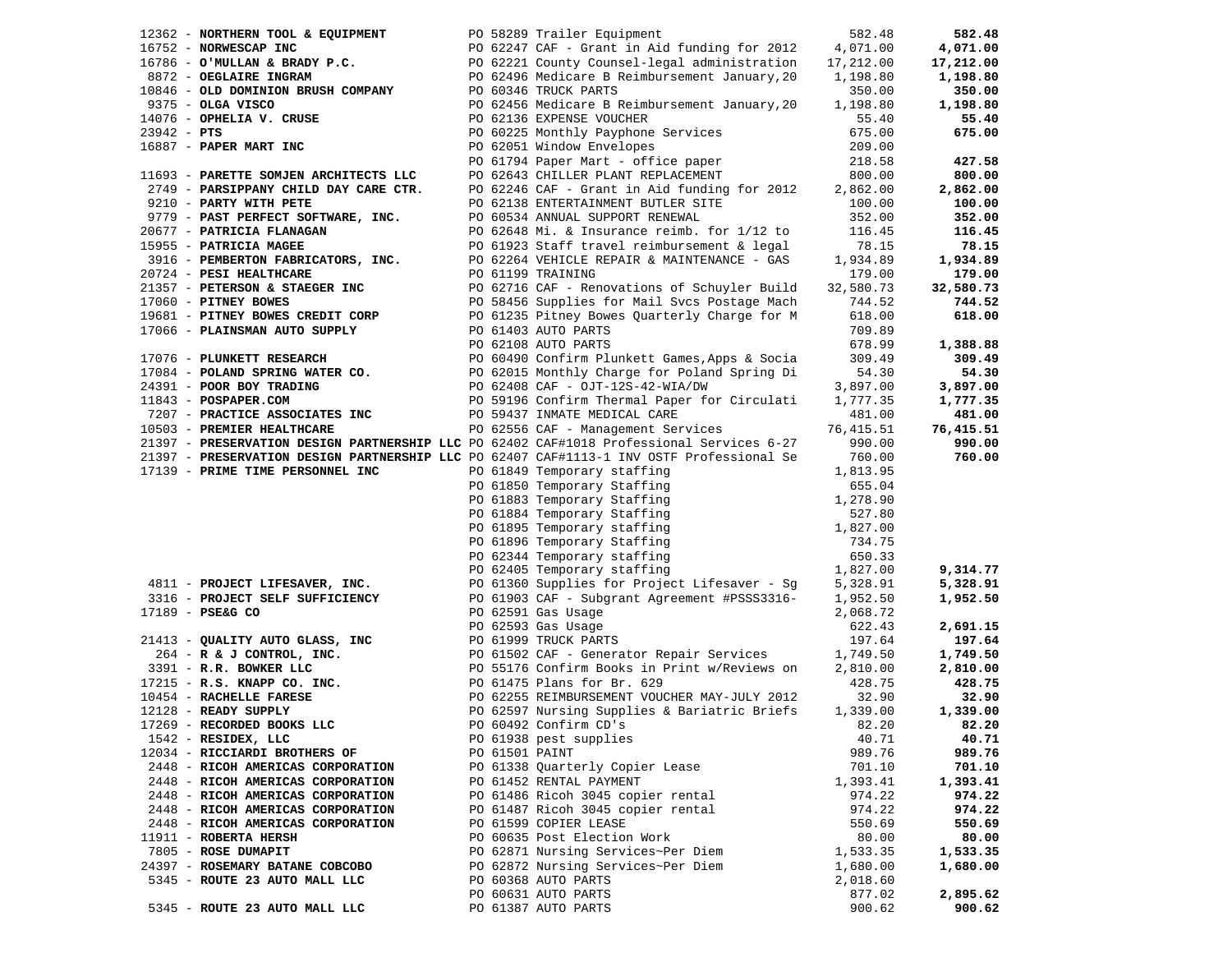|                                                                                                                                        | 17419 - ROYAL COMMUNICATIONS INC.<br>10254 - RUTGERS COLLEGE OF NURSING<br>9325 - RUTGERS SCHOOL OF BUSINESS<br>2,040.00<br>PO 61843 CAF - 9325-625<br>PO 61843 CAF - 9325-625<br>PO 61843 CAF - 9325-625<br>PO 61843 CAF - 9325-625<br>2,140.      |          | 536.00     |
|----------------------------------------------------------------------------------------------------------------------------------------|-----------------------------------------------------------------------------------------------------------------------------------------------------------------------------------------------------------------------------------------------------|----------|------------|
|                                                                                                                                        |                                                                                                                                                                                                                                                     |          | 1,637.00   |
|                                                                                                                                        |                                                                                                                                                                                                                                                     |          |            |
|                                                                                                                                        |                                                                                                                                                                                                                                                     |          |            |
|                                                                                                                                        |                                                                                                                                                                                                                                                     |          |            |
|                                                                                                                                        |                                                                                                                                                                                                                                                     |          | 10,480.00  |
|                                                                                                                                        |                                                                                                                                                                                                                                                     |          | 3,196.00   |
| 2022<br>20924 - RUTGERS THE STATE UNIVERSITY<br>8521 - RUTGERS UNIVERSITY<br>17452 - RUTGERS, THE STATE UNIVERSITY                     |                                                                                                                                                                                                                                                     |          | 1,595.00   |
|                                                                                                                                        | PO 62357 CAF - 20924-170<br>PO 62030 Rutgers-Visible Emmissions Recert. 120.00                                                                                                                                                                      |          | 120.00     |
|                                                                                                                                        | PO 61834 CAF - 17452-637                                                                                                                                                                                                                            | 3,200.00 |            |
|                                                                                                                                        | PO 61893 CAF - 17452-636                                                                                                                                                                                                                            | 3,200.00 | 6,400.00   |
| 13447 - RUTH BOWSER<br>14909 - RUTH GIANNOTTA                                                                                          | PO 62447 Medicare B Reimbursement January, 20 599.40<br>PO 62455 Medicare B Reimbursement January, 20 599.40                                                                                                                                        |          | 599.40     |
|                                                                                                                                        |                                                                                                                                                                                                                                                     |          | 599.40     |
| 10431 - SAINT CHRISTOPHER CHURCH                                                                                                       | PO 59443 ELECTION DAY RENTAL                                                                                                                                                                                                                        | 50.00    | 50.00      |
|                                                                                                                                        | PO 60493 Confirm Bio Monthly Subscription                                                                                                                                                                                                           |          | 195.00     |
|                                                                                                                                        | 17483 - <b>SALEM PRESS</b> PO 60493 Confirm Bio Monthly Subscription 195.00<br>665 - <b>SALVATORE CONTINI</b> PO 62674 Mi. & Insurance reimb. for $4/12$ to 71.70<br>21319 - <b>SCHINDLER ELEVATOR CORPORATION</b> PO 62596 Maintenance Contract 2, |          | 71.70      |
|                                                                                                                                        |                                                                                                                                                                                                                                                     |          | 2,244.76   |
|                                                                                                                                        |                                                                                                                                                                                                                                                     |          | 100,624.08 |
|                                                                                                                                        |                                                                                                                                                                                                                                                     |          | 2,862.17   |
|                                                                                                                                        |                                                                                                                                                                                                                                                     |          | 96.25      |
|                                                                                                                                        |                                                                                                                                                                                                                                                     |          | 629.60     |
|                                                                                                                                        |                                                                                                                                                                                                                                                     |          | 605.66     |
|                                                                                                                                        |                                                                                                                                                                                                                                                     |          | 474.24     |
|                                                                                                                                        |                                                                                                                                                                                                                                                     |          |            |
|                                                                                                                                        | 21319 - SCHINDLER ELEVATOR CORPORATION PO 62596 Maintenance Contract 2,244.76<br>24244.76<br>24244.76<br>3461 - SERVICE TIRE TRUCK CENTERS INC po 62598 CAF - Professional Physical, Occupa 100,624.08<br>740 - SHAU-YING LIU<br>17621              |          | 231.88     |
|                                                                                                                                        |                                                                                                                                                                                                                                                     |          |            |
|                                                                                                                                        |                                                                                                                                                                                                                                                     |          | 1,114.16   |
|                                                                                                                                        |                                                                                                                                                                                                                                                     |          | 350.00     |
|                                                                                                                                        |                                                                                                                                                                                                                                                     |          |            |
|                                                                                                                                        |                                                                                                                                                                                                                                                     |          |            |
| PO 61839 CAF - 17690-<br>17699 - <b>SMITH MOTOR CO., INC.</b><br>8503 - <b>SMITH TRACTOR &amp; EQUIPMENT INC.</b> PO 61401 TRUCK PARTS |                                                                                                                                                                                                                                                     |          | 8,414.40   |
|                                                                                                                                        |                                                                                                                                                                                                                                                     |          | 6,395.64   |
|                                                                                                                                        |                                                                                                                                                                                                                                                     | 454.18   | 454.18     |
| 6981 - SODEXO INC & AFFILIATES<br>6981 - SODEXO INC & AFFILIATES<br>6981 - SODEXO INC & AFFILIATES                                     | PO 61590 Morris County Special Evenst and th 832.56                                                                                                                                                                                                 |          | 832.56     |
|                                                                                                                                        | PO 62253 Food for the SPF training on July 1 98.80<br>PO 62259 Refreshments for various Human Serv 258.90                                                                                                                                           |          | 98.80      |
|                                                                                                                                        |                                                                                                                                                                                                                                                     |          | 258.90     |
| 6981 - SODEXO INC & AFFILIATES                                                                                                         | PO 62331 JUNE 2012 YSAC REFRESHMENTS VOUCHER 41.30                                                                                                                                                                                                  |          | 41.30      |
| 9777 - SODEXO, INC & AFFILIATES                                                                                                        | PO 62262 Sodexo July 26-2012                                                                                                                                                                                                                        | 238.71   |            |
|                                                                                                                                        |                                                                                                                                                                                                                                                     |          |            |
|                                                                                                                                        |                                                                                                                                                                                                                                                     |          |            |
|                                                                                                                                        |                                                                                                                                                                                                                                                     |          |            |
|                                                                                                                                        |                                                                                                                                                                                                                                                     |          | 335,425.44 |
| 21769 - SOPHIE WESTFIELD                                                                                                               | PO 62502 SOGEXO JULY 20-2012<br>PO 62599 CAF - Laundry Services<br>PO 62539 CAF - Dietary Services<br>PO 62539 CAF - Dietary Services<br>PO 62530 CAF - Dietary Services<br>PO 62333 Staff travel reimbursement<br>PO 62333 Staff travel r          |          | 23.51      |
|                                                                                                                                        | 17755 - SOUTHEAST MORRIS COUNTY<br>11160 - SPACE FARMS INC<br>PO 60708 Deer Carcass Removal                                                                                                                                                         | 6,796.73 | 6,796.73   |
|                                                                                                                                        |                                                                                                                                                                                                                                                     | 3,570.00 | 3,570.00   |
|                                                                                                                                        |                                                                                                                                                                                                                                                     |          | 331,530.47 |
|                                                                                                                                        | 17762 - SPARWICK CONTRACTING, INC.<br>17762 - SPARWICK CONTRACTING, INC.<br>17762 - SPARWICK CONTRACTING, INC.<br>20804 - SPECIALTY MEDICAL PRODUCTS INC.<br>20804 - SPECIALTY MEDICAL PRODUCTS INC.<br>20804 - SPECIALTY MEDICAL PRODUC            |          | 300.00     |
|                                                                                                                                        |                                                                                                                                                                                                                                                     |          | 370.62     |
|                                                                                                                                        |                                                                                                                                                                                                                                                     |          | 547.69     |
|                                                                                                                                        |                                                                                                                                                                                                                                                     |          | 161.97     |
| $6732$ - SPRINT                                                                                                                        | PO 61161 Air Cards                                                                                                                                                                                                                                  | 119.97   | 119.97     |
| $6732$ - SPRINT                                                                                                                        | PO 61449 SANE/SART Nextel                                                                                                                                                                                                                           | 145.68   | 145.68     |
| 10612 - SPRINT-NEXTEL                                                                                                                  | PO 62609 NEXTEL MOBILE SERVICE                                                                                                                                                                                                                      | 288.56   |            |
|                                                                                                                                        | PO 62609 NEXTEL MOBILE SERVICE                                                                                                                                                                                                                      | 2,312.95 | 2,601.51   |
| 4611 - STAPLES BUSINESS ADVANTAGE                                                                                                      | PO 59998 OFFICE SUPPLIES                                                                                                                                                                                                                            | 307.09   | 307.09     |
| 4611 - STAPLES BUSINESS ADVANTAGE                                                                                                      | PO 60496 Confirm Office supplies                                                                                                                                                                                                                    | 34.54    | 34.54      |
| 4611 - STAPLES BUSINESS ADVANTAGE                                                                                                      | PO 60956 Staples Order - Legal                                                                                                                                                                                                                      | 702.10   | 702.10     |
| 4611 - STAPLES BUSINESS ADVANTAGE                                                                                                      | PO 61177 OFFICE SUPPLIES                                                                                                                                                                                                                            | 162.44   | 162.44     |
| 4611 - STAPLES BUSINESS ADVANTAGE                                                                                                      | PO 61229 COPY PAPER                                                                                                                                                                                                                                 | 1,292.00 | 1,292.00   |
| 4611 - STAPLES BUSINESS ADVANTAGE                                                                                                      | PO 61245 Office Supplies                                                                                                                                                                                                                            | 469.73   | 469.73     |
| 4611 - STAPLES BUSINESS ADVANTAGE                                                                                                      | PO 61328 Confirm Office Supplies                                                                                                                                                                                                                    | 134.89   | 134.89     |
| 4611 - STAPLES BUSINESS ADVANTAGE                                                                                                      |                                                                                                                                                                                                                                                     |          |            |
|                                                                                                                                        | PO 61361 Supplies Invoice                                                                                                                                                                                                                           | 41.66    | 41.66      |
| 4611 - STAPLES BUSINESS ADVANTAGE<br>4611 - STAPLES BUSINESS ADVANTAGE                                                                 | PO 61483 7-12 Office Supplies                                                                                                                                                                                                                       | 110.23   | 110.23     |
|                                                                                                                                        | PO 61484 SUPPLIES                                                                                                                                                                                                                                   | 51.00    | 51.00      |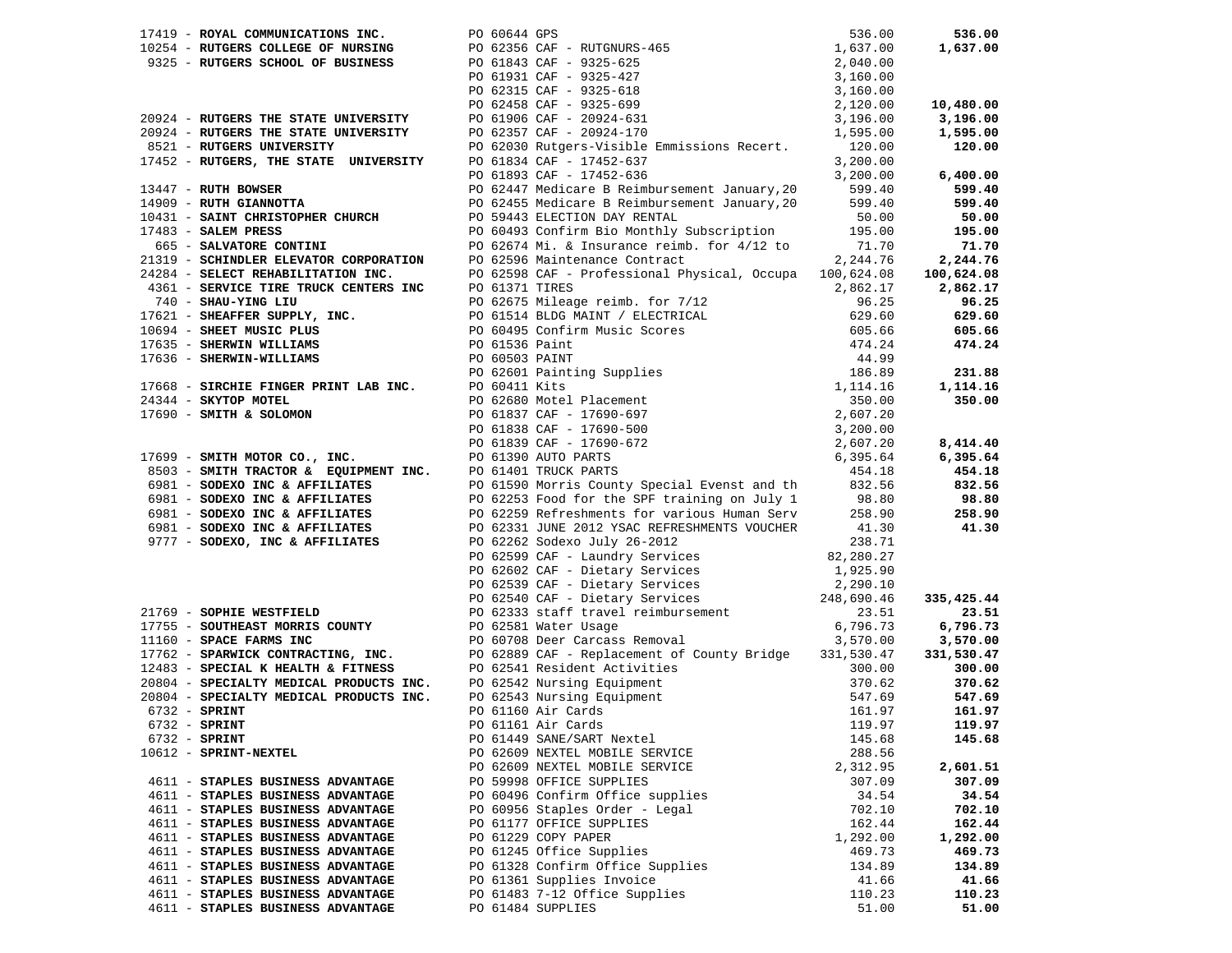| 4611 - STAPLES BUSINESS ADVANTAGE                                                                                                                                                                                  |                | PO 61489 Supplies for Sheriff Admin Office                                                                                                                                                                                                                               | 299.38                   | 299.38     |
|--------------------------------------------------------------------------------------------------------------------------------------------------------------------------------------------------------------------|----------------|--------------------------------------------------------------------------------------------------------------------------------------------------------------------------------------------------------------------------------------------------------------------------|--------------------------|------------|
| 4611 - STAPLES BUSINESS ADVANTAGE                                                                                                                                                                                  |                |                                                                                                                                                                                                                                                                          |                          | 219.19     |
|                                                                                                                                                                                                                    |                |                                                                                                                                                                                                                                                                          |                          | 52.89      |
| 4611 - STAPLES BUSINESS ADVANTAGE<br>4611 - STAPLES BUSINESS ADVANTAGE<br>4611 - STAPLES BUSINESS ADVANTAGE<br>4611 - STAPLES BUSINESS ADVANTAGE<br>4611 - STAPLES BUSINESS ADVANTAGE<br>4611 - PO 61819 Office Su |                |                                                                                                                                                                                                                                                                          |                          | 73.98      |
|                                                                                                                                                                                                                    |                |                                                                                                                                                                                                                                                                          |                          | 398.66     |
| 4611 - STAPLES BUSINESS ADVANTAGE                                                                                                                                                                                  |                | PO 61489 Supplies for Sneriff Admin Ullice<br>PO 61530 OTHER OPERATING<br>PO 61593 SUPPLIES<br>PO 61993 Staples - office supplies<br>PO 61819 Office Supply<br>73.98<br>PO 62036 Staples-supplies<br>PO 62042 Staples-supplies<br>PO 62042 Sta                           |                          | 2,294.77   |
| 4611 - STAPLES BUSINESS ADVANTAGE                                                                                                                                                                                  |                |                                                                                                                                                                                                                                                                          |                          | 146.99     |
| 4611 - STAPLES BUSINESS ADVANTAGE                                                                                                                                                                                  |                |                                                                                                                                                                                                                                                                          |                          |            |
|                                                                                                                                                                                                                    |                |                                                                                                                                                                                                                                                                          |                          | 285.31     |
| 4611 - STAPLES BUSINESS ADVANTAGE                                                                                                                                                                                  |                |                                                                                                                                                                                                                                                                          |                          | 354.76     |
| 4611 - STAPLES BUSINESS ADVANTAGE                                                                                                                                                                                  |                | PO 62068 Supt of Elections - Invoice # 31748 38.35                                                                                                                                                                                                                       |                          | 38.35      |
|                                                                                                                                                                                                                    |                | 4611 - <b>STAPLES BUSINESS ADVANTAGE</b><br>4611 - <b>STAPLES BUSINESS ADVANTAGE</b><br>4611 - <b>STAPLES BUSINESS ADVANTAGE</b><br>4611 - <b>STAPLES BUSINESS ADVANTAGE</b><br>4611 - <b>STAPLES BUSINESS ADVANTAGE</b><br>4611 - <b>STAPLES BUSINESS ADVANTAGE</b><br> |                          | 159.96     |
|                                                                                                                                                                                                                    |                |                                                                                                                                                                                                                                                                          |                          | 352.41     |
|                                                                                                                                                                                                                    |                |                                                                                                                                                                                                                                                                          |                          |            |
|                                                                                                                                                                                                                    |                |                                                                                                                                                                                                                                                                          |                          | 104.53     |
|                                                                                                                                                                                                                    |                |                                                                                                                                                                                                                                                                          |                          | 314.02     |
|                                                                                                                                                                                                                    |                |                                                                                                                                                                                                                                                                          |                          | 390.00     |
|                                                                                                                                                                                                                    |                |                                                                                                                                                                                                                                                                          |                          | 3,200.00   |
|                                                                                                                                                                                                                    |                |                                                                                                                                                                                                                                                                          |                          | 675.80     |
|                                                                                                                                                                                                                    |                |                                                                                                                                                                                                                                                                          |                          |            |
|                                                                                                                                                                                                                    |                |                                                                                                                                                                                                                                                                          |                          | 15,162.42  |
|                                                                                                                                                                                                                    |                |                                                                                                                                                                                                                                                                          |                          | 599.40     |
|                                                                                                                                                                                                                    |                |                                                                                                                                                                                                                                                                          |                          | 1,050.00   |
|                                                                                                                                                                                                                    |                |                                                                                                                                                                                                                                                                          |                          | 1,272.40   |
|                                                                                                                                                                                                                    | PO 62104 TIRES |                                                                                                                                                                                                                                                                          | 1,160.12                 | 1,160.12   |
| 24132 - STS TIRE & AUTO CENTERS<br>8621 - SUBURBAN PROPANE -2347                                                                                                                                                   |                |                                                                                                                                                                                                                                                                          | $1,100.12$<br>$1,864.61$ |            |
|                                                                                                                                                                                                                    |                | PO 60200 Propane Delivery<br>PO 61787 Propane Delivery<br>PO 62969 Chargeback for S212 (Stoll/Ebers)<br>PO 62969 Chargeback for S212 (Stoll/Ebers)<br>768.00                                                                                                             |                          | 3,564.52   |
| 17937 - SUSSEX COUNTY COMMUNITY COLLEGE                                                                                                                                                                            |                |                                                                                                                                                                                                                                                                          |                          | 768.00     |
| 11429 - SUSSEX COUNTY MUA                                                                                                                                                                                          |                | PO 60726 Street Sweeping                                                                                                                                                                                                                                                 | 153.30                   |            |
|                                                                                                                                                                                                                    |                | PO 62022 Street Sweeping                                                                                                                                                                                                                                                 | 370.65                   | 523.95     |
|                                                                                                                                                                                                                    |                | 16110 - T. Y. LIN INTERNATIONAL PO 62291 CAF - Superstructure Replacement of 914.20<br>PO 62294 CAF - Construction Support Services 7,309.56                                                                                                                             |                          |            |
|                                                                                                                                                                                                                    |                |                                                                                                                                                                                                                                                                          |                          | 8,223.76   |
|                                                                                                                                                                                                                    |                | PO 60950 CAF - Environmental Control and HVA 2,626.66                                                                                                                                                                                                                    |                          | 2,626.66   |
| 5611 - TBS CONTROLS LLC<br>17990 - TELESEARCH INC                                                                                                                                                                  |                | 17990 - TELESEARCH INC<br>PO 61873 temporary staffing<br>PO 61873 temporary staffing<br>PO 61880 Temporary staffing<br>PO 61880 Temporary staffing<br>PO 61880 Temporary staffing<br>PO 61880 Temporary staffing<br>PO 62403 Temporary staf                              |                          |            |
|                                                                                                                                                                                                                    |                |                                                                                                                                                                                                                                                                          |                          |            |
|                                                                                                                                                                                                                    |                |                                                                                                                                                                                                                                                                          |                          |            |
|                                                                                                                                                                                                                    |                |                                                                                                                                                                                                                                                                          |                          |            |
|                                                                                                                                                                                                                    |                |                                                                                                                                                                                                                                                                          |                          |            |
|                                                                                                                                                                                                                    |                |                                                                                                                                                                                                                                                                          |                          |            |
|                                                                                                                                                                                                                    |                |                                                                                                                                                                                                                                                                          |                          |            |
|                                                                                                                                                                                                                    |                |                                                                                                                                                                                                                                                                          |                          |            |
|                                                                                                                                                                                                                    |                |                                                                                                                                                                                                                                                                          |                          | 6,515.65   |
|                                                                                                                                                                                                                    |                |                                                                                                                                                                                                                                                                          |                          | 4,030.78   |
|                                                                                                                                                                                                                    |                |                                                                                                                                                                                                                                                                          |                          | 49,674.26  |
|                                                                                                                                                                                                                    |                |                                                                                                                                                                                                                                                                          |                          | 15,902.43  |
|                                                                                                                                                                                                                    |                |                                                                                                                                                                                                                                                                          |                          | 11,628.62  |
|                                                                                                                                                                                                                    |                |                                                                                                                                                                                                                                                                          |                          |            |
|                                                                                                                                                                                                                    |                |                                                                                                                                                                                                                                                                          |                          | 87,483.82  |
|                                                                                                                                                                                                                    |                | PO 57341 CAF - UASI Emergency Management and 23,647.58<br>PO 62288 CAF - Design & Construction Admin t 781.00                                                                                                                                                            |                          |            |
|                                                                                                                                                                                                                    |                | PO 62289 CAF - Design & Construction Admin t 1,799.00                                                                                                                                                                                                                    |                          | 2,580.00   |
| 14476 - THE EDUCATIONAL CENTER                                                                                                                                                                                     |                | PO 62257 CAF - JJ-1201 2Q VOUCHER 2012 - APR                                                                                                                                                                                                                             | 30,566.00                | 30,566.00  |
| 4859 - THE INSTITUTE FOR FORENSIC                                                                                                                                                                                  |                | PO 61181 PSYCHOLOGICAL EVALUATIONS                                                                                                                                                                                                                                       | 2,125.00                 |            |
|                                                                                                                                                                                                                    |                | PO 61215 PSYCHOLOGICAL EVALUATIONS                                                                                                                                                                                                                                       | 2,125.00                 | 4,250.00   |
| 20797 - THE MUSIAL GROUP PA                                                                                                                                                                                        |                | PO 62592 CAF - Final Design and Constr Docs                                                                                                                                                                                                                              | 6,800.00                 | 6,800.00   |
| 19739 - THE RBA GROUP INC.                                                                                                                                                                                         |                | PO 62603 CAF - Design Improvements to the In                                                                                                                                                                                                                             | 1,800.00                 | 1,800.00   |
| 11740 - THOMAS WALLACE                                                                                                                                                                                             |                | PO 62378 work boots per contract                                                                                                                                                                                                                                         | 90.00                    | 90.00      |
| $122 - TILCON$                                                                                                                                                                                                     | PO 60709 Stone |                                                                                                                                                                                                                                                                          | 1,475.35                 |            |
|                                                                                                                                                                                                                    |                | PO 60710 Bituminous Concrete                                                                                                                                                                                                                                             | 3,181.51                 |            |
|                                                                                                                                                                                                                    | PO 60724 Stone |                                                                                                                                                                                                                                                                          | 164.23                   |            |
|                                                                                                                                                                                                                    |                | PO 60725 Bituminous Concrete                                                                                                                                                                                                                                             | 2,689.71                 |            |
|                                                                                                                                                                                                                    | PO 61247 Stone |                                                                                                                                                                                                                                                                          | 2,074.52                 |            |
|                                                                                                                                                                                                                    |                | PO 61206 Bituminous Concrete                                                                                                                                                                                                                                             | 923.53                   |            |
|                                                                                                                                                                                                                    | PO 61631 Stone |                                                                                                                                                                                                                                                                          | 878.43                   |            |
|                                                                                                                                                                                                                    |                | PO 62605 CAF - Milling & Resurfacing of Troy                                                                                                                                                                                                                             | 605,775.95               | 617,163.23 |
| $122 - TILCON$                                                                                                                                                                                                     |                | PO 62707 CAF - Milling & Resurfacing of Troy                                                                                                                                                                                                                             | 378,427.45               | 378,427.45 |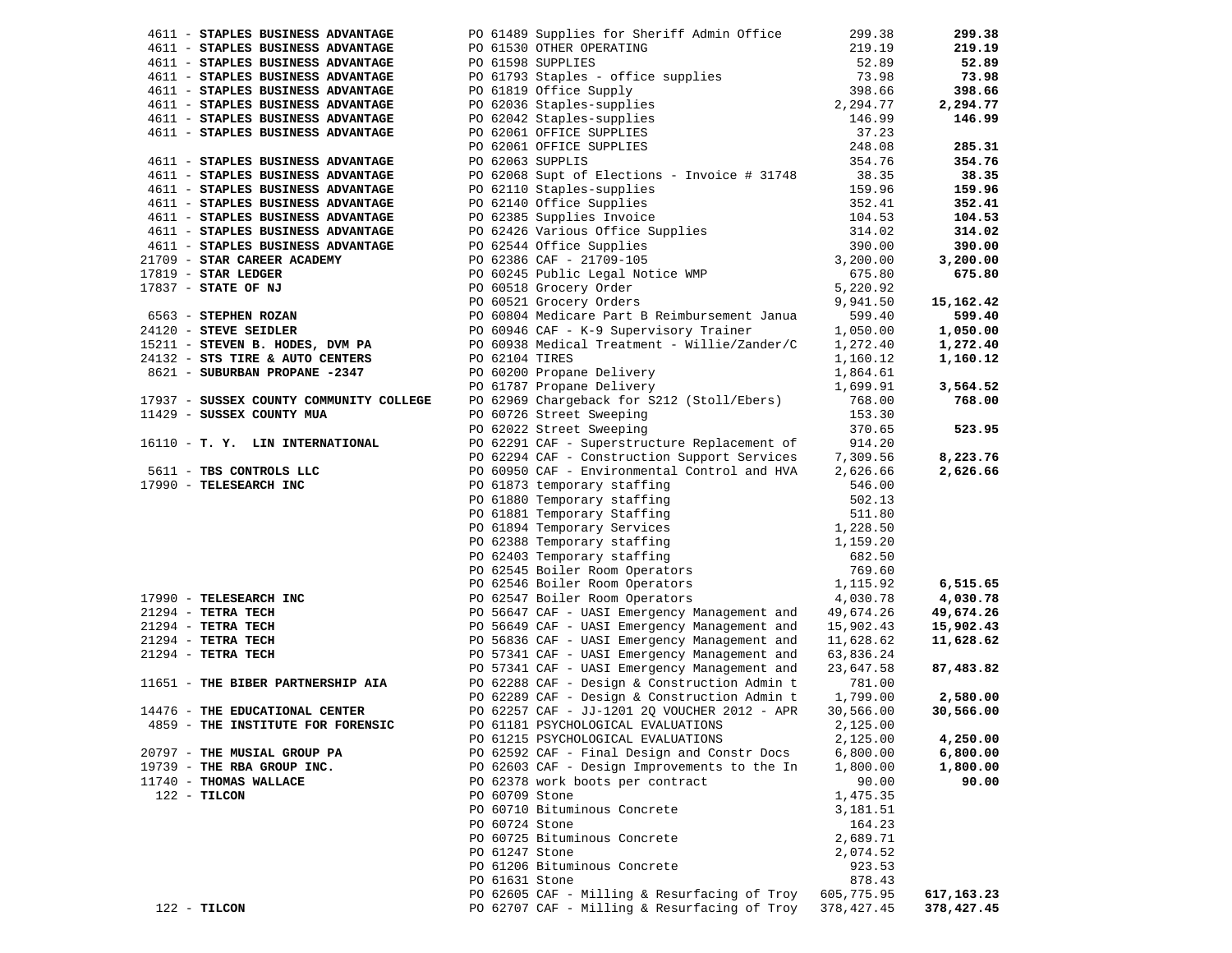|              |                                                               |                                                                                                                                                                                                                                                                                                |           | 3,336.05        |
|--------------|---------------------------------------------------------------|------------------------------------------------------------------------------------------------------------------------------------------------------------------------------------------------------------------------------------------------------------------------------------------------|-----------|-----------------|
|              |                                                               | 21479 - TIOGA SOLAR MORRIS COUNTY 1 LLC 2006647 Electric / Solar Energy 3,336.05<br>273 - TON POLLIO 2008 Reimbursement of Petty Cash<br>2755 - TOSHIBA BUSINESS SOLUTIONS 2009 - 2012 Municipal Alliance Funds 5,258.08<br>2755 -                                                             |           | 275.49          |
|              |                                                               |                                                                                                                                                                                                                                                                                                |           | 1,535.00        |
|              |                                                               |                                                                                                                                                                                                                                                                                                |           | 310.87          |
|              |                                                               |                                                                                                                                                                                                                                                                                                |           | 2,129.25        |
|              |                                                               |                                                                                                                                                                                                                                                                                                |           | 5,258.88        |
|              |                                                               |                                                                                                                                                                                                                                                                                                |           | 150.00          |
|              |                                                               |                                                                                                                                                                                                                                                                                                |           | 155,060.00      |
|              |                                                               |                                                                                                                                                                                                                                                                                                |           | 7,416.75        |
|              |                                                               |                                                                                                                                                                                                                                                                                                |           | 1,798.00        |
|              |                                                               |                                                                                                                                                                                                                                                                                                |           | 400.00          |
|              |                                                               | 20005 - <b>TRICO EQUIPMENT SERVICES LLC</b><br>20005 - <b>TRICO EQUIPMENT SERVICES LLC</b><br>20005 - <b>TURTLE &amp; HUGHES, INC</b><br>20005 - <b>TURTLE &amp; HUGHES, INC.</b><br>20005 - <b>TURTLE &amp; HUGHES, INC.</b><br>20005 - <b>TURTLE &amp; HUGHES, INC.</b><br>20005 - <b>TU</b> |           | 244.73          |
|              |                                                               |                                                                                                                                                                                                                                                                                                |           | 149.28          |
|              |                                                               |                                                                                                                                                                                                                                                                                                |           |                 |
|              |                                                               |                                                                                                                                                                                                                                                                                                | 9,365.36  | 10,854.56       |
|              | 18233 - UNITED PARCEL SERVICE                                 |                                                                                                                                                                                                                                                                                                |           | 21.34           |
|              |                                                               |                                                                                                                                                                                                                                                                                                |           | 4,908.87        |
|              |                                                               | 15732 - UNIVERSAL UNIFORM SALES CO INC PO 61352 CAF - Custom Fitted Uniforms                                                                                                                                                                                                                   |           |                 |
|              |                                                               |                                                                                                                                                                                                                                                                                                |           |                 |
|              |                                                               |                                                                                                                                                                                                                                                                                                |           | 1,580.90        |
|              |                                                               |                                                                                                                                                                                                                                                                                                |           | 962.00          |
|              |                                                               |                                                                                                                                                                                                                                                                                                |           | 1,386.00        |
|              |                                                               |                                                                                                                                                                                                                                                                                                |           | 10,510.00       |
|              |                                                               |                                                                                                                                                                                                                                                                                                |           | 38.95           |
|              |                                                               |                                                                                                                                                                                                                                                                                                |           | 12,713.27       |
|              |                                                               |                                                                                                                                                                                                                                                                                                |           | 4,290.59        |
|              |                                                               |                                                                                                                                                                                                                                                                                                |           | 424.75          |
|              |                                                               |                                                                                                                                                                                                                                                                                                |           | 164.35          |
|              |                                                               |                                                                                                                                                                                                                                                                                                |           | 4,893.92        |
|              |                                                               |                                                                                                                                                                                                                                                                                                |           | 411.09          |
|              |                                                               |                                                                                                                                                                                                                                                                                                |           | 100.69          |
|              |                                                               |                                                                                                                                                                                                                                                                                                |           | 188.63          |
|              |                                                               |                                                                                                                                                                                                                                                                                                |           | 28.94           |
|              |                                                               |                                                                                                                                                                                                                                                                                                |           | 34,852.49       |
|              |                                                               |                                                                                                                                                                                                                                                                                                |           | 866.00          |
|              |                                                               |                                                                                                                                                                                                                                                                                                |           | 158.73          |
|              |                                                               |                                                                                                                                                                                                                                                                                                |           | 27.45           |
|              |                                                               |                                                                                                                                                                                                                                                                                                |           | 1,818.88        |
|              |                                                               |                                                                                                                                                                                                                                                                                                |           | 1,584.57        |
|              |                                                               |                                                                                                                                                                                                                                                                                                |           | 898.31          |
|              |                                                               | PO 62765 Phone bill for 973-631-5312<br>PO 62777 Phone/Fax Bill<br>PO 62723 CAF - NJSC#A43338                                                                                                                                                                                                  |           | 64.88           |
|              |                                                               |                                                                                                                                                                                                                                                                                                |           | 60,162.79       |
|              | 10502 - VERIZON BUSINESS<br>10668 - VERIZON CABS              |                                                                                                                                                                                                                                                                                                |           |                 |
|              | 2206 - VERIZON NETWORK INTERGRATION PO 48852 CAF - WSCA-73979 | PO 60185 Telephone Services - 911 switch                                                                                                                                                                                                                                                       | 2,254.08  | 2,254.08        |
|              |                                                               |                                                                                                                                                                                                                                                                                                | 25,109.92 |                 |
|              |                                                               | PO 48852 CAF - WSCA-73979<br>PO 61165 Surveillance                                                                                                                                                                                                                                             | 23,791.01 | 48,900.93       |
|              | 8233 - VERIZON WIRELESS                                       | PO 61178 CELL PHONES DATED 6.26.12                                                                                                                                                                                                                                                             | 8,233.00  | 8,233.00        |
|              | 1348 - VERIZON WIRELESS                                       |                                                                                                                                                                                                                                                                                                | 366.24    |                 |
|              |                                                               | PO 60253 Monthly Statement - $6/2/12$ - $7/1/12$                                                                                                                                                                                                                                               | 1,280.36  |                 |
|              |                                                               | PO 62610 MOBILE PHONE SERVICE                                                                                                                                                                                                                                                                  | 3,402.63  | 5,049.23        |
|              | 5565 - VICTORINE FUNG                                         | PO 62135 EXPENSE VOUCHER                                                                                                                                                                                                                                                                       |           | $54.40$ $54.40$ |
|              | 18327 - VIKING TERMITE & PEST                                 | PO 62550 Pest Control                                                                                                                                                                                                                                                                          | 870.00    | 870.00          |
|              | 21185 - VIVIAN BLANDURA                                       | PO 62798 Nursing Services~Per Diem                                                                                                                                                                                                                                                             | 1,400.00  | 1,400.00        |
| $8384 - VMC$ |                                                               | PO 62419 CAF - 2012 Funding through the Olde                                                                                                                                                                                                                                                   | 6,052.00  | 6,052.00        |
|              | 6146 - W.B. MASON COMPANY INC                                 | PO 57616 Laser Paper                                                                                                                                                                                                                                                                           | 95.42     |                 |
|              |                                                               | PO 60427 Confirm Office Supplies                                                                                                                                                                                                                                                               | 621.28    |                 |
|              |                                                               | PO 61200 LOG BOOKS                                                                                                                                                                                                                                                                             | 1,968.75  |                 |
|              |                                                               | PO 62032 supplies                                                                                                                                                                                                                                                                              | 188.12    |                 |
|              |                                                               | PO 61823 Office Supply                                                                                                                                                                                                                                                                         | 981.83    |                 |
|              |                                                               | PO 61825 Data Processing Supplies                                                                                                                                                                                                                                                              | 411.99    |                 |
|              |                                                               | PO 61603 Medical Services Office Supplies -                                                                                                                                                                                                                                                    | 54.53     |                 |
|              |                                                               | PO 62038 supplies                                                                                                                                                                                                                                                                              | 639.28    | 4,961.20        |
|              | 6146 - W.B. MASON COMPANY INC                                 | PO 62065 SUPPLIES                                                                                                                                                                                                                                                                              | 534.00    |                 |
|              |                                                               | PO 62238 6/25/12 copy paper                                                                                                                                                                                                                                                                    | 119.80    |                 |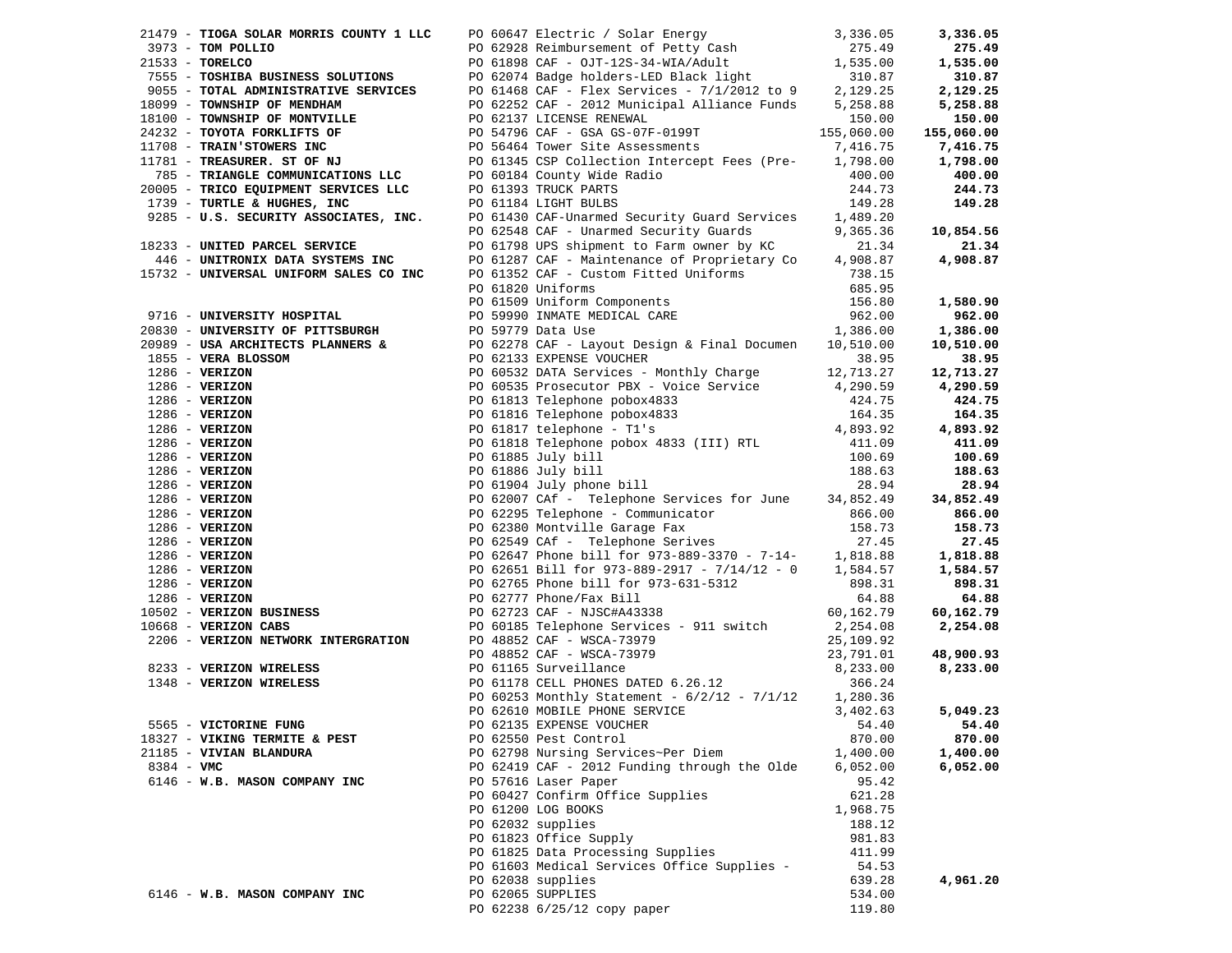|                                                                                   |                                                                                                                                  | 119.42    |                        |
|-----------------------------------------------------------------------------------|----------------------------------------------------------------------------------------------------------------------------------|-----------|------------------------|
|                                                                                   | PO 62414 Office Supplies<br>PO 62529 supplies<br>PO 62534 Office Supplies<br>PO 61891 CAF - 18388-87<br>PO 62346 CAF - 18388-166 | 885.04    |                        |
|                                                                                   |                                                                                                                                  | 572.95    | 2,231.21               |
| 18388 - WARREN COUNTY COMMUNITY COLL.                                             |                                                                                                                                  | 800.00    |                        |
|                                                                                   |                                                                                                                                  | 762.50    |                        |
|                                                                                   | PO 62348 CAF - 18388-380                                                                                                         | 1,717.76  | 3,280.26               |
| 18389 - WARREN COUNTY TECHNICAL SCHOOL                                            | PO 61910 CAF - 18389-127                                                                                                         | 543.20    |                        |
|                                                                                   | PO 61911 CAF - 18389-161                                                                                                         | 570.36    |                        |
|                                                                                   | PO 61912 CAF - 18389-126                                                                                                         | 543.20    |                        |
|                                                                                   | PO 61913 CAF - 18389-72                                                                                                          | 529.62    |                        |
|                                                                                   | PO 61918 CAF - 18389-412                                                                                                         | 502.46    | 2,688.84               |
| 18400 - WASTE MANAGEMENT OF NEW JERSEY                                            | PO 62551 CAF - Refuse Collection and Removal                                                                                     | 8,085.33  |                        |
|                                                                                   | PO 62620 CAF - Refuse Collection and Removal                                                                                     | 8,429.69  | 16,515.02              |
| 18402 - WATCHUNG / LONG HILL                                                      | PO 62254 CAF - 2012 Municipal Alliance Funds                                                                                     | 1,375.00  | 1,375.00               |
| 24231 - WATERS, MCPHERSON, MCNEILL, P.C. PO 62736 Union School House Rd., Mendham |                                                                                                                                  | 3,828.55  | 3,828.55               |
| 24231 - WATERS, MCPHERSON, MCNEILL, P.C.                                          | PO 62737 Powerville Rd., Boonton Twp. constr                                                                                     | 672.00    | 672.00                 |
| 24231 - WATERS, MCPHERSON, MCNEILL, P.C.                                          | PO 62738 Hillside Avenue and Rt. 10, Roxbury                                                                                     | 729.98    | 729.98                 |
| 5455 - WEST PAYMENT CENTER                                                        | PO 60428 Confirm Monthly Billing on 2 Accoun                                                                                     | 2,293.60  | 2,293.60               |
| 10812 - WEST PAYMENT CENTER                                                       | PO 61348 information charges - June 2012                                                                                         | 556.08    | 556.08                 |
| 10812 - WEST PAYMENT CENTER                                                       | PO 61441 Online Charges                                                                                                          | 2,098.09  | 2,098.09               |
| 18456 - WHITE & SHAUGER INC.                                                      | PO 61504 HVAC / ELECTRICAL                                                                                                       | 138.40    | 138.40                 |
| 4677 - WHITEMARSH CORPORATION                                                     | PO 60374 FUEL PUMP SUPPLIES                                                                                                      | 699.14    |                        |
|                                                                                   | PO 61394 GAS PUMP SERVICE CALL                                                                                                   | 189.14    |                        |
|                                                                                   | PO 62107 FUEL PUMP SUPPLIES                                                                                                      | 261.32    | 1,149.60               |
| 10826 - WHITES HEALTHCARE                                                         | PO 62681 Prescriptions<br>PO 62681 Prescriptions<br>PO 61396 TRUCK PARTS                                                         | 55.99     | 55.99                  |
| 18506 - WINFIELD UPHOLSTERING CO                                                  |                                                                                                                                  | 318.00    | 318.00                 |
| 1621 - WINSOR'S TRACTOR TRAILER                                                   | PO 61841 CAF - 1621-49                                                                                                           | 3,200.00  |                        |
|                                                                                   | PO 61842 CAF - 1621-305                                                                                                          | 3,200.00  | 6,400.00               |
| 3793 - WOODRUFF ENERGY                                                            | PO 62552 Gas Usage                                                                                                               | 10,756.74 | 10,756.74              |
| 1604 - WORKFORCE ADVANTAGE                                                        | PO 61901 CAF - WORKADVT-JR/JS/SE-12-WFNJ                                                                                         | 3,320.75  |                        |
|                                                                                   | PO 61902 CAF - WORKADVT-JR/JS/SE-12-WFNJ                                                                                         | 3,841.50  |                        |
|                                                                                   | PO 62360 CAF - WORKADVT-JR/JS/SE-12-WFNJ                                                                                         | 615.00    | 7,777.25               |
| 20820 - Y-PERS INC                                                                | PO 61397 SHOP SUPPLIES                                                                                                           | 267.85    | 267.85                 |
| 20132 - ZEE MEDICAL INC.                                                          | PO 61621 First Aid Supplies                                                                                                      | 157.90    | 157.90                 |
| 18599 - ZEP MANUFACTURING CO                                                      | PO 61398 BEE KILLER                                                                                                              | 106.56    | 106.56<br>------------ |
| TOTAL                                                                             |                                                                                                                                  |           | 7,596,585.36           |

 **Total to be paid from Fund 01 Current Fund 2,966,860.54 Total to be paid from Fund 02 Grant Fund 2,030,906.90** 

 **------------- 7,596,585.36** 

|  |  |  |  | Total to be paid from Fund 13 Dedicated Trust | 218,274.06   |
|--|--|--|--|-----------------------------------------------|--------------|
|  |  |  |  | Total to be paid from Fund 04 County Capital  | 2,380,543.86 |
|  |  |  |  | Total to be paid from Fund 02 Grant Fund      | 2,030,906.90 |
|  |  |  |  | Total to be paid from Fund 01 Current Fund    | 2,966,860.54 |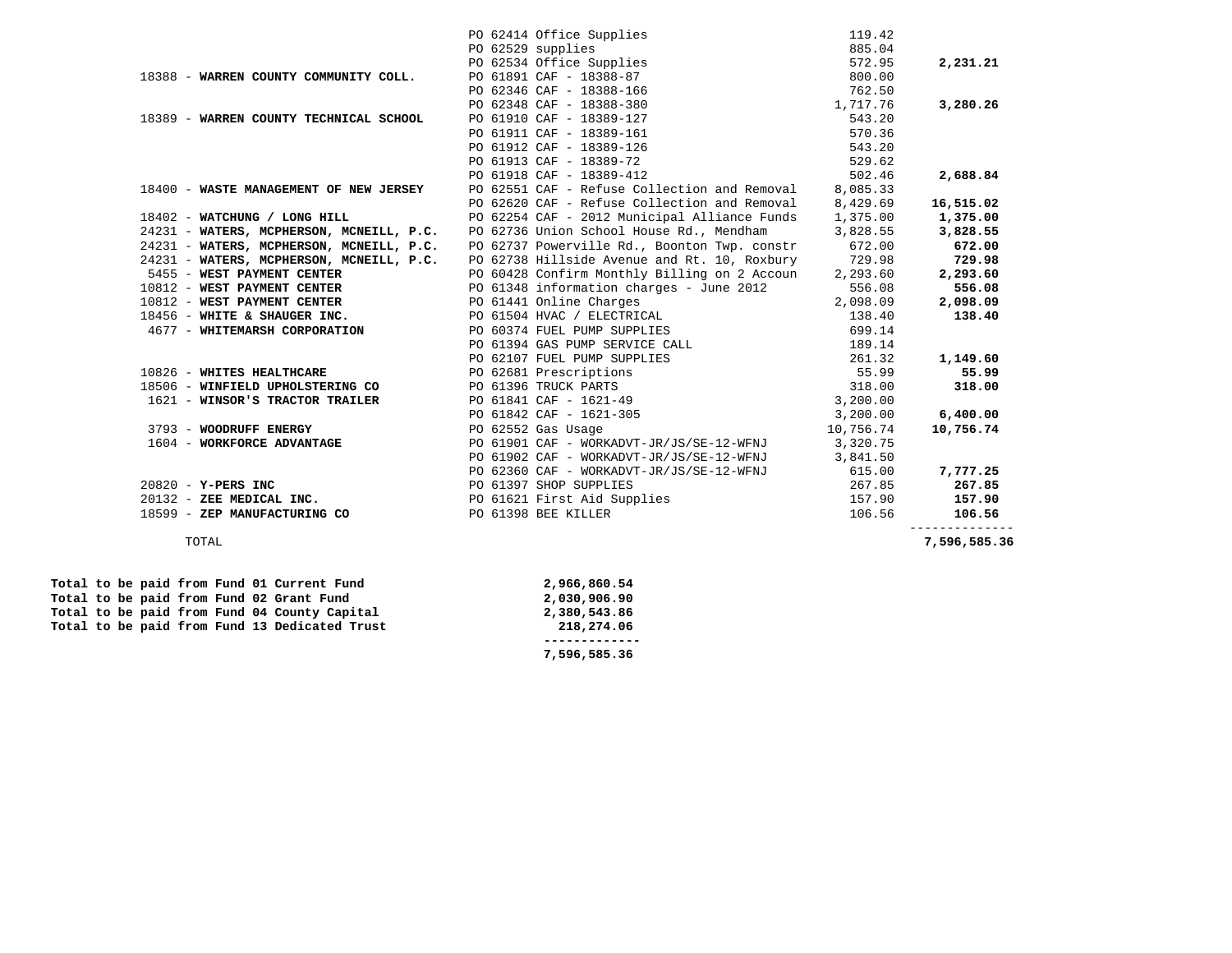## **List of Bills (Department/Account Detail) - CENTRALIZED DISBURSEMENT ACCOUNT**

| Account                        | P0 #                | Vendor                                                                                                 | Description                                                                                               | Payment          | Account Total            |  |
|--------------------------------|---------------------|--------------------------------------------------------------------------------------------------------|-----------------------------------------------------------------------------------------------------------|------------------|--------------------------|--|
|                                |                     |                                                                                                        | <b>Current Fund</b>                                                                                       |                  |                          |  |
| <b>County Administrator</b>    |                     |                                                                                                        |                                                                                                           |                  |                          |  |
| 01-201-20-100100-058           |                     | 62426 STAPLES BUSINESS ADVANTAGE<br>OFFICE SUPPLIES & STATIONERY                                       | HP 97 2pk color ink, 3x3 popo up 12pk, i<br>TOTAL FOR ACCOUNT                                             | 314.02           | 314.02                   |  |
|                                |                     | 63085 COUNTY OF MORRIS                                                                                 | 1ST 1/2 8/12 METERED MAIL                                                                                 | 35.75            |                          |  |
| 01-201-20-100100-068           |                     | 63085 COUNTY OF MORRIS<br>POSTAGE & METERED MAIL                                                       | 1ST 1/2 8/12 METERED MAIL<br>TOTAL FOR ACCOUNT                                                            | 0.90             | 36.65                    |  |
| $01 - 201 - 20 - 100100 - 079$ |                     | 62423 LONGFELLOWS SANDWICH DELI<br>SPECIAL PROJECTS                                                    | Breakfast meeting for 10 people MC Trans<br>TOTAL FOR ACCOUNT                                             | 90.00            | 90.00                    |  |
| 01-201-20-100100-084           |                     | 61430 U.S. SECURITY ASSOCIATES, INC.<br>61430 U.S. SECURITY ASSOCIATES, INC.<br>OTHER OUTSIDE SERVICES | Unarmed Security Guard Services for peri<br>Unarmed Security Guard Services for peri<br>TOTAL FOR ACCOUNT | 810.30<br>678.90 | 1,489.20                 |  |
| 01-201-20-100100-164           |                     | 61477 ATLANTIC TOMORROWS OFFICE<br>OFFICE MACHINES - RENTAL                                            | Copier Maintenance Color copies<br>TOTAL FOR ACCOUNT                                                      | 499.45           | 499.45                   |  |
|                                |                     | TOTAL for County Administrator                                                                         |                                                                                                           |                  | ============<br>2,429.32 |  |
| <b>Personnel</b>               |                     |                                                                                                        |                                                                                                           |                  |                          |  |
| 01-201-20-105100-039           |                     | 60209 LONGFELLOWS SANDWICH DELI<br>EDUCATION SCHOOLS & TRAINING                                        | breakfast for New Manager Training 00850<br>TOTAL FOR ACCOUNT                                             | 137.50           | 137.50                   |  |
| 01-201-20-105100-058           | 61618 DEER PARK     | OFFICE SUPPLIES & STATIONERY                                                                           | 0436628846 6/15-7/14<br>TOTAL FOR ACCOUNT                                                                 | 6.27             | 6.27                     |  |
| $01 - 201 - 20 - 105100 - 068$ |                     | 63085 COUNTY OF MORRIS<br>POSTAGE & METERED MAIL                                                       | 1ST 1/2 8/12 METERED MAIL<br>TOTAL FOR ACCOUNT                                                            | 56.00            | 56.00                    |  |
|                                |                     | 61619 LONGFELLOWS SANDWICH DELI                                                                        | 7/13/2012 008530 Lunch                                                                                    | 94.50            |                          |  |
| 01-201-20-105100-077           |                     | 61619 LONGFELLOWS SANDWICH DELI<br>SOCIAL SERVICE COSTS                                                | 7/24/2012 008531 Lunch<br>TOTAL FOR ACCOUNT                                                               | 94.50            | 189.00                   |  |
|                                | TOTAL for Personnel |                                                                                                        |                                                                                                           |                  | ============<br>388.77   |  |
|                                |                     |                                                                                                        |                                                                                                           |                  |                          |  |

## **Board of Chosen Freeholders**

| 61831 DIANE KETCHUM                                    | Robert's Rules of Order Book             | 17.05  |        |
|--------------------------------------------------------|------------------------------------------|--------|--------|
| 01-201-20-110100-028<br><b>BOOKS &amp; PERIODICALS</b> | TOTAL FOR ACCOUNT                        |        | 17.05  |
| 63085 COUNTY OF MORRIS                                 | 1ST 1/2 8/12 METERED MAIL                | 111.95 |        |
| 63085 COUNTY OF MORRIS                                 | 1ST 1/2 8/12 METERED MAIL                | 137.44 |        |
| 01-201-20-110100-068<br>POSTAGE & METERED MAIL         | TOTAL FOR ACCOUNT                        |        | 249.39 |
| 61590 SODEXO INC & AFFILIATES                          | Charge for the refreshments, beverages,  | 648.53 |        |
| 61590 SODEXO INC & AFFILIATES                          | Charge for the beverages, flowers and cr | 94.91  |        |
| 61590 SODEXO INC & AFFILIATES                          | Charge for creamers for 2012             | 48.88  |        |
| 01-201-20-110100-079<br>SPECIAL PROJECTS               | TOTAL FOR ACCOUNT                        |        | 792.32 |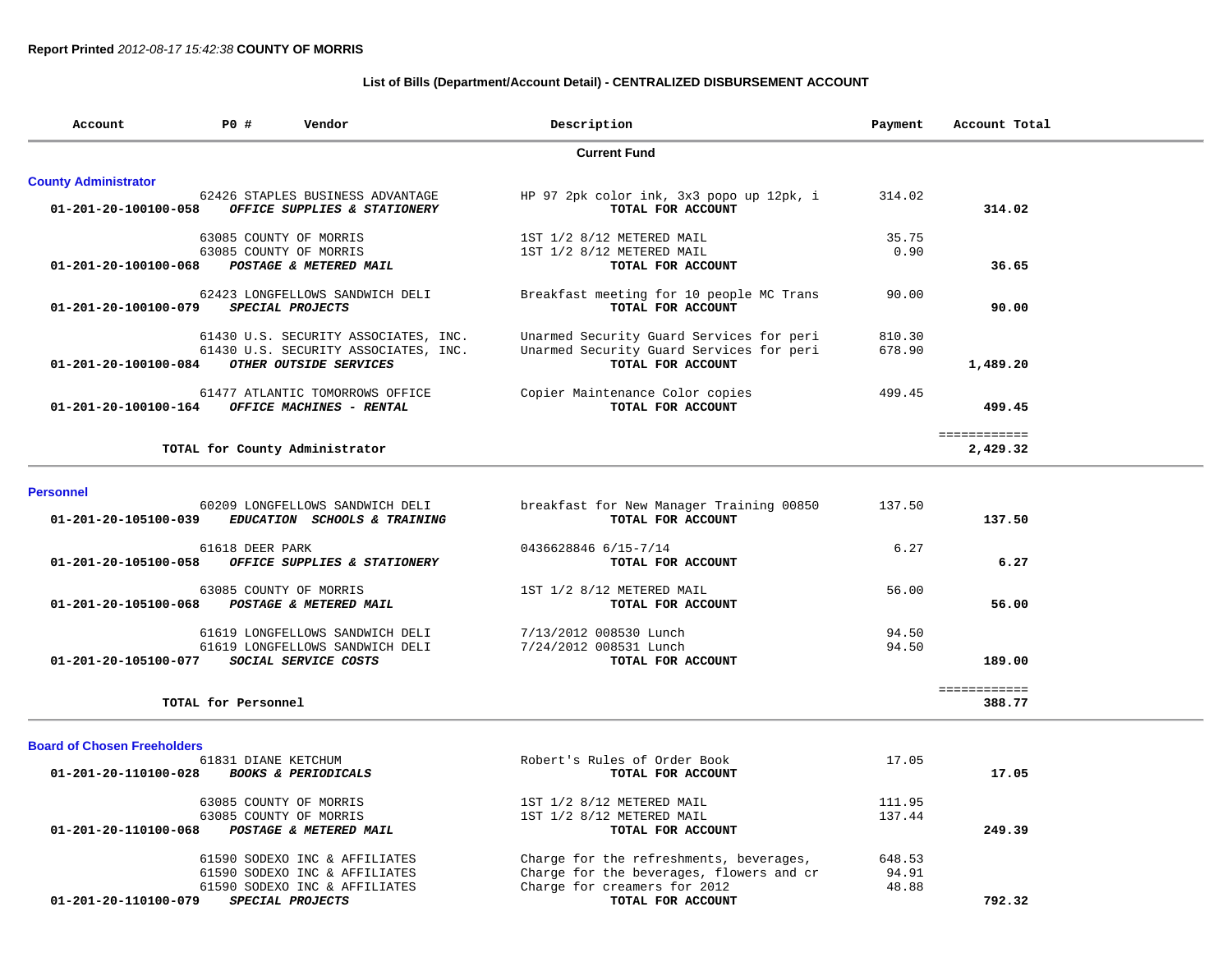| 62058 AMERICAN VENDING COFFEE                                                 | Maxwell House Coffee                              | 76.00    |              |  |
|-------------------------------------------------------------------------------|---------------------------------------------------|----------|--------------|--|
| 62058 AMERICAN VENDING COFFEE                                                 | Fuel Surcharge                                    | 5.00     |              |  |
| OTHER OUTSIDE SERVICES<br>01-201-20-110100-084                                | TOTAL FOR ACCOUNT                                 |          | 81.00        |  |
|                                                                               |                                                   |          |              |  |
| 61800 ATLANTIC TOMORROWS OFFICE                                               | Color Copies from 03/18/12 to 06/17/12            | 55.09    |              |  |
| OFFICE MACHINES - RENTAL<br>01-201-20-110100-164                              | TOTAL FOR ACCOUNT                                 |          | 55.09        |  |
|                                                                               |                                                   | 40.24    |              |  |
| 61590 SODEXO INC & AFFILIATES<br>01-203-20-110100-079 (2011) SPECIAL PROJECTS | Charge for creamers for 2011<br>TOTAL FOR ACCOUNT |          | 40.24        |  |
|                                                                               |                                                   |          |              |  |
|                                                                               |                                                   |          | ============ |  |
| TOTAL for Board of Chosen Freeholders                                         |                                                   |          | 1,235.09     |  |
| <b>Clerk of the Board</b>                                                     |                                                   |          |              |  |
| 60154 DAILY RECORD                                                            | SUPERSTRUCTURE REPLACEMENT 6/14/12                | 112.48   |              |  |
| 60154 DAILY RECORD                                                            | BR 629-12 7/20/12                                 | 110.92   |              |  |
| 60154 DAILY RECORD                                                            | SOLICITING PROPOSALS 7/23/12                      | 76.08    |              |  |
| 62507 DAILY RECORD                                                            | LABORATORY FUME HOODS BID 7/27/12                 | 67.24    |              |  |
| 62507 DAILY RECORD                                                            | CONST INSP BR 7/16/12, 7/23/12, 7/30/12           | 172.28   |              |  |
| 62412 DAILY RECORD                                                            | Hearing - Amendment to Solid Waste, Augu          | 120.96   |              |  |
| 01-201-20-110105-022<br><b>ADVERTISING</b>                                    | TOTAL FOR ACCOUNT                                 |          | 659.96       |  |
|                                                                               |                                                   |          |              |  |
| 61361 STAPLES BUSINESS ADVANTAGE                                              | Razor Pilot Markers Black                         | 11.21    |              |  |
| 61361 STAPLES BUSINESS ADVANTAGE                                              | Razor Pilot Makers Blue                           | 11.21    |              |  |
| 61361 STAPLES BUSINESS ADVANTAGE                                              | Paper clips                                       | 0.12     |              |  |
| 61361 STAPLES BUSINESS ADVANTAGE                                              | Steno Pads                                        | 2.46     |              |  |
| 61361 STAPLES BUSINESS ADVANTAGE                                              | File Folders                                      | 16.66    |              |  |
| 62385 STAPLES BUSINESS ADVANTAGE                                              | Legal Size File Folders                           | 9.42     |              |  |
| 62385 STAPLES BUSINESS ADVANTAGE                                              | 8.5x14 Copier Paper                               | 44.90    |              |  |
| 62385 STAPLES BUSINESS ADVANTAGE                                              | Ink Stamps                                        | 17.91    |              |  |
| 62385 STAPLES BUSINESS ADVANTAGE                                              | 81/2x11 Copier Paper                              | 32.30    |              |  |
|                                                                               | TOTAL FOR ACCOUNT                                 |          | 146.19       |  |
| 01-201-20-110105-058 OFFICE SUPPLIES & STATIONERY                             |                                                   |          |              |  |
|                                                                               |                                                   |          | ============ |  |
| TOTAL for Clerk of the Board                                                  |                                                   |          | 806.15       |  |
|                                                                               |                                                   |          |              |  |
| <b>County Clerk</b>                                                           |                                                   |          |              |  |
| 60945 IMAGE ACCESS CORP                                                       | processing of film L-007-000 215ft film           | 295.00   |              |  |
| 01-201-20-120100-054 MICROFILMING                                             | TOTAL FOR ACCOUNT                                 |          | 295.00       |  |
|                                                                               |                                                   |          |              |  |
| 60944 COUNTY BUSINESS SYSTEMS INC                                             | keys for passports LL271 LL319 LL226, LL3         | 60.00    |              |  |
| 01-201-20-120100-058 OFFICE SUPPLIES & STATIONERY                             | TOTAL FOR ACCOUNT                                 |          | 60.00        |  |
| 63085 COUNTY OF MORRIS                                                        | 1ST 1/2 8/12 METERED MAIL                         | 3,082.84 |              |  |
| 01-201-20-120100-068 POSTAGE & METERED MAIL                                   | TOTAL FOR ACCOUNT                                 |          | 3,082.84     |  |
|                                                                               |                                                   |          |              |  |
|                                                                               |                                                   |          | ============ |  |
| TOTAL for County Clerk                                                        |                                                   |          | 3,437.84     |  |
|                                                                               |                                                   |          |              |  |
| <b>County Board of Elections</b>                                              |                                                   |          |              |  |
| 57616 W.B. MASON COMPANY INC                                                  | Laser Paper                                       | 95.42    |              |  |
| 01-201-20-121100-058 OFFICE SUPPLIES & STATIONERY                             | TOTAL FOR ACCOUNT                                 |          | 95.42        |  |
|                                                                               |                                                   |          |              |  |
| 59443 SAINT CHRISTOPHER CHURCH                                                | Primary Rental                                    | 50.00    |              |  |
| 01-201-20-121100-067 POLLING PLACE RENTAL                                     | TOTAL FOR ACCOUNT                                 |          | 50.00        |  |
|                                                                               |                                                   |          |              |  |
| 63085 COUNTY OF MORRIS                                                        | 1ST 1/2 8/12 METERED MAIL                         | 34.55    |              |  |
| 01-201-20-121100-068 POSTAGE & METERED MAIL                                   | TOTAL FOR ACCOUNT                                 |          | 34.55        |  |
| 60636 DIANA KRUG                                                              | Post Election Work                                | 280.00   |              |  |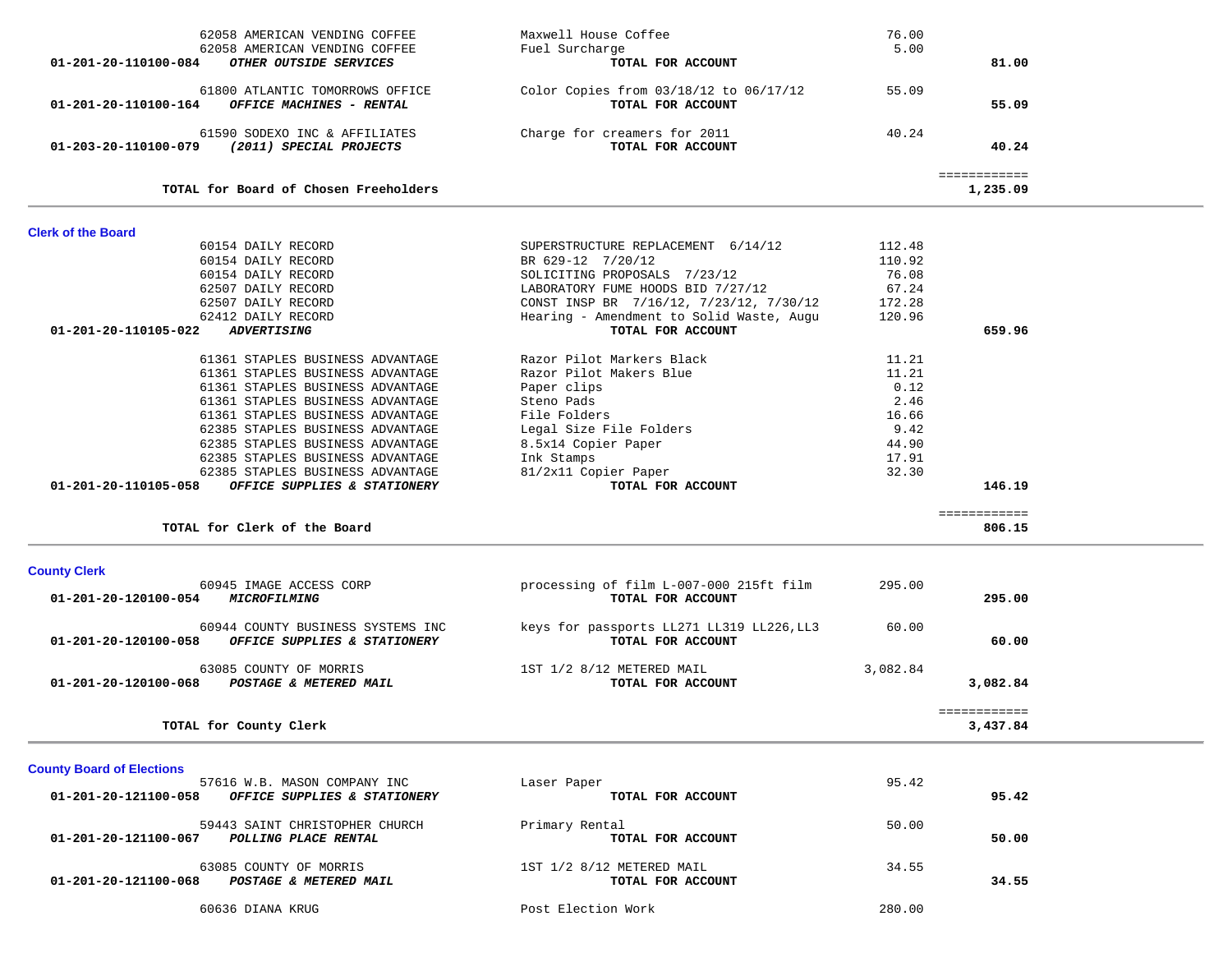**01-201-20-121100-096** *ELECTION OFFICER* **TOTAL FOR ACCOUNT 360.00**

60635 ROBERTA HERSH Post Election Work 80.00

============

360.00

÷.

**TOTAL for County Board of Elections 539.97**

| <b>Superintendent of Elections</b>                    |                                          |           |              |  |
|-------------------------------------------------------|------------------------------------------|-----------|--------------|--|
| 62111 DAILY RECORD                                    | Party Declaration Deadline - Account # 1 | 60.58     |              |  |
| 62111 DAILY RECORD                                    | Affidavit or Publication Charge          | 35.00     |              |  |
| 01-201-20-121105-022<br><b>ADVERTISING</b>            | TOTAL FOR ACCOUNT                        |           | 95.58        |  |
| 61235 PITNEY BOWES CREDIT CORP                        | Mailing Equipment Folder & Stacker - Mar | 618.00    |              |  |
| NATIONAL VOTER REGISTRATION<br>01-201-20-121105-057   | TOTAL FOR ACCOUNT                        |           | 618.00       |  |
|                                                       |                                          |           |              |  |
| 62068 STAPLES BUSINESS ADVANTAGE                      | Dust-Off 7 oz (2Pack)                    | 11.85     |              |  |
| 62068 STAPLES BUSINESS ADVANTAGE                      | Notes 1 1/2 x 2 Yel Recycled             | 9.64      |              |  |
| 62068 STAPLES BUSINESS ADVANTAGE                      | Tape Staples 3/4 x 1296 6pk              | 7.20      |              |  |
| 62068 STAPLES BUSINESS ADVANTAGE                      | Standard Grade Cart Sealtape             | 9.49      |              |  |
| 62068 STAPLES BUSINESS ADVANTAGE                      | Pad Ruled Perf 5x8 WE                    | 2.90      |              |  |
| 62068 STAPLES BUSINESS ADVANTAGE                      | OFFICE SUPPLIES 7/24/12                  | 97.01     |              |  |
| 62068 STAPLES BUSINESS ADVANTAGE                      | CREDIT MEMO - PICKUP/NO RESHIP/ CREDIT D | $-99.74$  |              |  |
| 01-201-20-121105-058<br>OFFICE SUPPLIES & STATIONERY  | TOTAL FOR ACCOUNT                        |           | 38.35        |  |
| 63085 COUNTY OF MORRIS                                | 1ST 1/2 8/12 METERED MAIL                | 437.16    |              |  |
| POSTAGE & METERED MAIL<br>01-201-20-121105-068        | TOTAL FOR ACCOUNT                        |           | 437.16       |  |
|                                                       |                                          |           |              |  |
| 62015 POLAND SPRING WATER CO.                         | 0427719620 6/01/12-6/30/12               | 54.30     |              |  |
| OTHER ADMINISTRATIVE SUPPLIES<br>01-201-20-121105-095 | TOTAL FOR ACCOUNT                        |           | 54.30        |  |
|                                                       |                                          |           |              |  |
|                                                       |                                          |           | ============ |  |
| TOTAL for Superintendent of Elections                 |                                          |           | 1,243.39     |  |
|                                                       |                                          |           |              |  |
| <b>County Elections (Cty Clerk)</b>                   |                                          |           |              |  |
| 63085 COUNTY OF MORRIS                                | 1ST 1/2 8/12 METERED MAIL                | 218.04    |              |  |
| 01-201-20-121110-068<br>POSTAGE & METERED MAIL        | TOTAL FOR ACCOUNT                        |           | 218.04       |  |
|                                                       |                                          |           |              |  |
|                                                       |                                          |           | ============ |  |
| TOTAL for County Elections (Cty Clerk)                |                                          |           | 218.04       |  |
|                                                       |                                          |           |              |  |
| <b>County Treasurer</b>                               |                                          |           |              |  |
| 63085 COUNTY OF MORRIS                                | 1ST 1/2 8/12 METERED MAIL                | 429.95    |              |  |
| 01-201-20-130100-068<br>POSTAGE & METERED MAIL        | TOTAL FOR ACCOUNT                        |           | 429.95       |  |
| 60597 GFOA                                            | Renewal of Treasury Management Newslette | 85.00     |              |  |
| PUBLICATION & SUBSCRIPTIONS<br>01-201-20-130100-070   | TOTAL FOR ACCOUNT                        |           | 85.00        |  |
|                                                       |                                          |           |              |  |
|                                                       |                                          |           | ============ |  |
| TOTAL for County Treasurer                            |                                          |           | 514.95       |  |
|                                                       |                                          |           |              |  |
| <b>Purchasing Division</b>                            |                                          |           |              |  |
| 60743 ATLANTIC TOMORROWS OFFICE                       | I013187 CLICKS USED FROM 3/30/2012 THROU | 13,401.01 |              |  |
| 01-201-20-130105-044<br>EQUIPMENT SERVICE AGREEMENTS  | TOTAL FOR ACCOUNT                        |           | 13,401.01    |  |
| 63085 COUNTY OF MORRIS                                | 1ST 1/2 8/12 METERED MAIL                | 184.40    |              |  |
| 01-201-20-130105-068<br>POSTAGE & METERED MAIL        | TOTAL FOR ACCOUNT                        |           | 184.40       |  |
|                                                       |                                          |           |              |  |
|                                                       |                                          |           | ============ |  |

**TOTAL for Purchasing Division 13,585.41**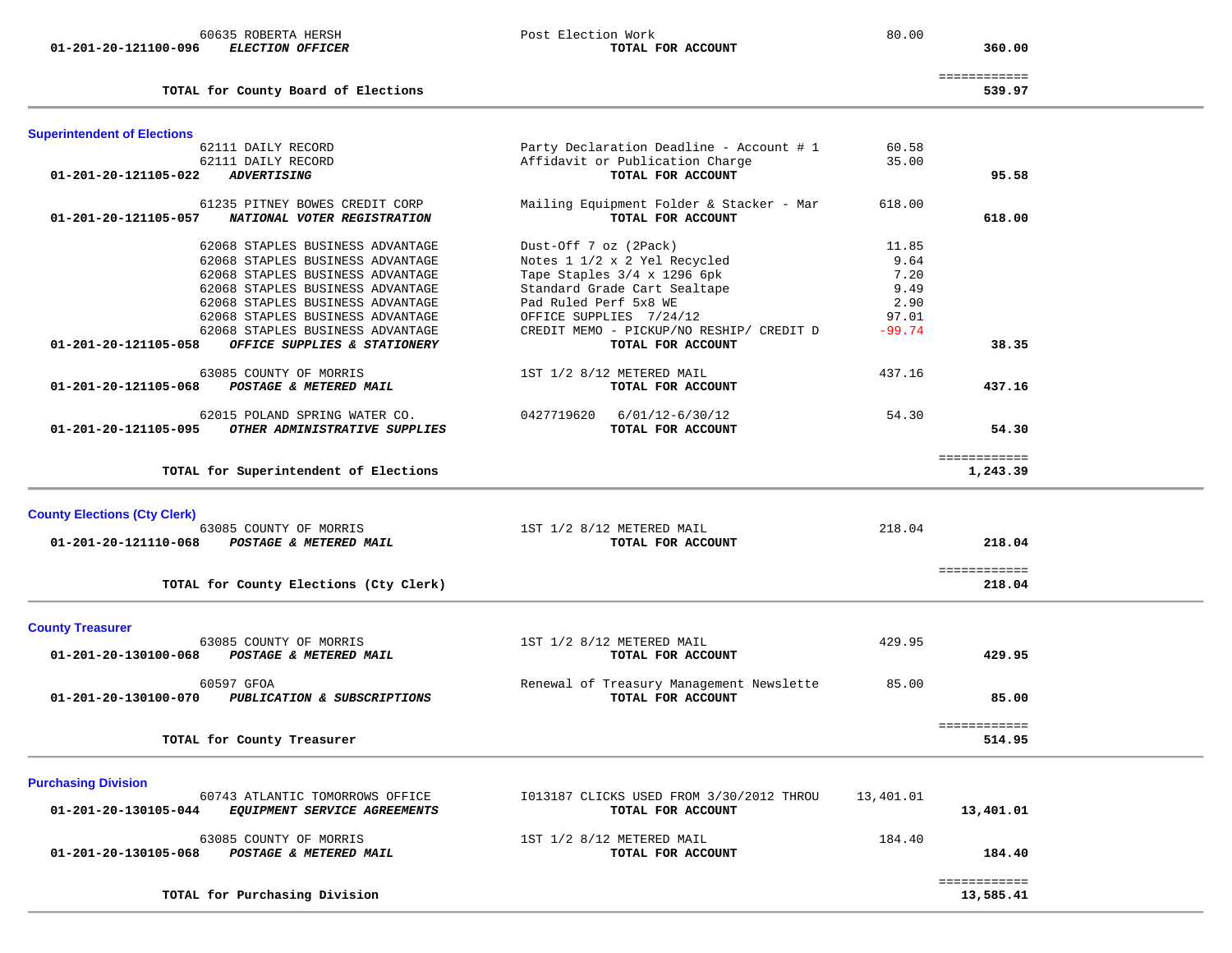| 58456 PITNEY BOWES                                   | $E-Z$ Seal (64 oz Btls) $4/Box$           | 42.49     |              |  |
|------------------------------------------------------|-------------------------------------------|-----------|--------------|--|
| 58456 PITNEY BOWES                                   | Red Ink DM800/900/1000                    | 662.94    |              |  |
| 58456 PITNEY BOWES                                   | Gummed Rol Tape (6 per Box)               | 39.09     |              |  |
| 01-201-20-130110-058<br>OFFICE SUPPLIES & STATIONERY | TOTAL FOR ACCOUNT                         |           | 744.52       |  |
| 63085 COUNTY OF MORRIS                               | 1ST 1/2 8/12 METERED MAIL                 | 3.80      |              |  |
| 01-201-20-130110-068<br>POSTAGE & METERED MAIL       | TOTAL FOR ACCOUNT                         |           | 3.80         |  |
|                                                      |                                           |           | ============ |  |
| TOTAL for Office Services                            |                                           |           | 748.32       |  |
| <b>Medical Services</b>                              |                                           |           |              |  |
| 61604 CLINICAL REFERENCE LABORATORY                  | Lab Services - Titers & Others            | 390.00    |              |  |
| LABORATORY SERVICES<br>01-201-20-130115-049          | TOTAL FOR ACCOUNT                         |           | 390.00       |  |
| 61603 W.B. MASON COMPANY INC                         | Telephone 2 line speakerphone             | 47.79     |              |  |
| 61603 W.B. MASON COMPANY INC                         | Clip Ppr Jmbo Smth 10bx/pk                | 6.74      |              |  |
| 01-201-20-130115-058<br>OFFICE SUPPLIES & STATIONERY | TOTAL FOR ACCOUNT                         |           | 54.53        |  |
| 60601 INTOXIMETERS INC                               | Recertification of RBTIV equipment (Alcoh | 324.00    |              |  |
| 60601 INTOXIMETERS INC                               | Forms 2010 Dot Form Pk/100                | 55.00     |              |  |
| 60601 INTOXIMETERS INC                               | Shipping                                  | 40.00     |              |  |
| OTHER GENERAL EXPENSES<br>01-201-20-130115-059       | TOTAL FOR ACCOUNT                         |           | 419.00       |  |
| 63085 COUNTY OF MORRIS                               | 1ST 1/2 8/12 METERED MAIL                 | 5.85      |              |  |
| POSTAGE & METERED MAIL<br>01-201-20-130115-068       | TOTAL FOR ACCOUNT                         |           | 5.85         |  |
| 62501 ATLANTIC HEALTH SERVICES                       | Fixed portion for July 2012               | 25,550.00 |              |  |
| 62501 ATLANTIC HEALTH SERVICES                       | Physician Hours                           | 6,691.52  |              |  |
| 62501 ATLANTIC HEALTH SERVICES                       | Drug Screen Panel 7                       | 450.00    |              |  |
| 62501 ATLANTIC HEALTH SERVICES                       | Drug Screen Panel 10                      | 25.00     |              |  |
| 62501 ATLANTIC HEALTH SERVICES                       | Temporary Nursing Services                | 738.00    |              |  |
| 61607 FASTER URGENT CARE                             | 1182 Fit for Duty Follow-up for Paul Mar  | 98.00     |              |  |
| 01-201-20-130115-084<br>OTHER OUTSIDE SERVICES       | TOTAL FOR ACCOUNT                         |           | 33,552.52    |  |
| 62501 ATLANTIC HEALTH SERVICES                       | Hep B                                     | 110.00    |              |  |
| "HEPATITIS ""B"" PROGRAM"<br>01-201-20-130115-205    | TOTAL FOR ACCOUNT                         |           | 110.00       |  |
|                                                      |                                           |           | ============ |  |
| TOTAL for Medical Services                           |                                           |           | 34,531.90    |  |
| <b>Information Technology Div</b>                    |                                           |           |              |  |
| 61353 DEER PARK                                      | 0419423314 5/31/12-6/30/12                | 33.01     |              |  |
| OFFICE SUPPLIES & STATIONERY<br>01-201-20-140100-058 | TOTAL FOR ACCOUNT                         |           | 33.01        |  |
| 62012 CITYSIDE ARCHIVES, LTD                         | OFFICE SERVICES INVOICE(S) 77624 TO 77667 | 4,009.93  |              |  |
| 01-201-20-140100-073<br>RECORDS MANAGMENT SERVICES   | TOTAL FOR ACCOUNT                         |           | 4,009.93     |  |
| 61338 RICOH AMERICAS CORPORATION                     | Account 157313 RICOH/MP4000               | 701.10    |              |  |
| OFFICE MACHINES - RENTAL<br>01-201-20-140100-164     | TOTAL FOR ACCOUNT                         |           | 701.10       |  |
|                                                      |                                           |           | ============ |  |
| TOTAL for Information Technology Div                 |                                           |           | 4,744.04     |  |
|                                                      |                                           |           |              |  |
| <b>O.L.I.S.</b>                                      |                                           |           |              |  |

| 61325 DEER PARK                  | 0438862047 5/15/12-6/14/12 | 20.90  |
|----------------------------------|----------------------------|--------|
| 61328 STAPLES BUSINESS ADVANTAGE | NYC1054187 dated 06/16/12  | 127.50 |
| 61328 STAPLES BUSINESS ADVANTAGE | NYC1054187 dated 06/16/12  | 7.39   |

**Office Services**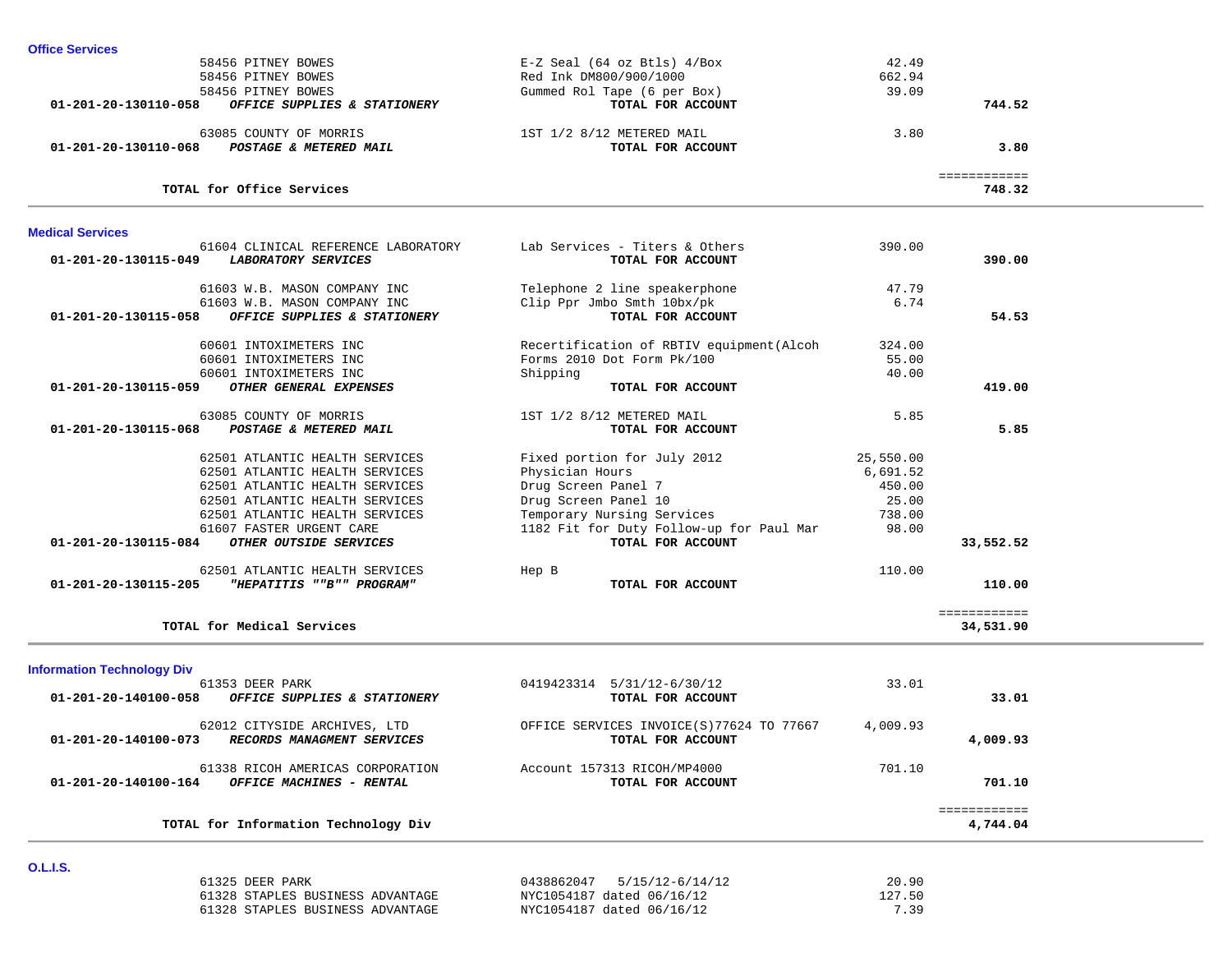TOTAL for 0.L.I.S.

155.79

|  | -------------<br>------------- |
|--|--------------------------------|

839.32

| <b>County Board of Taxation</b>                      |                           |            |  |
|------------------------------------------------------|---------------------------|------------|--|
| 61245 STAPLES BUSINESS ADVANTAGE                     | HP Toner, folders         | 295.55     |  |
| 61245 STAPLES BUSINESS ADVANTAGE                     | Colored paper, wrist rest | 35.81      |  |
| 61245 STAPLES BUSINESS ADVANTAGE                     | Hanging folders, ink      | 138.37     |  |
| 62051 PAPER MART INC                                 | White Wove Wind Envelope  | 209.00     |  |
| 01-201-20-150100-058<br>OFFICE SUPPLIES & STATIONERY | TOTAL FOR ACCOUNT         | 678.73     |  |
| 63085 COUNTY OF MORRIS                               | 1ST 1/2 8/12 METERED MAIL | 160.59     |  |
| 01-201-20-150100-068<br>POSTAGE & METERED MAIL       | TOTAL FOR ACCOUNT         | 160.59     |  |
|                                                      |                           | ========== |  |

**TOTAL for County Board of Taxation 839.32**

| <b>County Counsel</b>                          |                                 |           |              |
|------------------------------------------------|---------------------------------|-----------|--------------|
| 61348 WEST PAYMENT CENTER                      | Information charges - June 2012 | 556.08    |              |
| <b>LAW BOOKS</b><br>01-201-20-155100-050       | TOTAL FOR ACCOUNT               |           | 556.08       |
| 62730 KNAPP TRIMBOLI & PRUSINOWSKI, LLC        | PBA327-2012 contract neg.       | 204.00    |              |
| 62727 KNAPP TRIMBOLI & PRUSINOWSKI, LLC        | Council #6                      | 48.00     |              |
| 62727 KNAPP TRIMBOLI & PRUSINOWSKI, LLC        | Anyabnwu                        | 156.00    |              |
| 62727 KNAPP TRIMBOLI & PRUSINOWSKI, LLC        | Jeudy                           | 4,924.37  |              |
| 62727 KNAPP TRIMBOLI & PRUSINOWSKI, LLC        | Medvar                          | 72.00     |              |
| 62727 KNAPP TRIMBOLI & PRUSINOWSKI, LLC        | Gordon                          | 540.00    |              |
| 62727 KNAPP TRIMBOLI & PRUSINOWSKI, LLC        | Adeniyi                         | 864.00    |              |
| 62727 KNAPP TRIMBOLI & PRUSINOWSKI, LLC        | General                         | 468.00    |              |
| 62735 JOHNSON & CONWAY LLP                     | Pigeon Hill Wetlands Mitigation | 36.67     |              |
| 62735 JOHNSON & CONWAY LLP                     | Special Counsel                 | 146.37    |              |
| 62735 JOHNSON & CONWAY LLP                     | Morris View-Matheny             | 565.93    |              |
| 62222 BARBARULA LAW OFFICES                    | Law Disc.(3)                    | 60.00     |              |
| 62222 BARBARULA LAW OFFICES                    | Nemeth, C. disc.                | 696.00    |              |
| 62222 BARBARULA LAW OFFICES                    | Thomson v. Cty.                 | 1,851.00  |              |
| 62222 BARBARULA LAW OFFICES                    | Megna disc.                     | 288.00    |              |
| 62222 BARBARULA LAW OFFICES                    | Bessler Disc. (3)               | 360.00    |              |
| 62222 BARBARULA LAW OFFICES                    | Law Disc. (2)                   | 84.00     |              |
| 62222 BARBARULA LAW OFFICES                    | Law Disc.                       | 24.00     |              |
| 62222 BARBARULA LAW OFFICES                    | Medwin disc.                    | 300.00    |              |
| 62222 BARBARULA LAW OFFICES                    | Torkos v. MCSD                  | 852.00    |              |
| 62222 BARBARULA LAW OFFICES                    | Lippman v. MCSD                 | 612.00    |              |
| 62223 MARTIN F. BARBATO, ESQ.                  | legal svcs. July;, 2012         | 120.00    |              |
| 62221 O'MULLAN & BRADY P.C.                    | July, 2012                      | 17,212.00 |              |
| 01-201-20-155100-051<br>LEGAL                  | TOTAL FOR ACCOUNT               |           | 30,484.34    |
| 63085 COUNTY OF MORRIS                         | 1ST 1/2 8/12 METERED MAIL       | 52.40     |              |
| 01-201-20-155100-068<br>POSTAGE & METERED MAIL | TOTAL FOR ACCOUNT               |           | 52.40        |
|                                                |                                 |           | ============ |
| TOTAL for County Counsel                       |                                 |           | 31,092.82    |

**County Surrogate** 

| 59449 KYOCERA MITA AMERICA INC                              | 7629689-004.4/20-7/19/2012 | 842.91   |
|-------------------------------------------------------------|----------------------------|----------|
| 59449 KYOCERA MITA AMERICA INC                              | 7629689-044 COPIER         | 629.73   |
| 01-201-20-160100-044<br><i>EOUIPMENT SERVICE AGREEMENTS</i> | TOTAL FOR ACCOUNT          | 1,472.64 |
| 62065 W.B. MASON COMPANY INC                                | C1033751,7/13/2012         | 534.00   |
| 62063 STAPLES BUSINESS ADVANTAGE                            | 1032165,7/27/12            | 4.60     |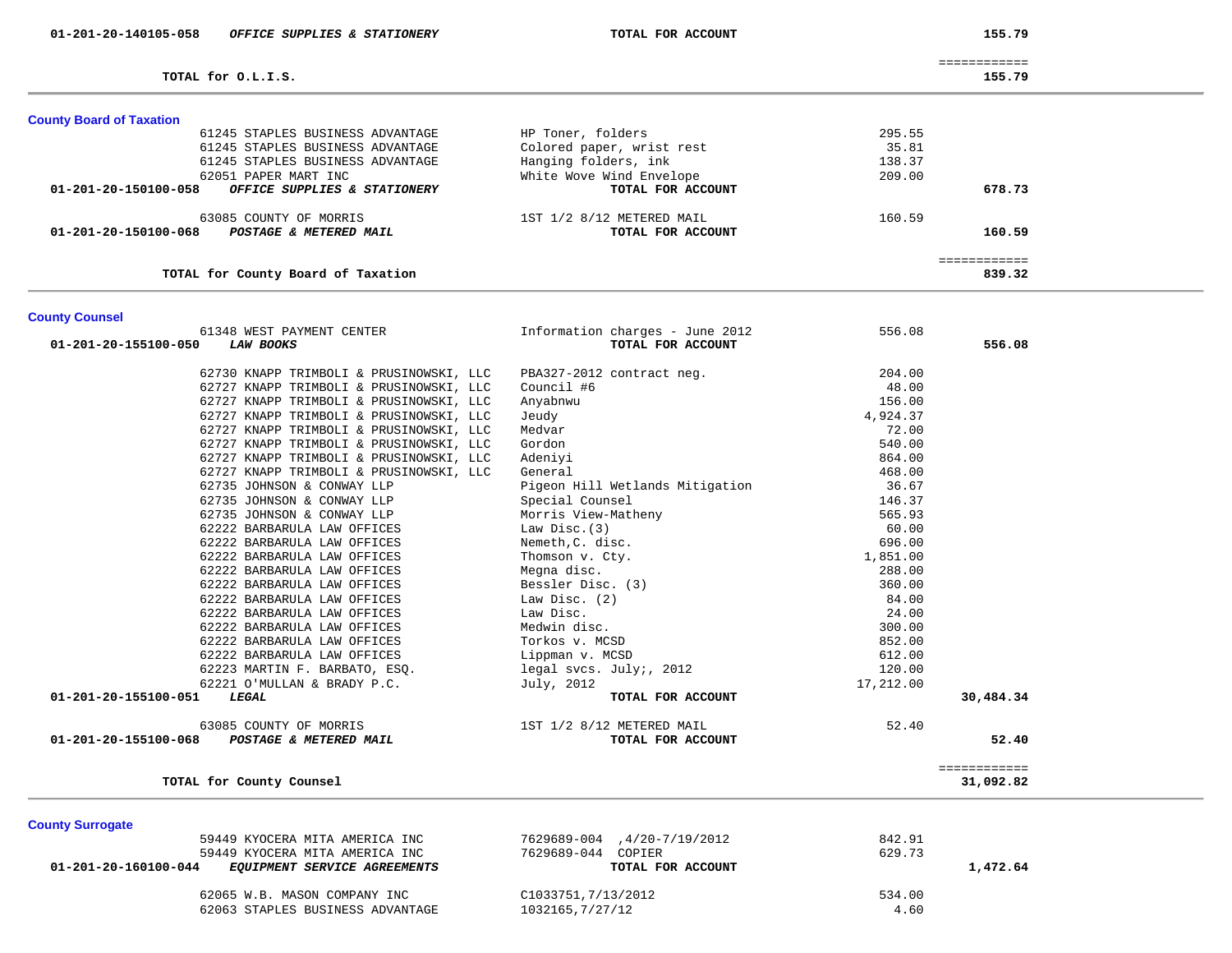| TOTAL for County Surrogate                                                                        |                                                               | ============<br>2,882.64 |  |
|---------------------------------------------------------------------------------------------------|---------------------------------------------------------------|--------------------------|--|
| 43895 AM/PM SERVICES<br>01-203-20-160100-039<br>(2011) EDUCATION<br><i>SCHOOLS &amp; TRAINING</i> | OPRA/GRC REVIEW 2011 FOR CHARLES COLLINS<br>TOTAL FOR ACCOUNT | 99.00<br>99.00           |  |
| 01-201-20-160100-095<br><i>OTHER ADMINISTRATIVE SUPPLIES</i>                                      | TOTAL FOR ACCOUNT                                             | 97.07                    |  |
| 62064 DEER PARK<br>62485 JOHN PECORARO                                                            | $0434552170, 1/15-2/14/12$<br>petty cash                      | 17.47<br>79.60           |  |
| 63085 COUNTY OF MORRIS<br>01-201-20-160100-068<br><b>POSTAGE &amp; METERED MAIL</b>               | 1ST 1/2 8/12 METERED MAIL<br>TOTAL FOR ACCOUNT                | 325.17<br>325.17         |  |
| 62063 STAPLES BUSINESS ADVANTAGE<br>01-201-20-160100-058<br>OFFICE SUPPLIES & STATIONERY          | 1032165,7/27/12<br>TOTAL FOR ACCOUNT                          | 350.16<br>888.76         |  |

# **Engineering**

| Lugureering                                                                                |                                                               |       |        |  |
|--------------------------------------------------------------------------------------------|---------------------------------------------------------------|-------|--------|--|
| 61480 DEER PARK                                                                            | 0434495495<br>6/15/12-7/14/12                                 | 23.74 |        |  |
| 01-201-20-165100-058<br>OFFICE SUPPLIES & STATIONERY                                       | TOTAL FOR ACCOUNT                                             |       | 23.74  |  |
| 63085 COUNTY OF MORRIS                                                                     | 1ST 1/2 8/12 METERED MAIL                                     | 1.80  |        |  |
| 63085 COUNTY OF MORRIS                                                                     | 1ST 1/2 8/12 METERED MAIL                                     | 74.58 |        |  |
| 01-201-20-165100-068<br>POSTAGE & METERED MAIL                                             | TOTAL FOR ACCOUNT                                             |       | 76.38  |  |
| 61474 ATLANTIC TOMORROWS OFFICE<br>01-201-20-165100-164<br><b>OFFICE MACHINES - RENTAL</b> | Color usage for Taskalfa 250ciClicks use<br>TOTAL FOR ACCOUNT | 98.00 | 98.00  |  |
|                                                                                            |                                                               |       |        |  |
| 61938 RESIDEX, LLC                                                                         | Intice Fine Gran, 1# Bottle (128TL/Case)                      | 30.76 |        |  |
| 61938 RESIDEX, LLC                                                                         | Freight                                                       | 9.95  |        |  |
| 01-201-20-165100-225<br>CHEMICALS & SPRAYS                                                 | TOTAL FOR ACCOUNT                                             |       | 40.71  |  |
|                                                                                            |                                                               |       |        |  |
| TOTAL for Engineering                                                                      |                                                               |       | 238.83 |  |

# **Heritage Commission**

| 61598 STAPLES BUSINESS ADVANTAGE<br>01-201-20-175100-058<br>OFFICE SUPPLIES & STATIONERY | 1032175 OFFICE SUPPLIES-PENS, PAPER<br>TOTAL FOR ACCOUNT | 52.89  | 52.89        |
|------------------------------------------------------------------------------------------|----------------------------------------------------------|--------|--------------|
|                                                                                          |                                                          |        |              |
| 63085 COUNTY OF MORRIS                                                                   | 1ST 1/2 8/12 METERED MAIL                                | 2.00   |              |
| 01-201-20-175100-068<br>POSTAGE & METERED MAIL                                           | TOTAL FOR ACCOUNT                                        |        | 2.00         |
| 60539 C'EST CHEESE                                                                       | PUBLIC PROGRAM REFRESHMENTS 6/27/12                      | 171.50 |              |
| 60534 PAST PERFECT SOFTWARE, INC.                                                        | SPECIALIZE SOFTWAREFORM AUG 31, 2012 THR                 | 352.00 |              |
| 01-201-20-175100-079<br><i>SPECIAL PROJECTS</i>                                          | TOTAL FOR ACCOUNT                                        |        | 523.50       |
| 60540 METRO IMAGING SERVICES INC                                                         | MICROFILM READER/PRINTER MAINTENANCE                     | 875.00 |              |
| 61599 RICOH AMERICAS CORPORATION                                                         | 157313 COPIER LEASE 24926951 7-1-12-7-31                 | 550.69 |              |
| 01-201-20-175100-164<br>OFFICE MACHINES - RENTAL                                         | TOTAL FOR ACCOUNT                                        |        | 1,425.69     |
|                                                                                          |                                                          |        | ============ |
| TOTAL for Heritage Commission                                                            |                                                          |        | 2,004.08     |

**Transportation Management**

| <b>Hansportation management</b>     |                                          |        |  |
|-------------------------------------|------------------------------------------|--------|--|
| 58844 HERMAN MILLER, INC            | Work Surface replacements (2) Item #E221 | 563.36 |  |
| 01-201-20-180105-286<br>URBAN BUS   | TOTAL FOR ACCOUNT                        | 563.36 |  |
|                                     |                                          |        |  |
| TOTAL for Transportation Management |                                          | 563.36 |  |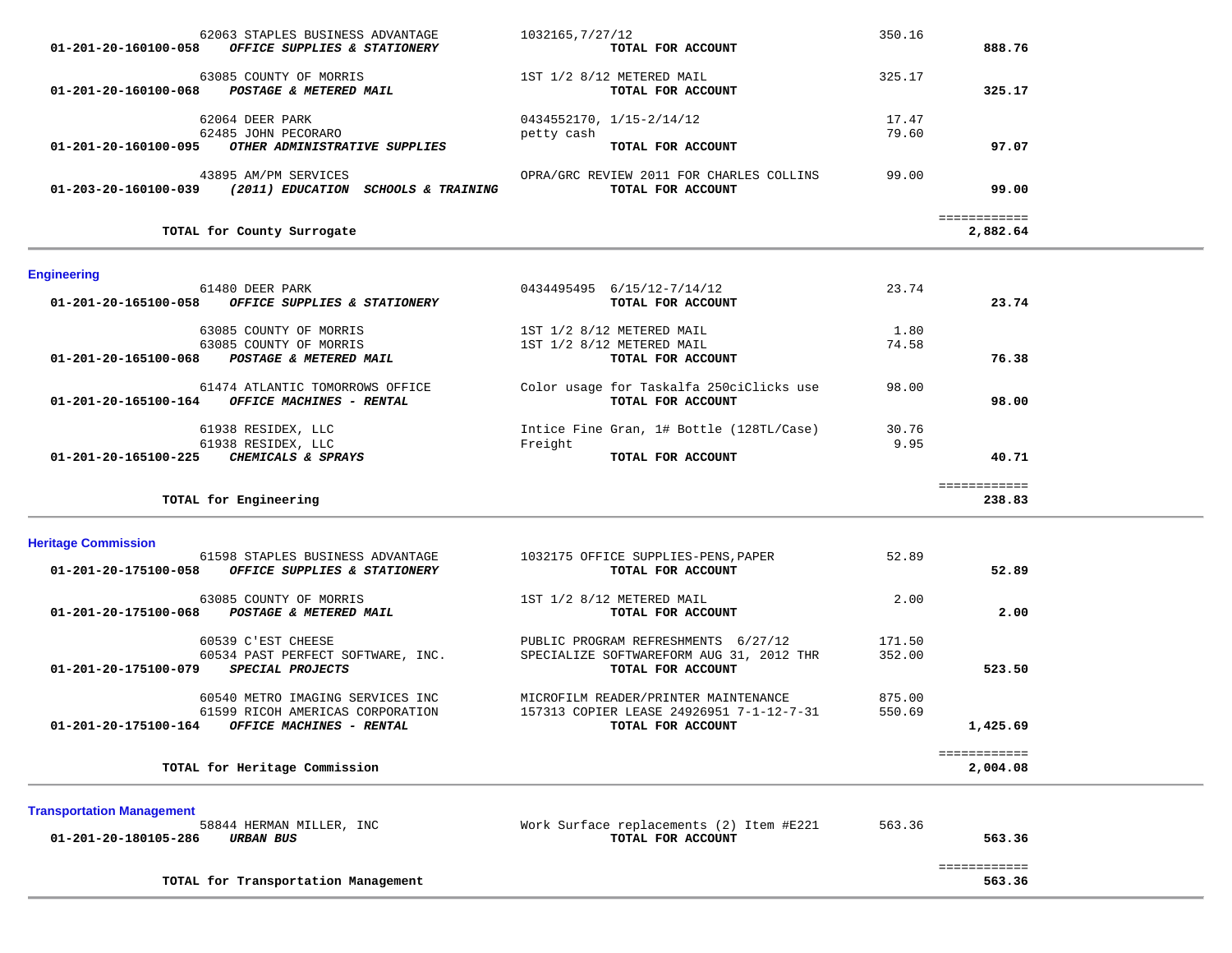|  | <b>PDT - General Admin</b> |  |
|--|----------------------------|--|
|--|----------------------------|--|

| PDT - General Admin                  | 61802 LONGFELLOWS SANDWICH DELI<br>01-201-20-180115-059 OTHER GENERAL EXPENSES | Refreshments for 7/26/2012 CBA meeting<br>TOTAL FOR ACCOUNT                          | 84.00           | 84.00                        |  |
|--------------------------------------|--------------------------------------------------------------------------------|--------------------------------------------------------------------------------------|-----------------|------------------------------|--|
|                                      |                                                                                |                                                                                      |                 |                              |  |
|                                      | 63085 COUNTY OF MORRIS<br>01-201-20-180115-068 POSTAGE & METERED MAIL          | 1ST 1/2 8/12 METERED MAIL<br>TOTAL FOR ACCOUNT                                       | 101.85          | 101.85                       |  |
|                                      | TOTAL for PDT - General Admin                                                  |                                                                                      |                 | <b>ESSESSESSES</b><br>185.85 |  |
| <b>Preservation Trust</b>            | 61798 UNITED PARCEL SERVICE                                                    | UPS shipment to Mr. Colish on 7/16/2012                                              | 21.34           |                              |  |
|                                      | 01-201-20-180120-068 POSTAGE & METERED MAIL                                    | TOTAL FOR ACCOUNT                                                                    |                 | 21.34                        |  |
|                                      | TOTAL for Preservation Trust                                                   |                                                                                      |                 | ============<br>21.34        |  |
| <b>County Weights &amp; Measures</b> |                                                                                |                                                                                      |                 |                              |  |
| 01-201-22-201100-068                 | 63085 COUNTY OF MORRIS<br>POSTAGE & METERED MAIL                               | 1ST 1/2 8/12 METERED MAIL<br>TOTAL FOR ACCOUNT                                       | 18.80           | 18.80                        |  |
| 01-201-22-201100-137                 | 62907 JERSEY CENTRAL POWER & LIGHT<br><b>ELECTRICITY</b>                       | 10 00 07 0512 7 7/ WEIGHTS & MEASURES<br>TOTAL FOR ACCOUNT                           | 1,002.61        | 1,002.61                     |  |
| 01-201-22-201100-140 GAS PURCHASES   | 62965 ALLIED OIL                                                               | FUEL CHARGES 7/12 - WEIGHTS & MEASURES<br>TOTAL FOR ACCOUNT                          | 1,187.02        | 1,187.02                     |  |
| 01-201-22-201100-141                 | 62909 HESS CORPORATION<br>NATURAL GAS                                          | WEIGHTS & MEASURES (62830/612936)<br>TOTAL FOR ACCOUNT                               | 17.07           | 17.07                        |  |
| 01-201-22-201100-146                 | 62009 AT&T<br>62007 VERIZON<br><b>TELEPHONE</b>                                | W&M 1001-102-9542 7/01/2012<br>W&M 201 V63-1789 999 12Y 7/01/12<br>TOTAL FOR ACCOUNT | 26.16<br>291.15 | 317.31                       |  |
| 01-201-22-201100-258 EQUIPMENT       | 62264 PEMBERTON FABRICATORS, INC.                                              | CUST ID# C9222 GAS PROVER REPAIRS<br>TOTAL FOR ACCOUNT                               | 1,934.89        | 1,934.89                     |  |
|                                      | TOTAL for County Weights & Measures                                            |                                                                                      |                 | ============<br>4,477.70     |  |

**Employee Group Insurance** 

| 60804 STEPHEN ROZAN                 | Medicare B Jan. 2012 to June 2012                  | 599.40   |
|-------------------------------------|----------------------------------------------------|----------|
| 61986 ANNA VOLPE                    | Main County and Morris View Fees for May           | 799.20   |
| 61995 DONNA HARDEN                  | Medicare B Jan. 2012 to June 2012                  | 599.40   |
| 61997 ESTATE OF ELIZABETH CORBETT   | Medicare B Jan. 2012 to June 2012                  | 499.50   |
| 61994 JOAN MOSCHELLA                | Medicare B Jan. 2012 to June 2012                  | 599.40   |
| 61468 TOTAL ADMINISTRATIVE SERVICES | Flex Services for July 1, 2012 to Septem 2, 129.25 |          |
| 62496 OEGLAIRE INGRAM               | Medicare B 1/2012- 6/2012                          | 1,198.80 |
| 62457 MARY VEDDER                   | Medicare B 1/2012- 6/2012                          | 1,198.80 |
| 62469 ESTATE OF WERNER JASTROW      | Medicare B 1/2012- 6/2012                          | 99.90    |
| 62472 JAMES DEACON                  | Medicare B 1/2012- 6/2012                          | 799.20   |
| 62447 RUTH BOWSER                   | Medicare B 1/2012- 6/2012                          | 599.40   |
| 62448 DELIA SPARKES                 | Medicare B 1/2012- 6/2012                          | 599.40   |
| 62449 CARMEN PEREZ                  | Medicare B 1/2012- 6/2012                          | 599.40   |
| 62450 HELEN TYKOWSKI                | Medicare B 1/2012- 6/2012                          | 599.40   |
| 62451 BOBBIE CLARY                  | Medicare B 1/2012- 6/2012                          | 599.40   |
| 62452 FLORENCE D'AGOSTINO           | Medicare B 1/2012- 6/2012                          | 599.40   |
| 62453 ARLENE PANN                   | Medicare B 1/2012- 6/2012                          | 599.40   |
| 62454 JULIA POPOVICH                | Medicare B 1/2012- 6/2012                          | 599.40   |
| 62455 RUTH GIANNOTTA                | Medicare B 1/2012- 6/2012                          | 599.40   |
|                                     |                                                    |          |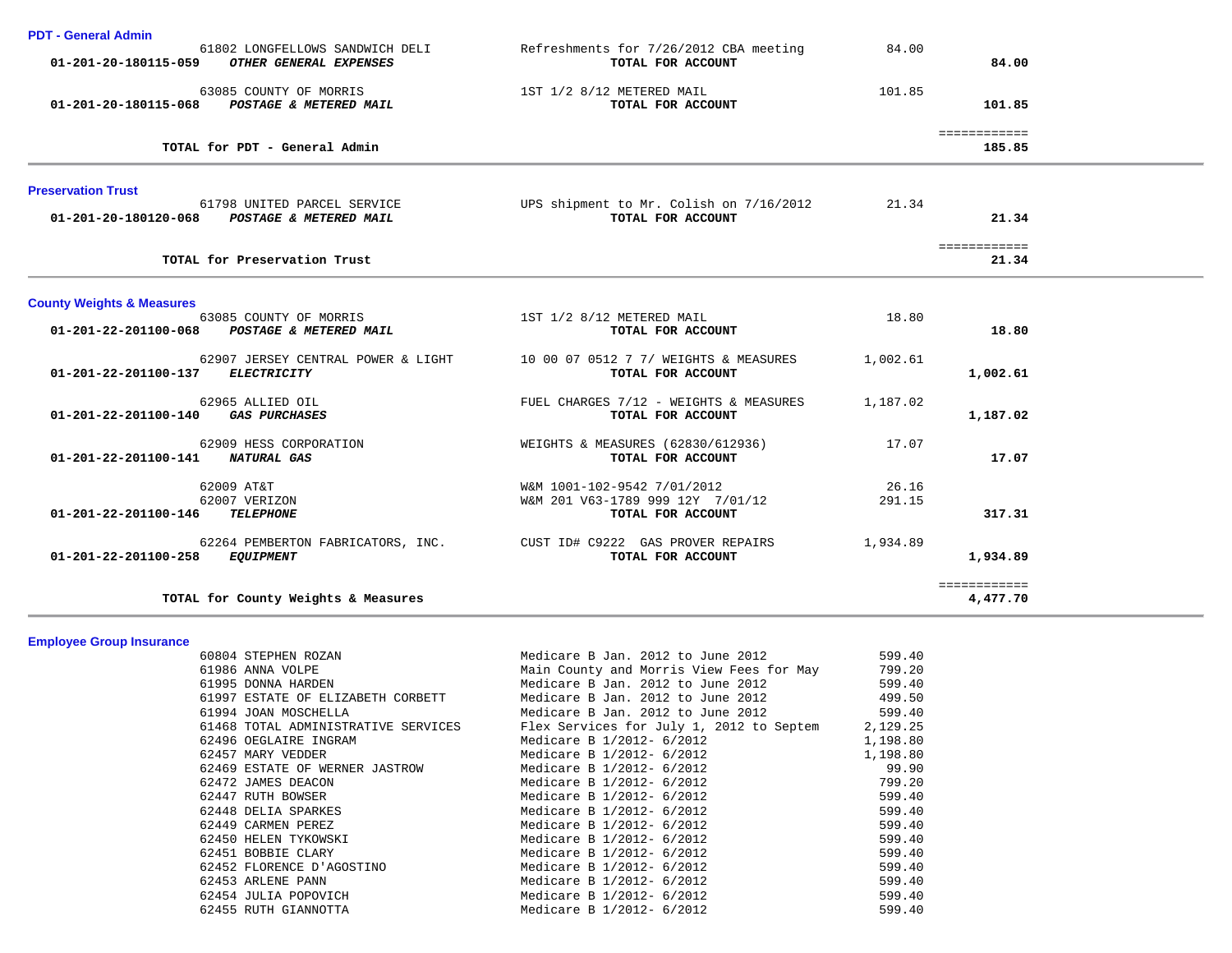| 62456 OLGA VISCO<br>62468 ESTATE OF ESTHER SEWELL                        | Medicare B 1/2012- 6/2012<br>Medicare B 1/2012- 6/2012                      | 1,198.80<br>399.60 |                           |  |
|--------------------------------------------------------------------------|-----------------------------------------------------------------------------|--------------------|---------------------------|--|
| 62494 HAROLD NOONAN                                                      | Medicare B 1/2012- 6/2012                                                   | 599.40             |                           |  |
| 62495 HELEN MARSH                                                        | Medicare B 1/2012- 6/2012                                                   | 599.40             |                           |  |
| 62497 LUCY LILLY                                                         | Medicare B 1/2012- 6/2012                                                   | 599.40             |                           |  |
| 62498 ARNE GOYTIL                                                        | Medicare B 1/2012- 6/2012                                                   | 1,467.40           |                           |  |
| EMPLOYEE GROUP INSURANCE EXPENDITURES<br>01-201-23-220100-090            | TOTAL FOR ACCOUNT                                                           |                    | 18,781.45                 |  |
| TOTAL for Employee Group Insurance                                       |                                                                             |                    | ============<br>18,781.45 |  |
|                                                                          |                                                                             |                    |                           |  |
| <b>Office of Emergency Management</b><br>62245 AT&T MOBILITY             |                                                                             | 46.96              |                           |  |
| 62610 VERIZON WIRELESS                                                   | L&PS / ADMIN                                                                | 80.02              |                           |  |
| 60193 GLOBALSTAR USA                                                     | Morris County OEM Satellite Phone Servic                                    | 127.47             |                           |  |
| 60193 GLOBALSTAR USA                                                     | BILL CLOSE DATE 7/16/12                                                     | 126.71             |                           |  |
| CELLULAR PHONES/PAGERS<br>01-201-25-252100-031                           | TOTAL FOR ACCOUNT                                                           |                    | 381.16                    |  |
|                                                                          |                                                                             |                    |                           |  |
| 61794 PAPER MART INC                                                     |                                                                             | 218.58             |                           |  |
| 62299 DEER PARK                                                          |                                                                             | 10.45              |                           |  |
| 61793 STAPLES BUSINESS ADVANTAGE                                         |                                                                             | 20.86              |                           |  |
| 61793 STAPLES BUSINESS ADVANTAGE                                         |                                                                             | 25.30              |                           |  |
| 61793 STAPLES BUSINESS ADVANTAGE                                         |                                                                             | 27.82              |                           |  |
| 62414 W.B. MASON COMPANY INC                                             | Supplies                                                                    | 119.42             |                           |  |
| 01-201-25-252100-058<br>OFFICE SUPPLIES & STATIONERY                     | TOTAL FOR ACCOUNT                                                           |                    | 422.43                    |  |
| 58289 NORTHERN TOOL & EQUIPMENT                                          | Item #685309 Buyers Tri-Ball Hitch with                                     | 299.97             |                           |  |
| 58289 NORTHERN TOOL & EQUIPMENT                                          | Item #24383 Ultra-Tow Extreme-Duty Adjus                                    | 199.99             |                           |  |
| 58289 NORTHERN TOOL & EQUIPMENT                                          | Shipping                                                                    | 43.75              |                           |  |
| 58289 NORTHERN TOOL & EQUIPMENT                                          | Shipping                                                                    | 38.77              |                           |  |
| 62296 E-Z PASS                                                           | Low Balance coverage for non-covered NJ                                     | 75.00              |                           |  |
| OTHER GENERAL EXPENSES<br>01-201-25-252100-059                           | TOTAL FOR ACCOUNT                                                           |                    | 657.48                    |  |
| 63085 COUNTY OF MORRIS                                                   |                                                                             | 1.55               |                           |  |
|                                                                          | 1ST 1/2 8/12 METERED MAIL                                                   | 20.10              |                           |  |
| 63085 COUNTY OF MORRIS<br>POSTAGE & METERED MAIL<br>01-201-25-252100-068 | 1ST 1/2 8/12 METERED MAIL<br>TOTAL FOR ACCOUNT                              |                    | 21.65                     |  |
|                                                                          |                                                                             |                    |                           |  |
| 62329 COPPER CONFERENCING                                                |                                                                             | 9.78               |                           |  |
| 01-201-25-252100-146<br>TELEPHONE                                        | TOTAL FOR ACCOUNT                                                           |                    | 9.78                      |  |
| TOTAL for Office of Emergency Management                                 |                                                                             |                    | ============<br>1,492.50  |  |
|                                                                          |                                                                             |                    |                           |  |
| <b>Communications Center</b>                                             |                                                                             |                    |                           |  |
| 53752 NENA<br>ASSOCIATIONS AND MEMBERSHIPS<br>01-201-25-252105-023       | Membership Dues for NENA as per quote<br>TOTAL FOR ACCOUNT                  | 130.00             | 130.00                    |  |
| 61825 W.B. MASON COMPANY INC                                             | 5/9/12, Cases of Xerox paper for Center                                     | 359.40             |                           |  |
| 61825 W.B. MASON COMPANY INC                                             | $5/9/12$ , xerox paper                                                      | 52.59              |                           |  |
| 01-201-25-252105-037<br>DATA PROCESSING SUPPLIES                         | TOTAL FOR ACCOUNT                                                           |                    | 411.99                    |  |
|                                                                          |                                                                             |                    |                           |  |
| 60613 LIFESAVERS INC<br>60613 LIFESAVERS INC                             | 7/12/12, CPRC course for J. Lezcano<br>7/12/12, CPRC course for J. Zaragoza | 85.00<br>85.00     |                           |  |

**01-201-25-252105-039** *EDUCATION SCHOOLS & TRAINING* **<b>***TOTAL FOR ACCOUNT* 

 61814 DEER PARK 6/30/12, 0434508784 for 5/31 - 6/30/12 78.66 61819 STAPLES BUSINESS ADVANTAGE  $\begin{array}{ccc} 7/17/12, & \text{Per Invoice, office supplies fo} & 398.66 \\ 61823 \text{ W.B. MASON COMPANY INC} & 5/9/12, & \text{per invoice office supplies for} & 330.38 \end{array}$ 61823 W.B. MASON COMPANY INC 5/9/12, per invoice office supplies for 61823 W.B. MASON COMPANY INC 6/13/12, Credit memo -71.77 61823 W.B. MASON COMPANY INC 7/13/12, per invoice office suplies for 723.22 62525 CY DRAKE LOCKSMITHS, INC. 7/13/12, K437 locks 54.04

170.00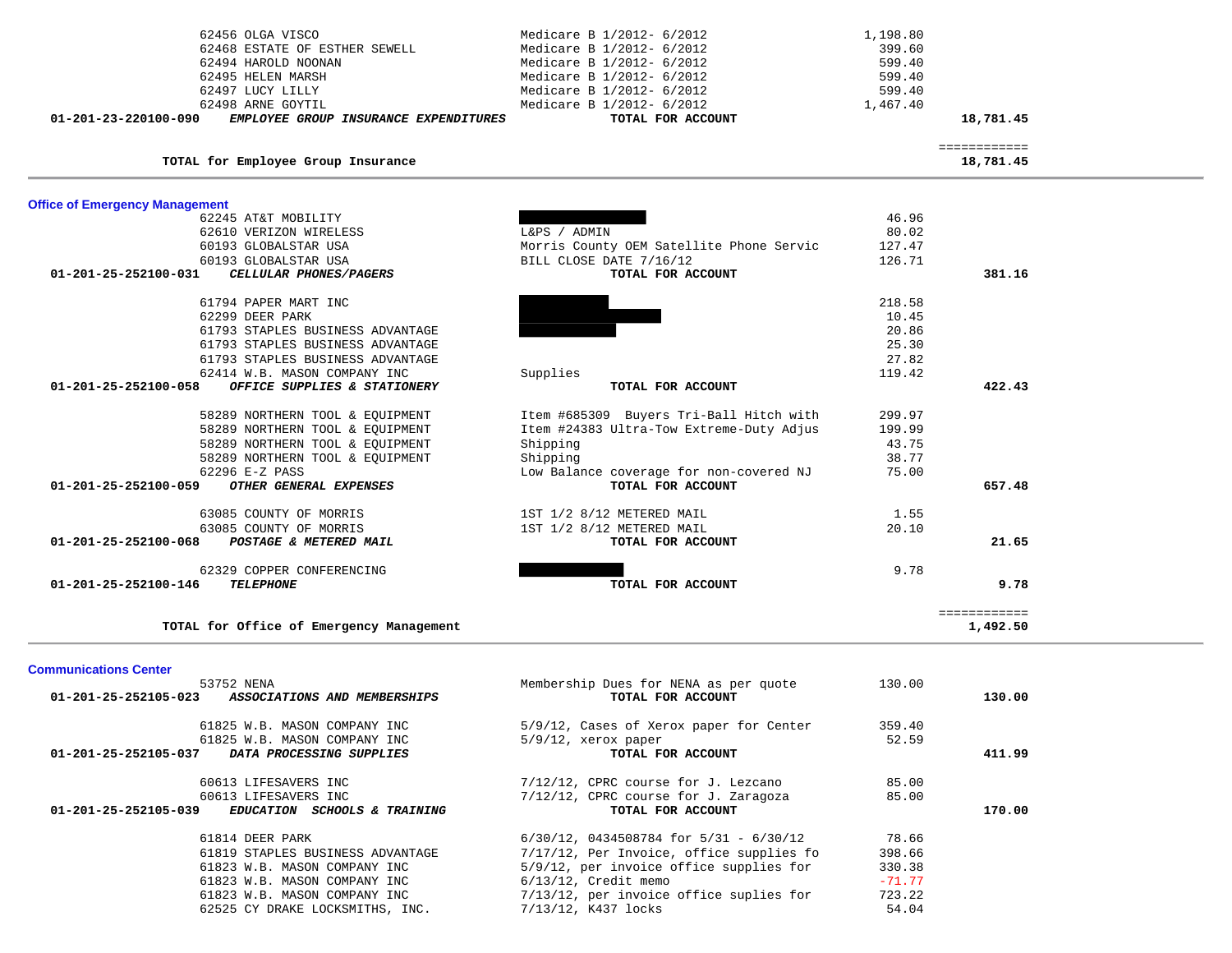| 62525 CY DRAKE LOCKSMITHS, INC.                                 | 7/16/12, Keys                                       | 8.40      |                        |
|-----------------------------------------------------------------|-----------------------------------------------------|-----------|------------------------|
| 62525 CY DRAKE LOCKSMITHS, INC.                                 | 7/16/12, Key Safe                                   | 49.18     |                        |
| 01-201-25-252105-058 OFFICE SUPPLIES & STATIONERY               | TOTAL FOR ACCOUNT                                   |           | 1,570.77               |
| 63085 COUNTY OF MORRIS                                          | 1ST 1/2 8/12 METERED MAIL                           | 7.97      |                        |
| 01-201-25-252105-068 POSTAGE & METERED MAIL                     | TOTAL FOR ACCOUNT                                   |           | 7.97                   |
| 61282 APCO-AFC, INC.                                            | APCO Eng Fees                                       | 125.00    |                        |
|                                                                 | 2 Contours for TV Band Footprint Study @            | 250.00    |                        |
| 61282 APCO-AFC, INC.                                            |                                                     |           |                        |
| 60605 MOTOROLA                                                  | 7/9/12, per quote eight Port four wire E            | 4,126.00  |                        |
| 60605 MOTOROLA                                                  | Contract discount - 10%                             | $-412.60$ |                        |
| 60184 TRIANGLE COMMUNICATIONS LLC                               | 6/28/12 Garmin GPS installs at Morristow            | 400.00    |                        |
| 01-201-25-252105-131<br>COUNTY WIDE RADIO SYSTEM                | TOTAL FOR ACCOUNT                                   |           | 4,488.40               |
| 61810 JERSEY CENTRAL POWER & LIGHT                              | 10 00 78 7716 0 5, 7/18/12 Dover(6/16-7/            | 519.56    |                        |
| 62183 JERSEY CENTRAL POWER & LIGHT                              | 10 00 78 7744 2 7, 7/25/12 Boonton(6/26-            | 689.02    |                        |
| 62183 JERSEY CENTRAL POWER & LIGHT                              | 10 00 78 7707 1 4, 7/26/12 Flanders (6/2            | 638.05    |                        |
| 62183 JERSEY CENTRAL POWER & LIGHT                              | 10 00 78 7725 4 6, 7/26/12 Oak Ridge (6/            | 215.82    |                        |
|                                                                 |                                                     |           |                        |
| 62183 JERSEY CENTRAL POWER & LIGHT                              | 10 00 81 9957 4 5, 7/26/12 FlandersAnnex            | 3.25      |                        |
| 62887 JERSEY CENTRAL POWER & LIGHT                              | 10 00 78 7724 2 1, 7/12/12, Gillette(6/1            | 400.52    |                        |
| 62891 BOROUGH OF BUTLER                                         | 3680-0 dtd 8/8/12 Denise Drive cell towe            | 569.23    |                        |
| 01-201-25-252105-137<br>ELECTRICITY                             | TOTAL FOR ACCOUNT                                   |           | 3,035.45               |
| 60164 KYOCERA MITA AMERICA, INC.                                | 7629689-024 Payment installment for July            | 702.33    |                        |
| $01-201-25-252105-164$ OFFICE MACHINES - RENTAL                 | TOTAL FOR ACCOUNT                                   |           | 702.33                 |
|                                                                 |                                                     |           |                        |
| 61820 UNIVERSAL UNIFORM SALES CO INC                            | Lightsey MC Co-Op# 184                              | 685.95    |                        |
| 01-201-25-252105-202 UNIFORM AND ACCESSORIES                    | TOTAL FOR ACCOUNT                                   |           | 685.95                 |
|                                                                 |                                                     |           |                        |
| 43842 ENFORSYS POLICE SYSTEMS INC                               | License Maintenance and Managed Maintena 153,747.00 |           |                        |
| 01-203-25-252105-078 (2011) SOFTWARE MAINTENANCE                | TOTAL FOR ACCOUNT                                   |           | 153,747.00             |
| 48852 VERIZON NETWORK INTERGRATION                              | WSCA-73979                                          | 25,109.92 |                        |
| 01-203-25-252105-161 (2011) COMMUNICATIONS EQUIPMENT            | TOTAL FOR ACCOUNT                                   |           | 25,109.92              |
|                                                                 |                                                     |           | ============           |
| TOTAL for Communications Center                                 |                                                     |           | 190,059.78             |
|                                                                 |                                                     |           |                        |
| <b>County Medical Examiner Office</b>                           |                                                     |           |                        |
| 62056 AMERA-CHEM, INC.                                          | DRUG ID BIBLE 2012 EDITION                          | 46.95     |                        |
| 01-201-25-254100-028 BOOKS & PERIODICALS                        | TOTAL FOR ACCOUNT                                   |           | 46.95                  |
|                                                                 |                                                     |           |                        |
| 62140 STAPLES BUSINESS ADVANTAGE                                | CUST#NYC1054187                                     | 313.37    |                        |
| 62140 STAPLES BUSINESS ADVANTAGE                                | CUST#NYC1054187                                     | 39.04     |                        |
| 62141 DEER PARK                                                 | AC#0434597878 7/17/12                               | 9.11      |                        |
| 01-201-25-254100-058<br>OFFICE SUPPLIES & STATIONERY            | TOTAL FOR ACCOUNT                                   |           | 361.52                 |
| 63085 COUNTY OF MORRIS                                          | 1ST 1/2 8/12 METERED MAIL                           | 9.45      |                        |
| 01-201-25-254100-068<br>POSTAGE & METERED MAIL                  | TOTAL FOR ACCOUNT                                   |           | 9.45                   |
|                                                                 |                                                     |           |                        |
| TOTAL for County Medical Examiner Office                        |                                                     |           | ============<br>417.92 |
|                                                                 |                                                     |           |                        |
| <b>County Sheriff's Department</b>                              |                                                     |           |                        |
| 62059 GERALD PENNINO                                            | Course: ENG 109-53226 Speech Fundamental            | 391.00    |                        |
| 01-201-25-270100-039<br><b>EDUCATION SCHOOLS &amp; TRAINING</b> | TOTAL FOR ACCOUNT                                   |           | 391.00                 |
|                                                                 |                                                     |           |                        |

 61488 DEER PARK 0434561387 6/15/12-07/14/12 244.20  **01-201-25-270100-059** *OTHER GENERAL EXPENSES* **TOTAL FOR ACCOUNT 244.20**

58896 NORITSU AMERICA CORPORATION 2 Rolls per case - Noritsu/Epson 8"x328' 800.40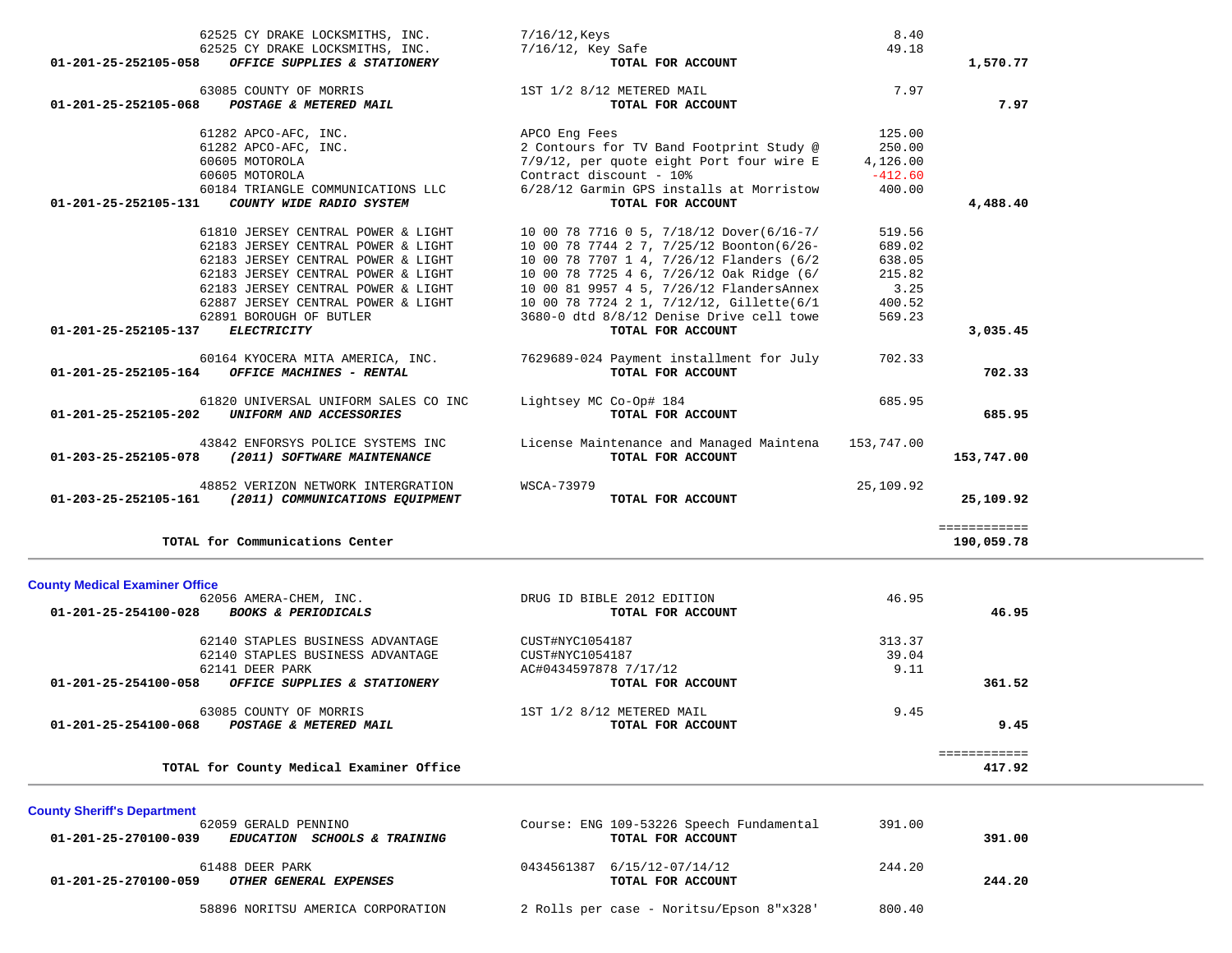| 62436 DOROTHY DIFABIO                                                                 | SUPPLEMENTAL CASE PAY FOR JULY 2012                        | 100.00 |        |
|---------------------------------------------------------------------------------------|------------------------------------------------------------|--------|--------|
| 62421 DIANE DINUNZIO                                                                  | SUPPLEMENTAL HOURLY PAY FOR JULY 2012                      | 9.30   |        |
| 62422 JUNE WITTY                                                                      | SUPPLEMENTAL HOURLY PAY FOR JULY 2012                      | 26.70  |        |
| 62479 JANET B. NOVELLO<br>01-201-25-275100-016<br><i>OUTSIDE SALARIES &amp; WAGES</i> | SUPPLEMENTAL HOURLY PAY FOR JULY 2012<br>TOTAL FOR ACCOUNT | 6.00   | 189.85 |
| 61789 MARTIN YALE INDUSTRIES INC.                                                     | Item #4911110 Gear                                         | 179.01 |        |
| 61789 MARTIN YALE INDUSTRIES INC.                                                     | Item#85823 -50 Tooth Chain Wheel                           | 479.75 |        |
| 61789 MARTIN YALE INDUSTRIES INC.                                                     | Overnight Shipping                                         | 110.00 |        |

## **County Prosecutor's Office**

| 01-201-23-270100-008<br>POSIAGE & MEIERED MAIL                                                                                | IOIAL FOR ACCOUNI                                                                                         |                  | <b>JUG . UT</b> |
|-------------------------------------------------------------------------------------------------------------------------------|-----------------------------------------------------------------------------------------------------------|------------------|-----------------|
| 60255 LEXIS NEXIS ACCURINT<br>$01 - 201 - 25 - 270100 - 078$<br>SOFTWARE MAINTENANCE                                          | Inv dtd 6/30/12<br>TOTAL FOR ACCOUNT                                                                      | 155.00           | 155.00          |
| 60946 STEVE SEIDLER<br>01-201-25-270100-084<br>OTHER OUTSIDE SERVICES                                                         | Dates trained: 6/26/12, 6/27/12, 6/28/12, 7<br>TOTAL FOR ACCOUNT                                          | 1,050.00         | 1,050.00        |
| 61489 STAPLES BUSINESS ADVANTAGE<br>60956 STAPLES BUSINESS ADVANTAGE<br>01-201-25-270100-095<br>OTHER ADMINISTRATIVE SUPPLIES | Toner and file folders for Sheriff's Adm<br>D. Blank - Office supplies for Legal Ser<br>TOTAL FOR ACCOUNT | 299.38<br>702.10 | 1,001.48        |
| 60253 VERIZON WIRELESS<br>01-201-25-270100-161<br>COMMUNICATIONS EQUIPMENT                                                    | JUN 02 - JUL 01,20<br>TOTAL FOR ACCOUNT                                                                   | 1,280.36         | 1,280.36        |
| 60061 KYOCERA MITA AMERICA INC<br>01-201-25-270100-164<br><b>OFFICE MACHINES - RENTAL</b>                                     | 7629689-032 Quarterly-8/1/12 - 10/31/12<br>TOTAL FOR ACCOUNT                                              | 4,905.00         | 4,905.00        |
| 59557 FAUNA FOODS CORP.<br>01-201-25-270100-185<br>FOOD                                                                       | PFB/EUK-PP 30/20 Bags441 lbs, #IMS30119, I<br>TOTAL FOR ACCOUNT                                           | 937.50           | 937.50          |
| 60938 STEVEN B. HODES, DVM PA<br>01-201-25-270100-189<br><b>MEDICAL</b>                                                       | $K-9$ Dogs, Inv dtd $7/12/12$<br>TOTAL FOR ACCOUNT                                                        | 1,272.40         | 1,272.40        |
| 61352 UNIVERSAL UNIFORM SALES CO INC                                                                                          | A.Tomasini - footwear                                                                                     | 220.00           |                 |
| 61352 UNIVERSAL UNIFORM SALES CO INC                                                                                          | T. Reilly - footwear                                                                                      | 220.00           |                 |
| 61352 UNIVERSAL UNIFORM SALES CO INC                                                                                          | R. Gupko - footwear                                                                                       | 78.15            |                 |

 61352 UNIVERSAL UNIFORM SALES CO INC F. Perez - footwear 220.00  **01-201-25-270100-202** *UNIFORM AND ACCESSORIES* **TOTAL FOR ACCOUNT 738.15**

 60254 MIRION TECHNOLOGIES (GDS) INC Film - M0101,M1503,M1504,M0101,T0801,Inv 588.06 60254 MIRION TECHNOLOGIES (GDS) INC Handling Charge 7.50  **01-201-25-270100-203** *X-RAY & MEDICAL SUPPLIES* **TOTAL FOR ACCOUNT 595.56**

> 62480 BERYL SKOG SUPPLEMENTAL PAY FOR JULY 2012 6.00 62477 BARBARA JEAN ACKERSON **REG.ON CALL HOURLY SUPPLEMENT FOR JULY 2** 2.70 62478 BETTY ANN DERCO HOURLY SUPPLEMENTAL PAY-JULY 2012 10.20 62436 DOROTHY DIFABIO SUPPLEMENTAL HOURLY PAY FOR JULY 2012 28.95

**TOTAL for County Sheriff's Department 15,355.07**

============

# 58896 NORITSU AMERICA CORPORATION 4 Rolls per case - Norisu/Epson 5"x328' 584.20 58896 NORITSU AMERICA CORPORATION Noritsu Ink Cartridge 500ML CLEAR #H0860 142.60 58896 NORITSU AMERICA CORPORATION Noritsu Ink Cartridge 500ML CYAN #H08606 58896 NORITSU AMERICA CORPORATION Noritsu Ink Cartridge 500ML MAGENTA #H08 142.60 58896 NORITSU AMERICA CORPORATION Noritsu Ink Cartridge 500ML YELLOW #H086 142.60 58896 NORITSU AMERICA CORPORATION Noritsu Ink Cartridge 500ML RED #H086063 142.60 58896 NORITSU AMERICA CORPORATION Noritsu T-15 Chemical Filters H029049-00 318.78  **01-201-25-270100-064** *PHOTOGRAPHIC SUPPIES* **TOTAL FOR ACCOUNT 2,416.38** 63085 COUNTY OF MORRIS 1ST 1/2 8/12 METERED MAIL 367.59 63085 COUNTY OF MORRIS 1ST 1/2 8/12 METERED MAIL 63085 COUNTY OF MORRIS 1989 1.45  **01-201-25-270100-068** *POSTAGE & METERED MAIL* **TOTAL FOR ACCOUNT 368.04**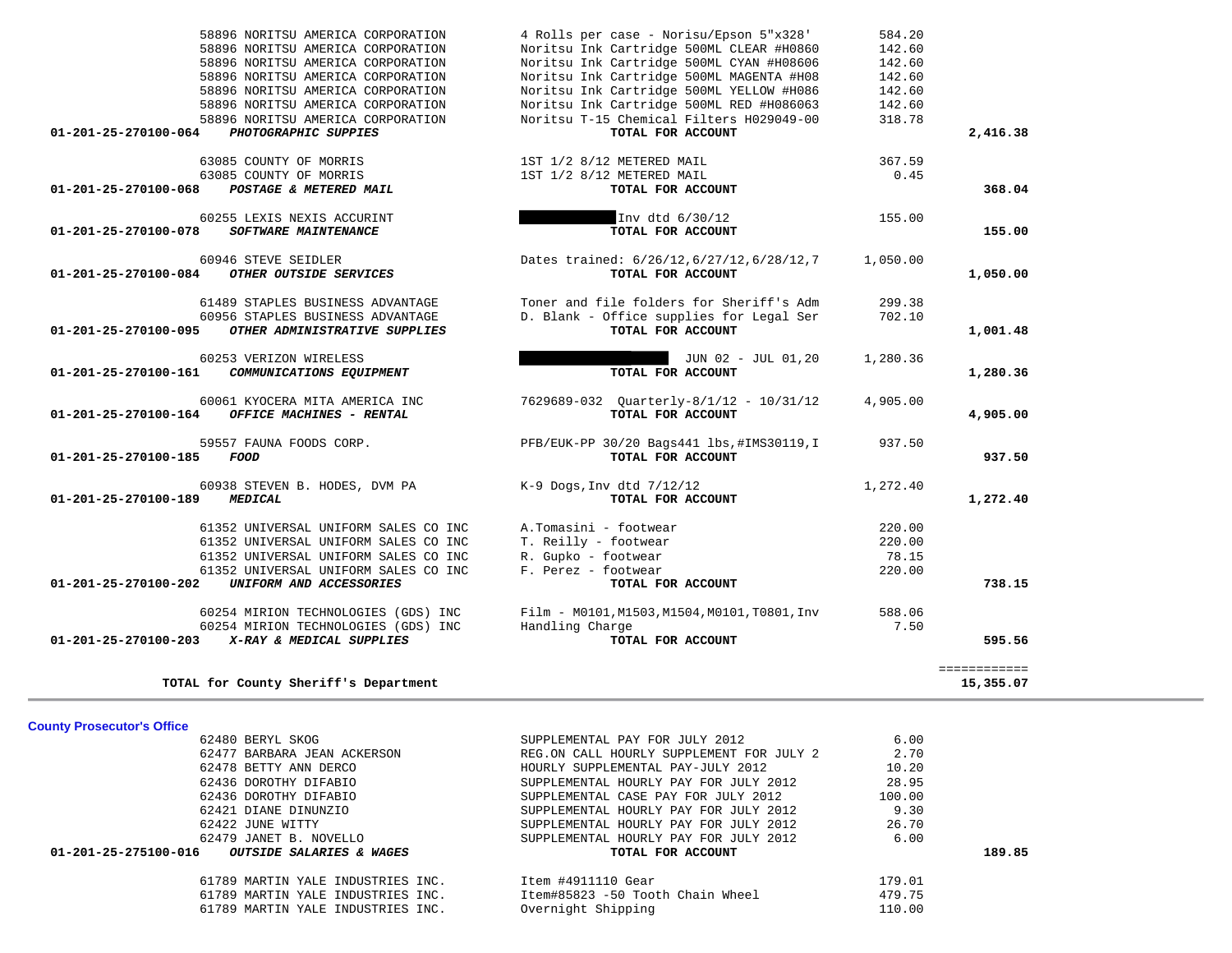| 01-201-25-275100-068           | POSTAGE & METERED MAIL                            | TOTAL FOR ACCOUNT                                          |          | 1,162.78                  |
|--------------------------------|---------------------------------------------------|------------------------------------------------------------|----------|---------------------------|
|                                | 62267 CHRISTOPHER VANADIA                         | Desktop Evidence Hard Drives                               | 599.94   |                           |
|                                | 60411 SIRCHIE FINGER PRINT LAB INC.               | NJ200A NJ Adult/Adolescent Kits                            | 887.50   |                           |
|                                | 60411 SIRCHIE FINGER PRINT LAB INC.               | NJ Pediatric Kits                                          | 177.50   |                           |
|                                | 60411 SIRCHIE FINGER PRINT LAB INC.               | Shipping                                                   | 49.16    |                           |
|                                | 55349 AT&T                                        | Account #055 538 6343 001 2/27/12                          | 39.65    |                           |
|                                | 57113 AT&T                                        | Account #055 538 6343 001 4/27/12                          | 35.77    |                           |
|                                | 60293 AT&T                                        | Account #055 538 6343 001 6/27/12 REF#                     | 50.47    |                           |
|                                | 58787 AT&T                                        | Account #055 538 6343 001 5/27/12                          | 35.47    |                           |
|                                | 55356 AT&T                                        | Account #055 538 6343 001 3/27/12 REF#                     | 35.92    |                           |
|                                | 62271 CABLEVISION                                 | Account #07876-616338-01-7 for OPTIMUM O                   | 159.90   |                           |
|                                | 62271 CABLEVISION                                 | Account #07876-625785-01-9 for OPTIMUM O                   | 149.90   |                           |
|                                | 61451 COMCAST                                     | Account #06101 608709 01 2 7/14-8/13/12                    | 115.12   |                           |
|                                | 61451 COMCAST                                     | 06101 608716-01-7 6/14-7/13/12 5/31/12                     | 107.17   |                           |
|                                | 61589 The Daily Record                            | Annual Subscription (7 days) JUL 2, 201                    | 307.36   |                           |
|                                | 61160 SPRINT                                      | Account #89669942 May 12 - Jun 15, 2012                    | 161.97   |                           |
|                                | 61161 SPRINT                                      | Account #296629811 May 7 - June 6, 2012                    | 119.97   |                           |
|                                | 61165 VERIZON WIRELESS                            | $3/20/12 - 4/7/12$                                         | 1,117.00 |                           |
|                                | 61165 VERIZON WIRELESS                            | 04/12/12-5/1/12                                            | 1,233.00 |                           |
|                                | 61165 VERIZON WIRELESS                            | $04/27/12 - 4/30/12$                                       | 358.00   |                           |
|                                | 61165 VERIZON WIRELESS                            |                                                            |          |                           |
|                                | 61165 VERIZON WIRELESS                            | 04/25/12-04/30/12<br>04/14/12-04/30/12                     | 475.00   |                           |
|                                | 61165 VERIZON WIRELESS                            |                                                            | 1,117.00 |                           |
|                                | <b>INVESTIGATION EXPENSE</b>                      | 04/04/12-04/30/121                                         | 1,700.00 |                           |
| 01-201-25-275100-118           |                                                   | TOTAL FOR ACCOUNT                                          |          | 9,032.77                  |
|                                | 61621 ZEE MEDICAL INC.                            | Account #025192                                            | 157.90   |                           |
| 01-201-25-275100-189           | <b>MEDICAL</b>                                    | TOTAL FOR ACCOUNT                                          |          | 157.90                    |
|                                | 61455 EMBROIDME                                   | MCPO Patch Embroidered Center-Front                        | 465.00   |                           |
| 01-201-25-275100-202           | UNIFORM AND ACCESSORIES                           | TOTAL FOR ACCOUNT                                          |          | 465.00                    |
|                                | 61165 VERIZON WIRELESS                            | CB001005848 12/7/11-12/22/11                               | 1,058.00 |                           |
|                                | 61165 VERIZON WIRELESS                            | 12/5/11-12/22/11                                           | 1,175.00 |                           |
|                                | 01-203-25-275100-118 (2011) INVESTIGATION EXPENSE | TOTAL FOR ACCOUNT                                          |          | 2,233.00                  |
|                                | TOTAL for County Prosecutor's Office              |                                                            |          | ============<br>16,108.15 |
|                                |                                                   |                                                            |          |                           |
| <b>County Jail</b>             |                                                   |                                                            |          |                           |
| 01-201-25-280100-031           | 61178 VERIZON WIRELESS<br>CELLULAR PHONES/PAGERS  | 885699058-00001 MAY 27 - JUN 26, 2012<br>TOTAL FOR ACCOUNT | 366.24   | 366.24                    |
|                                |                                                   |                                                            |          |                           |
|                                | 62170 DONNA BACKES                                | REIMBURSEMENT FOR TRAINING SEMINAR PAID                    | 84.00    |                           |
|                                | 61199 PESI HEALTHCARE                             | TRAINING FOR S.DAVENPORT DATED 7.16.12                     | 179.00   |                           |
|                                | 61193 CMI EDUCATION INSTITUTE INC.                | TRAINING FOR L.GRAHAM DATED 9.12.12                        | 89.99    |                           |
|                                | 61218 ATLANTIC TRAINING CENTER                    | 6 CPR CARDS DATED 7.3.12                                   | 60.00    |                           |
| 01-201-25-280100-039           | EDUCATION SCHOOLS & TRAINING                      | TOTAL FOR ACCOUNT                                          |          | 412.99                    |
|                                | 61214 JOHNSTON COMMUNICATIONS                     | PHONE MAINTENANCE CONTRACT FROM 8.1.12 T                   | 4,992.00 |                           |
|                                | EQUIPMENT SERVICE AGREEMENTS                      | TOTAL FOR ACCOUNT                                          |          | 4,992.00                  |
| $01 - 201 - 25 - 280100 - 044$ |                                                   |                                                            |          |                           |
|                                | 59998 STAPLES BUSINESS ADVANTAGE                  | OFFICE SUPPLIES DATED 6.19.12                              | 31.50    |                           |
|                                | 59998 STAPLES BUSINESS ADVANTAGE                  | OFFICE SUPPLIES DATED 6.19.12                              | 40.95    |                           |

 **01-201-25-275100-050** *LAW BOOKS* **TOTAL FOR ACCOUNT 2,098.09**

63085 COUNTY OF MORRIS 1ST 1/2 8/12 METERED MAIL 1,162.78

61441 WEST PAYMENT CENTER Account #1003917278-June 2012 Appellate 1,082.34

768.76

01-201-25-275100-037 *DATA PROCESSING SUPPLIES TOTAL FOR ACCOUNT* 

61441 WEST PAYMENT CENTER<br>61441 WEST PAYMENT CENTER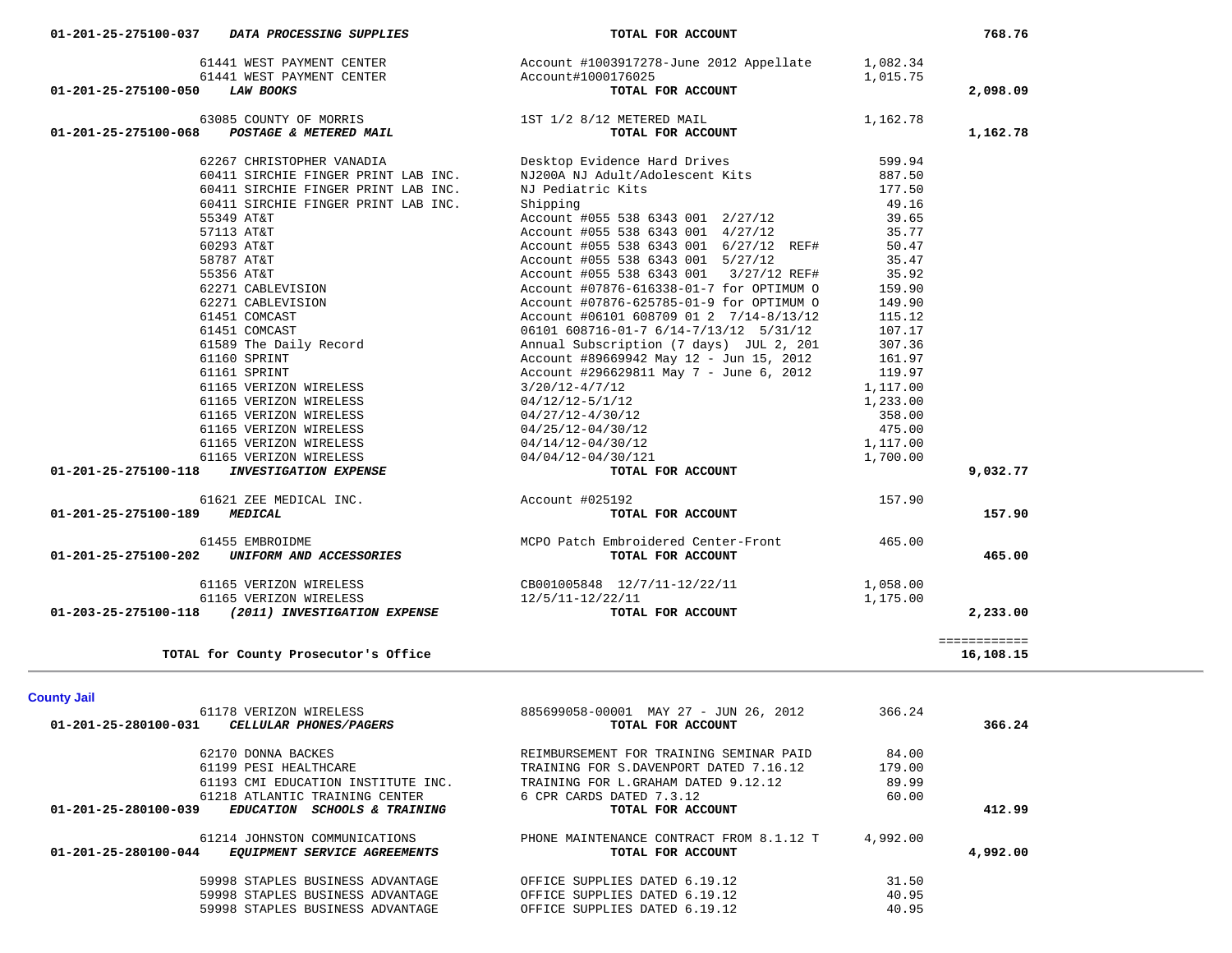| 59998 STAPLES BUSINESS ADVANTAGE                                                                                                    | OFFICE SUPPLIES DATED 6.19.12 193.69                                                                                                                                                                                                       |          |           |
|-------------------------------------------------------------------------------------------------------------------------------------|--------------------------------------------------------------------------------------------------------------------------------------------------------------------------------------------------------------------------------------------|----------|-----------|
|                                                                                                                                     |                                                                                                                                                                                                                                            |          |           |
|                                                                                                                                     |                                                                                                                                                                                                                                            |          |           |
|                                                                                                                                     |                                                                                                                                                                                                                                            |          |           |
|                                                                                                                                     |                                                                                                                                                                                                                                            |          |           |
| 01-201-25-280100-058 OFFICE SUPPLIES & STATIONERY                                                                                   | 9998 STAPLES BUSINESS ADVANTAGE<br>61229 STAPLES BUSINESS ADVANTAGE<br>6177 STAPLES BUSINESS ADVANTAGE<br>6177 STAPLES BUSINESS ADVANTAGE<br>6177 STAPLES BUSINESS ADVANTAGE<br>61200 W.B. MASON COMPANY INC<br>61200 W.B. MASON COMPANY I |          | 3,730.28  |
|                                                                                                                                     |                                                                                                                                                                                                                                            |          |           |
| 63085 COUNTY OF MORRIS 15T 1/2 8/12 METERED MAIL 141.69<br>01-201-25-280100-068 <i>POSTAGE &amp; METERED MAIL</i> TOTAL FOR ACCOUNT |                                                                                                                                                                                                                                            |          | 141.69    |
|                                                                                                                                     |                                                                                                                                                                                                                                            |          |           |
|                                                                                                                                     |                                                                                                                                                                                                                                            |          |           |
| 61183 ELEVATOR MAINTENANCE CORP<br>01-201-25-280100-084 OTHER OUTSIDE SERVICES CORP<br>TOTAL FOR ACCOUNT                            |                                                                                                                                                                                                                                            |          | 683.33    |
|                                                                                                                                     | 61204 ATLANTIC TACTICAL OF NJ, INC. SHOTGUN AMMUNITION DATED 7.11.12 203.84                                                                                                                                                                |          |           |
| 01-201-25-280100-115 AMMUNITION                                                                                                     | TOTAL FOR ACCOUNT                                                                                                                                                                                                                          |          | 203.84    |
|                                                                                                                                     |                                                                                                                                                                                                                                            |          |           |
|                                                                                                                                     | 61182 ARAMARK CORRECTIONAL SERVICES STAFF AND INMATE MEALS DATED 7.5.12 17,477.15                                                                                                                                                          |          |           |
|                                                                                                                                     | 61203 ARAMARK CORRECTIONAL SERVICES STAFF AND INMATE MEALS DATED 7.12.12 $16,928.24$                                                                                                                                                       |          |           |
| 01-201-25-280100-185 FOOD                                                                                                           | TOTAL FOR ACCOUNT                                                                                                                                                                                                                          |          | 34,405.39 |
|                                                                                                                                     |                                                                                                                                                                                                                                            |          |           |
|                                                                                                                                     |                                                                                                                                                                                                                                            |          |           |
|                                                                                                                                     |                                                                                                                                                                                                                                            |          |           |
|                                                                                                                                     |                                                                                                                                                                                                                                            |          |           |
|                                                                                                                                     |                                                                                                                                                                                                                                            |          |           |
|                                                                                                                                     |                                                                                                                                                                                                                                            |          |           |
|                                                                                                                                     |                                                                                                                                                                                                                                            |          |           |
|                                                                                                                                     |                                                                                                                                                                                                                                            |          |           |
|                                                                                                                                     |                                                                                                                                                                                                                                            |          |           |
|                                                                                                                                     |                                                                                                                                                                                                                                            |          |           |
|                                                                                                                                     |                                                                                                                                                                                                                                            |          |           |
|                                                                                                                                     |                                                                                                                                                                                                                                            |          |           |
|                                                                                                                                     |                                                                                                                                                                                                                                            |          |           |
|                                                                                                                                     |                                                                                                                                                                                                                                            |          |           |
|                                                                                                                                     |                                                                                                                                                                                                                                            |          |           |
|                                                                                                                                     |                                                                                                                                                                                                                                            |          |           |
|                                                                                                                                     |                                                                                                                                                                                                                                            |          |           |
|                                                                                                                                     |                                                                                                                                                                                                                                            |          |           |
|                                                                                                                                     |                                                                                                                                                                                                                                            |          |           |
|                                                                                                                                     |                                                                                                                                                                                                                                            |          |           |
|                                                                                                                                     |                                                                                                                                                                                                                                            |          |           |
| 01-201-25-280100-189 MEDICAL                                                                                                        | VOLL PARTIESTA ASSOCIATES OF MEDICAL CARE FOR A MORETA DATED 5.12.12 2,340.00<br>59099 ANESTHESTA ASSOCIATES OF MEDICAL CARE FOR J. SNITH DATED 5.12.12 3,600.00<br>69099 ANESTHESTA ASSOCIATES OF MEDICAL CARE FOR J. SNITH DATE          |          | 25,803.72 |
|                                                                                                                                     |                                                                                                                                                                                                                                            |          |           |
|                                                                                                                                     | 61181 THE INSTITUTE FOR FORENSIC PSYCHOLOGICAL EVALUATIONS FOR 5 JOB APPL 2,125.00<br>61215 THE INSTITUTE FOR FORENSIC PSYCHOLOGICAL EVALUATIONS FOR 5 NEW EMPL 2,125.00                                                                   |          |           |
| 01-201-25-280100-198  PSYCHIATRIC SERVICES                                                                                          | TOTAL FOR ACCOUNT                                                                                                                                                                                                                          |          | 4,250.00  |
|                                                                                                                                     | 61187 IMG, INC.<br>61180 MORRISTOWN LUMBER & MISC. MAINTENANCE SUPPLIES DATED 6.7.12<br>6.99 MISC. MAINTENANCE SUPPLIES DATED 6.7.12<br>61180 MORRISTOWN LUMBER & MISC. MAINTENANCE SUPPLIES DATED 6.14.12<br>61184 TURTLE & HUGHES, I     |          |           |
|                                                                                                                                     |                                                                                                                                                                                                                                            |          |           |
|                                                                                                                                     |                                                                                                                                                                                                                                            |          |           |
|                                                                                                                                     |                                                                                                                                                                                                                                            |          |           |
|                                                                                                                                     |                                                                                                                                                                                                                                            |          |           |
| 01-201-25-280100-249 BLDG MAINTENANCE SUPPLIES                                                                                      | TOTAL FOR ACCOUNT                                                                                                                                                                                                                          |          | 360.51    |
| 61192 JERSEY PAPER PLUS INC                                                                                                         |                                                                                                                                                                                                                                            | 280.00   |           |
| 61220 JERSEY PAPER PLUS INC                                                                                                         | JANITORIAL SUPPLIES DAIED 7.12.12<br>FACILITY PAPER PRODUCTS DATED 7.16.12 1,540.80                                                                                                                                                        |          |           |
|                                                                                                                                     | JANITORIAL SUPPLIES DATED 7.12.12                                                                                                                                                                                                          | 1,199.45 |           |
| 61220 JERSEY PAPER PLUS INC<br>61201 ATLANTIC SAFETY PRODUCTS                                                                       | FACILITY GLOVES DATED 7.12.12                                                                                                                                                                                                              | 383.80   |           |
| 61194 GRAINGER                                                                                                                      | WET/DRY VAC DATED 7.10.12                                                                                                                                                                                                                  | 236.60   |           |
| 01-201-25-280100-252<br><b>JANITORIAL SUPPLIES</b>                                                                                  | TOTAL FOR ACCOUNT                                                                                                                                                                                                                          |          | 3,640.65  |
|                                                                                                                                     |                                                                                                                                                                                                                                            |          |           |
| 61186 CARRIER CORPORATION                                                                                                           | HVAC REPAIR/PARTS DATED 6.28.12 1,168.40                                                                                                                                                                                                   |          |           |
|                                                                                                                                     | 61226 FOWLER EQUIP CO INC. PARTS AND LABOR FOR DRYER DATED 7.12.12 320.38                                                                                                                                                                  |          |           |
| 01-201-25-280100-262 MACHINERY REPAIRS & PARTS                                                                                      | TOTAL FOR ACCOUNT                                                                                                                                                                                                                          |          | 1,488.78  |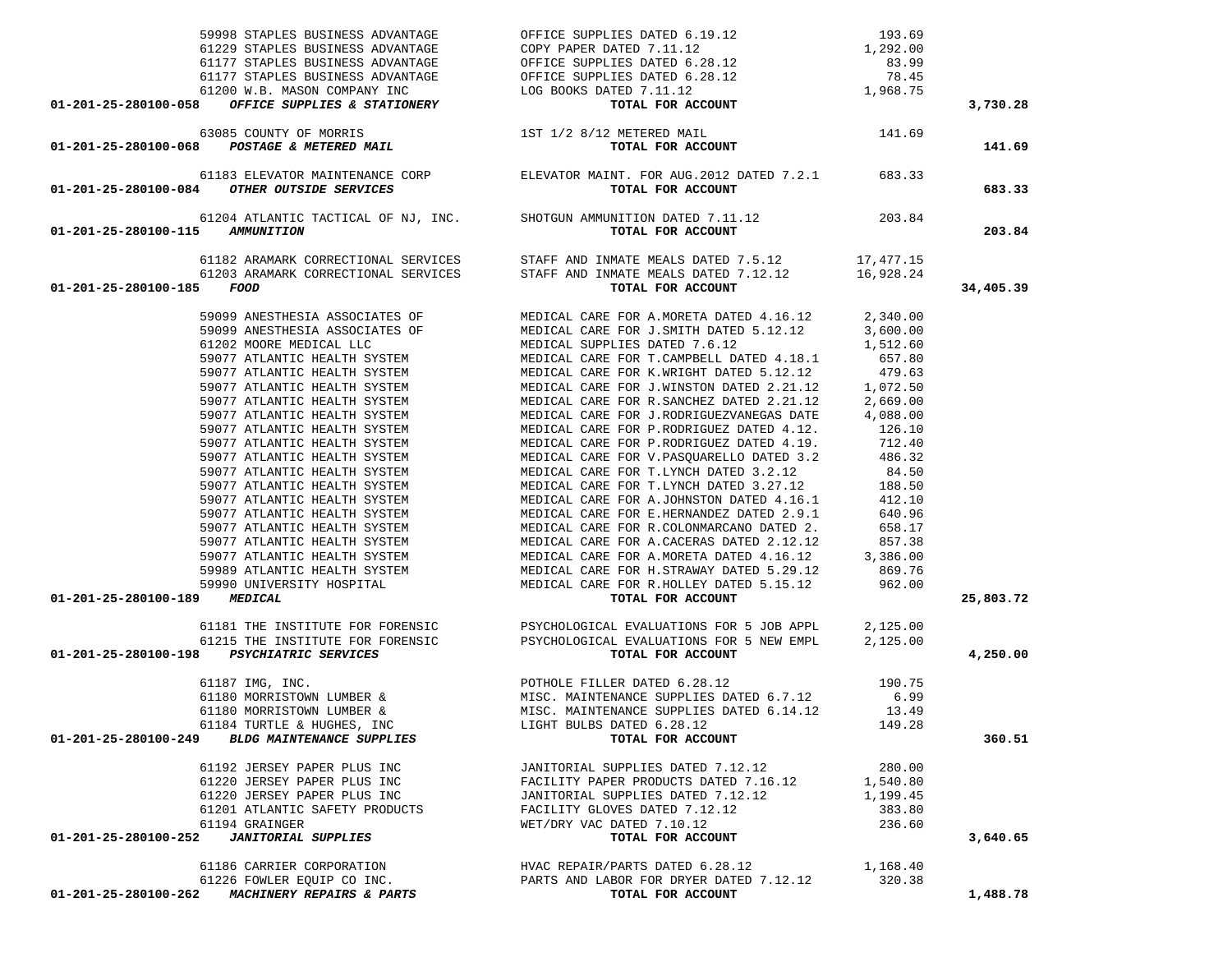| 01-203-25-280100-189<br>(2011) MEDICAL | TOTAL FOR ACCOUNT                         |        | 481.00 |
|----------------------------------------|-------------------------------------------|--------|--------|
| 59437 PRACTICE ASSOCIATES INC          | MEDICAL CARE FOR M. VENTURI DATED 11.30.1 | 42.90  |        |
| 59437 PRACTICE ASSOCIATES INC          | MEDICAL CARE FOR M.VENTURI DATED 11.30.1  | 98.80  |        |
| 59437 PRACTICE ASSOCIATES INC          | MEDICAL CARE FOR M.VENTURI DATED 11/28,2  | 339.30 |        |

 ============ 80,960.42

| <b>County Youth Detention Facilit</b>                     |                                          |        |        |
|-----------------------------------------------------------|------------------------------------------|--------|--------|
| 63085 COUNTY OF MORRIS                                    | 1ST 1/2 8/12 METERED MAIL                | 70.65  |        |
| 01-201-25-281100-068<br>POSTAGE & METERED MAIL            | TOTAL FOR ACCOUNT                        |        | 70.65  |
| 60685 EDI/ERGOSPACE DESIGN INC                            | Adjustable Arms with Pads                | 195.00 |        |
| 01-201-25-281100-162<br><b>FURNITURE &amp; FIXTURES</b>   | TOTAL FOR ACCOUNT                        |        | 195.00 |
| 61495 DEER PARK                                           | 0434495636 6-15-12-7-14-12               | 39.71  |        |
| 01-201-25-281100-185<br>FOOD                              | TOTAL FOR ACCOUNT                        |        | 39.71  |
| 61509 UNIVERSAL UNIFORM SALES CO INC                      | uniform emblems and name plate, stripes  | 57.90  |        |
| 61509 UNIVERSAL UNIFORM SALES CO INC                      | belt, t shirt, belt, stripes, name plate | 98.90  |        |
| $01 - 201 - 25 - 281100 - 202$<br>UNIFORM AND ACCESSORIES | TOTAL FOR ACCOUNT                        |        | 156.80 |
| 61511 BATTERIES PLUS                                      | batteries SLAA 12-3.3F                   | 21.95  |        |
| 01-201-25-281100-258<br><i>EQUIPMENT</i>                  | TOTAL FOR ACCOUNT                        |        | 21.95  |
|                                                           |                                          |        |        |

**TOTAL for County Youth Detention Facilit 484.11**

**TOTAL for County Jail 80,960.42**

484.11

| <b>Road Repairs</b>  |                                                                                                                                                  |                                                                                                                                                  |                                                 |          |
|----------------------|--------------------------------------------------------------------------------------------------------------------------------------------------|--------------------------------------------------------------------------------------------------------------------------------------------------|-------------------------------------------------|----------|
| 01-201-26-290100-036 | 60708 SPACE FARMS INC<br>CONTRACTED SERVICES                                                                                                     | deer removable $6/1-6/30/2012$<br>TOTAL FOR ACCOUNT                                                                                              | 3,570.00                                        | 3,570.00 |
| 01-201-26-290100-058 | 61629 ATLANTIC TOMORROWS OFFICE<br>OFFICE SUPPLIES & STATIONERY                                                                                  | Maintenance Contract # 65624 clicks 3/30 111.52<br>TOTAL FOR ACCOUNT                                                                             |                                                 | 111.52   |
|                      | 63085 COUNTY OF MORRIS<br>01-201-26-290100-068 POSTAGE & METERED MAIL                                                                            | 1ST 1/2 8/12 METERED MAIL<br>TOTAL FOR ACCOUNT                                                                                                   | 12.84                                           | 12.84    |
| 01-201-26-290100-140 | 62965 ALLIED OIL<br><b>GAS PURCHASES</b>                                                                                                         | FUEL CHARGES 7/12 - COUNTY ROAD REPAIRS<br>TOTAL FOR ACCOUNT                                                                                     | 5,014.80                                        | 5,014.80 |
|                      | 62009 AT&T<br>60707 CENTURYLINK<br>62007 VERIZON                                                                                                 | ROAD REPAIRS<br>310111021 6/25/2012 908-876-1808<br>ROAD REPAIRS                                                                                 | 12.39<br>147.79<br>633.68                       |          |
| 01-201-26-290100-146 | 62380 VERIZON<br><b>TELEPHONE</b>                                                                                                                | 973 316-3060 619 56Y 7/22/2012<br>TOTAL FOR ACCOUNT                                                                                              | 158.73                                          | 952.59   |
|                      | 62486 JEFFREY LIPESKY<br>60695 AWARD EXCELLENCE CO LLC<br>60729 AWARD EXCELLENCE CO LLC<br>60729 AWARD EXCELLENCE CO LLC<br>62378 THOMAS WALLACE | boots per contract<br>cotton t's w/pocket, golf shirts, polos<br>golf shirts w/pocket, ladies polo<br>zipper sweat jackets<br>boots per contract | 90.00<br>7,061.64<br>58.72<br>1,155.84<br>90.00 |          |
| 01-201-26-290100-207 | UNIFORM & CLOTHING ALLOWANCE                                                                                                                     | TOTAL FOR ACCOUNT                                                                                                                                |                                                 | 8,456.20 |
|                      | 61206 TILCON<br>61206 TILCON<br>61206 TILCON<br>60725 TILCON<br>60725 TILCON                                                                     | $I - 5$<br>$I - 6$<br>$I-6$ , kol-tac<br>$I - 5$<br>$I-5$ , $I-6$                                                                                | 76.75<br>391.49<br>455.29<br>223.10<br>2,466.61 |          |
|                      | 60710 TILCON<br>60710 TILCON                                                                                                                     | $I - 5$<br>I-5, kol-tac                                                                                                                          | 234.63<br>1,126.54                              |          |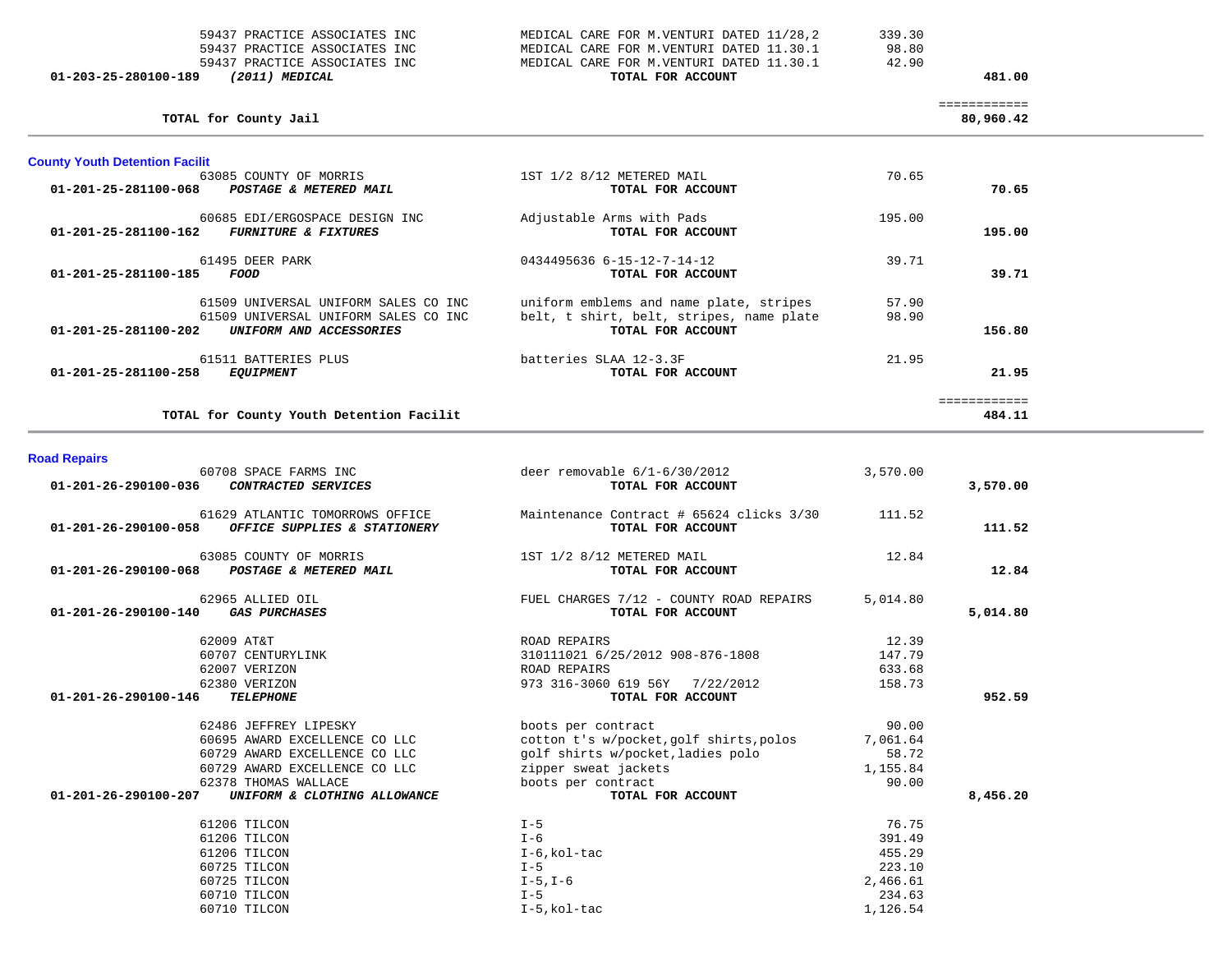| 60706 GRINNELL RECYCLING INC.<br>60706 GRINNELL RECYCLING INC.<br>60706 GRINNELL RECYCLING INC.<br>60706 GRINNELL RECYCLING INC. |                                                           | 309.43<br>400.61<br>275.00<br>385.09 |                           |
|----------------------------------------------------------------------------------------------------------------------------------|-----------------------------------------------------------|--------------------------------------|---------------------------|
| 60726 SUSSEX COUNTY MUA<br>01-201-26-290100-260<br>CONSTRUCTION MATERIALS                                                        | CTM00001CM street sweeping 6/29/2012<br>TOTAL FOR ACCOUNT | 153.30                               | 5,411.39                  |
| 59420 NORTHERN SAFETY CO. INC.<br>$01 - 201 - 26 - 290100 - 266$<br>SAFETY ITEMS                                                 | protection gear bags<br>TOTAL FOR ACCOUNT                 | 42.55                                | 42.55                     |
| TOTAL for Road Repairs                                                                                                           |                                                           |                                      | ============<br>36,021.77 |
| <b>Bridges and Culverts</b>                                                                                                      |                                                           |                                      |                           |
| 61399 CARTEGRAPH SYSTEMS INC                                                                                                     | Bridgeview Maint Renew                                    | 2,160.00                             |                           |
| 61399 CARTEGRAPH SYSTEMS INC                                                                                                     | Mapdirector Arc GIS Maint Renew                           | 1,080.00                             |                           |
| 61399 CARTEGRAPH SYSTEMS INC                                                                                                     | Work Director Maint. Renew                                | 2,620.00                             |                           |
| 01-201-26-292100-044<br>EQUIPMENT SERVICE AGREEMENTS                                                                             | TOTAL FOR ACCOUNT                                         |                                      | 5,860.00                  |
| 61448 COUNTY CONCRETE CORP.                                                                                                      | NJDOT Class B                                             | 360.00                               |                           |
| 61448 COUNTY CONCRETE CORP.                                                                                                      | Chilled Concrete                                          | 6.00                                 |                           |
| 61448 COUNTY CONCRETE CORP.                                                                                                      | Delivery Charge                                           | 215.00                               |                           |
| 60240 COUNTY CONCRETE CORP.                                                                                                      | NJDOT Class A                                             | 570.00                               |                           |
| 60240 COUNTY CONCRETE CORP.                                                                                                      | Accelguard 64oz                                           | 26.88                                |                           |
| 60240 COUNTY CONCRETE CORP.                                                                                                      | delivery charge                                           | 215.00                               |                           |
| 01-201-26-292100-227<br><b>CONCRETE</b>                                                                                          | TOTAL FOR ACCOUNT                                         |                                      | 1,392.88                  |
| 61536 SHERWIN WILLIAMS                                                                                                           | gallons DTM ACR GLS EX WHT                                | 474.24                               |                           |
| 01-201-26-292100-234<br><b>PAINT</b>                                                                                             | TOTAL FOR ACCOUNT                                         |                                      | 474.24                    |
| 61535 BEAUTIFUL RAGS                                                                                                             | Grey Scrub Cloth                                          | 92.50                                |                           |
| 61535 BEAUTIFUL RAGS                                                                                                             | Fast Wipes 4/130 CountBucket                              | 157.50                               |                           |

| 60710 TILCON                                       | curb mix, I-5, I-6, kol-tac              | 1,820.34 |          |
|----------------------------------------------------|------------------------------------------|----------|----------|
| 01-201-26-290100-222<br><b>BITUMINOUS CONCRETE</b> | TOTAL FOR ACCOUNT                        |          | 6,794.75 |
| 61460 GARDEN STATE HIGHWAY                         | u-channel sign post                      | 40.00    |          |
| 60727 GARDEN STATE HIGHWAY                         | $30x30, 24x18$ black on fyg              | 280.60   |          |
| 60727 GARDEN STATE HIGHWAY                         | 84x24 black on yellow                    | 742.00   |          |
| $01 - 201 - 26 - 290100 - 238$<br><b>SIGNAGE</b>   | TOTAL FOR ACCOUNT                        |          | 1,062.60 |
| 61247 TILCON                                       | quarry process, rip rap 8"-12"           | 2,074.52 |          |
| 61631 TILCON                                       | quarry process                           | 290.57   |          |
| 61631 TILCON                                       | quarry process                           | 587.86   |          |
| 60709 TILCON                                       | 3/4 washed, rip-rap                      | 1,147.74 |          |
| 60709 TILCON                                       | $11/2$ stone                             | 327.61   |          |
| 60724 TILCON                                       | quarry process                           | 164.23   |          |
| $01 - 201 - 26 - 290100 - 244$<br><b>STONE</b>     | TOTAL FOR ACCOUNT                        |          | 4,592.53 |
| 61463 GRINNELL RECYCLING INC.                      | disposable recycling 7/10-7/13/2012      | 331.02   |          |
| 61463 GRINNELL RECYCLING INC.                      |                                          | 319.13   |          |
| 61463 GRINNELL RECYCLING INC.                      |                                          | 241.29   |          |
| 61463 GRINNELL RECYCLING INC.                      |                                          | 370.30   |          |
| 62022 SUSSEX COUNTY MUA                            | CTM00001CM St Sweeping 7/20/2012         | 370.65   |          |
| 60711 ANDY MATT INC                                | topsoil tickets 8417,8418                | 326.40   |          |
| 60711 ANDY MATT INC                                | topsoil tickets 8424,8423                | 326.40   |          |
| 61633 DEER PARK                                    | Montville Garage 0434540175 6/15-7/14/20 | 18.87    |          |
| 61632 DEER PARK                                    | Hanover Garage 0434540159 6/15-7/14/2012 | 23.15    |          |
| 60706 GRINNELL RECYCLING INC.                      | disposable recycling 6/28-6/29/2012      | 301.19   |          |
| 60706 GRINNELL RECYCLING INC.                      |                                          | 251.48   |          |
| 60706 GRINNELL RECYCLING INC.                      |                                          | 275.73   |          |
| 60706 GRINNELL RECYCLING INC.                      |                                          | 355.02   |          |
| 60706 GRINNELL RECYCLING INC.                      |                                          | 377.33   |          |
| 60706 GRINNELL RECYCLING INC.                      |                                          | 309.43   |          |
| 60706 GRINNELL RECYCLING INC.                      |                                          | 400.61   |          |
| 60706 GRINNELL RECYCLING INC.                      |                                          | 275.00   |          |
| 60706 GRINNELL RECYCLING INC.                      |                                          | 385.09   |          |
| 60726 SUSSEX COUNTY MUA                            | CTM00001CM street sweeping 6/29/2012     | 153.30   |          |
| 01-201-26-290100-260<br>CONSTRUCTION MATERIALS     | TOTAL FOR ACCOUNT                        |          | 5,411.39 |
| 59420 NORTHERN SAFETY CO. INC.                     | protection gear bags                     | 42.55    |          |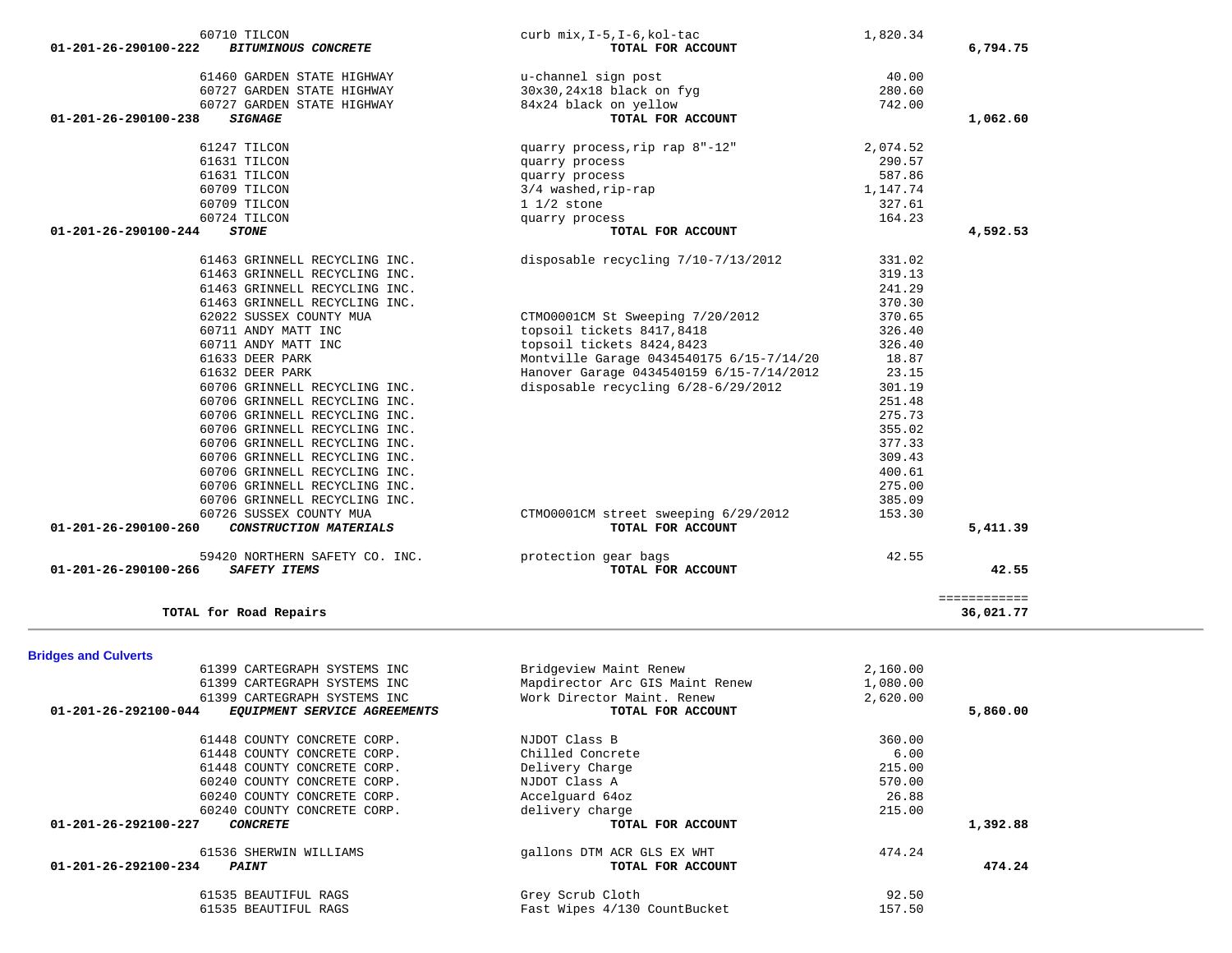|                                | 61535 BEAUTIFUL RAGS                 | Purell Instnt Hand Sani 4/1200           | 126.00   |              |  |
|--------------------------------|--------------------------------------|------------------------------------------|----------|--------------|--|
|                                | 61535 BEAUTIFUL RAGS                 | Disposable Dust Bags                     | 59.95    |              |  |
|                                | 61535 BEAUTIFUL RAGS                 | Translucent Cold Cups                    | 124.50   |              |  |
|                                | 61535 BEAUTIFUL RAGS                 | Freight                                  | 55.88    |              |  |
| 01-201-26-292100-246           | TOOLS - OTHERS                       | TOTAL FOR ACCOUNT                        |          | 616.33       |  |
|                                |                                      |                                          |          |              |  |
|                                | 60242 COUNTY WELDING SUPPLY CO       | Oxygen compressed 2.2CWS 251 cf Cylinder | 20.50    |              |  |
| 01-201-26-292100-248           | WELDING-OXYGEN-ACETYLENE ETC         | TOTAL FOR ACCOUNT                        |          | 20.50        |  |
|                                |                                      |                                          |          |              |  |
|                                | 58757 CABLEVISION                    | Account # 07876-592415-01-2Period: 5/22/ | 70.27    |              |  |
|                                | 59818 CABLEVISION                    | 07876-592415-01-2 Period: 6/22/12 to 7/2 | 41.90    |              |  |
| 01-201-26-292100-259           | <b>EQUIPMENT RENTAL</b>              | TOTAL FOR ACCOUNT                        |          | 112.17       |  |
|                                |                                      |                                          |          |              |  |
|                                |                                      |                                          |          | ============ |  |
|                                | TOTAL for Bridges and Culverts       |                                          |          | 8,476.12     |  |
| <b>Shade Tree Commission</b>   |                                      |                                          |          |              |  |
|                                | 61630 DEER PARK                      | 0434593380 5/15-6/14/2012                | 12.15    |              |  |
|                                | 61630 DEER PARK                      | 3434593380 6/15-7/14/2012                | 12.15    |              |  |
| 01-201-26-300100-098           | OTHER OPERATING&REPAIR SUPPLY        | TOTAL FOR ACCOUNT                        |          | 24.30        |  |
|                                |                                      |                                          |          |              |  |
|                                | 60728 KENVIL POWER EQUIPMENT, INC.   | pressure washer                          | 998.00   |              |  |
| 01-201-26-300100-258           | <b>EQUIPMENT</b>                     | TOTAL FOR ACCOUNT                        |          | 998.00       |  |
|                                |                                      |                                          |          |              |  |
|                                |                                      |                                          |          | ============ |  |
|                                | TOTAL for Shade Tree Commission      |                                          |          | 1,022.30     |  |
|                                |                                      |                                          |          |              |  |
| <b>Buildings &amp; Grounds</b> |                                      |                                          |          |              |  |
|                                | 61505 ELEVATOR MAINTENANCE CORP      | 749 / RE: A & R BLDG                     | 711.12   |              |  |
|                                | 61505 ELEVATOR MAINTENANCE CORP      | 757 / RE: CH                             | 533.30   |              |  |
|                                | 61505 ELEVATOR MAINTENANCE CORP      | 758 / RE: SCHUYLER                       | 355.56   |              |  |
|                                | 61505 ELEVATOR MAINTENANCE CORP      | 759 / RE: CH                             | 355.56   |              |  |
|                                | 61505 ELEVATOR MAINTENANCE CORP      | 760 / RE: LIBRARY                        | 177.78   |              |  |
|                                | 61505 ELEVATOR MAINTENANCE CORP      | 761 / RE: SEU                            | 177.78   |              |  |
|                                | 61505 ELEVATOR MAINTENANCE CORP      | 762 / RE: PSTA                           | 177.78   |              |  |
|                                | 61505 ELEVATOR MAINTENANCE CORP      | 763 / RE: H/S                            | 177.78   |              |  |
|                                | 61505 ELEVATOR MAINTENANCE CORP      | 764 / RE: H/S                            | 177.78   |              |  |
|                                | 61505 ELEVATOR MAINTENANCE CORP      | 869 / RE: MV-2                           | 177.78   |              |  |
|                                | 61505 ELEVATOR MAINTENANCE CORP      | 895/RE: CAC                              | 177.78   |              |  |
|                                | 61506 ELEVATOR MAINTENANCE CORP      | PRICE INCREASE IN CONTRACT FOR ALL LOCAT | 540.00   |              |  |
|                                | 61506 ELEVATOR MAINTENANCE CORP      | PRICE INCREASE IN CONTRACT FOR ALL LOCAT | 540.00   |              |  |
|                                | 61506 ELEVATOR MAINTENANCE CORP      | PRICE INCREASE IN CONTRACT FOR ALL LOCAT | 540.00   |              |  |
|                                | 61506 ELEVATOR MAINTENANCE CORP      | PRICE INCREASE IN CONTRACT FOR ALL LOCAT | 540.00   |              |  |
| 01-201-26-310100-084           | OTHER OUTSIDE SERVICES               | TOTAL FOR ACCOUNT                        |          | 5,360.00     |  |
|                                | 62621 DEER PARK                      | 0434507703/ 06-15-12 THRU 07-14-12       | 60.61    |              |  |
| 01-201-26-310100-095           | <i>OTHER ADMINISTRATIVE SUPPLIES</i> | TOTAL FOR ACCOUNT                        |          | 60.61        |  |
|                                |                                      |                                          |          |              |  |
|                                | 61507 ALLEN PAPER & SUPPLY CO        | WO66851/ RE: B & G/ 07-03-12             | 115.48   |              |  |
|                                | 62372 MORRIS COUNTY ENGRAVING LLC    | W067035/ RE: CH/ 07-26-12                | 64.00    |              |  |
|                                | 62372 MORRIS COUNTY ENGRAVING LLC    | RE: FREEHOLDERS/ 07-26-12                | 212.00   |              |  |
|                                | 61530 STAPLES BUSINESS ADVANTAGE     | RE: B & G/ 07-12-12                      | 194.20   |              |  |
|                                | 61530 STAPLES BUSINESS ADVANTAGE     | RE: B & G/ 07-12-12                      | 24.99    |              |  |
| 01-201-26-310100-098           | OTHER OPERATING&REPAIR SUPPLY        | TOTAL FOR ACCOUNT                        |          | 610.67       |  |
|                                |                                      |                                          |          |              |  |
|                                | 61534 COMPLETE SECURITY SYSTEMS      | RE: CH/ 04-16-12                         | 1,080.00 |              |  |
|                                | 61534 COMPLETE SECURITY SYSTEMS      | RE: PSTA/ 04-24-12                       | 147.50   |              |  |
|                                | 61534 COMPLETE SECURITY SYSTEMS      | RE: COUNTY CLERKS/ 06-11-12              | 560.00   |              |  |
| 01-201-26-310100-128           | SECURITY EQUIPMENT                   | TOTAL FOR ACCOUNT                        |          | 1,787.50     |  |
|                                |                                      |                                          |          |              |  |
|                                | 61512 MC MUA TRANSFER STATION        | 1299 RE: REFUSE REMOVAL/ DATED 05-01-12  | 258.03   |              |  |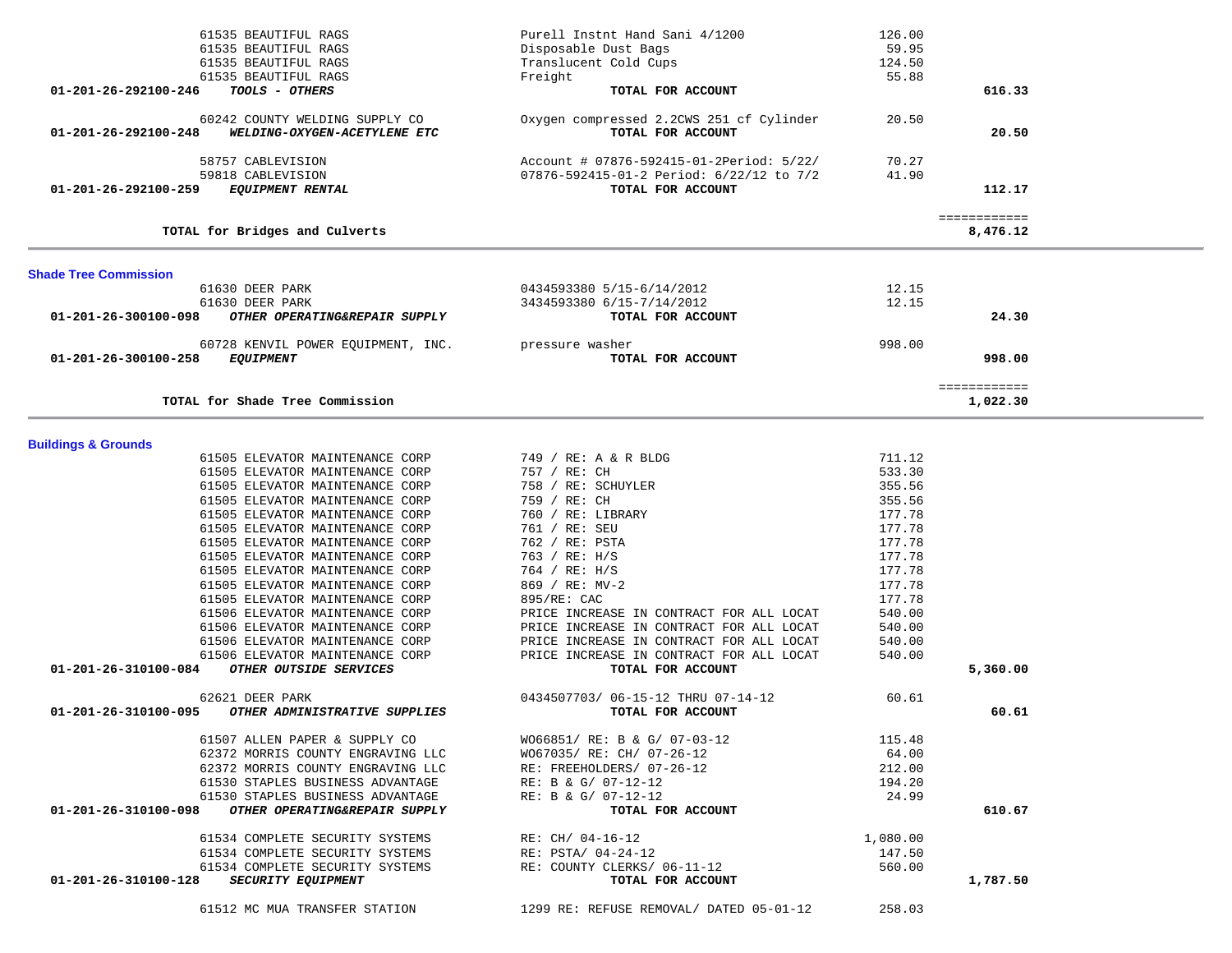| 61512 MC MUA TRANSFER STATION                                                                                                                                                                                                                                                                                                                                                                                                 | 1299 RE: REFUSE REMOVAL/ DATED 05-24-12 229.25                                                                                                                                                                                                                                                                                                                                                                                                           |          |          |
|-------------------------------------------------------------------------------------------------------------------------------------------------------------------------------------------------------------------------------------------------------------------------------------------------------------------------------------------------------------------------------------------------------------------------------|----------------------------------------------------------------------------------------------------------------------------------------------------------------------------------------------------------------------------------------------------------------------------------------------------------------------------------------------------------------------------------------------------------------------------------------------------------|----------|----------|
|                                                                                                                                                                                                                                                                                                                                                                                                                               | 62620 WASTE MANAGEMENT OF NEW JERSEY 100-0070651-0836-2/ REFUSE REMOVAL - JUL 8,429.69                                                                                                                                                                                                                                                                                                                                                                   |          |          |
|                                                                                                                                                                                                                                                                                                                                                                                                                               |                                                                                                                                                                                                                                                                                                                                                                                                                                                          |          | 8,916.97 |
|                                                                                                                                                                                                                                                                                                                                                                                                                               |                                                                                                                                                                                                                                                                                                                                                                                                                                                          |          |          |
| 01-201-26-310100-143 RUBBISH & TRASH REMOVAL<br>60228 KYOCERA MITA AMERICA INC<br>01-201-26-310100-164 OFFICE MACHINES - RENTAL<br>OFFICE MACHINES - RENTAL<br>FOR ACCOUNT<br>TOTAL FOR ACCOUNT<br>TOTAL FOR ACCOUNT<br>TOTAL FOR ACCOUNT                                                                                                                                                                                     |                                                                                                                                                                                                                                                                                                                                                                                                                                                          |          | 634.32   |
|                                                                                                                                                                                                                                                                                                                                                                                                                               |                                                                                                                                                                                                                                                                                                                                                                                                                                                          |          |          |
|                                                                                                                                                                                                                                                                                                                                                                                                                               |                                                                                                                                                                                                                                                                                                                                                                                                                                                          |          |          |
|                                                                                                                                                                                                                                                                                                                                                                                                                               |                                                                                                                                                                                                                                                                                                                                                                                                                                                          |          |          |
|                                                                                                                                                                                                                                                                                                                                                                                                                               |                                                                                                                                                                                                                                                                                                                                                                                                                                                          |          |          |
|                                                                                                                                                                                                                                                                                                                                                                                                                               |                                                                                                                                                                                                                                                                                                                                                                                                                                                          |          |          |
|                                                                                                                                                                                                                                                                                                                                                                                                                               |                                                                                                                                                                                                                                                                                                                                                                                                                                                          |          |          |
| $\begin{array}{cccc} 60235 & \text{AWARD EXCELLENCE CO LLC} & & & & & & & & & & & & & & 116.64 \\ 60235 & \text{AWARD EXCELLENCE CO LLC} & & & & & & & & & & & & & 116.64 \\ 60235 & \text{AWARD EXCELLENCE CO LLC} & & & & & & & & & & & & & 116.64 \\ 62595 & \text{DANIEL CANTY} & & & & & & & & & 2012 WORK BOOTS - NY & & & & & & 203.52 \\ 62595 & \text{DANIEL CANTY} & & & & & & & & 2012 WORK BOOTS - NIGHTCREW & &$ |                                                                                                                                                                                                                                                                                                                                                                                                                                                          |          | 670.15   |
|                                                                                                                                                                                                                                                                                                                                                                                                                               |                                                                                                                                                                                                                                                                                                                                                                                                                                                          |          |          |
|                                                                                                                                                                                                                                                                                                                                                                                                                               | $\begin{array}{lllllllllllllllllll} \text{61529 MR. FLAGPOLE MANTENANCE CO.} & & & & & \text{W063968/ RE: CH - FLAGPOLE/ 07-16-12} & & & & \text{700.00} \\ \text{61501 RICCIARDI BROTHERS OF} & & & & & \text{W066695/ RE: A & & R/ 06-12-12} & & & & \text{468.60} \\ \text{61501 RICCIARDI BROTHERS OF} & & & & & \text{W066695/ RE: A & & R/ 06-15-12} & & & \text{163.79} \\$                                                                       |          |          |
|                                                                                                                                                                                                                                                                                                                                                                                                                               |                                                                                                                                                                                                                                                                                                                                                                                                                                                          |          |          |
|                                                                                                                                                                                                                                                                                                                                                                                                                               |                                                                                                                                                                                                                                                                                                                                                                                                                                                          |          |          |
|                                                                                                                                                                                                                                                                                                                                                                                                                               |                                                                                                                                                                                                                                                                                                                                                                                                                                                          |          |          |
|                                                                                                                                                                                                                                                                                                                                                                                                                               |                                                                                                                                                                                                                                                                                                                                                                                                                                                          |          |          |
| 01-201-26-310100-234 PAINT                                                                                                                                                                                                                                                                                                                                                                                                    | TOTAL FOR ACCOUNT                                                                                                                                                                                                                                                                                                                                                                                                                                        |          | 1,734.75 |
|                                                                                                                                                                                                                                                                                                                                                                                                                               | $\begin{tabular}{lllllllllllllllllll} \multicolumn{3}{c }{60440}\begin{tabular}{lllllllllllll} \multicolumn{3}{c }{60440}\begin{tabular}{lllllllllll} \multicolumn{3}{c }{60440}\begin{tabular}{lllllllllll} \multicolumn{3}{c }{60440}\begin{tabular}{lllllllllll} \multicolumn{3}{c }{60440}\begin{tabular}{lllllllllll} \multicolumn{3}{c }{60440}\begin{tabular}{lllllllllll} \multicolumn{3}{c }{60440}\begin{tabular}{lllllllllll} \multicolumn{3$ |          |          |
|                                                                                                                                                                                                                                                                                                                                                                                                                               |                                                                                                                                                                                                                                                                                                                                                                                                                                                          |          |          |
|                                                                                                                                                                                                                                                                                                                                                                                                                               |                                                                                                                                                                                                                                                                                                                                                                                                                                                          |          |          |
|                                                                                                                                                                                                                                                                                                                                                                                                                               |                                                                                                                                                                                                                                                                                                                                                                                                                                                          |          |          |
|                                                                                                                                                                                                                                                                                                                                                                                                                               |                                                                                                                                                                                                                                                                                                                                                                                                                                                          |          |          |
|                                                                                                                                                                                                                                                                                                                                                                                                                               |                                                                                                                                                                                                                                                                                                                                                                                                                                                          |          | 407.88   |
|                                                                                                                                                                                                                                                                                                                                                                                                                               |                                                                                                                                                                                                                                                                                                                                                                                                                                                          |          |          |
|                                                                                                                                                                                                                                                                                                                                                                                                                               |                                                                                                                                                                                                                                                                                                                                                                                                                                                          |          |          |
|                                                                                                                                                                                                                                                                                                                                                                                                                               |                                                                                                                                                                                                                                                                                                                                                                                                                                                          |          |          |
|                                                                                                                                                                                                                                                                                                                                                                                                                               |                                                                                                                                                                                                                                                                                                                                                                                                                                                          |          |          |
|                                                                                                                                                                                                                                                                                                                                                                                                                               |                                                                                                                                                                                                                                                                                                                                                                                                                                                          |          |          |
|                                                                                                                                                                                                                                                                                                                                                                                                                               |                                                                                                                                                                                                                                                                                                                                                                                                                                                          |          |          |
|                                                                                                                                                                                                                                                                                                                                                                                                                               |                                                                                                                                                                                                                                                                                                                                                                                                                                                          |          |          |
|                                                                                                                                                                                                                                                                                                                                                                                                                               |                                                                                                                                                                                                                                                                                                                                                                                                                                                          |          |          |
|                                                                                                                                                                                                                                                                                                                                                                                                                               |                                                                                                                                                                                                                                                                                                                                                                                                                                                          |          |          |
|                                                                                                                                                                                                                                                                                                                                                                                                                               |                                                                                                                                                                                                                                                                                                                                                                                                                                                          |          |          |
|                                                                                                                                                                                                                                                                                                                                                                                                                               |                                                                                                                                                                                                                                                                                                                                                                                                                                                          |          |          |
|                                                                                                                                                                                                                                                                                                                                                                                                                               |                                                                                                                                                                                                                                                                                                                                                                                                                                                          |          | 1,758.30 |
|                                                                                                                                                                                                                                                                                                                                                                                                                               |                                                                                                                                                                                                                                                                                                                                                                                                                                                          |          |          |
|                                                                                                                                                                                                                                                                                                                                                                                                                               |                                                                                                                                                                                                                                                                                                                                                                                                                                                          |          |          |
| 01-201-26-310100-251 GROUND MAINTENANCE SUPPLIES                                                                                                                                                                                                                                                                                                                                                                              | 61809 MORRIS COUNTY FARMS INC<br>1227.00 MOG6798/ RE: SCHUYLER PARK/06-22-12<br><b>1227.00 TOTAL FOR ACCOUNT</b>                                                                                                                                                                                                                                                                                                                                         |          | 227.00   |
|                                                                                                                                                                                                                                                                                                                                                                                                                               |                                                                                                                                                                                                                                                                                                                                                                                                                                                          | 174.95   |          |
|                                                                                                                                                                                                                                                                                                                                                                                                                               |                                                                                                                                                                                                                                                                                                                                                                                                                                                          | 174.95   |          |
|                                                                                                                                                                                                                                                                                                                                                                                                                               |                                                                                                                                                                                                                                                                                                                                                                                                                                                          | 174.95   |          |
|                                                                                                                                                                                                                                                                                                                                                                                                                               |                                                                                                                                                                                                                                                                                                                                                                                                                                                          | 174.95   |          |
| 61502 R & J CONTROL, INC.                                                                                                                                                                                                                                                                                                                                                                                                     | 002841/ JDC                                                                                                                                                                                                                                                                                                                                                                                                                                              | 174.95   |          |
| 61502 R & J CONTROL, INC.                                                                                                                                                                                                                                                                                                                                                                                                     | 003109/ MONTVILLE                                                                                                                                                                                                                                                                                                                                                                                                                                        | 174.95   |          |
| 61502 R & J CONTROL, INC.                                                                                                                                                                                                                                                                                                                                                                                                     | 002869/ SCHUYLER                                                                                                                                                                                                                                                                                                                                                                                                                                         | 174.95   |          |
| 61502 R & J CONTROL, INC.                                                                                                                                                                                                                                                                                                                                                                                                     | 003114/ SEU                                                                                                                                                                                                                                                                                                                                                                                                                                              | 174.95   |          |
| 61502 R & J CONTROL, INC.                                                                                                                                                                                                                                                                                                                                                                                                     | 002868/ WHARTON                                                                                                                                                                                                                                                                                                                                                                                                                                          | 174.95   |          |
| 61502 R & J CONTROL, INC.                                                                                                                                                                                                                                                                                                                                                                                                     | 002866/ YOUTH SHELTER                                                                                                                                                                                                                                                                                                                                                                                                                                    | 174.95   |          |
| 01-201-26-310100-262 MACHINERY REPAIRS & PARTS                                                                                                                                                                                                                                                                                                                                                                                | TOTAL FOR ACCOUNT                                                                                                                                                                                                                                                                                                                                                                                                                                        |          | 1,749.50 |
| 61528 BLEJWAS ASSOCIATES INC.                                                                                                                                                                                                                                                                                                                                                                                                 | W066450/RE: HVAC/06-20-12                                                                                                                                                                                                                                                                                                                                                                                                                                | 1,165.68 |          |
| 61528 BLEJWAS ASSOCIATES INC.                                                                                                                                                                                                                                                                                                                                                                                                 | W066704/ RE: HVAC/ 07-03-12                                                                                                                                                                                                                                                                                                                                                                                                                              | 918.84   |          |
| 61796 GRAINGER                                                                                                                                                                                                                                                                                                                                                                                                                | W066830/ RE: JDC/ 07-11-12                                                                                                                                                                                                                                                                                                                                                                                                                               | 121.69   |          |
| 62624 JOHNSTONE SUPPLY                                                                                                                                                                                                                                                                                                                                                                                                        | W066891/ RE: CH/ 07-19-12                                                                                                                                                                                                                                                                                                                                                                                                                                | 85.14    |          |
| 62624 JOHNSTONE SUPPLY                                                                                                                                                                                                                                                                                                                                                                                                        | W066990/ RE: SCHUYLER/ 07-19-12                                                                                                                                                                                                                                                                                                                                                                                                                          | 66.67    |          |
| 62624 JOHNSTONE SUPPLY                                                                                                                                                                                                                                                                                                                                                                                                        | W066448/ RE: HVAC/ 07-20-12                                                                                                                                                                                                                                                                                                                                                                                                                              | 23.40    |          |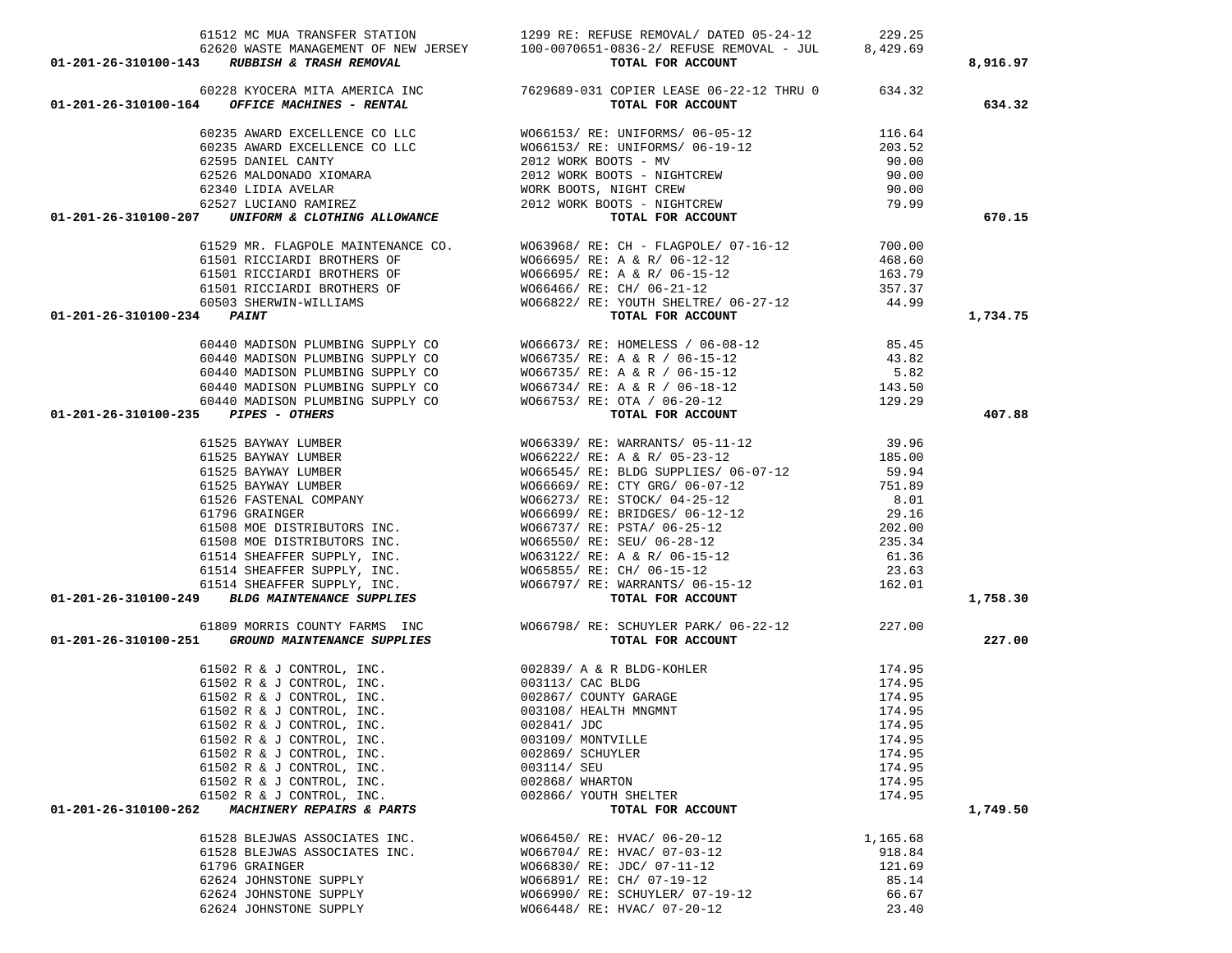| 61514 SHEAFFER SUPPLY, INC.                                      | $W066776/ RE: A & R/ 06-21-12$                   | 382.60   |                           |
|------------------------------------------------------------------|--------------------------------------------------|----------|---------------------------|
| 61504 WHITE & SHAUGER INC.<br>01-201-26-310100-265<br>ELECTRICAL | W066225/ RE: PSTA/ 06-12-12<br>TOTAL FOR ACCOUNT | 22.35    | 468.99                    |
|                                                                  |                                                  |          |                           |
| TOTAL for Buildings & Grounds                                    |                                                  |          | ============<br>27,638.66 |
| <b>Motor Services Center</b>                                     |                                                  |          |                           |
| 62084 DEER PARK                                                  | $6/15/12 - 7/14/12$                              | 136.36   |                           |
| 62082 BOONTON AUTO PARTS                                         | CHROMAONE                                        | 92.08    |                           |
| 62075 ALPHA GRAPHICS MORRISTOWN                                  | HANGERS                                          | 257.50   |                           |
| 62091 MORRISTOWN LUMBER &                                        | METAL HOSE SHUT OFF                              | 12.98    |                           |
| 62091 MORRISTOWN LUMBER &                                        | DOOR SWEEP, DOOR HOLDER                          | 30.37    |                           |
| 62091 MORRISTOWN LUMBER &                                        | SMARK LOCK                                       | 13.19    |                           |
| 62107 WHITEMARSH CORPORATION                                     | BREAKAWAY                                        | 261.32   |                           |
| 62467 JOHN J. LYNN                                               | INSPECTION LICENSE RENEWAL                       | 50.00    |                           |
| 61394 WHITEMARSH CORPORATION                                     | TROUBLESHOOT AND REPLACE SWITCH ON PUMP          | 189.14   |                           |
| 61376 BOONTON AUTO PARTS                                         | LACQUER THINNER                                  | 176.64   |                           |
| 60279 CUDA METRO SALES INC.                                      | REPAIR & SERVICE PARTS WASHER                    | 162.00   |                           |
| 60318 CABLEVISION                                                | $7/8/12 - 8/7/12$                                | 49.95    |                           |
| 60338 KYOCERA MITA AMERICA, INC.                                 | 7629689-039 COPIER LEASE                         | 764.25   |                           |
| 61385 MSC INDUSTRIAL SUPPLY CO.                                  | CABLE TIES, GLOVES                               | 94.76    |                           |
| 61385 MSC INDUSTRIAL SUPPLY CO.                                  | BLOW GUN, FLASHLIGHT                             | 57.49    |                           |
| 61397 Y-PERS INC                                                 | RAGS                                             | 267.85   |                           |
| 60374 WHITEMARSH CORPORATION                                     | COAX HOSE                                        | 382.34   |                           |
| 60374 WHITEMARSH CORPORATION                                     | COUPLING                                         | 316.80   |                           |
| 01-201-26-315100-098 OTHER OPERATING&REPAIR SUPPLY               | TOTAL FOR ACCOUNT                                |          | 3,315.02                  |
| 62073 GARY LINDSTEDT                                             | WORK BOOTS PER CONTRACT                          | 74.99    |                           |
| 01-201-26-315100-207 UNIFORM & CLOTHING ALLOWANCE                | TOTAL FOR ACCOUNT                                |          | 74.99                     |
| 60619 GRAINGER                                                   | CAULK GUN                                        | 25.38    |                           |
| 60619 GRAINGER                                                   | DRILL                                            | 48.24    |                           |
| 61385 MSC INDUSTRIAL SUPPLY CO.                                  | WRENCH                                           | 57.60    |                           |
| 01-201-26-315100-239<br>SMALL TOOLS                              | TOTAL FOR ACCOUNT                                |          | 131.22                    |
| 62096 INTER CITY TIRE                                            | TIRES                                            | 1,654.73 |                           |
| 62096 INTER CITY TIRE                                            | TIRES                                            | 152.11   |                           |
| 62104 STS TIRE & AUTO CENTERS                                    | MOUNT/DISMOUNT TIRE                              | 45.90    |                           |
| 62104 STS TIRE & AUTO CENTERS                                    | TIRES                                            | 208.84   |                           |
| 62104 STS TIRE & AUTO CENTERS                                    | TIRES                                            | 208.84   |                           |
| 62104 STS TIRE & AUTO CENTERS                                    | TIRES                                            | 104.42   |                           |
| 62104 STS TIRE & AUTO CENTERS                                    | TIRES                                            | 592.12   |                           |
| 61371 SERVICE TIRE TRUCK CENTERS INC                             | TIRES                                            | 956.80   |                           |
| 61371 SERVICE TIRE TRUCK CENTERS INC                             | TIRES                                            | 1,056.79 |                           |
| 61371 SERVICE TIRE TRUCK CENTERS INC                             | TIRES                                            | 637.00   |                           |
| 61371 SERVICE TIRE TRUCK CENTERS INC                             | TIRES                                            | 211.58   |                           |
| <b>TIRES</b><br>01-201-26-315100-245                             | TOTAL FOR ACCOUNT                                |          | 5,829.13                  |
| 59659 GTS WELCO                                                  | ELECTRODE                                        | 35.55    |                           |
| 60373 GTS WELCO                                                  | REPAIR COMBINATION TORCH                         | 127.35   |                           |

| 01-201-26-310100-265<br><i>ELECTRICAL</i>     | TOTAL FOR ACCOUNT                     |          | 468.99   |
|-----------------------------------------------|---------------------------------------|----------|----------|
| 61504 WHITE & SHAUGER INC.                    | W066225/ RE: PSTA/ 06-12-12           | 22.35    |          |
| 61514 SHEAFFER SUPPLY, INC.                   | WO66776/ RE: A & R/ 06-21-12          | 382.60   |          |
| 61526 FASTENAL COMPANY                        | W066673/ RE: HOMELESS/ 06-21-12       | 60.89    |          |
| 61526 FASTENAL COMPANY                        | W066225/ RE: PSTA/ 06-07-12           | 3.15     |          |
| 01-201-26-310100-264<br><i>HEAT &amp; A/C</i> | TOTAL FOR ACCOUNT                     |          | 3,252.02 |
| 61504 WHITE & SHAUGER INC.                    | W066787/ RE: PSTA/ 06-26-12           | 87.27    |          |
| 61504 WHITE & SHAUGER INC.                    | WO66881/ RE: RANDOLPH TOWER/ 06-12-12 | 28.78    |          |
| 62624 JOHNSTONE SUPPLY                        | CREDIT MEMO/ 07-12-12                 | $-62.50$ |          |
| 62624 JOHNSTONE SUPPLY                        | W066836/ RE: CH/ 07-27-12             | 38.36    |          |
| 62624 JOHNSTONE SUPPLY                        | W066836/ RE: CH/ 07-26-12             | 84.04    |          |
| 62624 JOHNSTONE SUPPLY                        | WO67006/ RE: COMM CENTER/ 07-23-12    | 48.67    |          |
| 62624 JOHNSTONE SUPPLY                        | W066984/RE: PSTA/07-20-12             | 645.98   |          |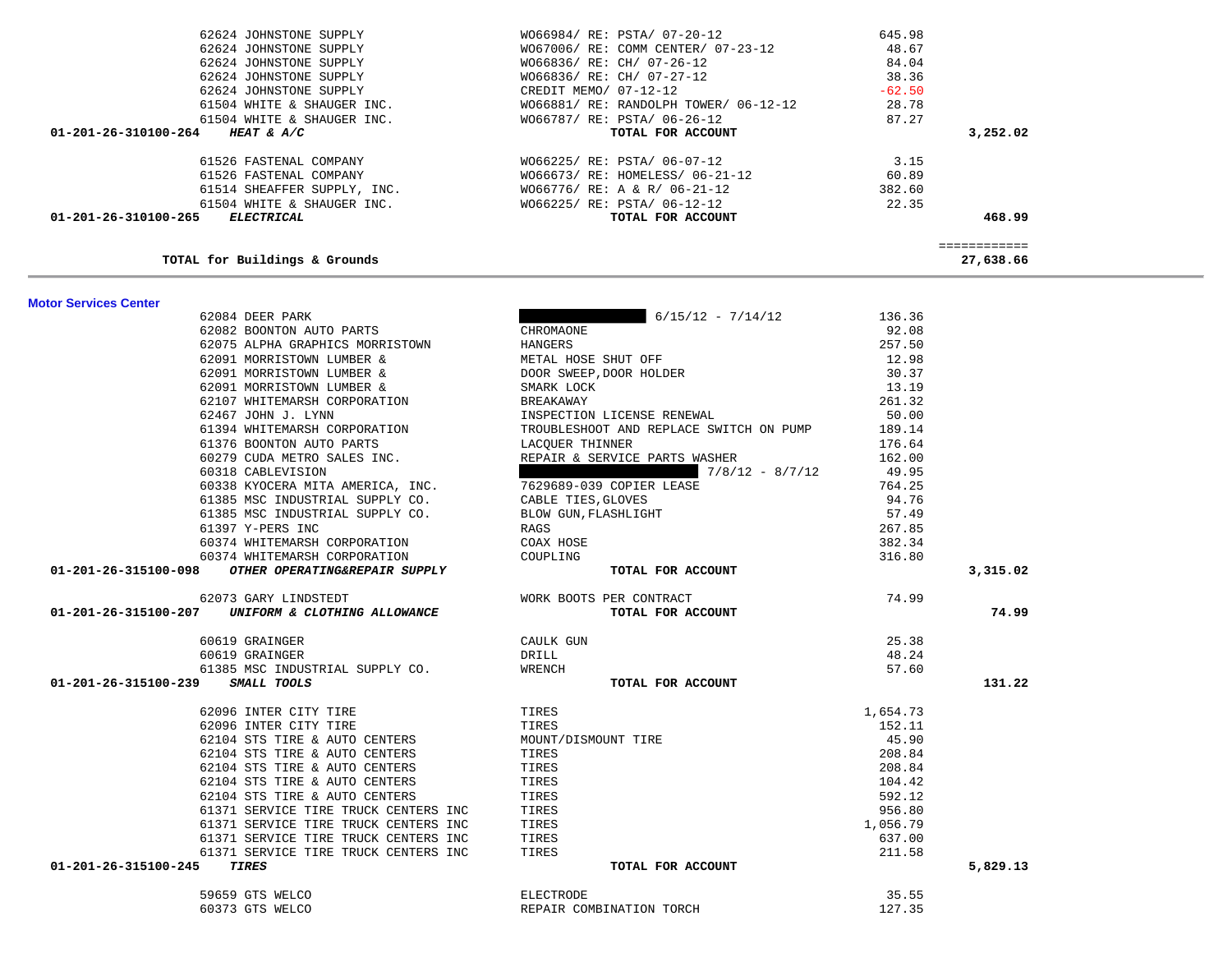|                                                                                                                                                                                                                                                                                                                                                                                                                                                         |                                              |          | 106.56   |
|---------------------------------------------------------------------------------------------------------------------------------------------------------------------------------------------------------------------------------------------------------------------------------------------------------------------------------------------------------------------------------------------------------------------------------------------------------|----------------------------------------------|----------|----------|
| $\begin{tabular}{lllllllllll} \multicolumn{3}{c }{61398} \hline & 61398 \hline & \text{ZEP MANUFACTURING CO} & \text{WASP AND BEE KILLER} & 106.56 \\ \multicolumn{3}{c }{\text{\textbf{TORIL SUPPLIES}}} & \textbf{JANTORIAL SUPPLIES} & \textbf{TOTAL FOR ACCOUNT} & 106.56 \\ & \textbf{TOTAL FOR ACCOUNT} & \textbf{OTAL FOR ACCOUNT} & 106.56 \\ \multicolumn{3}{c }{\text{\textbf{61404 JESCO INC}}}. & \textbf{SUPPLIES} & \textbf{TORUR CENTER$ |                                              |          |          |
|                                                                                                                                                                                                                                                                                                                                                                                                                                                         |                                              |          |          |
|                                                                                                                                                                                                                                                                                                                                                                                                                                                         |                                              |          |          |
|                                                                                                                                                                                                                                                                                                                                                                                                                                                         |                                              |          |          |
|                                                                                                                                                                                                                                                                                                                                                                                                                                                         |                                              |          |          |
|                                                                                                                                                                                                                                                                                                                                                                                                                                                         |                                              |          |          |
|                                                                                                                                                                                                                                                                                                                                                                                                                                                         |                                              |          |          |
|                                                                                                                                                                                                                                                                                                                                                                                                                                                         |                                              |          |          |
|                                                                                                                                                                                                                                                                                                                                                                                                                                                         |                                              |          |          |
|                                                                                                                                                                                                                                                                                                                                                                                                                                                         |                                              |          |          |
|                                                                                                                                                                                                                                                                                                                                                                                                                                                         |                                              |          |          |
|                                                                                                                                                                                                                                                                                                                                                                                                                                                         |                                              |          |          |
|                                                                                                                                                                                                                                                                                                                                                                                                                                                         |                                              |          |          |
|                                                                                                                                                                                                                                                                                                                                                                                                                                                         |                                              |          |          |
|                                                                                                                                                                                                                                                                                                                                                                                                                                                         |                                              |          |          |
|                                                                                                                                                                                                                                                                                                                                                                                                                                                         |                                              |          |          |
|                                                                                                                                                                                                                                                                                                                                                                                                                                                         |                                              |          |          |
|                                                                                                                                                                                                                                                                                                                                                                                                                                                         |                                              |          |          |
|                                                                                                                                                                                                                                                                                                                                                                                                                                                         |                                              |          |          |
|                                                                                                                                                                                                                                                                                                                                                                                                                                                         |                                              |          |          |
|                                                                                                                                                                                                                                                                                                                                                                                                                                                         |                                              |          |          |
|                                                                                                                                                                                                                                                                                                                                                                                                                                                         |                                              |          |          |
|                                                                                                                                                                                                                                                                                                                                                                                                                                                         |                                              |          |          |
|                                                                                                                                                                                                                                                                                                                                                                                                                                                         |                                              |          |          |
|                                                                                                                                                                                                                                                                                                                                                                                                                                                         |                                              |          |          |
|                                                                                                                                                                                                                                                                                                                                                                                                                                                         |                                              |          |          |
|                                                                                                                                                                                                                                                                                                                                                                                                                                                         |                                              |          |          |
|                                                                                                                                                                                                                                                                                                                                                                                                                                                         |                                              |          |          |
|                                                                                                                                                                                                                                                                                                                                                                                                                                                         |                                              |          |          |
|                                                                                                                                                                                                                                                                                                                                                                                                                                                         |                                              |          |          |
|                                                                                                                                                                                                                                                                                                                                                                                                                                                         |                                              |          |          |
|                                                                                                                                                                                                                                                                                                                                                                                                                                                         |                                              |          | 5,801.48 |
|                                                                                                                                                                                                                                                                                                                                                                                                                                                         |                                              |          |          |
|                                                                                                                                                                                                                                                                                                                                                                                                                                                         |                                              |          |          |
|                                                                                                                                                                                                                                                                                                                                                                                                                                                         |                                              |          |          |
|                                                                                                                                                                                                                                                                                                                                                                                                                                                         |                                              |          |          |
|                                                                                                                                                                                                                                                                                                                                                                                                                                                         |                                              |          |          |
|                                                                                                                                                                                                                                                                                                                                                                                                                                                         |                                              |          |          |
|                                                                                                                                                                                                                                                                                                                                                                                                                                                         |                                              |          |          |
|                                                                                                                                                                                                                                                                                                                                                                                                                                                         |                                              |          |          |
|                                                                                                                                                                                                                                                                                                                                                                                                                                                         |                                              |          |          |
|                                                                                                                                                                                                                                                                                                                                                                                                                                                         |                                              |          |          |
|                                                                                                                                                                                                                                                                                                                                                                                                                                                         |                                              |          |          |
|                                                                                                                                                                                                                                                                                                                                                                                                                                                         |                                              |          |          |
|                                                                                                                                                                                                                                                                                                                                                                                                                                                         |                                              |          |          |
|                                                                                                                                                                                                                                                                                                                                                                                                                                                         |                                              |          |          |
|                                                                                                                                                                                                                                                                                                                                                                                                                                                         |                                              |          |          |
| 62108 PLAINSMAN AUTO SUPPLY                                                                                                                                                                                                                                                                                                                                                                                                                             | ULTIMATE 6X1 TD                              | 15.69    |          |
| 62108 PLAINSMAN AUTO SUPPLY                                                                                                                                                                                                                                                                                                                                                                                                                             | HOSE END, ROTOR, PADS, SHOE, HUB BEARING ASS | 530.66   |          |
| 62108 PLAINSMAN AUTO SUPPLY                                                                                                                                                                                                                                                                                                                                                                                                                             | BEARING CUP, SEAL INSTALLER                  | 123.26   |          |
| 61375 BEYER FORD                                                                                                                                                                                                                                                                                                                                                                                                                                        | INDICATOR, SENSOR, KIT                       | 138.02   |          |
| 60316 BEYER CHRYSLER JEEP                                                                                                                                                                                                                                                                                                                                                                                                                               | LINK                                         | 51.12    |          |
| 60316 BEYER CHRYSLER JEEP                                                                                                                                                                                                                                                                                                                                                                                                                               | VEHICLE REPAIR (6-69)                        | 284.70   |          |
| 61378 D&B AUTO SUPPLY                                                                                                                                                                                                                                                                                                                                                                                                                                   | BELT, PADS, FILTER, BLOWER MOTOR RESISTOR    | 243.70   |          |
| 61378 D&B AUTO SUPPLY                                                                                                                                                                                                                                                                                                                                                                                                                                   | MULTI KIT, FLAP WHEEL, BELT, PADS, CART PLE  | 446.60   |          |
| 61378 D&B AUTO SUPPLY                                                                                                                                                                                                                                                                                                                                                                                                                                   | FUEL LINE, PENETRANT, SHOES, FILTER, LAMP, P | 1,031.45 |          |
| 61378 D&B AUTO SUPPLY                                                                                                                                                                                                                                                                                                                                                                                                                                   | BELT, TENSIONER, PLUG, FILTER, PADS, PICK SE | 559.14   |          |

| 61383 MID-ATLANTIC TRUCK CENTRE INC                                                                                                        | CREDIT                                                                                 | $-45.00$  |          |
|--------------------------------------------------------------------------------------------------------------------------------------------|----------------------------------------------------------------------------------------|-----------|----------|
| 61383 MID-ATLANTIC TRUCK CENTRE INC                                                                                                        | CREDIT                                                                                 | $-45.00$  |          |
| 60346 OLD DOMINION BRUSH COMPANY                                                                                                           | SWITCH                                                                                 | 170.00    |          |
| 60346 OLD DOMINION BRUSH COMPANY                                                                                                           | HEX NUT                                                                                | 180.00    |          |
|                                                                                                                                            | 61999 QUALITY AUTO GLASS, INC WINDSHIELD INSTALLED (20-11)                             | 197.64    |          |
| 61401 SMITH TRACTOR & EOUIPMENT INC. MASTER CYLINDER                                                                                       |                                                                                        | 441.56    |          |
| 61401 SMITH TRACTOR & EOUIPMENT INC. HOSE                                                                                                  |                                                                                        | 12.62     |          |
|                                                                                                                                            |                                                                                        | 318.00    |          |
| 61396 WINFIELD UPHOLSTERING CO<br>1 SPARE PARTS FOR EQUIPMENT MESH TRUCK COVER<br>TOTAL FOR ACCOUNT<br>01-201-26-315100-261                | TOTAL FOR ACCOUNT                                                                      |           | 5,801.48 |
| 62081 BEYER CHRYSLER JEEP                                                                                                                  | ARM                                                                                    | 135.00    |          |
| 62109 D&B AUTO SUPPLY                                                                                                                      | FLARE NUT SET, VENTVISR, SENSOR, CABLE LUG                                             | 150.89    |          |
| 62109 D&B AUTO SUPPLY                                                                                                                      | BRAKELINE, HOSE, FILTER, BULB                                                          | 133.40    |          |
| 62109 D&B AUTO SUPPLY                                                                                                                      | FILTER, CLAMP, PUMP                                                                    | 122.24    |          |
| 62109 D&B AUTO SUPPLY                                                                                                                      | RADIATOR, PLUG, PUMP, BELT, END, CV DRIVESHA                                           | 440.00    |          |
| 62109 D&B AUTO SUPPLY                                                                                                                      | BATTERY, BELT, CLUTCH, ROTOR, PAD, CONDENSOR                                           | 600.45    |          |
|                                                                                                                                            | TIE ROD END, ADJUSTING, PARKING, ARM ASSY,                                             | 477.00    |          |
| 62109 D&B AUTO SUPPLY<br>62109 D&B AUTO SUPPLY<br>62109 D&B AUTO SUPPLY                                                                    | CREDIT                                                                                 | $-19.68$  |          |
| 62109 D&B AUTO SUPPLY                                                                                                                      | CREDIT                                                                                 | $-288.27$ |          |
| 62109 D&B AUTO SUPPLY<br>62109 D&B AUTO SUPPLY<br>62099 FLEMINGTON BUICK CHEVROLET<br>62099 FLEMINGTON BUICK CHEVROLET<br>PIPE, GASKET KIT |                                                                                        | $-70.29$  |          |
|                                                                                                                                            |                                                                                        | $-174.59$ |          |
|                                                                                                                                            |                                                                                        | 57.69     |          |
| 62094 NORMAN GALE OLDSMOBILE CORP BATTERY                                                                                                  |                                                                                        | 148.48    |          |
|                                                                                                                                            | 62108 PLAINSMAN AUTO SUPPLY PLASTIC WELDING SYSTEM                                     | 9.38      |          |
| 62108 PLAINSMAN AUTO SUPPLY <b>AUTOMAL SETTER</b> 6X1 TD                                                                                   |                                                                                        | 15.69     |          |
| 62108 PLAINSMAN AUTO SUPPLY                                                                                                                | HOSE END, ROTOR, PADS, SHOE, HUB BEARING ASS                                           | 530.66    |          |
| 62108 PLAINSMAN AUTO SUPPLY                                                                                                                | BEARING CUP, SEAL INSTALLER<br>INDICATOR, SENSOR, KIT<br>INDICATOR, SENSOR, KIT        | 123.26    |          |
| 61375 BEYER FORD                                                                                                                           |                                                                                        | 138.02    |          |
| 60316 BEYER CHRYSLER JEEP                                                                                                                  | LINK                                                                                   | 51.12     |          |
|                                                                                                                                            | 60316 BEYER CHRYSLER JEEP<br>60316 BEYER CHRYSLER JEEP<br>2009 - VEHICLE REPAIR (6-69) | 284.70    |          |
| 61378 D&B AUTO SUPPLY                                                                                                                      | BELT, PADS, FILTER, BLOWER MOTOR RESISTOR                                              | 243.70    |          |
| 61378 D&B AUTO SUPPLY                                                                                                                      | MULTI KIT, FLAP WHEEL, BELT, PADS, CART PLE                                            | 446.60    |          |
| 61378 D&B AUTO SUPPLY                                                                                                                      | FUEL LINE, PENETRANT, SHOES, FILTER, LAMP, P 1, 031.45                                 |           |          |
| 61378 D&B AUTO SUPPLY                                                                                                                      | BELT, TENSIONER, PLUG, FILTER, PADS, PICK SE                                           | 559.14    |          |
| 61378 D&B AUTO SUPPLY                                                                                                                      | ROTOR, NUT, FILTER, LAMP, BULB, RACK AND PINI                                          | 585.66    |          |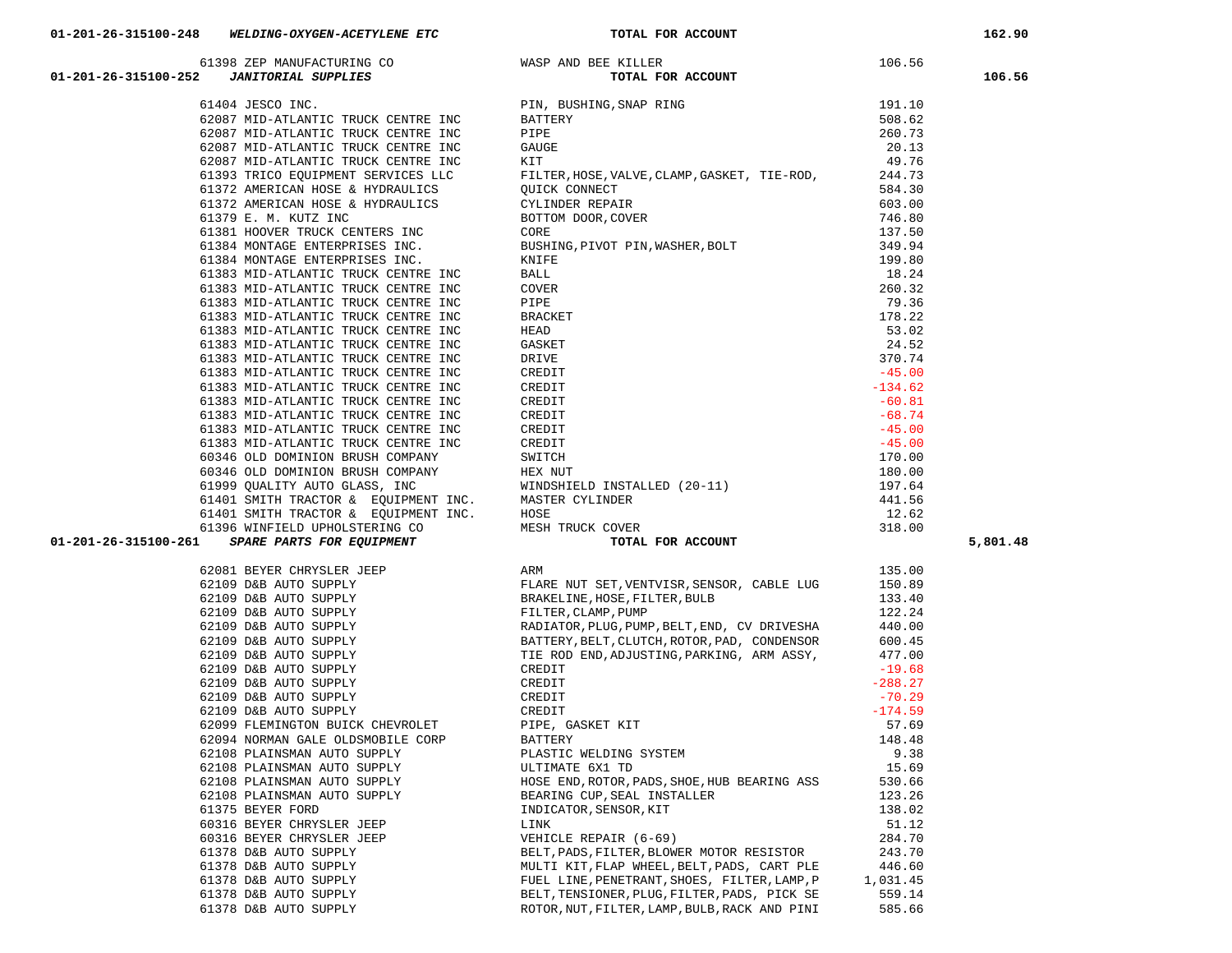|                                                  | CUP-HANDLE                               | 20.05     |                             |  |
|--------------------------------------------------|------------------------------------------|-----------|-----------------------------|--|
| 60631 ROUTE 23 AUTO MALL LLC                     | WIRE ASY, INDICATOR ASY, BUSHING         | 725.09    |                             |  |
| 60631 ROUTE 23 AUTO MALL LLC                     | ELEMENT, KIT                             | 111.42    |                             |  |
| 60631 ROUTE 23 AUTO MALL LLC                     | SEAL ASY, JOINT ASY                      | 97.58     |                             |  |
| 60631 ROUTE 23 AUTO MALL LLC                     | CREDIT                                   | $-23.12$  |                             |  |
| 60631 ROUTE 23 AUTO MALL LLC                     | CREDIT                                   | $-54.00$  |                             |  |
| 61387 ROUTE 23 AUTO MALL LLC                     | BATTERY                                  | 229.92    |                             |  |
| 61387 ROUTE 23 AUTO MALL LLC                     | WIRE ASY                                 | 148.96    |                             |  |
| 61387 ROUTE 23 AUTO MALL LLC                     | LAMP, RETAINER                           | 49.00     |                             |  |
| 61387 ROUTE 23 AUTO MALL LLC                     | ELEMENT, FILTER                          | 83.25     |                             |  |
| 61387 ROUTE 23 AUTO MALL LLC                     | SEALANT                                  | 49.96     |                             |  |
| 61387 ROUTE 23 AUTO MALL LLC                     | ROTOR, KIT                               | 218.68    |                             |  |
| 61387 ROUTE 23 AUTO MALL LLC                     | GROMMET, NUT, BOLT                       | 11.32     |                             |  |
| 61387 ROUTE 23 AUTO MALL LLC                     | NUT                                      | 4.00      |                             |  |
| 61387 ROUTE 23 AUTO MALL LLC                     | BELT                                     | 82.56     |                             |  |
|                                                  | O RING                                   | 3.13      |                             |  |
| 61387 ROUTE 23 AUTO MALL LLC                     |                                          |           |                             |  |
| 61387 ROUTE 23 AUTO MALL LLC                     | SWITCH ASY                               | 19.84     |                             |  |
| 60368 ROUTE 23 AUTO MALL LLC                     | CONVERTER ASY                            | 736.78    |                             |  |
| 60368 ROUTE 23 AUTO MALL LLC                     | TUBE                                     | 172.75    |                             |  |
| 60368 ROUTE 23 AUTO MALL LLC                     | INSULATOR                                | 76.28     |                             |  |
| 60368 ROUTE 23 AUTO MALL LLC                     | FILTER ASY                               | 36.48     |                             |  |
| 60368 ROUTE 23 AUTO MALL LLC                     | SEAL, KIT, PAD, HUB                      | 412.04    |                             |  |
| 60368 ROUTE 23 AUTO MALL LLC                     | ELEMENT                                  | 77.46     |                             |  |
| 60368 ROUTE 23 AUTO MALL LLC                     | BATTERY                                  | 344.88    |                             |  |
| 60368 ROUTE 23 AUTO MALL LLC                     | THROTTLE BODY                            | 225.76    |                             |  |
| 60368 ROUTE 23 AUTO MALL LLC                     | FILTER ASY                               | 43.08     |                             |  |
| 60368 ROUTE 23 AUTO MALL LLC                     | CREDIT                                   | $-35.00$  |                             |  |
| 60368 ROUTE 23 AUTO MALL LLC                     | CREDIT                                   | $-71.91$  |                             |  |
| 61390 SMITH MOTOR CO., INC.                      | RETAINER                                 | 2.74      |                             |  |
| 61390 SMITH MOTOR CO., INC.                      | SWITCH ASY                               | 28.04     |                             |  |
| 61390 SMITH MOTOR CO., INC.                      | ROTOR, KIT                               | 340.88    |                             |  |
| 61390 SMITH MOTOR CO., INC.                      | VEHICLE REPAIR (R593CG)                  | 6,023.98  |                             |  |
| 01-201-26-315100-291    VEHICLE REPAIRS          | TOTAL FOR ACCOUNT                        |           | 17,727.81                   |  |
|                                                  |                                          |           |                             |  |
| TOTAL for Motor Services Center                  |                                          |           | ============<br>33, 149. 11 |  |
|                                                  |                                          |           |                             |  |
|                                                  |                                          |           |                             |  |
|                                                  |                                          |           |                             |  |
| <b>Health Management</b>                         |                                          |           |                             |  |
| 62328 ATLANTIC HEALTH SERVICES                   | TB Clinic Services - July 2012           | 10,000.00 |                             |  |
| 01-201-27-330100-079<br>SPECIAL PROJECTS         | TOTAL FOR ACCOUNT                        |           | 10,000.00                   |  |
|                                                  |                                          |           |                             |  |
| 62501 ATLANTIC HEALTH SERVICES                   | Fixed Portion Healthcare Management      | 500.00    |                             |  |
| OTHER OUTSIDE SERVICES<br>01-201-27-330100-084   | TOTAL FOR ACCOUNT                        |           | 500.00                      |  |
|                                                  |                                          |           |                             |  |
| 62032 W.B. MASON COMPANY INC                     | customer C1033751                        | 188.12    |                             |  |
| 60643 ATLANTIC TOMORROWS OFFICE                  | 1014600 Machine ID G31754 clicks used fr | 169.47    |                             |  |
| 62610 VERIZON WIRELESS                           | L&PS / HEALTH MANAGEMENT                 | 120.03    |                             |  |
| 62609 SPRINT-NEXTEL                              | L&PS / HEALTH MANAGEMENT                 | 174.60    |                             |  |
| 63085 COUNTY OF MORRIS                           | 1ST 1/2 8/12 METERED MAIL                | 1.35      |                             |  |
| 59598 MOTOROLA SOLUTIONS INC                     | Part # PMLN5323B                         | 53.60     |                             |  |
| ENVIRONMENTAL COMPLIANCE<br>01-201-27-330100-210 | TOTAL FOR ACCOUNT                        |           | 707.17                      |  |
|                                                  |                                          |           |                             |  |
|                                                  |                                          |           |                             |  |
|                                                  |                                          |           |                             |  |
|                                                  |                                          |           |                             |  |
|                                                  |                                          |           |                             |  |
|                                                  |                                          |           |                             |  |
|                                                  |                                          |           |                             |  |

 61378 D&B AUTO SUPPLY CABLE,VALVE,EVAPORATOR CORE, A/C ACCUMUL 1,232.57 61378 D&B AUTO SUPPLY CREDIT CREDIT CREDIT

61378 D&B AUTO SUPPLY CREDIT CREDIT CONSERVATION OF THE SERVICE OF THE SERVICE OF THE SERVICE OF THE SERVICE OF THE SERVICE OF THE SERVICE OF THE SERVICE OF THE SERVICE OF THE SERVICE OF THE SERVICE OF THE SERVICE OF THE S 61380 FLEMINGTON BUICK CHEVROLET HANDLE HANDLE 42.75 61380 FLEMINGTON BUICK CHEVROLET LOCK 89.68 61403 PLAINSMAN AUTO SUPPLY PUMP,BRAKE BOOT KIT,ABS SENSOR 106.17 61403 PLAINSMAN AUTO SUPPLY MT KIT, DRUM BRAKE 10.18 61403 PLAINSMAN AUTO SUPPLY BLOWER, BATTERY, 197.67 61403 PLAINSMAN AUTO SUPPLY SWIVEL, SWA BAR, BRAKE DISC 253.71 61403 PLAINSMAN AUTO SUPPLY BRAKE ROTOR, ABS SENSOR, BRAKELINE 142.16

61378 D&B AUTO SUPPLY CREDIT

 $-120.00$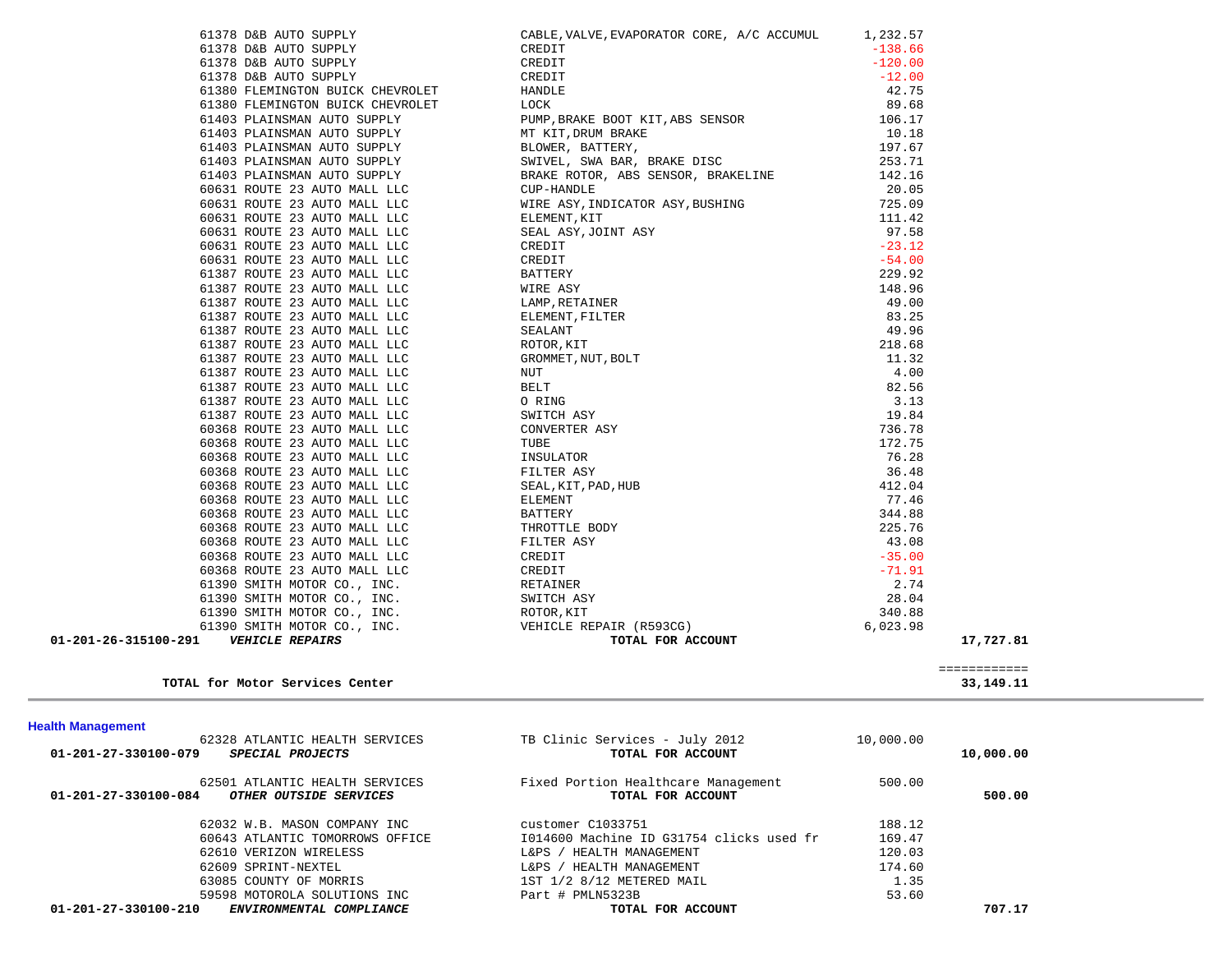|  |  |  | TOTAL for Health Management | 11,207.17 |
|--|--|--|-----------------------------|-----------|
|--|--|--|-----------------------------|-----------|

63085 COUNTY OF MORRIS 1980 12 146.97  **01-201-27-331100-068** *POSTAGE & METERED MAIL* **TOTAL FOR ACCOUNT 146.97** 62260 DAILY RECORD Notice of Intent for Affidavity of Publi 55.28  **01-201-27-331100-070** *PUBLICATION & SUBSCRIPTIONS* **TOTAL FOR ACCOUNT 55.28**62259 SODEXO INC & AFFILIATES (Catering sandwiches for MHSAAB Meeting f 130.20<br>62259 SODEXO INC & AFFILIATES (Catering sandwiches for HSAC meeting hel 128.70)  $Catering$  sandwiches for HSAC meeting hel 62262 SODEXO, INC & AFFILIATES Food and Beverages for attendees partici 238.71<br>3 **MEETING EXP ADVISORY BOARD ETC TOTAL FOR ACCOUNT 01-201-27-331100-088** *MEETING EXP ADVISORY BOARD ETC* **TOTAL FOR ACCOUNT 497.61** 60115 ATLANTIC TOMORROWS OFFICE Maintenance contract #65611 Ricoh copier 229.76  **01-201-27-331100-164** *OFFICE MACHINES - RENTAL* **TOTAL FOR ACCOUNT 229.76** ============ **TOTAL for Human Services 929.62**

**Youth Shelter** 

**Office on Aging** 

**Human Services** 

| 59667 HANDLE WITH CARE BEHAVIOR                       | Balance Due FROM PO#56870     | 85.36        |  |
|-------------------------------------------------------|-------------------------------|--------------|--|
| 01-201-27-331110-039<br>EDUCATION SCHOOLS & TRAINING  | TOTAL FOR ACCOUNT             | 85.36        |  |
| 62928 TOM POLLIO                                      | Petty Cash Fund Reimbursement | 275.49       |  |
| 61826 DEER PARK                                       | 0434508388 6-15-12-7-14-12    | 27.17        |  |
| 01-201-27-331110-059<br><i>OTHER GENERAL EXPENSES</i> | TOTAL FOR ACCOUNT             | 302.66       |  |
| 63085 COUNTY OF MORRIS                                | 1ST 1/2 8/12 METERED MAIL     | 11.65        |  |
| 01-201-27-331110-068<br>POSTAGE AND METERED MAIL      | TOTAL FOR ACCOUNT             | 11.65        |  |
| 60651 LIFESAVERS INC                                  | CPR Cards                     | 26.00        |  |
| 01-201-27-331110-189<br><i><b>MEDICAL</b></i>         | TOTAL FOR ACCOUNT             | 26.00        |  |
|                                                       |                               | ------------ |  |
| TOTAL for Youth Shelter                               |                               | 425.67       |  |

| 62135 VICTORINE FUNG                                 | Car Insurance Reimbursement for July 201  | 12.00  |        |
|------------------------------------------------------|-------------------------------------------|--------|--------|
| 62136 OPHELIA V. CRUSE                               | Car Insurance Reimbursement for Jul 2012  | 12.00  |        |
| 62266 LUCY CANNIZZO                                  | Car Insurance Reimbursement for Jul 2012  | 12.00  |        |
| 62286 ANDREA BATISTONI                               | Car Insurance Reimbursement for Jul 2012  | 12.00  |        |
| 62285 CARMEN N. AYALA                                | Car Insurance Reimbursement for Jul 2012  | 12.00  |        |
| 62284 KAREN WEBSTER                                  | Car Insurance Reimbursement for Jul 2012  | 12.00  |        |
| 62134 BETH DENMEAD                                   | Car Insurance Reimbursement for July 201  | 12.00  |        |
| 62133 VERA BLOSSOM                                   | Auto Insursnce Reimbursement for June 20  | 12.00  |        |
| 01-201-27-333100-048<br>INSURANCE                    | TOTAL FOR ACCOUNT                         |        | 96.00  |
| 62061 STAPLES BUSINESS ADVANTAGE                     | 1032184 office supplies                   | 248.08 |        |
| 01-201-27-333100-058<br>OFFICE SUPPLIES & STATIONERY | TOTAL FOR ACCOUNT                         |        | 248.08 |
| 63085 COUNTY OF MORRIS                               | 1ST 1/2 8/12 METERED MAIL                 | 288.14 |        |
| 01-201-27-333100-068<br>POSTAGE & METERED MAIL       | TOTAL FOR ACCOUNT                         |        | 288.14 |
| 62135 VICTORINE FUNG                                 | Miles reimbursement for July 2012         | 39.90  |        |
| 62135 VICTORINE FUNG                                 | Tolls to and from Lawrenceville, NJ (APS) | 2.50   |        |
| 62136 OPHELIA V. CRUSE                               | Miles reimbursement for Jul 2012.         | 43.40  |        |
| 62266 LUCY CANNIZZO                                  | Miles reimbursement for Jul2012           | 39.20  |        |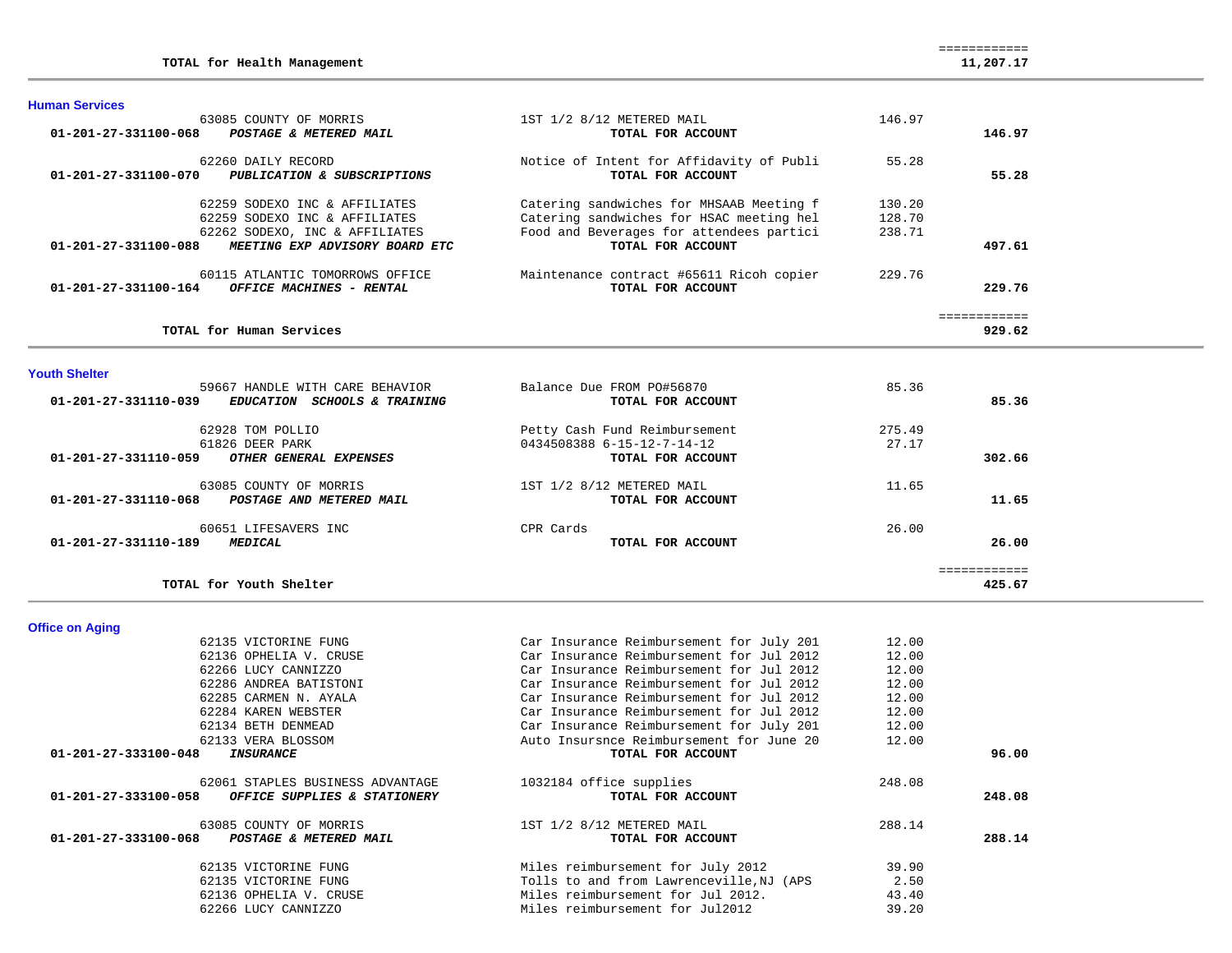|                                          |                                                                                                                                                                                                                                   | 58,032.74                                                                                                             |
|------------------------------------------|-----------------------------------------------------------------------------------------------------------------------------------------------------------------------------------------------------------------------------------|-----------------------------------------------------------------------------------------------------------------------|
|                                          |                                                                                                                                                                                                                                   |                                                                                                                       |
|                                          |                                                                                                                                                                                                                                   |                                                                                                                       |
| TOTAL FOR ACCOUNT                        |                                                                                                                                                                                                                                   | 184.24                                                                                                                |
|                                          |                                                                                                                                                                                                                                   |                                                                                                                       |
|                                          |                                                                                                                                                                                                                                   |                                                                                                                       |
|                                          |                                                                                                                                                                                                                                   |                                                                                                                       |
|                                          |                                                                                                                                                                                                                                   |                                                                                                                       |
|                                          |                                                                                                                                                                                                                                   |                                                                                                                       |
|                                          |                                                                                                                                                                                                                                   |                                                                                                                       |
|                                          |                                                                                                                                                                                                                                   | 5,435.90                                                                                                              |
|                                          |                                                                                                                                                                                                                                   |                                                                                                                       |
| Renewal of extended warranty for 5000 ch | 650.00                                                                                                                                                                                                                            |                                                                                                                       |
|                                          | $0434488383 - 6/15/12 - 7/14/12$<br>973 889-3370 640 33Y - $7/14/12$ - 08/13/1<br>641 87Y 7-28-12 to<br>OFFICE OF TEMP. ASSISTANCE<br>OFFICE OF TEMP. ASSISTANCE<br>973 889-2917 642 14Y - 07/14/12 to 08/13<br>TOTAL FOR ACCOUNT | 184.24<br>1,818.88<br>898.31<br>123.67<br>1,010.47<br>1,584.57<br>Yearly maintenance charges ( $8/1/12 - 7/15,465.00$ |

|  | TOTAL for Grant in Aio |  |
|--|------------------------|--|
|  |                        |  |

| TOTAL for Office on Aging                                      | 2,408.13                                                                            |  |
|----------------------------------------------------------------|-------------------------------------------------------------------------------------|--|
| <b>Grant in Aid</b>                                            |                                                                                     |  |
| 62263 MC ORGANIZATION FOR HISPANIC 1527 OUTREACH UNITS         | 9,925.50                                                                            |  |
| 62263 MC ORGANIZATION FOR HISPANIC                             | 1272 EL PRIMER PASO RIDES<br>3,078.24                                               |  |
| 01-201-27-342000-459<br>GRANT IN AID GIA: HISPANIC AFFAIRS     | 13,003.74<br>TOTAL FOR ACCOUNT                                                      |  |
|                                                                | 62248 HOMELESS SOLUTIONS, INC. 708.59 BEDNIGHTS FAMILY PROG. @ \$29.00<br>20,549.00 |  |
| 62248 HOMELESS SOLUTIONS, INC.                                 | 71.21 BEDNIGHTS MENS'S PROGRAM @ \$29<br>2,065.00                                   |  |
| 62248 HOMELESS SOLUTIONS, INC.                                 | 102.00 HOURS FAMILY OUTREACH @ \$21.00<br>2,142.00                                  |  |
| GRANT IN AID GIA: HOUSING SOLUTIONS<br>01-201-27-342000-460    | TOTAL FOR ACCOUNT<br>24,756.00                                                      |  |
| 62247 NORWESCAP INC                                            | 159.77 BILLABLE HOURS @ \$25.48 COORDINAT<br>4,071.00                               |  |
| 01-201-27-342000-477<br>GRANT IN AID GIA:NORWESCAP             | TOTAL FOR ACCOUNT<br>4,071.00                                                       |  |
| 62246 PARSIPPANY CHILD DAY CARE CTR.                           | 63 DAYS OF CHILDCARE @ \$45.42<br>2,862.00                                          |  |
| 01-201-27-342000-478 GRANT IN AID GIA: PARSIPPANY CHILD DC     | 2,862.00<br>TOTAL FOR ACCOUNT                                                       |  |
| 62250 HOPE HOUSE                                               | 2 SUPPORT GROUPS @ \$235.50<br>471.00                                               |  |
| 62250 HOPE HOUSE                                               | 22 INDIVIDUAL COUNSELING SESSIONS @ \$58.<br>1,295.00                               |  |
| 62250 HOPE HOUSE                                               | 1 DAY OF RENEWAL @ \$474<br>474.00                                                  |  |
| 62250 HOPE HOUSE                                               | 1 CELEBRATION OF LIFE @ \$117.00<br>117.00                                          |  |
| 62250 HOPE HOUSE                                               | 8 LIVING WITH AIDS @ \$294.40<br>2,355.00                                           |  |
| 62250 HOPE HOUSE                                               | 5 AIDS EDUCATION SESSIONS @ \$117.76<br>589.00                                      |  |
| 01-201-27-342000-480<br>GRANT IN AID GIA: HOPEHOUSEOPERTNFIXIT | TOTAL FOR ACCOUNT<br>5,301.00                                                       |  |
| 62330 CHILD AND FAMILY RESOURCES                               | 2ND Q CHILD CARE SUBSIDY VOUCHERS<br>1,495.00                                       |  |
| 62330 CHILD AND FAMILY RESOURCES                               | <b>OUALITY WORKSHOPS</b><br>600.00                                                  |  |
| 62330 CHILD AND FAMILY RESOURCES                               | RESOURSE AND REFERRAL<br>3,572.00                                                   |  |
| 62330 CHILD AND FAMILY RESOURCES                               | OUALITY IMPROVEMENT<br>2,372.00                                                     |  |
| 01-201-27-342000-486<br>GRANT IN AID NJ BUREAU OF CHLDRN SRVCS | 8,039.00<br>TOTAL FOR ACCOUNT                                                       |  |
|                                                                | ============                                                                        |  |
| $H = 2$                                                        | <b>FO. 030 FA</b>                                                                   |  |

| _____________<br>_____________ |                           |
|--------------------------------|---------------------------|
| 408.13<br>- -                  | TOTAL for Office on Aging |

| 62286 ANDREA BATISTONI                                  | Miles reimbursement for Jul 2012          | 47.60  |          |
|---------------------------------------------------------|-------------------------------------------|--------|----------|
| 62285 CARMEN N. AYALA                                   | Miles reimbursement for Jul 2012          | 67.90  |          |
| 62284 KAREN WEBSTER                                     | Miles reimbursement for Jul 2012          | 14.70  |          |
| 62134 BETH DENMEAD                                      | Miles reimbursement for July 2012         | 78.40  |          |
| 62133 VERA BLOSSOM                                      | Miles reimbursement for June 2012         | 26.95  |          |
| 62062 MARIA ROSARIO                                     | Miles reimbursement for May-Jun, Jul 2012 | 21.95  |          |
| TRAVEL EXPENSE<br>01-201-27-333100-082                  | TOTAL FOR ACCOUNT                         |        | 382.50   |
| 61452 RICOH AMERICAS CORPORATION                        | Rental Payment Q3 L3685100377             | 667.41 |          |
| 61452 RICOH AMERICAS CORPORATION                        | Rental Payment Q3 M5585100879             | 726.00 |          |
| 01-201-27-333100-164<br><b>OFFICE MACHINES - RENTAL</b> | TOTAL FOR ACCOUNT                         |        | 1,393.41 |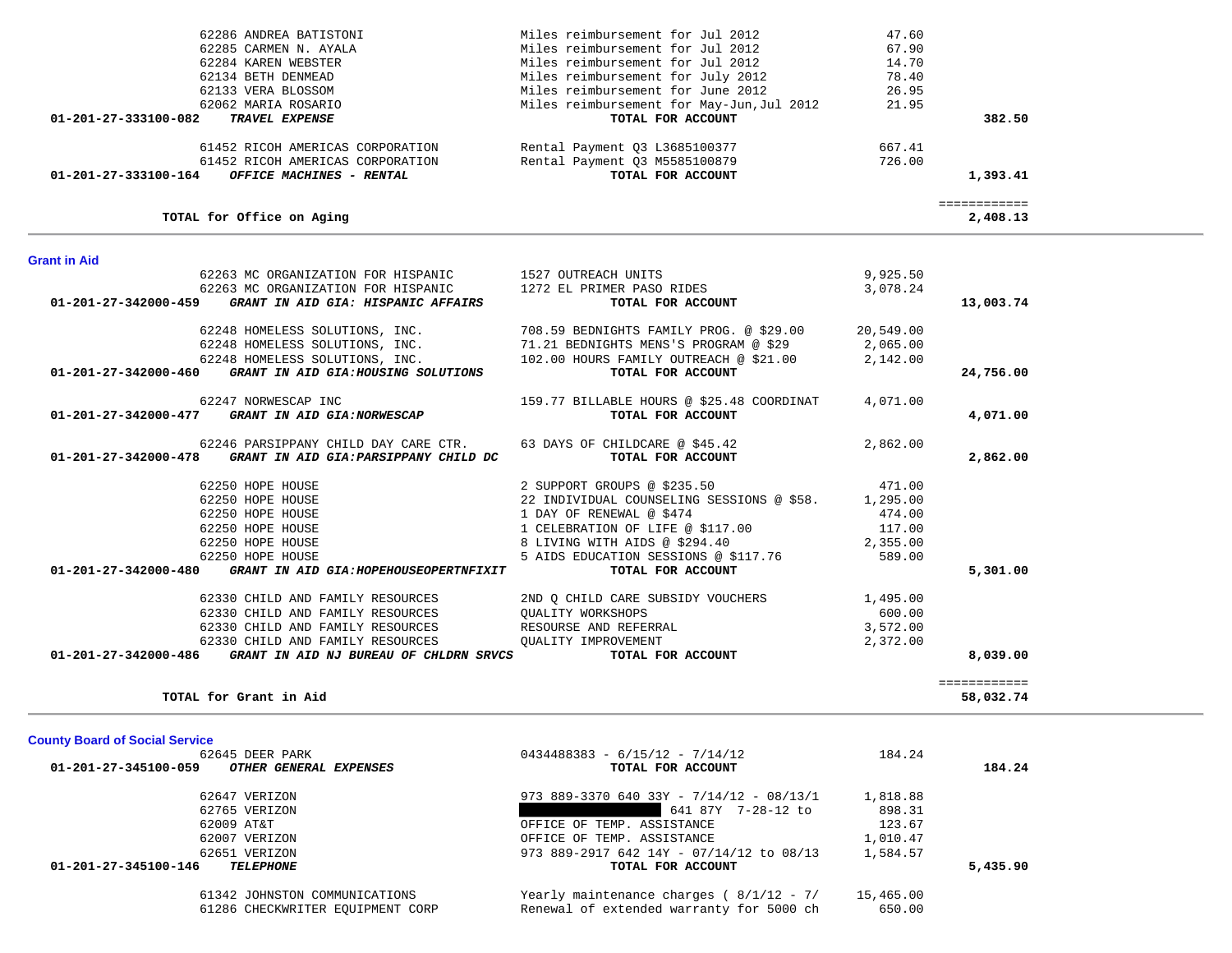| 01-201-27-345100-166 | 61286 CHECKWRITER EQUIPMENT CORP<br>OFFICE MACHINE- REPAIR               | Renewal of extended warranty custom card<br>TOTAL FOR ACCOUNT        | 295.00          | 16,410.00  |
|----------------------|--------------------------------------------------------------------------|----------------------------------------------------------------------|-----------------|------------|
| 01-201-27-345100-257 | 62012 CITYSIDE ARCHIVES, LTD<br><b>RENTAL - OTHER</b>                    | OFFICE OF TEMP. ASSISTANCE<br>TOTAL FOR ACCOUNT                      | 486.75          | 486.75     |
|                      | 61287 UNITRONIX DATA SYSTEMS INC                                         | Software maintenance for the month of Ju                             | 4,908.87        |            |
|                      | 61285 NJHMFA-HMIS                                                        | CoC Cost Share for 2012 - Customer no. 1                             | 13,000.00       |            |
|                      | 62649 JOHNSON & JOHNSON, ESQS                                            | Legal services rendered for the month of                             | 5,940.00        |            |
|                      | 62649 JOHNSON & JOHNSON, ESQS                                            | Child Support - Support Services                                     | 463.85          |            |
| 01-201-27-345100-325 | SPECIAL SERVICES                                                         | TOTAL FOR ACCOUNT                                                    |                 | 24,312.72  |
|                      | 62684 HORIZON BLUE CROSS BLUE SHIELD                                     | Invoice for the month of August 2012                                 | 150,956.71      |            |
|                      | 62663 HORIZON BLUE CROSS BLUE SHIELD                                     | Dental coverage for the month of August                              | 4,904.53        |            |
| 01-201-27-345100-329 | HOSPITAL INSURANCE PREMIUMS                                              | TOTAL FOR ACCOUNT                                                    |                 | 155,861.24 |
|                      | 62648 PATRICIA FLANAGAN                                                  | MAP - Mileage reimb. for April to June 2                             | 44.45           |            |
|                      | 62673 EDILMA ACEVEDO                                                     | CSP - Mileage reimb. for July 2012                                   | 119.70          |            |
|                      | 62674 SALVATORE CONTINI                                                  | MAP - Mileage reimb. for April to June 2                             | 35.70           |            |
|                      | 62675 SHAU-YING LIU                                                      | SSS - Mileage reimb. for July 2012                                   | 96.25           |            |
|                      | 62676 JERRY THIEL                                                        | SSS - Mileage reimb. for July 2012                                   | 33.25           |            |
|                      | 62662 DICK HAGEY                                                         | ADM - Mileage reimb. for July 2012                                   | 53.55           |            |
| 01-201-27-345100-332 | <i><b>MILEAGE</b></i>                                                    | TOTAL FOR ACCOUNT                                                    |                 | 382.90     |
|                      | 62644 CARLOTA MANJARRES                                                  | FSS - Insurance reimb. for the 2nd qtr.                              | 36.00           |            |
|                      | 62648 PATRICIA FLANAGAN                                                  | Insurance reimb. for the 1st & 2nd qtr.                              | 72.00           |            |
|                      | 62668 GARY DENAMEN                                                       | ADM - Parking fees                                                   | 13.00           |            |
|                      | 62674 SALVATORE CONTINI                                                  | Insurance reimb. for the 2nd qtr. of 201                             | 36.00           |            |
|                      | 62656 ILA TALWAR                                                         | MAP - Insurance reimb. for the 2nd gtr.                              | 45.00           |            |
|                      | 62659 MARTHA MINA                                                        | FSS - Insurance reimb. for the 2nd qtr.                              | 36.00           |            |
| 01-201-27-345100-333 | OTHER ALLOWANCES                                                         | TOTAL FOR ACCOUNT                                                    |                 | 238.00     |
|                      | 61331 COMPLETE SECURITY SYSTEMS                                          | Replacement of existing inoperable DVR -                             | 2,750.00        |            |
| 01-201-27-345100-337 | TRAINING CONSULTANTS                                                     | TOTAL FOR ACCOUNT                                                    |                 | 2,750.00   |
|                      | 62681 WHITES HEALTHCARE                                                  | $AS - Christopher - 06/06/12$                                        | 42.97           |            |
|                      | 62681 WHITES HEALTHCARE                                                  | AS - Sheena Curtin - $01/23/12$                                      | 13.02           |            |
|                      | 62677 GOODALE PHARMACY                                                   | $AS$ - Brandon Rewoldt - $6/20/12$                                   | 49.99           |            |
|                      | 62677 GOODALE PHARMACY                                                   | 06/22/12                                                             | 32.99           |            |
|                      | 62677 GOODALE PHARMACY                                                   | AS - Michael Kienemund - 06/08/12                                    | 514.00          |            |
|                      | 62678 MOLNAR PHARMACY                                                    | $AS - Aidan Stoller - 06/19/12$                                      | 168.25          |            |
|                      | 62678 MOLNAR PHARMACY                                                    | $FP - Asma Farraj - 06/18/12$                                        | 195.47          |            |
|                      | 62678 MOLNAR PHARMACY                                                    | $AS - Christopher Parker - 06/19/12$                                 | 44.61           |            |
|                      | 62678 MOLNAR PHARMACY                                                    | $AS - Deborah Ellmore - 05/14/12$<br>$AS$ - Felicia Monda - 06/05/12 | 40.86<br>29.87  |            |
|                      | 62678 MOLNAR PHARMACY<br>62678 MOLNAR PHARMACY                           | $AS - Susan Kessler - 06/06/12$                                      | 336.23          |            |
| 01-201-27-345100-338 | HEALTH RELATED SERVICES                                                  | TOTAL FOR ACCOUNT                                                    |                 | 1,468.26   |
|                      |                                                                          |                                                                      |                 |            |
|                      | 62679 NJ TAXI & BLACK CAR SERVICES                                       | $AS - Attila Laszlo - 07/03/12$                                      | 48.55           |            |
|                      | 62679 NJ TAXI & BLACK CAR SERVICES                                       | AS - Gordon Mcchesney - 06/28/12                                     | 179.45<br>66.40 |            |
|                      | 62679 NJ TAXI & BLACK CAR SERVICES<br>62679 NJ TAXI & BLACK CAR SERVICES | AS - Konjaksha Katta - 06/26/12<br>AS - Michael Donatoni - 06/22/12  | 48.55           |            |
| 01-201-27-345100-340 | TRANSPORTATION SERVICES                                                  | TOTAL FOR ACCOUNT                                                    |                 | 342.95     |
|                      | 59615 LABORATORY CORPORATION OF                                          | DNA Testing from $04/28/12$ to $06/02/12$ -                          | 781.25          |            |
|                      | 01-201-27-345100-351 PATERNITY EXPENSES                                  | TOTAL FOR ACCOUNT                                                    |                 | 781.25     |
|                      |                                                                          |                                                                      |                 |            |
| 01-201-27-345100-365 | 62680 SKYTOP MOTEL<br>EMERGENCY ASSISTANCE                               | AS - Jarred Boyer - 06/08/12 - 06/14/12<br>TOTAL FOR ACCOUNT         | 350.00          | 350.00     |
|                      |                                                                          |                                                                      |                 |            |
|                      | 61345 TREASURER. ST OF NJ                                                | CSP Collection Intercept Fees (Pre-Offse                             | 1,798.00        |            |
|                      | 01-203-27-345100-353 (2011) COLLECTION SERVICE FEES                      | TOTAL FOR ACCOUNT                                                    |                 | 1,798.00   |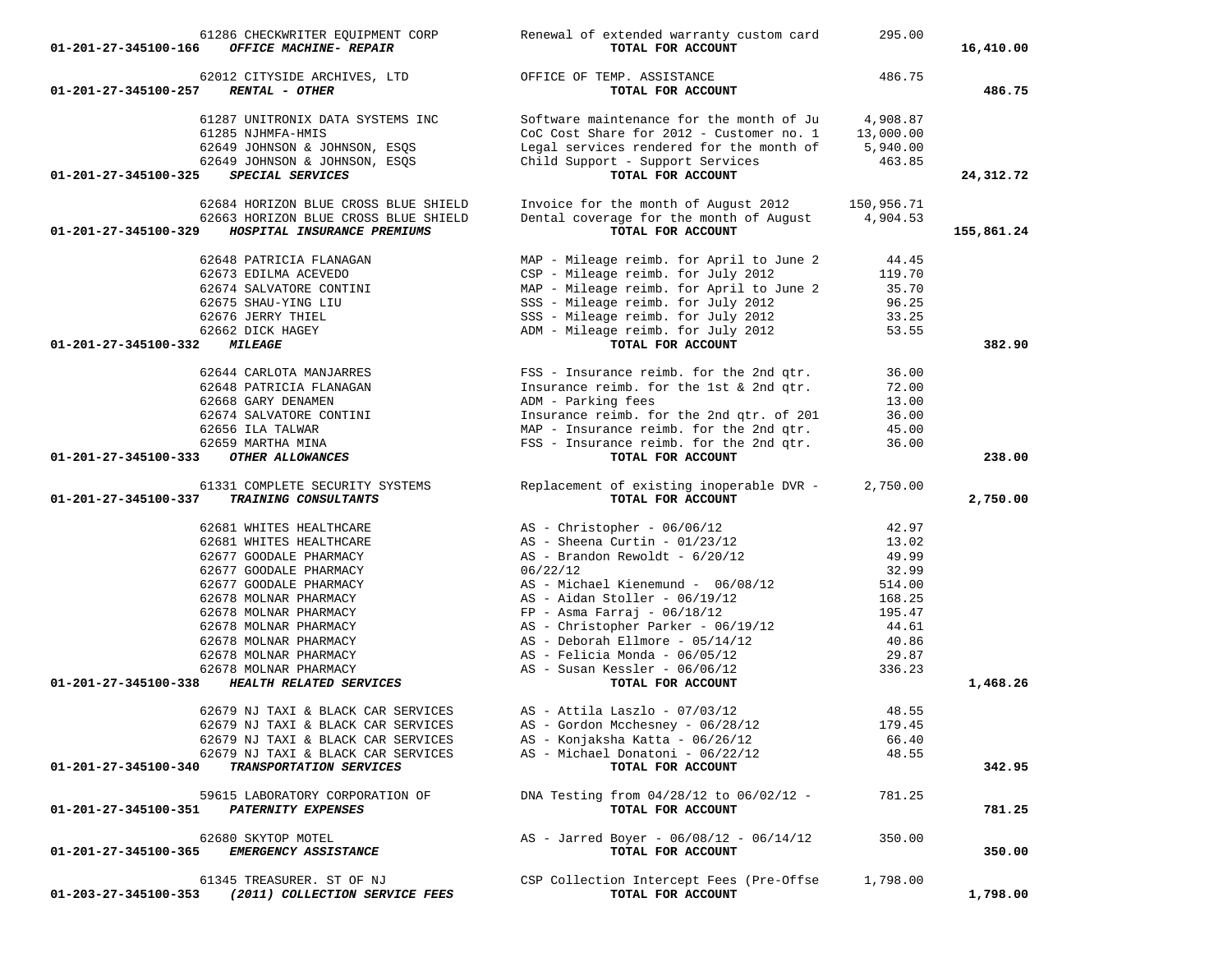|                                                                      | 62546 TELESEARCH INC                                                                                            |                                                                                       |          |           |
|----------------------------------------------------------------------|-----------------------------------------------------------------------------------------------------------------|---------------------------------------------------------------------------------------|----------|-----------|
|                                                                      | 62547 TELESEARCH INC                                                                                            |                                                                                       |          |           |
|                                                                      | 62547 TELESEARCH INC                                                                                            |                                                                                       |          |           |
|                                                                      | 62868 ANGELIKA KOMOLIBIO                                                                                        |                                                                                       |          |           |
|                                                                      | 62846 ANN MARIE SMITH                                                                                           |                                                                                       |          |           |
|                                                                      | 62847 ARNEL P GARCIA                                                                                            |                                                                                       |          |           |
|                                                                      | 62848 BARKEL FLEMMING                                                                                           |                                                                                       |          |           |
|                                                                      | 62849 BINU ILLIMOOTTIL JOSEPH                                                                                   |                                                                                       |          |           |
|                                                                      | 62850 CHARLES NADARAJAH                                                                                         |                                                                                       |          |           |
|                                                                      | 62851 CHRISNADINE FRANCOIS                                                                                      |                                                                                       |          |           |
|                                                                      | 62838 CLARISSA ALARILLA                                                                                         |                                                                                       |          |           |
|                                                                      | 62864 DANILO LAPID                                                                                              |                                                                                       |          |           |
|                                                                      | 62854 EVELYN TOLENTINO                                                                                          |                                                                                       |          |           |
|                                                                      | 62852 GEORGINA GRAY-HORSLEY                                                                                     |                                                                                       |          |           |
|                                                                      | 62853 HARRIET VALLECER RN                                                                                       |                                                                                       |          |           |
|                                                                      | 62855 ILLIENE CHARLES, RN                                                                                       |                                                                                       |          |           |
|                                                                      | 62856 JEDDIE A GARCIA                                                                                           |                                                                                       |          |           |
|                                                                      | 62857 JESSY JACOB                                                                                               |                                                                                       |          |           |
|                                                                      | 62858 JOYCE REED                                                                                                |                                                                                       |          |           |
|                                                                      | 62862 LOREEN RAFISURA                                                                                           |                                                                                       |          |           |
|                                                                      | 62861 LOUISE R. MACCHIA                                                                                         |                                                                                       |          |           |
|                                                                      | 62863 MADUKWE IMO IBOKO, RN                                                                                     |                                                                                       |          |           |
|                                                                      | 62865 MA. LIZA IMPERIAL                                                                                         |                                                                                       |          |           |
|                                                                      | 62869 MARTHA YAGHI                                                                                              |                                                                                       |          |           |
|                                                                      | 62870 MELOJANE CELESTINO                                                                                        |                                                                                       |          |           |
|                                                                      | 62871 ROSE DUMAPIT                                                                                              |                                                                                       |          |           |
|                                                                      | 62872 ROSEMARY BATANE COBCOBO                                                                                   | RN, 7/29~8/11/2012                                                                    | 1,680.00 |           |
|                                                                      | 62798 VIVIAN BLANDURA                                                                                           | RN, 7/29~8/11/2012                                                                    | 1,400.00 |           |
| 01-201-27-350100-016                                                 | <i>OUTSIDE SALARIES &amp; WAGES</i>                                                                             | TOTAL FOR ACCOUNT                                                                     |          | 45,025.16 |
|                                                                      |                                                                                                                 |                                                                                       |          |           |
|                                                                      | 62556 PREMIER HEALTHCARE                                                                                        | Professional Management Services, August~ 66,498.85                                   |          |           |
| 01-201-27-350100-035                                                 | <b>CONSULTATION FEE</b>                                                                                         | TOTAL FOR ACCOUNT                                                                     |          | 66,498.85 |
|                                                                      |                                                                                                                 |                                                                                       |          |           |
|                                                                      |                                                                                                                 |                                                                                       |          |           |
|                                                                      |                                                                                                                 | Maintenance Agreement, 7/17/2012 thru 7/ 950.00                                       |          |           |
|                                                                      | 62567 ALL-STAR IDENTIFICATION<br><i>IDENTIFICATION EQUIP&amp;SUPPLIES</i>                                       | TOTAL FOR ACCOUNT                                                                     |          | 950.00    |
|                                                                      |                                                                                                                 |                                                                                       |          |           |
| 01-201-27-350100-047                                                 | 62544 STAPLES BUSINESS ADVANTAGE                                                                                | 1032198,7/21/2012                                                                     | 390.00   |           |
|                                                                      | 01-201-27-350100-058 OFFICE SUPPLIES & STATIONERY                                                               | TOTAL FOR ACCOUNT                                                                     |          | 390.00    |
|                                                                      |                                                                                                                 |                                                                                       |          |           |
|                                                                      | 62582 FEDEX                                                                                                     | 3684-0206-0,7/30/2012                                                                 | 22.96    |           |
|                                                                      |                                                                                                                 |                                                                                       | 152.75   |           |
|                                                                      | $63085 \quad \text{COUNTY OF MORRIS} \\ 01-201-27-350100-068 \qquad \text{POSTAGE} \quad \text{A METERED MAIL}$ | 1ST 1/2 8/12 METERED MAIL<br>TOTAL FOR ACCOUNT                                        |          | 175.71    |
|                                                                      |                                                                                                                 |                                                                                       |          |           |
|                                                                      | 62549 VERIZON                                                                                                   | 973 984-0357 078 33Y, 7/22~8/21/2012                                                  | 27.45    |           |
|                                                                      | 62009 AT&T                                                                                                      | MV: ADMINISTRATION                                                                    | 157.67   |           |
|                                                                      | 62007 VERIZON                                                                                                   | MV: ADMINISTRATION                                                                    | 4,298.76 |           |
|                                                                      | <b>TELEPHONE</b>                                                                                                | TOTAL FOR ACCOUNT                                                                     |          | 4,483.88  |
|                                                                      | 62571 ATLANTIC TOMORROWS OFFICE                                                                                 |                                                                                       | 158.00   |           |
|                                                                      | 60952 ATLANTIC TOMORROWS OFFICE                                                                                 |                                                                                       |          |           |
|                                                                      | OFFICE MACHINES - RENTAL                                                                                        | 1013152,7/25/2012 PANASONIC F8000<br>1013152,3/30/2012~6/29/2012<br>TOTAL FOR ACCOUNT | 431.20   | 589.20    |
|                                                                      |                                                                                                                 |                                                                                       |          |           |
|                                                                      | 62548 U.S. SECURITY ASSOCIATES, INC. 573-1134-000, 7/6~7/12/2012                                                |                                                                                       | 4,795.44 |           |
| 01-201-27-350100-146<br>01-201-27-350100-164<br>01-201-27-350100-266 | 62548 U.S. SECURITY ASSOCIATES, INC.<br>SAFETY ITEMS                                                            | 573-1134-000, 7/13~7/19/2012<br>TOTAL FOR ACCOUNT                                     | 4,569.92 | 9,365.36  |

62545 TELESEARCH INC 01365-000,w/e-July 22,2012 769.60

**MV:Administration**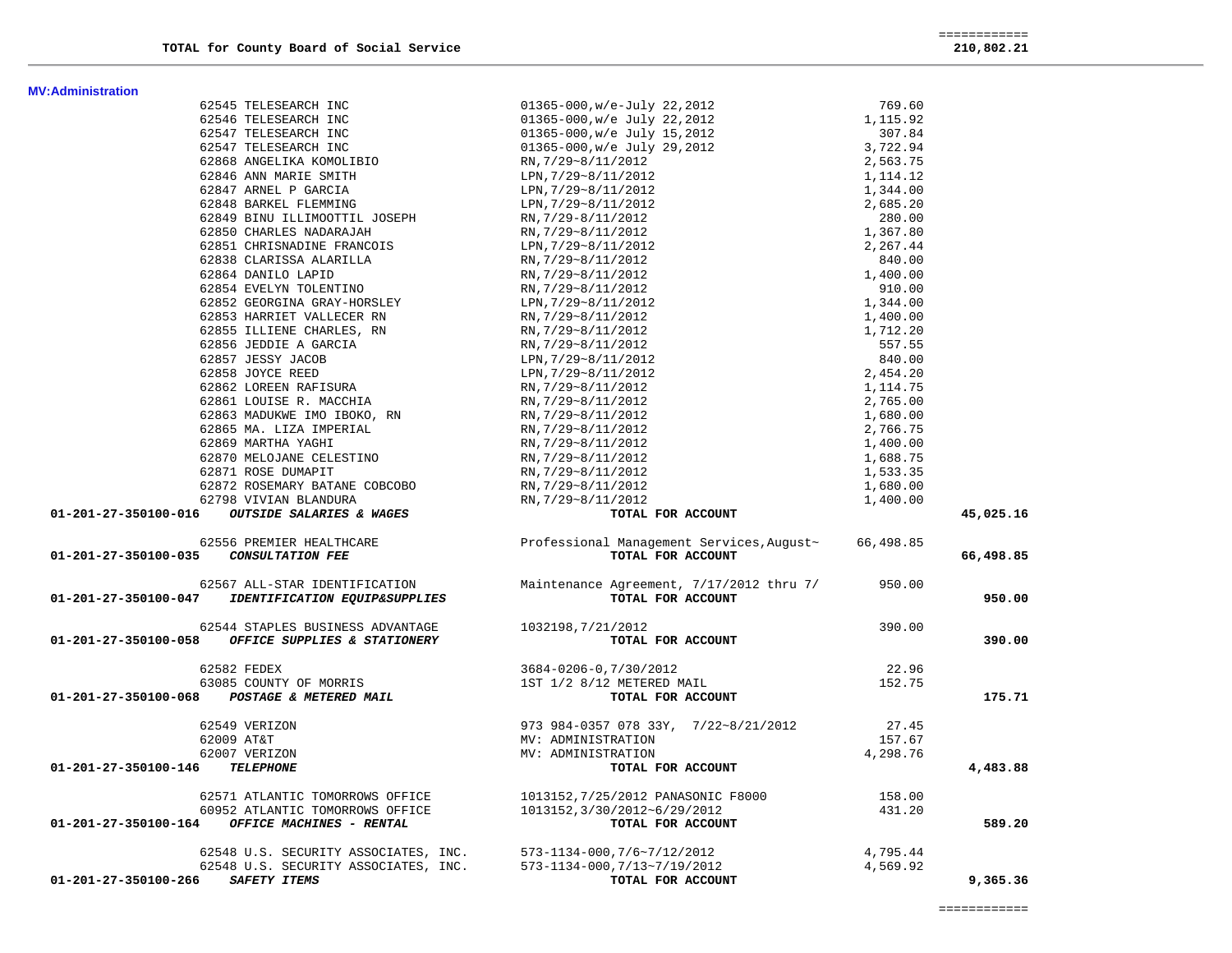| <b>MV:Dietary</b>                                  |                      |            |
|----------------------------------------------------|----------------------|------------|
| 62602 SODEXO, INC & AFFILIATES                     | 68018007, May~2012   | 1,925.90   |
| 62539 SODEXO, INC & AFFILIATES                     | 68018007, June~2012  | 2,290.10   |
| 62540 SODEXO, INC & AFFILIATES                     | 100005746, July~2012 | 248,690.46 |
| 01-201-27-350115-036<br><i>CONTRACTED SERVICES</i> | TOTAL FOR ACCOUNT    | 252,906.46 |
| 60518 STATE OF NJ                                  | June 2012            | 894.47     |
| 60518 STATE OF NJ                                  | June 2012            | 738.55     |
| 60518 STATE OF NJ                                  | June 2012            | 3,587.90   |

60521 STATE OF NJ March 2012 801.53

## **M**

| <b>MV:Building Services</b>    |                                      |                                          |          |              |
|--------------------------------|--------------------------------------|------------------------------------------|----------|--------------|
|                                | 62550 VIKING TERMITE & PEST          | 1310641, August~2012                     | 870.00   |              |
| 01-201-27-350110-036           | CONTRACTED SERVICES                  | TOTAL FOR ACCOUNT                        |          | 870.00       |
|                                | 60950 TBS CONTROLS LLC               | M13000, August-2012                      | 2,626.66 |              |
|                                | 62596 SCHINDLER ELEVATOR CORPORATION | 5000013604, August~2012                  | 2,244.76 |              |
| 01-201-27-350110-044           | EQUIPMENT SERVICE AGREEMENTS         | TOTAL FOR ACCOUNT                        |          | 4,871.42     |
|                                | 62583 FINCH FUEL OIL COMPANY, INC.   | 1999-01, 7/30/2012                       | 288.01   |              |
| $01 - 201 - 27 - 350110 - 139$ | FUEL OIL                             | TOTAL FOR ACCOUNT                        |          | 288.01       |
|                                | 62552 WOODRUFF ENERGY                | 508579,7/27/2012                         | 8,576.21 |              |
|                                | 62552 WOODRUFF ENERGY                | 508584,7/27/2012                         | 2,128.97 |              |
|                                | 62552 WOODRUFF ENERGY                | 508579,6/27/2012[owed NJER Tax]          | 51.56    |              |
|                                | 62593 PSE&G CO                       | 66 472 055 00, July~2012                 | 622.43   |              |
|                                | 62591 PSE&G CO                       | 65 858 068 08, July~2012                 | 2,068.72 |              |
| 01-201-27-350110-141           | <b>NATURAL GAS</b>                   | TOTAL FOR ACCOUNT                        |          | 13,447.89    |
|                                | 62551 WASTE MANAGEMENT OF NEW JERSEY | $100-0055-7890-0836-3, 6/27-7/28/2012$   | 8,085.33 |              |
|                                | 62028 CITYSIDE ARCHIVES, LTD         | MORRIS VIEW 7/06/2012                    | 820.00   |              |
| 01-201-27-350110-143           | RUBBISH & TRASH REMOVAL              | TOTAL FOR ACCOUNT                        |          | 8,905.33     |
|                                | 62581 SOUTHEAST MORRIS COUNTY        | 20-999-918-709<br>1634119,6/14 - 7/11/20 | 6,796.73 |              |
| 01-201-27-350110-147           | <i><b>WATER</b></i>                  | TOTAL FOR ACCOUNT                        |          | 6,796.73     |
|                                | 62568 ANTHONY'S CUSTOM PAINTING      | Painting, 7/17/2012                      | 2,096.00 |              |
|                                | 60949 GRAINGER                       | 806843231, 7/11/2012                     | 398.40   |              |
|                                | 60949 GRAINGER                       | 806843231, 7/13/2012                     | 60.00    |              |
|                                | 62601 SHERWIN-WILLIAMS               | 6657-3842-3,7/12/2012                    | 186.89   |              |
| 01-201-27-350110-204           | PLANT OPERATION                      | TOTAL FOR ACCOUNT                        |          | 2,741.29     |
|                                | 60953 ALL CLEAN JANITORIAL           | 1577,6/19/2012                           | 659.40   |              |
| $01 - 201 - 27 - 350110 - 225$ | CHEMICALS & SPRAYS                   | TOTAL FOR ACCOUNT                        |          | 659.40       |
|                                | 60953 ALL CLEAN JANITORIAL           | 1577,6/19/2012                           | 251.32   |              |
|                                | 60953 ALL CLEAN JANITORIAL           | 1577,6/19/2012                           | 175.00   |              |
|                                | 59831 CENTRAL POLY CORP              | MORRI0, 6/19/2012                        | 1,137.50 |              |
| 01-201-27-350110-252           | <b>JANITORIAL SUPPLIES</b>           | TOTAL FOR ACCOUNT                        |          | 1,563.82     |
|                                | 58417 JOHNSTONE SUPPLY               | 11177,5/8/2012                           | 57.24    |              |
|                                | 58417 JOHNSTONE SUPPLY               | 11177,5/10/2012                          | 120.22   |              |
|                                | 58417 JOHNSTONE SUPPLY               | 11177,5/11/2012                          | 99.50    |              |
|                                | 60528 JOHNSTONE SUPPLY               | 11177, 6/25/12                           | 98.07    |              |
|                                | 60527 J.A. SEXAUER                   | 276829, 6/25/12                          | 91.86    |              |
| 01-201-27-350110-262           | MACHINERY REPAIRS & PARTS            | TOTAL FOR ACCOUNT                        |          | 466.89       |
|                                |                                      |                                          |          | ============ |
|                                | TOTAL for MV: Building Services      |                                          |          | 40,610.78    |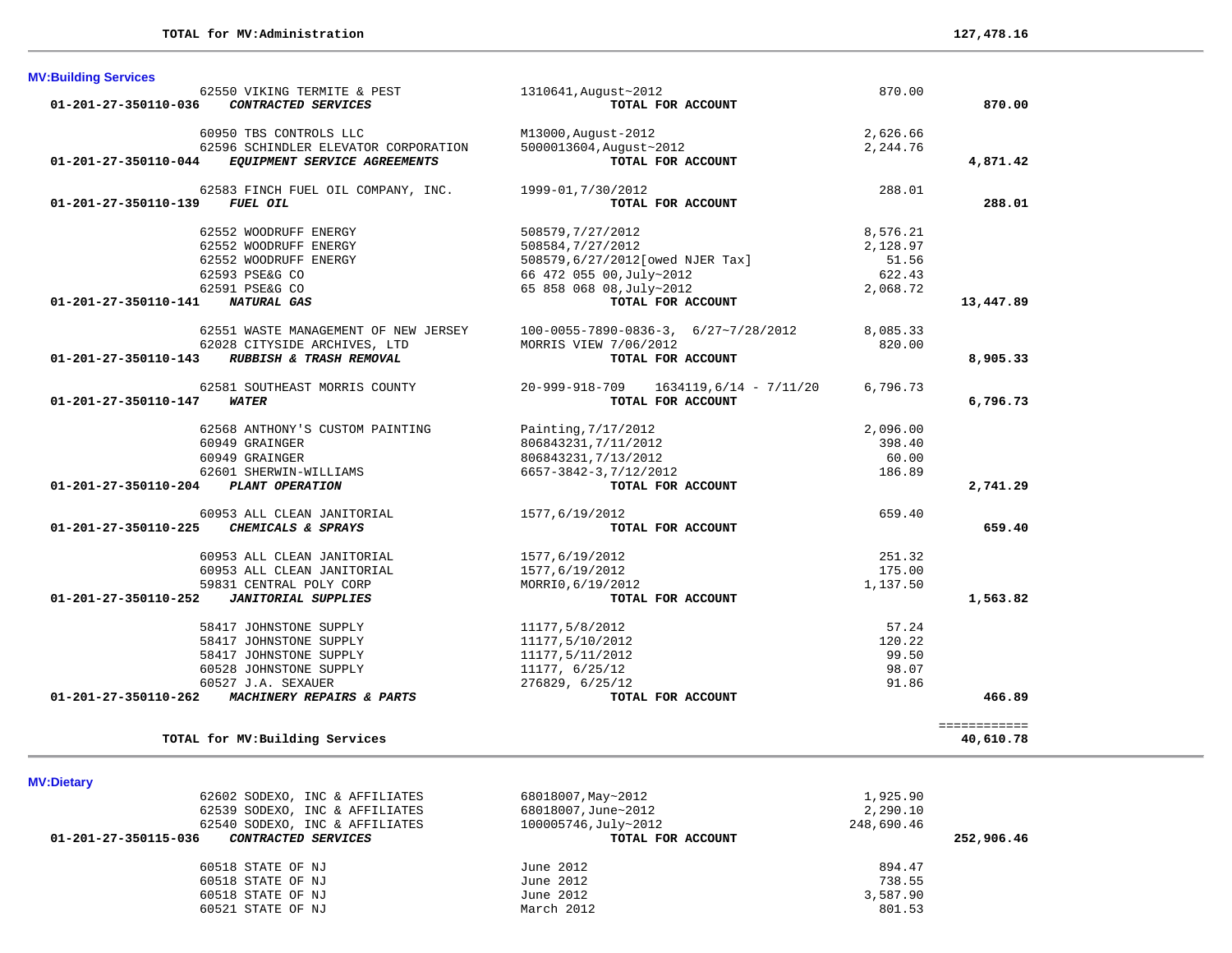| 60521 STATE OF NJ                                   | March 2012                      | 562.04               |                           |  |
|-----------------------------------------------------|---------------------------------|----------------------|---------------------------|--|
| 60521 STATE OF NJ                                   | March 2012                      | 4,026.91             |                           |  |
| 60521 STATE OF NJ                                   | May 2012                        | 840.73               |                           |  |
| 60521 STATE OF NJ                                   | May 2012                        | 3,073.26             |                           |  |
| 60521 STATE OF NJ                                   | May 2012                        | 637.03               |                           |  |
| 01-201-27-350115-185<br><i>FOOD</i>                 | TOTAL FOR ACCOUNT               |                      | 15,162.42                 |  |
|                                                     |                                 |                      | ============              |  |
| TOTAL for MV: Dietary                               |                                 |                      | 268,068.88                |  |
| <b>MV:Laundry</b>                                   |                                 |                      |                           |  |
| 62599 SODEXO, INC & AFFILIATES                      | 100011720, July~2012            | 82,280.27            |                           |  |
| CONTRACTED SERVICES<br>01-201-27-350125-036         | TOTAL FOR ACCOUNT               |                      | 82,280.27                 |  |
| 62590 LABEL TAPE SYSTEMS                            | White Labeling Tape, 7/26/2012  | 557.70               |                           |  |
| 01-201-27-350125-046<br><b>GENERAL STORES</b>       | TOTAL FOR ACCOUNT               |                      | 557.70                    |  |
| TOTAL for MV: Laundry                               |                                 |                      | ============<br>82,837.97 |  |
|                                                     |                                 |                      |                           |  |
| <b>MV:Nursing</b>                                   | Nursing/Admissions, August~2012 |                      |                           |  |
| 62556 PREMIER HEALTHCARE<br>62587 JAMES H WOLF      | Medical Director, 7/26~8/2/2012 | 9,916.66<br>1,375.00 |                           |  |
| 01-201-27-350130-036<br>CONTRACTED SERVICES         | TOTAL FOR ACCOUNT               |                      | 11,291.66                 |  |
|                                                     |                                 |                      |                           |  |
| 58412 ASSOCIATED SALES AND BAG CO.                  | 314307,5/14/2012                | 408.11               |                           |  |
| 60520 ASSOCIATED SALES AND BAG CO.                  | 314307, 6/22/12                 | 396.00               |                           |  |
| 62557 EMERALD PROFESSIONAL                          | 285632, 7/27/2012               | 5,800.00             |                           |  |
| 62586 GULF SOUTH MEDICAL SUPPLY INC                 | 1225028, 7/18/2012              | 1,824.00             |                           |  |
| 62589 JML MEDICAL INC.                              | 5MOC02,6/5/2012                 | 2,505.10             |                           |  |
| 62589 JML MEDICAL INC.                              | 5MOC02, 7/19/2012[credit memo]  | $-600.00$            |                           |  |
| 62589 JML MEDICAL INC.                              | 5MOC02, 6/12/2012               | 1,764.30             |                           |  |
| 62589 JML MEDICAL INC.                              | 5MOC02,6/12/2012                | 216.00               |                           |  |
| 62589 JML MEDICAL INC.                              | 5MOC02,6/15/2012                | 73.66                |                           |  |
| 62589 JML MEDICAL INC.                              | 5MOC02,7/6/2012                 | 642.50               |                           |  |
| 62589 JML MEDICAL INC.                              | 5MOC02, 7/13/2012               | 54.00                |                           |  |
| 62588 JML MEDICAL INC.                              | 5MOC02, July~2012               | 5,784.78             |                           |  |
| 62597 READY SUPPLY                                  | B06Q, 7/24/2012                 | 781.50               |                           |  |
| 62597 READY SUPPLY                                  | B06Q, 7/25/2012                 | 187.50               |                           |  |
| 62597 READY SUPPLY                                  | B06Q, 7/27/2012                 | 370.00               |                           |  |
| <b>GENERAL STORES</b><br>01-201-27-350130-046       | TOTAL FOR ACCOUNT               |                      | 20,207.45                 |  |
| 60955 BIO- REFERENCE LABORATORIES                   | Resident Testing, June~2012     | 1,790.89             |                           |  |
| LABORATORY SERVICES<br>01-201-27-350130-049         | TOTAL FOR ACCOUNT               |                      | 1,790.89                  |  |
| 62564 BARBARA LIMONE                                | APIC Text online, 7/19/2012     | 149.00               |                           |  |
| 62573 BRIGGS HEALTHCARE                             | 114522,6/8/2012                 | 126.31               |                           |  |
| 01-201-27-350130-070<br>PUBLICATION & SUBSCRIPTIONS | TOTAL FOR ACCOUNT               |                      | 275.31                    |  |
| 62585 GTS WELCO                                     | LM714,7/2/2012                  | 187.70               |                           |  |
| 62585 GTS WELCO                                     | LM714,7/5/2012                  | 106.10               |                           |  |
| 62585 GTS WELCO                                     | LM714,7/9/2012                  | 228.50               |                           |  |
| 62585 GTS WELCO                                     | LM714,7/10/2012                 | 106.10               |                           |  |
| 62585 GTS WELCO                                     | LM714,7/16/2012                 | 187.70               |                           |  |
| 62585 GTS WELCO                                     | LM714,7/17/2012                 | 106.10               |                           |  |
| 62585 GTS WELCO                                     | LM714,7/23/2012                 | 376.90               |                           |  |
| 62585 GTS WELCO                                     | LM714,7/24/2012                 | 106.10               |                           |  |
| 62585 GTS WELCO                                     | LM714,7/30/2012                 | 146.90               |                           |  |
| 62585 GTS WELCO                                     | LM714,7/31/2012                 | 106.10               |                           |  |
| 01-201-27-350130-193<br><b>OXYGEN</b>               | TOTAL FOR ACCOUNT               |                      | 1,658.20                  |  |
|                                                     |                                 |                      |                           |  |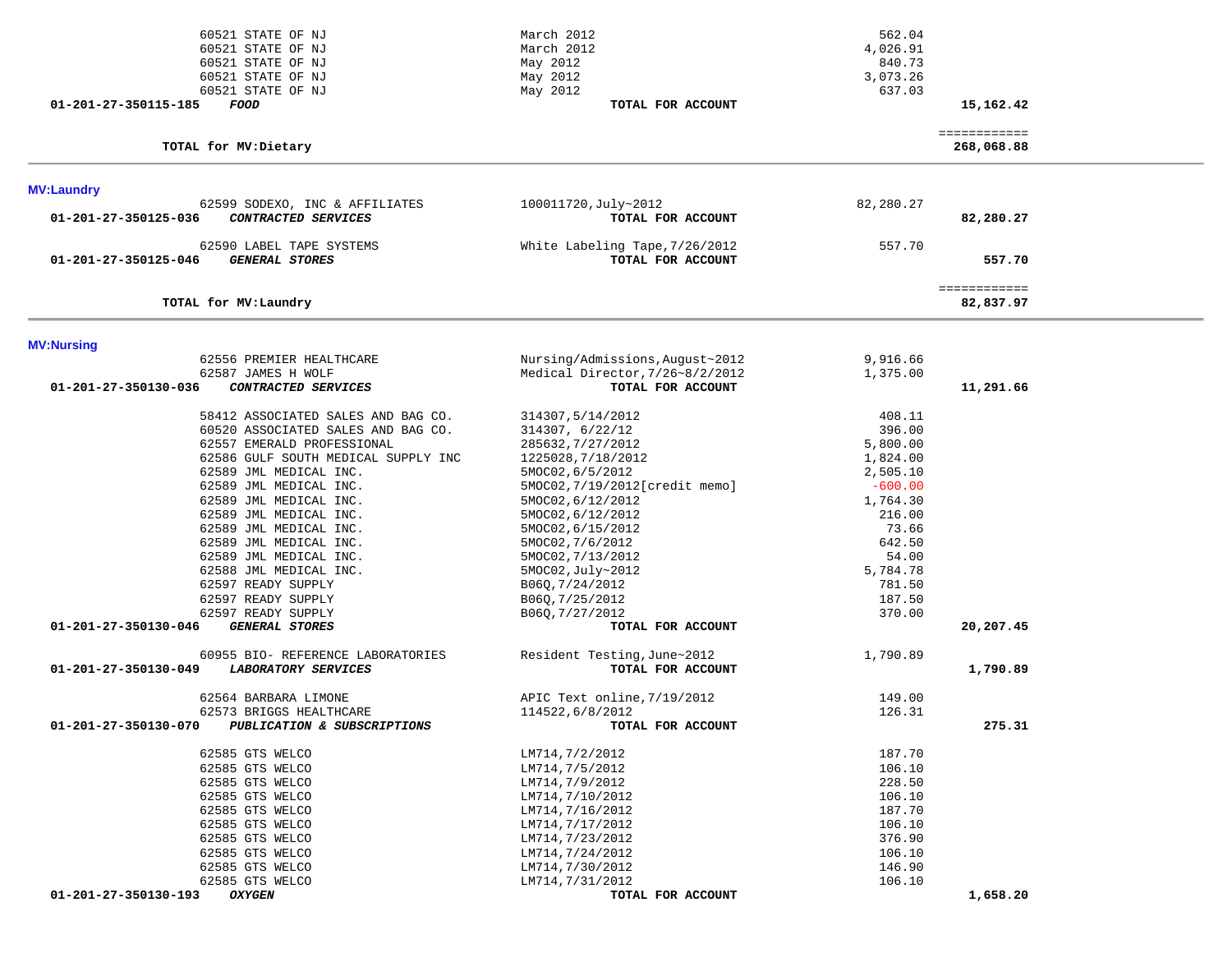| 62576 DIRECT SUPPLY INC                              | 29406, 7/26/2012                         | 1,907.88  |              |  |
|------------------------------------------------------|------------------------------------------|-----------|--------------|--|
|                                                      |                                          |           |              |  |
| 62543 SPECIALTY MEDICAL PRODUCTS INC.                | MOVMN, 7/26/2012                         | 189.00    |              |  |
| 62543 SPECIALTY MEDICAL PRODUCTS INC.                | MOVMN, 7/27/2012                         | 97.65     |              |  |
| 62543 SPECIALTY MEDICAL PRODUCTS INC.                | MOVMN, 7/30/2012                         | 261.04    |              |  |
| 62542 SPECIALTY MEDICAL PRODUCTS INC.                | MOVMN, 7/24/2012                         | 268.12    |              |  |
| 62542 SPECIALTY MEDICAL PRODUCTS INC.                | MOVMN, 7/31/2012                         | 102.50    |              |  |
| 01-201-27-350130-258<br><b>EQUIPMENT</b>             | TOTAL FOR ACCOUNT                        |           | 2,826.19     |  |
|                                                      |                                          |           |              |  |
| 62579 EMPIRE AMBULANCE LLC                           | Transport, $5/1/2012$                    | 168.00    |              |  |
| 62579 EMPIRE AMBULANCE LLC                           |                                          | 135.00    |              |  |
|                                                      | Transport, 5/16/2012                     |           |              |  |
| 62579 EMPIRE AMBULANCE LLC                           | Transport, 7/24/2012                     | 45.00     |              |  |
| 62579 EMPIRE AMBULANCE LLC                           | Transport, 7/24/2012                     | 45.00     |              |  |
| 62579 EMPIRE AMBULANCE LLC                           | Transport, 8/2/2012                      | 165.00    |              |  |
| 01-201-27-350130-340<br>TRANSPORTATION SERVICES      | TOTAL FOR ACCOUNT                        |           | 558.00       |  |
|                                                      |                                          |           |              |  |
| 60947 L. FEIGIN AND M. LAS MDS                       | 153366076A, 3/16/2011                    | 24.84     |              |  |
| 01-203-27-350130-189<br>(2011) MEDICAL               | TOTAL FOR ACCOUNT                        |           | 24.84        |  |
|                                                      |                                          |           |              |  |
|                                                      |                                          |           | ============ |  |
| TOTAL for MV:Nursing                                 |                                          |           | 38,632.54    |  |
|                                                      |                                          |           |              |  |
| <b>MV:Recreation/Volunteer Svc</b>                   |                                          |           |              |  |
| 62574 CLASSIC HAIR CARE                              | 6409, July~2012                          | 5,559.05  |              |  |
| 01-201-27-350135-036<br>CONTRACTED SERVICES          | TOTAL FOR ACCOUNT                        |           | 5,559.05     |  |
|                                                      |                                          |           |              |  |
| 62566 AFI FOODSERVICE DISTRIBUTORS                   | 185674, 7/26/2012                        | 52.65     |              |  |
|                                                      |                                          |           |              |  |
| 62570 ARTS! BY THE PEOPLE INC.                       | Poetry Workshop, 7/2/2012                | 50.00     |              |  |
| 62569 ARTISTIC AQUARIA INC                           | Aquarium Maintenance, June~2012          | 554.00    |              |  |
| 62565 KAREN HOGAN                                    | Calendar Enlargements, August~2012       | 36.24     |              |  |
| 62575 BRUSHSTROKES                                   | ArtAppreciation, 7/25/2012               | 135.00    |              |  |
| 62577 DOUGLAS TODD FRIED                             | Music Entertainment, 7/26/2012           | 125.00    |              |  |
| 62541 SPECIAL K HEALTH & FITNESS                     | Exercise~7/11, 18, 31/2012               | 300.00    |              |  |
| 01-201-27-350135-194<br><b>PATIENT ACTIVITIES</b>    | TOTAL FOR ACCOUNT                        |           | 1,252.89     |  |
|                                                      |                                          |           |              |  |
|                                                      |                                          |           | ============ |  |
| TOTAL for MV: Recreation/Volunteer Svc               |                                          |           | 6,811.94     |  |
|                                                      |                                          |           |              |  |
|                                                      |                                          |           |              |  |
| <b>MV:Rehabilitation</b>                             |                                          |           |              |  |
| 62598 SELECT REHABILITATION INC.                     | 850, July~2012                           | 44,092.96 |              |  |
| 01-201-27-350140-036<br>CONTRACTED SERVICES          | TOTAL FOR ACCOUNT                        |           | 44,092.96    |  |
|                                                      |                                          |           |              |  |
| 62598 SELECT REHABILITATION INC.                     | 850, July~2012                           | 35,347.27 |              |  |
| PATIENT ACTIVITIES<br>$01 - 201 - 27 - 350140 - 194$ | TOTAL FOR ACCOUNT                        |           | 35, 347.27   |  |
|                                                      |                                          |           |              |  |
| 62598 SELECT REHABILITATION INC.                     | 850, July~2012                           | 21,183.85 |              |  |
| <b>REHAB THERAPY</b><br>01-201-27-350140-199         | TOTAL FOR ACCOUNT                        |           | 21,183.85    |  |
|                                                      |                                          |           |              |  |
|                                                      |                                          |           | ============ |  |
| TOTAL for MV: Rehabilitation                         |                                          |           | 100,624.08   |  |
|                                                      |                                          |           |              |  |
| <b>County Adjuster</b>                               |                                          |           |              |  |
| 61484 STAPLES BUSINESS ADVANTAGE                     | X-Stamper Pkt Stamp 9/16'x2' Acquanetta  | 25.50     |              |  |
|                                                      |                                          |           |              |  |
| 61484 STAPLES BUSINESS ADVANTAGE                     | X-Stamper Pkt Stamp 9/16 'x2' James Burn | 25.50     |              |  |
| 01-201-27-357100-058<br>OFFICE SUPPLIES & STATIONERY | TOTAL FOR ACCOUNT                        |           | 51.00        |  |
|                                                      |                                          |           |              |  |

 **01-201-27-357100-082** *TRAVEL EXPENSE* **TOTAL FOR ACCOUNT 20.00**

 63085 COUNTY OF MORRIS 1ST 1/2 8/12 METERED MAIL 66.24  **01-201-27-357100-068** *POSTAGE & METERED MAIL* **TOTAL FOR ACCOUNT 66.24**60609 NJ STATE ASSOC OF CTY ADJUSTER County Adjusters Meeting/Luncheon July 2 20.00<br>2 TRAVEL EXPENSE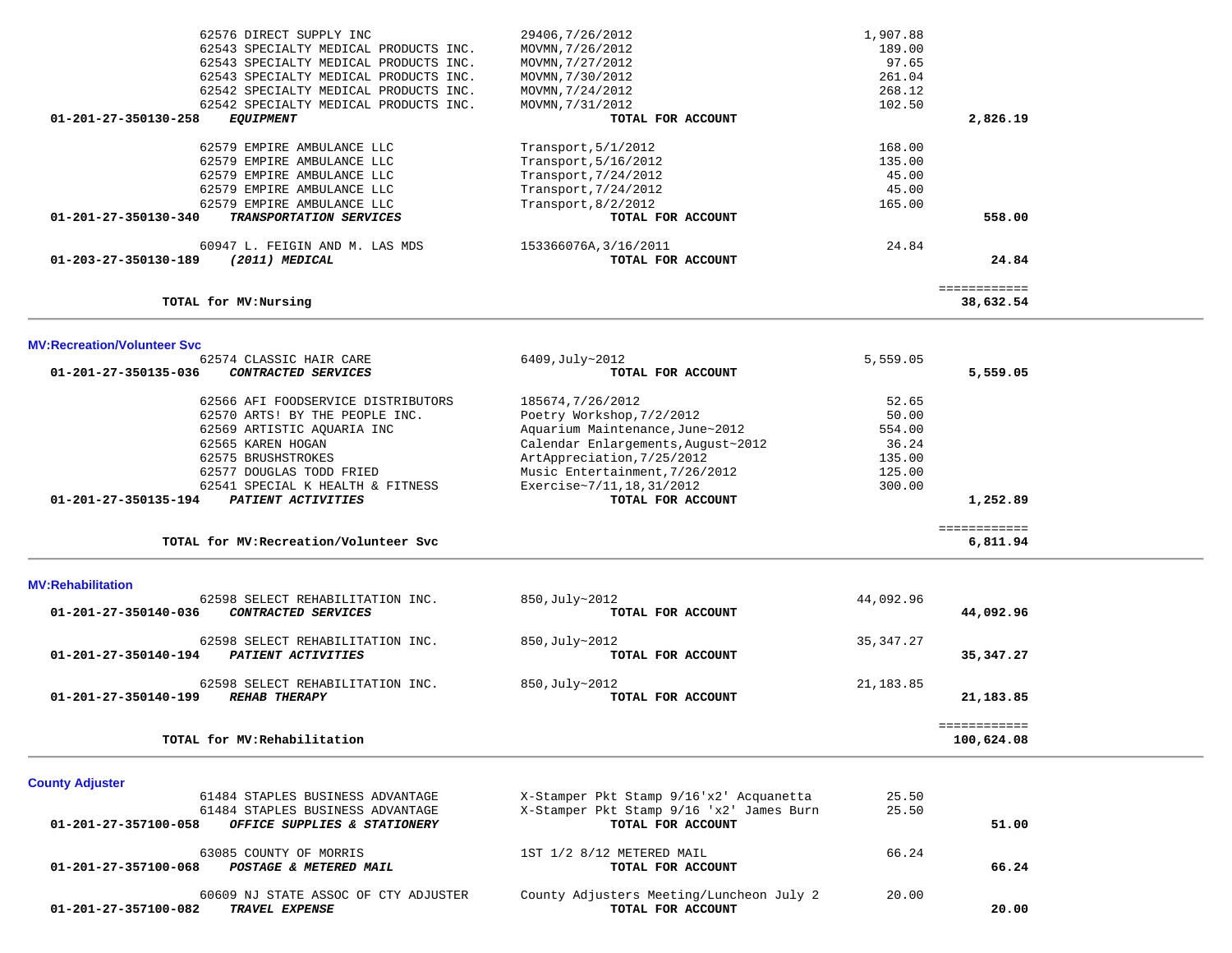| <b>County Library</b> |                                                                                                                                                                                                                                                                    |           |
|-----------------------|--------------------------------------------------------------------------------------------------------------------------------------------------------------------------------------------------------------------------------------------------------------------|-----------|
|                       |                                                                                                                                                                                                                                                                    |           |
|                       |                                                                                                                                                                                                                                                                    |           |
|                       |                                                                                                                                                                                                                                                                    |           |
|                       |                                                                                                                                                                                                                                                                    |           |
|                       |                                                                                                                                                                                                                                                                    |           |
|                       |                                                                                                                                                                                                                                                                    |           |
|                       |                                                                                                                                                                                                                                                                    |           |
|                       |                                                                                                                                                                                                                                                                    |           |
|                       |                                                                                                                                                                                                                                                                    |           |
|                       |                                                                                                                                                                                                                                                                    |           |
|                       |                                                                                                                                                                                                                                                                    |           |
|                       |                                                                                                                                                                                                                                                                    |           |
|                       |                                                                                                                                                                                                                                                                    |           |
|                       |                                                                                                                                                                                                                                                                    |           |
|                       |                                                                                                                                                                                                                                                                    |           |
|                       |                                                                                                                                                                                                                                                                    |           |
|                       |                                                                                                                                                                                                                                                                    |           |
|                       |                                                                                                                                                                                                                                                                    |           |
|                       |                                                                                                                                                                                                                                                                    |           |
|                       |                                                                                                                                                                                                                                                                    |           |
|                       |                                                                                                                                                                                                                                                                    |           |
|                       |                                                                                                                                                                                                                                                                    |           |
|                       |                                                                                                                                                                                                                                                                    |           |
|                       |                                                                                                                                                                                                                                                                    |           |
|                       |                                                                                                                                                                                                                                                                    |           |
|                       |                                                                                                                                                                                                                                                                    |           |
|                       |                                                                                                                                                                                                                                                                    |           |
|                       |                                                                                                                                                                                                                                                                    |           |
|                       |                                                                                                                                                                                                                                                                    |           |
|                       |                                                                                                                                                                                                                                                                    |           |
|                       |                                                                                                                                                                                                                                                                    |           |
|                       |                                                                                                                                                                                                                                                                    |           |
|                       |                                                                                                                                                                                                                                                                    |           |
|                       |                                                                                                                                                                                                                                                                    |           |
|                       |                                                                                                                                                                                                                                                                    |           |
|                       |                                                                                                                                                                                                                                                                    |           |
|                       |                                                                                                                                                                                                                                                                    |           |
|                       |                                                                                                                                                                                                                                                                    |           |
|                       |                                                                                                                                                                                                                                                                    |           |
|                       |                                                                                                                                                                                                                                                                    |           |
|                       |                                                                                                                                                                                                                                                                    |           |
|                       |                                                                                                                                                                                                                                                                    |           |
|                       |                                                                                                                                                                                                                                                                    |           |
|                       |                                                                                                                                                                                                                                                                    |           |
|                       |                                                                                                                                                                                                                                                                    |           |
|                       |                                                                                                                                                                                                                                                                    |           |
|                       |                                                                                                                                                                                                                                                                    | 12,738.14 |
|                       | examy Lenary<br>$\begin{bmatrix} 1.0187 & 0.0187 & 0.0187 & 0.0187 & 0.0187 & 0.0187 & 0.0187 & 0.0187 & 0.0187 & 0.0187 & 0.0187 & 0.0187 & 0.0187 & 0.0187 & 0.0187 & 0.0187 & 0.0187 & 0.0187 & 0.0187 & 0.0187 & 0.0187 & 0.0187 & 0.0187 & 0.0187 & 0.0187 &$ |           |
|                       |                                                                                                                                                                                                                                                                    | 309.49    |
|                       |                                                                                                                                                                                                                                                                    |           |
|                       |                                                                                                                                                                                                                                                                    |           |
|                       |                                                                                                                                                                                                                                                                    |           |
|                       |                                                                                                                                                                                                                                                                    | 304.93    |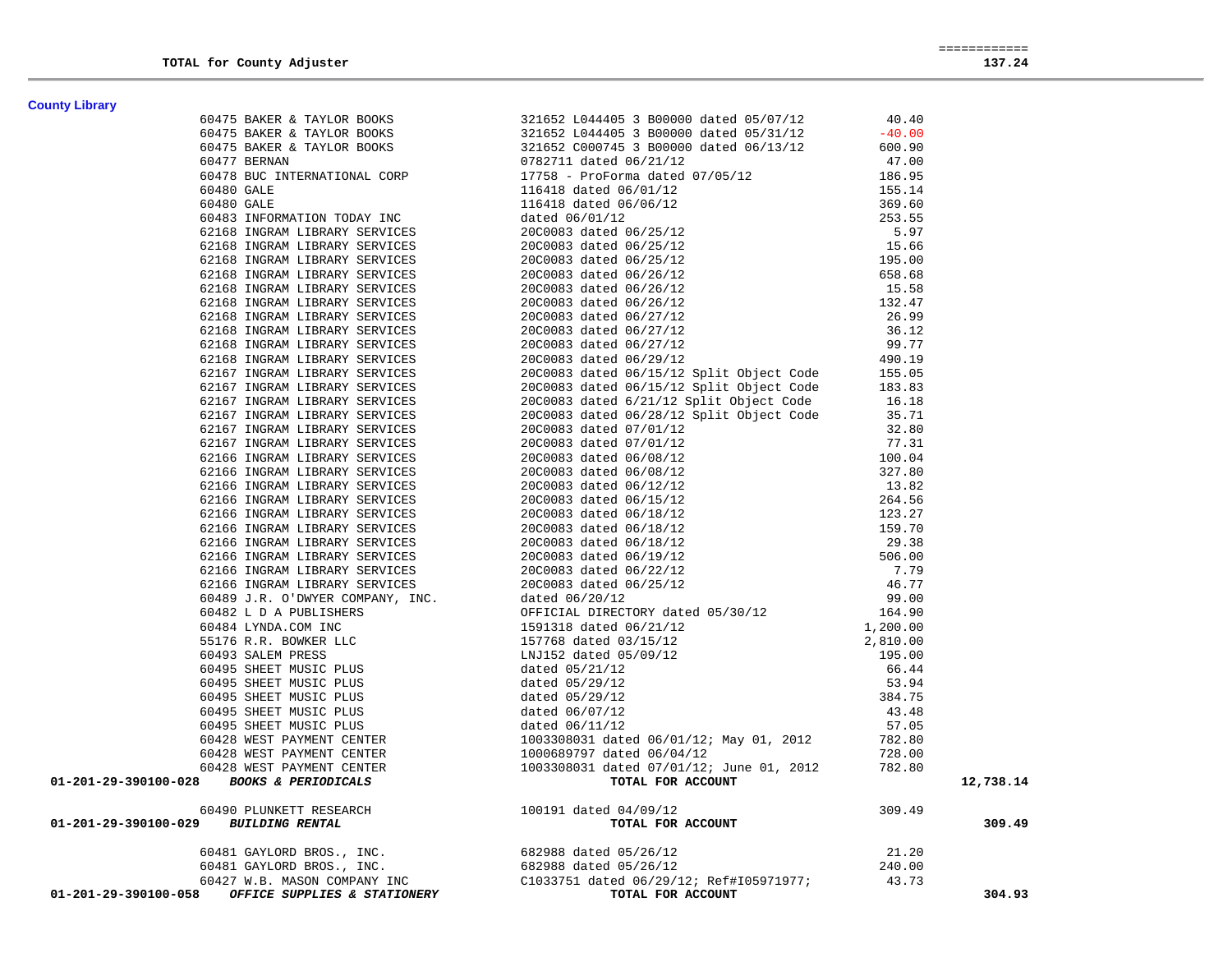| 01-201-29-390100-084                  | OTHER OUTSIDE SERVICES                            | TOTAL FOR ACCOUNT                         |            | 118,750.00                 |  |
|---------------------------------------|---------------------------------------------------|-------------------------------------------|------------|----------------------------|--|
|                                       |                                                   |                                           |            |                            |  |
|                                       | 59196 POSPAPER.COM                                | S.O.#38421 dated 06/11/12; White Thermal  | 1,588.50   |                            |  |
|                                       | 59196 POSPAPER.COM                                | S.O.#38421 dated 06/11/12; Pink Thermal   | 188.85     |                            |  |
|                                       | 60496 STAPLES BUSINESS ADVANTAGE                  | NYC 1054187 dated 06/08/12                | 69.08      |                            |  |
|                                       | 60496 STAPLES BUSINESS ADVANTAGE                  | NYC 1054187 dated 06/09/12                | $-34.54$   |                            |  |
|                                       | 60427 W.B. MASON COMPANY INC                      | C1033751 dated 06/13/12; Ref#I05693627;   | 577.55     |                            |  |
|                                       | 60479 CARTRIDGE WORLD OF PARSIPPANY               | dated 07/06/12 R/S \$359.91; REF \$521.88 | 881.79     |                            |  |
| 01-201-29-390100-095                  | OTHER ADMINISTRATIVE SUPPLIES                     | TOTAL FOR ACCOUNT                         |            | 3,271.23                   |  |
|                                       | TOTAL for County Library                          |                                           |            | ============<br>137,118.07 |  |
|                                       |                                                   |                                           |            |                            |  |
| <b>County Superintendent of Schoo</b> |                                                   |                                           |            |                            |  |
| 01-201-29-392100-031                  | 62608 KATHLEEN SERAFINO<br>CELLULAR PHONES/PAGERS | $201 - 669 - 85$<br>TOTAL FOR ACCOUNT     | 106.66     | 106.66                     |  |
|                                       |                                                   |                                           |            |                            |  |
|                                       |                                                   |                                           | 79.50      |                            |  |
|                                       | 63085 COUNTY OF MORRIS                            | 1ST 1/2 8/12 METERED MAIL                 |            |                            |  |
| 01-201-29-392100-068                  | POSTAGE & METERED MAIL                            | TOTAL FOR ACCOUNT                         |            | 79.50                      |  |
|                                       |                                                   |                                           |            | ============               |  |
|                                       | TOTAL for County Superintendent of Schoo          |                                           |            | 186.16                     |  |
|                                       |                                                   |                                           |            |                            |  |
| <b>Contribution to County College</b> |                                                   |                                           |            |                            |  |
|                                       | 62983 COUNTY COLLEGE OF MORRIS                    | 2ND 1/2 8/12 OPERATING BUDGET             | 398,409.91 |                            |  |
| 01-201-29-395100-090                  | <b>EXPENDITURES</b>                               | TOTAL FOR ACCOUNT                         |            | 398,409.91                 |  |
|                                       |                                                   |                                           |            | ============               |  |
|                                       | TOTAL for Contribution to County College          |                                           |            | 398,409.91                 |  |
|                                       |                                                   |                                           |            |                            |  |
| <b>Rutgers Extension Service</b>      | 62238 W.B. MASON COMPANY INC                      | $8-1/2$ x 11 white copy paper             | 119.80     |                            |  |
|                                       | 61483 STAPLES BUSINESS ADVANTAGE                  | Office Supplies                           | 105.58     |                            |  |
|                                       | 61483 STAPLES BUSINESS ADVANTAGE                  | Office Supplies                           | 4.65       |                            |  |
| 01-201-29-396100-058                  | OFFICE SUPPLIES & STATIONERY                      | TOTAL FOR ACCOUNT                         |            | 230.03                     |  |
|                                       | 63085 COUNTY OF MORRIS                            | 1ST 1/2 8/12 METERED MAIL                 | 229.48     |                            |  |
| 01-201-29-396100-068                  | POSTAGE & METERED MAIL                            | TOTAL FOR ACCOUNT                         |            | 229.48                     |  |
|                                       |                                                   |                                           |            |                            |  |
|                                       | 62055 DEER PARK                                   | $6/23/12 - 7/22/12$<br>0434680872         | 25.99      |                            |  |
| 01-201-29-396100-095                  | OTHER ADMINISTRATIVE SUPPLIES                     | TOTAL FOR ACCOUNT                         |            | 25.99                      |  |
|                                       | 61486 RICOH AMERICAS CORPORATION                  | Copier rental from 2/1/12-4/30/12         | 974.22     |                            |  |
|                                       | 61487 RICOH AMERICAS CORPORATION                  | copier rental from 5/1/12-7/31/12         | 974.22     |                            |  |
| $01 - 201 - 29 - 396100 - 163$        | <b>OFFICE MACHINES</b>                            | TOTAL FOR ACCOUNT                         |            | 1,948.44                   |  |
|                                       |                                                   |                                           |            |                            |  |
|                                       |                                                   |                                           |            |                            |  |

|            | 922.01     | 1ST 1/2 8/12 METERED MAIL                      | 63085 COUNTY OF MORRIS                                      |
|------------|------------|------------------------------------------------|-------------------------------------------------------------|
| 922.01     |            | TOTAL FOR ACCOUNT                              | POSTAGE & METERED MAIL<br>01-201-29-390100-068              |
|            | 16.99      | 20C0083 dated 06/15/12 Split Object Code       | 62167 INGRAM LIBRARY SERVICES                               |
|            | 25.75      | 20C0083 dated 06/15/12 Split Object Code       | 62167 INGRAM LIBRARY SERVICES                               |
|            | 10.99      | 20C0083 dated 06/21/12 Split Object Code       | 62167 INGRAM LIBRARY SERVICES                               |
|            | 14.72      | 20C0083 dated 06/28/12 Split Object Code       | 62167 INGRAM LIBRARY SERVICES                               |
|            | 90.96      | 2000001148 dated 05/29/12                      | 60486 MIDWEST TAPE LLC                                      |
|            | 131.95     | 2000001148 dated 06/11/12                      | 60486 MIDWEST TAPE LLC                                      |
|            | 448.71     | 2000001148 dated 06/13/12                      | 60486 MIDWEST TAPE LLC                                      |
|            | 82.20      | 91165 dated 05/23/12                           | 60492 RECORDED BOOKS LLC                                    |
| 822.27     |            | TOTAL FOR ACCOUNT                              | 01-201-29-390100-083<br>VIDEO & FILM MATERIALS              |
|            |            |                                                |                                                             |
|            | 118,750.00 | 2012 Annual Assessment for MC Library          | 62769 M A I N INC                                           |
| 118,750.00 |            | TOTAL FOR ACCOUNT                              | <i>OTHER OUTSIDE SERVICES</i>                               |
|            | 1,588.50   | $S.O.$ #38421 dated $06/11/12$ ; White Thermal | 59196 POSPAPER.COM                                          |
|            | 188.85     | S.O.#38421 dated 06/11/12; Pink Thermal        | 59196 POSPAPER.COM                                          |
|            | 69.08      | NYC 1054187 dated 06/08/12                     | 60496 STAPLES BUSINESS ADVANTAGE                            |
|            | $-34.54$   | NYC 1054187 dated 06/09/12                     | 60496 STAPLES BUSINESS ADVANTAGE                            |
|            | 577.55     | C1033751 dated 06/13/12; Ref#I05693627;        | 60427 W.B. MASON COMPANY INC                                |
|            | 881.79     | dated 07/06/12 R/S \$359.91; REF \$521.88      | 01-201-29-390100-084<br>60479 CARTRIDGE WORLD OF PARSIPPANY |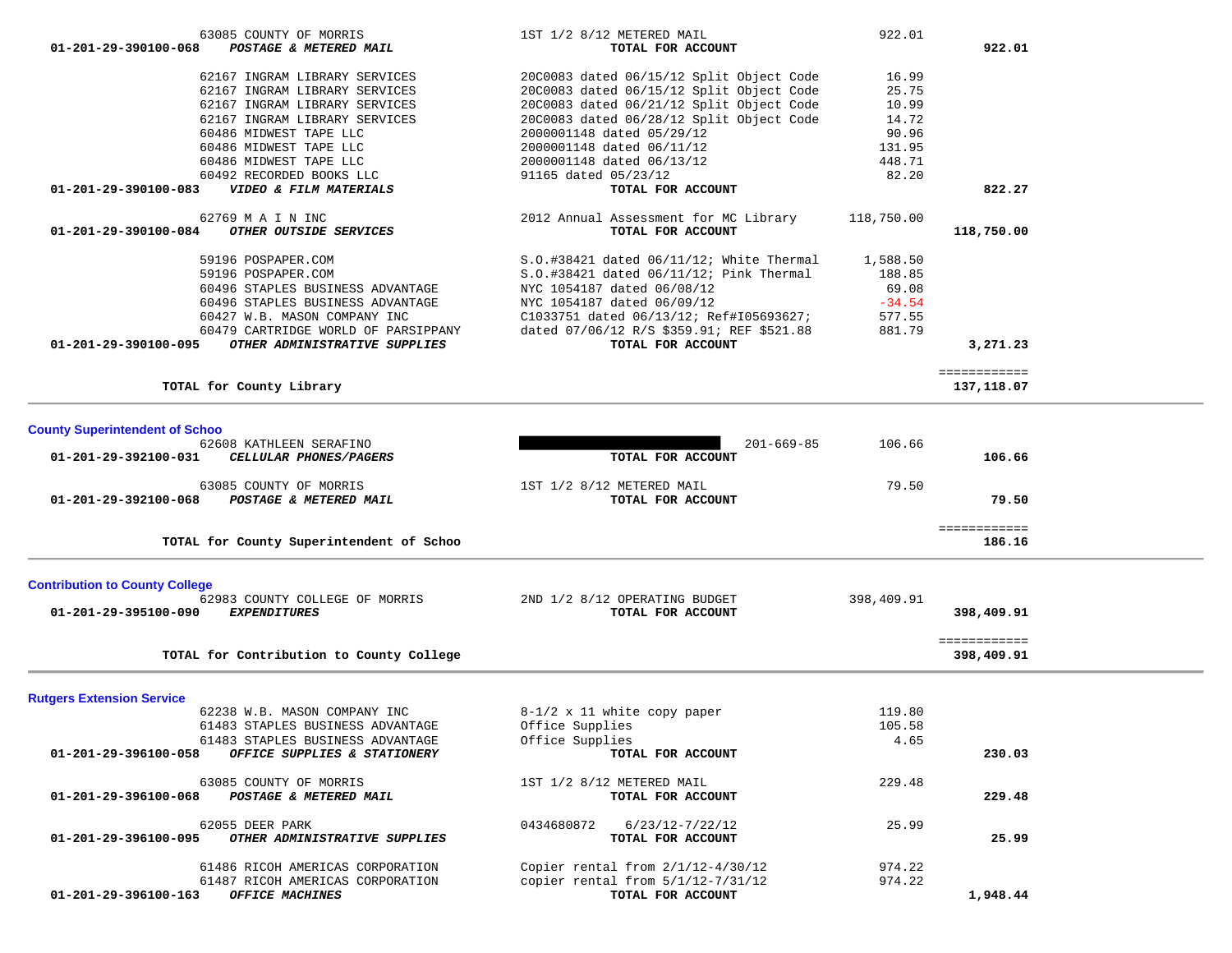|                                   | TOTAL for Rutgers Extension Service                                                                         |                                                                                                           |                  | ============<br>2,433.94   |  |
|-----------------------------------|-------------------------------------------------------------------------------------------------------------|-----------------------------------------------------------------------------------------------------------|------------------|----------------------------|--|
| <b>Rmb Out of Cty Two Yr Coll</b> | 62969 SUSSEX COUNTY COMMUNITY COLLEGE                                                                       | Chargeback for S212 for Lisa Ebers and S                                                                  | 768.00           |                            |  |
| 01-201-29-397100-090              | 63100 BERGEN COMMUNITY COLLEGE<br>63101 BERGEN COMMUNITY COLLEGE<br>RMB OUT OF CTY TWO YR COLL EXPENDITURES | 2012 Summer U Chargeback for Jincy Abrah<br>Summer I 2012 Chargeback for Tracie Rein<br>TOTAL FOR ACCOUNT | 767.20<br>335.65 | 1,870.85                   |  |
|                                   |                                                                                                             |                                                                                                           |                  |                            |  |
|                                   | TOTAL for Rmb Out of Cty Two Yr Coll                                                                        |                                                                                                           |                  | ============<br>1,870.85   |  |
| <b>Cont M.C. School of Tech</b>   |                                                                                                             |                                                                                                           |                  |                            |  |
| 01-201-29-400100-090              | 62982 MC VOCATIONAL SCHOOL DISTRICT<br>CONT M.C. SCHOOL OF TECH EXPENDITURES                                | DISTRICT TAXES TO BE RAISED 8/12<br>TOTAL FOR ACCOUNT                                                     | 588,974.67       | 588,974.67                 |  |
|                                   | TOTAL for Cont M.C. School of Tech                                                                          |                                                                                                           |                  | ============<br>588,974.67 |  |
| <b>Aid to Museums</b>             |                                                                                                             |                                                                                                           |                  |                            |  |
| 01-201-29-403100-090              | 62424 MORRIS MUSEUM<br>AID TO MUSEUMS EXPENDITURES                                                          | Morris Museum third qtr. grant 2012<br>TOTAL FOR ACCOUNT                                                  | 3,500.00         | 3,500.00                   |  |
|                                   | TOTAL for Aid to Museums                                                                                    |                                                                                                           |                  | ============<br>3,500.00   |  |
| <b>Fire and Police Academy</b>    |                                                                                                             |                                                                                                           |                  |                            |  |
|                                   | 62534 W.B. MASON COMPANY INC                                                                                | Labels                                                                                                    | 28.80            |                            |  |
|                                   | 62534 W.B. MASON COMPANY INC<br>62534 W.B. MASON COMPANY INC                                                | Pocket Folders<br>Post-It Notes                                                                           | 67.45<br>27.45   |                            |  |
| 01-201-29-407100-058              | OFFICE SUPPLIES & STATIONERY                                                                                | TOTAL FOR ACCOUNT                                                                                         |                  | 123.70                     |  |
|                                   | 62200 MORRIS COUNTY ENGRAVING LLC                                                                           | Certificate Plaque                                                                                        | 33.75            |                            |  |
|                                   | 62200 MORRIS COUNTY ENGRAVING LLC                                                                           | Airflyte w/Figure                                                                                         | 56.00            |                            |  |
|                                   | 62200 MORRIS COUNTY ENGRAVING LLC                                                                           | Airflyte w/Figure                                                                                         | 56.00            |                            |  |
|                                   | 62200 MORRIS COUNTY ENGRAVING LLC                                                                           | Academic Award                                                                                            | 58.85            |                            |  |
|                                   | 62200 MORRIS COUNTY ENGRAVING LLC                                                                           | Less 10% Discount                                                                                         | $-20.46$         |                            |  |
|                                   | 62198 MR. JOHN, INC.                                                                                        | Port-A-Potty                                                                                              | 16.25            |                            |  |
| 01-201-29-407100-059              | 62534 W.B. MASON COMPANY INC<br>OTHER GENERAL EXPENSES                                                      | Paper<br>TOTAL FOR ACCOUNT                                                                                | 449.25           | 649.64                     |  |
|                                   | 63085 COUNTY OF MORRIS                                                                                      | 1ST 1/2 8/12 METERED MAIL                                                                                 | 96.30            |                            |  |
| 01-201-29-407100-068              | POSTAGE & METERED MAIL                                                                                      | TOTAL FOR ACCOUNT                                                                                         |                  | 96.30                      |  |
|                                   | 60311 KYOCERA MITA AMERICA, INC.                                                                            | 7629689-011 Quarterly Payment                                                                             | 851.97           |                            |  |
| 01-201-29-407100-164              | OFFICE MACHINES - RENTAL                                                                                    | TOTAL FOR ACCOUNT                                                                                         |                  | 851.97                     |  |
|                                   | 60201 AMERICAN TEST CENTER                                                                                  | Truck Ladders                                                                                             | 505.00           |                            |  |
|                                   | 60201 AMERICAN TEST CENTER                                                                                  | Ground Ladders                                                                                            | 703.00           |                            |  |
|                                   | 60202 FIREFIGHTER ONE LLC                                                                                   | Saw Blades                                                                                                | 130.00           |                            |  |
| 01-201-29-407100-223              | <b>BUILDING REPAIRS</b>                                                                                     | TOTAL FOR ACCOUNT                                                                                         |                  | 1,338.00                   |  |
|                                   | 62537 MORRISTOWN LUMBER &                                                                                   | Machine Screws                                                                                            | 20.98            |                            |  |
|                                   | 62537 MORRISTOWN LUMBER &                                                                                   | HEX Nuts                                                                                                  | 7.58             |                            |  |
|                                   | 62537 MORRISTOWN LUMBER &                                                                                   | HX.W.HD.S-DR.SCW                                                                                          | 38.98            | 67.54                      |  |
| 01-201-29-407100-239              | SMALL TOOLS                                                                                                 | TOTAL FOR ACCOUNT                                                                                         |                  |                            |  |
|                                   | 61782 KIDDE FIRE TRAINERS, INC.                                                                             | Smoke Fluid, 55 GL                                                                                        | 1,200.00         |                            |  |
| 01-201-29-407100-258              | <b>EQUIPMENT</b>                                                                                            | TOTAL FOR ACCOUNT                                                                                         |                  | 1,200.00                   |  |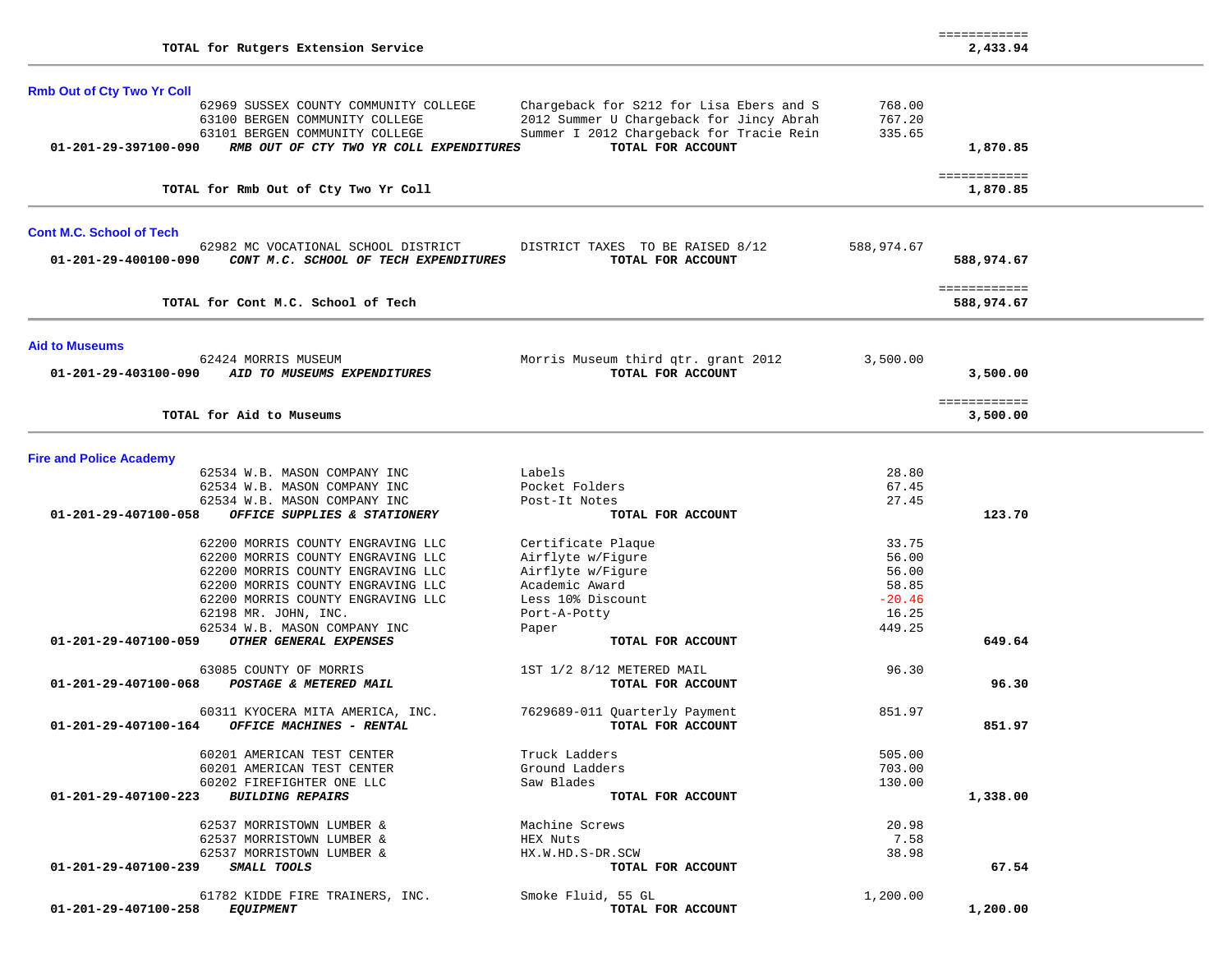|                      | TOTAL for Fire and Police Academy                        |                                                                                         |             | ============<br>7,941.65 |
|----------------------|----------------------------------------------------------|-----------------------------------------------------------------------------------------|-------------|--------------------------|
| <b>Utilities</b>     |                                                          |                                                                                         |             |                          |
| 01-201-31-430100-136 | DIESEL FUEL                                              | 61386 NATIONAL FUEL OIL INC. 1200.0 GAL. DIESEL FUEL FOR MONTVILLE<br>TOTAL FOR ACCOUNT | 3,475.20    | 3,475.20                 |
|                      | 62487 JERSEY CENTRAL POWER & LIGHT                       | 20-00-00-0539-3-0 120 E Hanover Ave 7/30                                                | 621.66      |                          |
|                      | 62532 JERSEY CENTRAL POWER & LIGHT                       | 10-00-44-7627-6-1 Rt 46 & Canfield Ave 8                                                | 40.16       |                          |
|                      | 62637 JERSEY CENTRAL POWER & LIGHT                       | 100 088 739 899 - CAC parking/ 03-26-12                                                 | 2.49        |                          |
|                      | 62637 JERSEY CENTRAL POWER & LIGHT                       | 100 088 739 899 - CAC parking/ 04-18-12                                                 | 5.78        |                          |
|                      | 62637 JERSEY CENTRAL POWER & LIGHT                       | 100 088 739 899 - CAC parking/ 05-19-12                                                 | 174.38      |                          |
|                      | 62637 JERSEY CENTRAL POWER & LIGHT                       | 100 088 739 899 - CAC parking/ 06-16-12                                                 | 249.48      |                          |
|                      | 60647 TIOGA SOLAR MORRIS COUNTY 1 LLC                    | 136242003/ RE: VOTING MACHINE                                                           | 1,608.62    |                          |
|                      | 60647 TIOGA SOLAR MORRIS COUNTY 1 LLC                    | 136242003/ RE: SCHUYLER BLDG                                                            | 690.95      |                          |
|                      | 60647 TIOGA SOLAR MORRIS COUNTY 1 LLC                    | 136242003/ RE: SCHUYLER GRG                                                             | 1,036.48    |                          |
|                      | 62027 JERSEY CENTRAL POWER & LIGHT                       | 10-00-05-8414-2-2 7/16/2012 St Lighting                                                 | 376.40      |                          |
|                      | 62021 JERSEY CENTRAL POWER & LIGHT                       | 10-00-01-6063-0-8 7/16/2012 St Lighting                                                 | 720.96      |                          |
|                      | 62901 JERSEY CENTRAL POWER & LIGHT                       | 20 00 00 0538 4 9 -MASTER ACCOUNT#/ REMO                                                | 3,382.19    |                          |
|                      | 62905 JERSEY CENTRAL POWER & LIGHT                       | 20 00 00 0537 8 1 - MASTER ACCT - HILL/                                                 | 131,432.91  |                          |
|                      | 62905 JERSEY CENTRAL POWER & LIGHT                       | 100 005 063 530 - REVERSED INVOICE CREDI                                                | $-4,857.83$ |                          |
|                      | 62905 JERSEY CENTRAL POWER & LIGHT                       | 100 005 063 795 - REVERSED INVOICE CREDI                                                | $-274.23$   |                          |
|                      | 62905 JERSEY CENTRAL POWER & LIGHT                       | 100 005 064 041 - REVERSED INVOICE CREDI                                                | $-284.95$   |                          |
|                      | 62905 JERSEY CENTRAL POWER & LIGHT                       | 100 005 064 306 - REVERSED INVOICE CREDI                                                | $-9,466.08$ |                          |
|                      | 62905 JERSEY CENTRAL POWER & LIGHT                       | 100 005 064 397 - REVERSED INVOICE CREDI                                                | $-2,737.10$ |                          |
|                      | 62905 JERSEY CENTRAL POWER & LIGHT                       | 100 037 710 934- REVERSED INVOICE CREDIT                                                | $-827.62$   |                          |
|                      | 62905 JERSEY CENTRAL POWER & LIGHT                       | 100 053 904 387- REVERSED INVOICE CREDIT                                                | $-885.84$   |                          |
|                      | 62906 JERSEY CENTRAL POWER & LIGHT                       | 20-00-00-9710-0-8/ RUTH DAVIS DRIVE/ 08                                                 | 419.27      |                          |
|                      | 62907 JERSEY CENTRAL POWER & LIGHT                       | 200-000-052-817 MASTER ACCOUNT / MORRIST                                                | 6,217.42    |                          |
|                      | 62377 JERSEY CENTRAL POWER & LIGHT                       | 10-00-89-1397-3-5 O Rt 206 7/23/2012                                                    | 62.21       |                          |
|                      | 62376 JERSEY CENTRAL POWER & LIGHT                       | 10-00-64-2465-3-9 Rt 53 Diamond Spring R                                                | 37.80       |                          |
| 01-201-31-430100-137 | 62001 JERSEY CENTRAL POWER & LIGHT<br><b>ELECTRICITY</b> | 10 00 79 4382 5 3 - CAC COMPLEX/ 06-19-1<br>TOTAL FOR ACCOUNT                           | 2,697.19    | 130,442.70               |
|                      |                                                          |                                                                                         |             |                          |
|                      | 62965 ALLIED OIL                                         | FUEL CHARGES 7/12 - CURRENT                                                             | 52,022.00   |                          |
|                      | 62465 FLEET SERVICES                                     | FUEL PURCHASES                                                                          | 283.11      |                          |
| 01-201-31-430100-140 | <b>GAS PURCHASES</b>                                     | TOTAL FOR ACCOUNT                                                                       |             | 52,305.11                |
|                      | 62638 N.J. NATURAL GAS COMPANY                           | 12-1157-4515-09 RE: DOVER PROBATION/ 07-                                                | 30.41       |                          |
|                      | 62639 N.J. NATURAL GAS COMPANY                           | 06-1126-4370-18 RE: WHARTON ROADS/ 07-03                                                | 155.68      |                          |
|                      | 62640 N.J. NATURAL GAS COMPANY                           | 22-0009-8231-77 RE: WHARTON BRIDGE GEN/                                                 | 29.40       |                          |
|                      | 62641 N.J. NATURAL GAS COMPANY                           | 06-1126-4355-14 RE: WHARTON BRIDGES / 07                                                | 233.89      |                          |
|                      | 62642 N.J. NATURAL GAS COMPANY                           | 06-1126-4174-12 RE: WHARTON OFF/ 07-03-1                                                | 26.08       |                          |
|                      | 60200 SUBURBAN PROPANE -2347                             | Propane                                                                                 | 1,854.04    |                          |
|                      | 60200 SUBURBAN PROPANE -2347                             | Transportation                                                                          | 0.95        |                          |
|                      | 60200 SUBURBAN PROPANE -2347                             | Regulatory Fee                                                                          | 9.62        |                          |
|                      | 62909 HESS CORPORATION                                   | 1316 - SUMMARY GROUP #/ MORRIS COUNTY (6                                                | 3,761.95    |                          |
|                      | 62908 HESS CORPORATION                                   | 1317 - SUMMARY GROUP #/ MORRIS COUNTY (6                                                | 30.97       |                          |
|                      | 61787 SUBURBAN PROPANE -2347                             | Propane                                                                                 | 1,688.94    |                          |
|                      | 61787 SUBURBAN PROPANE -2347                             | Transportation                                                                          | 1.35        |                          |
|                      | 61787 SUBURBAN PROPANE -2347                             | Regulatory Fee                                                                          | 9.62        |                          |
| 01-201-31-430100-141 | NATURAL GAS                                              | TOTAL FOR ACCOUNT                                                                       |             | 7,832.90                 |
| 62777 VERIZON        |                                                          | Verizon Bill 973-539-6466 621 55Y 7/16/                                                 | 64.88       |                          |
| 62009 AT&T           |                                                          | UTILITIES - TELEPHONE                                                                   | 1,213.41    |                          |
|                      | 62199 CABLEVISION                                        | $7/15/12 - 8/14/12$<br>$07876 - 536684 - 01 - 1$                                        | 239.90      |                          |

62199 CABLEVISION 07876-536684-01-1 7/15/12-8/14/12

62194 AIRPOWER INTERNATIONAL INC.<br>62197 FIRE FIGHTERS EOUIPMENT CO INC Muts/Nipples 3,250.00

 **01-201-29-407100-291** *VEHICLE REPAIRS* **TOTAL FOR ACCOUNT 3,614.50**

 62197 FIRE FIGHTERS EQUIPMENT CO INC Nuts/Nipples 252.00 62197 FIRE FIGHTERS EQUIPMENT CO INC Labor 112.50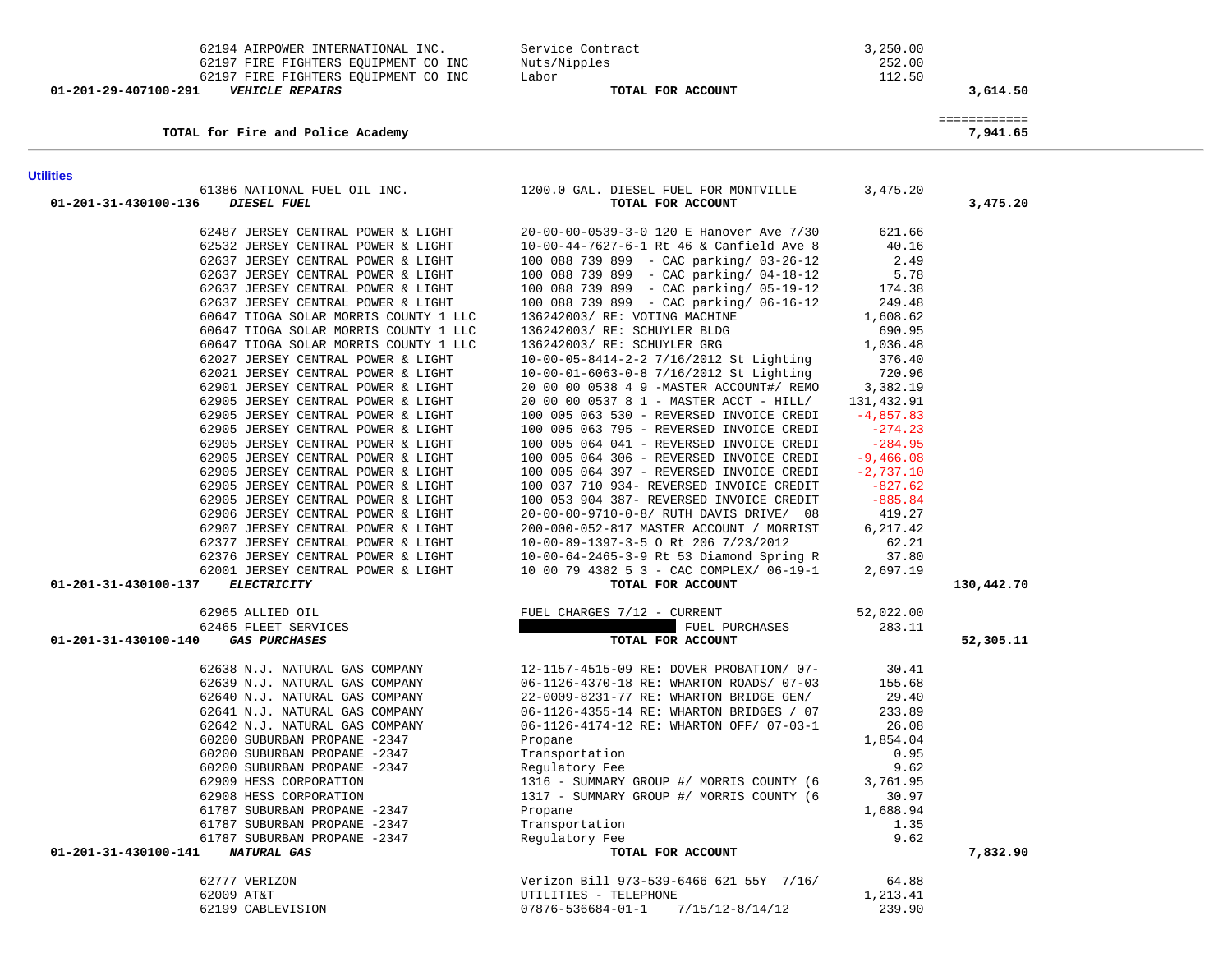|                                                                  | Account 602217                                                                       | 65.75              |                          |  |
|------------------------------------------------------------------|--------------------------------------------------------------------------------------|--------------------|--------------------------|--|
| 60225 PTS                                                        | July 2012                                                                            | 675.00             |                          |  |
| 62007 VERIZON                                                    | UTILITIES - TELEPHONE                                                                | 28,618.43          |                          |  |
| 60532 VERIZON                                                    | 201 Z43-6526 999 90Y 07/01/12                                                        | 12,713.27          |                          |  |
| 60535 VERIZON                                                    | 201 V63-2073 999 44Y 07/01/12                                                        | 4,290.59           |                          |  |
| 61816 VERIZON                                                    | 973 539-7933 842 07Y, 7/16/12, 7/16-8/15                                             | 27.39              |                          |  |
| 61816 VERIZON                                                    | 973 644-3258 153 04Y, 7/13/12, 7/13-8/12                                             | 136.96<br>4,893.92 |                          |  |
| 61817 VERIZON                                                    | 201 V03-7261 127 66Y 7/16/12                                                         | 210.14             |                          |  |
| 61818 VERIZON<br>61818 VERIZON                                   | 201 V03-1289 703 57Y, 7/16/12 (7/16-8/15<br>201 V03-1541 818 53Y, 7/16 (7/16-8/15/11 | 200.95             |                          |  |
| 60185 VERIZON CABS                                               | 6/25 E911fiber link (6/25-7/24/12) 201 M                                             | 2,254.08           |                          |  |
| 62610 VERIZON WIRELESS                                           | 486023883-00001 JUN 22-JUL 21, 2012 CTY                                              | 3,202.58           |                          |  |
| 62185 CENTURYLINK                                                | 309973303, 7/19/12 T1 Chester site 7/19-                                             | 416.52             |                          |  |
| 62723 VERIZON BUSINESS                                           | Bill Payer ID: Y2206770                                                              | 12,592.93          |                          |  |
| 62723 VERIZON BUSINESS                                           | Bill Payer ID: Y2206770                                                              | 24, 142. 31        |                          |  |
| 62723 VERIZON BUSINESS                                           | Bill Payer ID: Y2206770                                                              | 11,737.52          |                          |  |
| 62723 VERIZON BUSINESS                                           | Bill Payer ID: Y2206770                                                              | 11,690.03          |                          |  |
| 61813 VERIZON                                                    | 973 361-0398 892 16Y, 7/1/12, 7/1-7/31/1                                             | 110.49             |                          |  |
| 61813 VERIZON                                                    | 973 455-1700 480 36Y, 7/2/12, 72-8/1/12                                              | 105.94             |                          |  |
| 61813 VERIZON                                                    | 973 328-3165 445 58Y, 7/4/12, 7/4-8/3/12                                             | 30.95              |                          |  |
| 61813 VERIZON                                                    | 973 829-0312 882 15Y, 7/4/12, 7/4-8/3/12                                             | 65.24              |                          |  |
| 61813 VERIZON                                                    | 973 697-0879 521 94Y, 6/22/12, 6/22-7/21                                             | 26.88              |                          |  |
| 61813 VERIZON                                                    | 973 326-8955 127 49Y, 6/25, 6/25-7/24/12                                             | 26.88              |                          |  |
| 61813 VERIZON                                                    | 973 299-6835 828 04Y, 7/10/12, (7/10-8/9                                             | 31.02              |                          |  |
| 61813 VERIZON                                                    | 973 584-2050 195 53Y, $7/11/12$ , $(u/11-8/1)$                                       | 27.35              |                          |  |
| 62609 SPRINT-NEXTEL                                              | 700248693 JUN 01-JUN 30, 2012 COUNTY WI                                              | 2,138.35           |                          |  |
| 62295 VERIZON                                                    | Account 201 Z43-6565 209 52Y                                                         | 866.00             |                          |  |
| 01-201-31-430100-146<br><b>TELEPHONE</b>                         | TOTAL FOR ACCOUNT                                                                    |                    | 122,815.66               |  |
|                                                                  |                                                                                      |                    | ============             |  |
| TOTAL for Utilities                                              |                                                                                      |                    | 316,871.57               |  |
|                                                                  |                                                                                      |                    |                          |  |
| <b>Defined Contribution Ret. Plan</b>                            |                                                                                      |                    |                          |  |
|                                                                  |                                                                                      |                    |                          |  |
| 62243 DEFINED CONTRIBUTION RETIREMENT                            | Group Life Insurance GLI Amt Employer Co                                             | 2,150.38           |                          |  |
| 62243 DEFINED CONTRIBUTION RETIREMENT                            | Long Term Disability LTD Amt Employer Co                                             | 900.84             |                          |  |
| 01-201-36-473100-090<br>DEFINED CONTRIBUTION RET. PLAN EXPENDITU | TOTAL FOR ACCOUNT                                                                    |                    | 3,051.22                 |  |
|                                                                  |                                                                                      |                    | ============             |  |
| TOTAL for Defined Contribution Ret. Plan                         |                                                                                      |                    | 3,051.22                 |  |
|                                                                  |                                                                                      |                    |                          |  |
| <b>Nutrition</b>                                                 |                                                                                      |                    |                          |  |
| 62138 PARTY WITH PETE                                            | Entertainment Butler Site Picnic 7/20/20                                             | 100.00             |                          |  |
| 62137 TOWNSHIP OF MONTVILLE                                      | Food and Drink License Renewal for Monty                                             | 100.00             |                          |  |
| 62137 TOWNSHIP OF MONTVILLE                                      | Late Fee                                                                             | 50.00              |                          |  |
| 01-201-41-716100-059<br>OTHER GENERAL EXPENSES                   | TOTAL FOR ACCOUNT                                                                    |                    | 250.00                   |  |
| 62965 ALLIED OIL                                                 | FUEL CHARGES 7/12 - NUTRITION                                                        | 4,309.09           |                          |  |
| 01-201-41-716100-140<br><b>GAS PURCHASES</b>                     | TOTAL FOR ACCOUNT                                                                    |                    | 4,309.09                 |  |
|                                                                  |                                                                                      |                    |                          |  |
| TOTAL for Nutrition                                              |                                                                                      |                    | ============<br>4,559.09 |  |
|                                                                  |                                                                                      |                    |                          |  |
|                                                                  |                                                                                      |                    |                          |  |
| <b>Area Plan Grant</b><br>62419 VMC                              |                                                                                      | 6,052.00           |                          |  |
| <b>EXPENDITURES</b><br>01-201-41-716110-090                      | #12-14-026 OOA Title lllB Period 7/1/12<br>TOTAL FOR ACCOUNT                         |                    | 6,052.00                 |  |
|                                                                  |                                                                                      |                    |                          |  |
| TOTAL for Area Plan Grant                                        |                                                                                      |                    | ============<br>6,052.00 |  |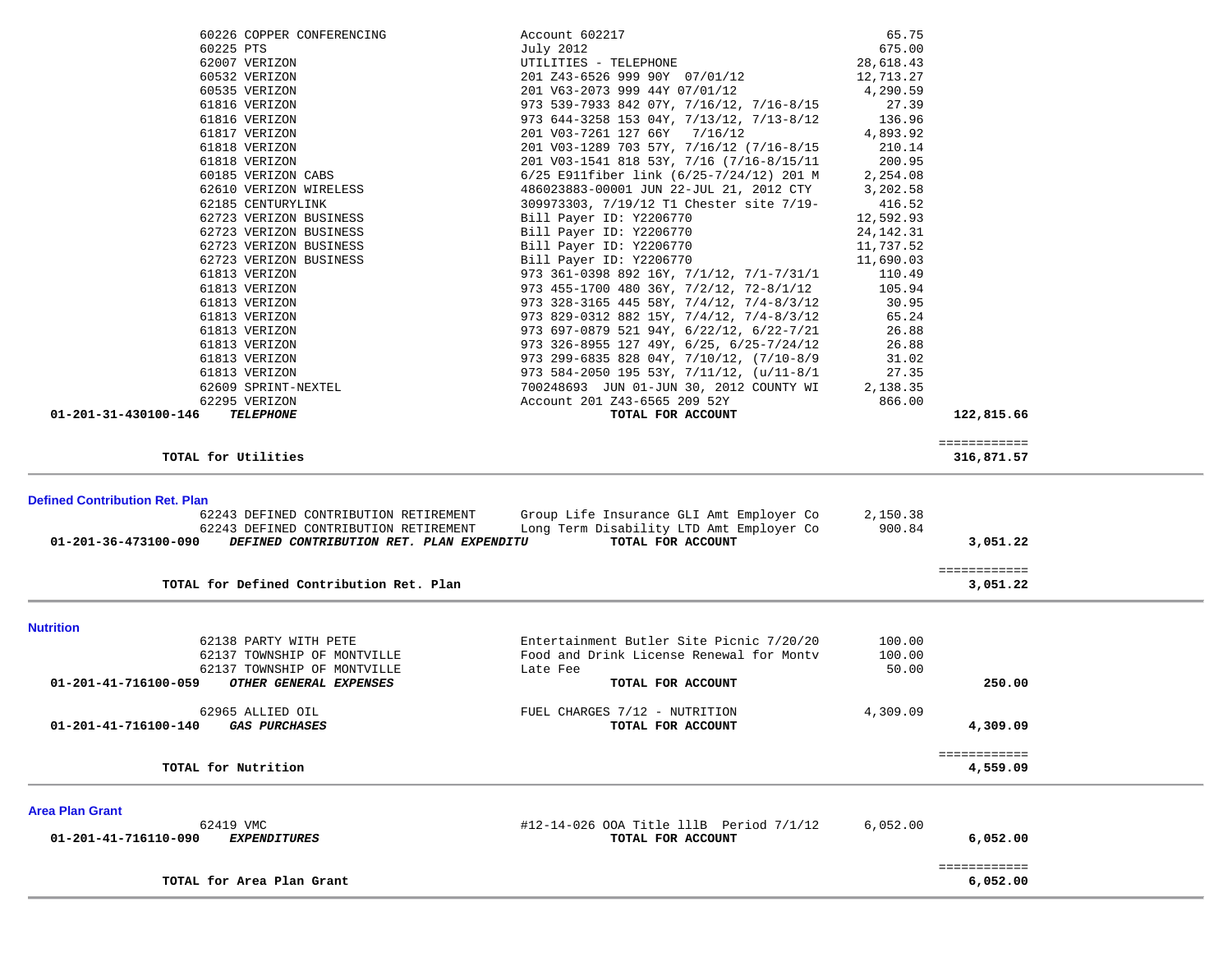**TOTAL for ALPN 10,032.00**

### **Grant Fund**

| <b>DEPARTMENT 718205</b> |                                                |                                                                                                                                                                                                                                                  |        |           |
|--------------------------|------------------------------------------------|--------------------------------------------------------------------------------------------------------------------------------------------------------------------------------------------------------------------------------------------------|--------|-----------|
|                          | 60639 ARLENE STOLLER                           | Mileage Reimbursement                                                                                                                                                                                                                            | 139.41 |           |
|                          |                                                | 59775 ELECTRONIC OFFICE SYSTEMS Customer # 106296 color copies Machine I 494.55                                                                                                                                                                  |        |           |
|                          | 62418 GRAINGER                                 | Macount #866829369 Item 4NY98 TOOL SET<br>Account #866829369 Item 4NY98 TOOL SET<br>Account #866829369 Item 3ZC26 RAKE<br>Account #866829369 Item 6YB10 FOLDING HA<br>Account #866829369 Item 6YB10 FOLDING HA<br>Account #866829369 Item 8NP    | 145.69 |           |
|                          | 62418 GRAINGER                                 | Account #866829369 Item 3ZC26 RAKE 23.58<br>Account #866829369 Item 6YB10 FOLDING HA 98.43<br>Account #866829369 Item 2HNVP KNEE PAD 197.00                                                                                                      |        |           |
|                          | 62418 GRAINGER                                 |                                                                                                                                                                                                                                                  |        |           |
|                          | 62418 GRAINGER                                 |                                                                                                                                                                                                                                                  |        |           |
|                          | 62034 GRAINGER                                 | Account #866829369 Item 3WPA8 Lockout Ki 450.80                                                                                                                                                                                                  |        |           |
|                          | 62503 GRAINGER                                 | Account #866829369 Item 6MP76 plastic cu 80.41                                                                                                                                                                                                   |        |           |
|                          |                                                | 62513 GRAINGER<br>6210 STAPILES BUSINESS ADVANTAGE<br>62110 STAPILES BUSINESS ADVANTAGE<br>62110 STAPILES BUSINESS ADVANTAGE<br>62110 STAPILES BUSINESS ADVANTAGE<br>6279 UNIVERSITY OF PITTSBURGH<br>62219 CALEWISTON COMPANY INC<br>6229       |        |           |
|                          |                                                |                                                                                                                                                                                                                                                  |        |           |
|                          |                                                |                                                                                                                                                                                                                                                  |        |           |
|                          |                                                |                                                                                                                                                                                                                                                  |        |           |
|                          |                                                |                                                                                                                                                                                                                                                  |        |           |
|                          |                                                |                                                                                                                                                                                                                                                  |        |           |
|                          |                                                |                                                                                                                                                                                                                                                  |        |           |
|                          |                                                |                                                                                                                                                                                                                                                  |        |           |
|                          |                                                |                                                                                                                                                                                                                                                  |        |           |
|                          |                                                |                                                                                                                                                                                                                                                  |        |           |
|                          |                                                |                                                                                                                                                                                                                                                  |        |           |
|                          | 62038 W.B. MASON COMPANY INC customer C1033751 | $741.72$<br>-102.44                                                                                                                                                                                                                              |        |           |
|                          |                                                | 62036 STAPLES BUSINESS ADVANTAGE 11voice date 7/13/2012 Customer NYC 1054 427.27                                                                                                                                                                 |        |           |
|                          |                                                | 62036 STAPLES BUSINESS ADVANTAGE<br>62036 STAPLES BUSINESS ADVANTAGE Invoice dated 7/13/2012 1.234.98<br>62036 STAPLES BUSINESS ADVANTAGE Invoice dated 7/13/2012 1.234.98<br>62036 STAPLES BUSINESS ADVANTAGE Invoice dated 7/15/20             |        |           |
|                          |                                                |                                                                                                                                                                                                                                                  |        |           |
|                          |                                                |                                                                                                                                                                                                                                                  |        |           |
|                          |                                                |                                                                                                                                                                                                                                                  |        |           |
|                          |                                                |                                                                                                                                                                                                                                                  |        |           |
|                          |                                                |                                                                                                                                                                                                                                                  |        |           |
|                          |                                                |                                                                                                                                                                                                                                                  |        |           |
|                          |                                                | 02047 STAPLE INC<br>62041 ARLENE SOLLER<br>62041 ARLENE STOLLER<br>62041 ARLENE STOLLER<br>FRAME STOLLER<br>Mileage Reimbursement<br>Mileage Reimbursement<br>PrintersQuote #7832596<br>60664 HEWLETT-PACKARD COMPANY<br>FINITENT MODEL CHANGE/P |        |           |
|                          |                                                |                                                                                                                                                                                                                                                  |        |           |
|                          |                                                |                                                                                                                                                                                                                                                  |        |           |
|                          |                                                |                                                                                                                                                                                                                                                  |        |           |
|                          |                                                |                                                                                                                                                                                                                                                  |        |           |
|                          |                                                |                                                                                                                                                                                                                                                  |        |           |
|                          |                                                |                                                                                                                                                                                                                                                  |        |           |
|                          |                                                |                                                                                                                                                                                                                                                  |        |           |
|                          |                                                |                                                                                                                                                                                                                                                  |        |           |
|                          |                                                | 62033 CONTINENTAL FIRE & SAFETY INC.<br>62033 CONTINENTAL FIRE & SAFETY INC. Shipping<br>62035 CONTINENTAL FIRE & SAFETY INC. Quote # 12-2430Super Vac Model #F164M 16 858.00<br>62074 TOSHIBA BUSINESS SOLUTIONS RigidWare Badge Ho             |        |           |
|                          |                                                |                                                                                                                                                                                                                                                  |        |           |
| 02-213-41-718205-391     |                                                |                                                                                                                                                                                                                                                  |        | 14,726.05 |

============

TOTAL for DEPARTMENT 718205

14,726.05

9.76

462.84

**TANF** 

 62333 SOPHIE WESTFIELD Morristown to Newton; round trip on 7/23 23.51 62360 WORKFORCE ADVANTAGE 615.00 62327 MANPOWER Deborah Sexton; W/E 7/22/2012.

62345 AT&T 9.76

============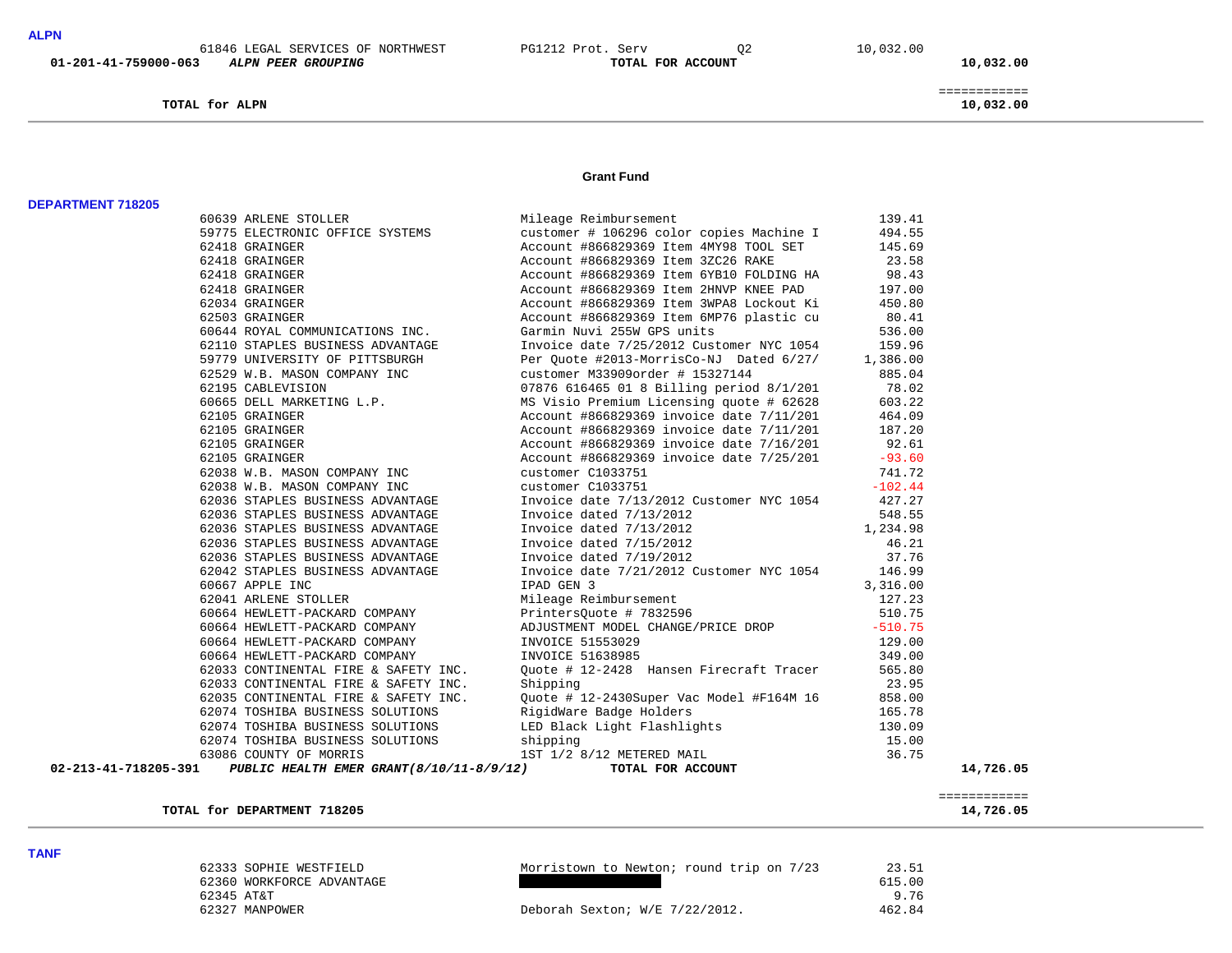| 62389 MANPOWER                   |
|----------------------------------|
| 62403 TELESEARCH INC             |
| 62344 PRIME TIME PERSONNEL INC   |
| 62405 PRIME TIME PERSONNEL INC   |
| 62405 PRIME TIME PERSONNEL INC   |
| 62332 EXTEL COMMUNICATIONS       |
| 61883 PRIME TIME PERSONNEL INC   |
| 61883 PRIME TIME PERSONNEL INC   |
| 61849 PRIME TIME PERSONNEL INC   |
| 61849 PRIME TIME PERSONNEL INC   |
| 61926 MANPOWER                   |
| 61926 MANPOWER                   |
| 61926 MANPOWER                   |
| 61881 TELESEARCH INC             |
| 61880 TELESEARCH INC             |
| 62388 TELESEARCH INC             |
| 61873 TELESEARCH INC             |
| 61884 PRIME TIME PERSONNEL INC   |
| 61895 PRIME TIME PERSONNEL INC   |
| 61895 PRIME TIME PERSONNEL INC   |
| 61850 PRIME TIME PERSONNEL INC   |
| 61905 MANPOWER                   |
| 61897 MANPOWER                   |
| 61882 MANPOWER                   |
| 61835 MANPOWER                   |
| 61835 MANPOWER                   |
| 61836 MANPOWER                   |
| 61836 MANPOWER                   |
| 61879 CENTURYLINK                |
| 61904 VERIZON                    |
| 61885 VERIZON                    |
| 61886 VERIZON                    |
| 61856 JERSEY TRACTOR-TRAILER     |
| 61901 WORKFORCE ADVANTAGE        |
| 61902 WORKFORCE ADVANTAGE        |
| 48952 AT&T                       |
| 60721 MINI G. CONSULTING<br>INC. |
|                                  |

| 61901 WORKFORCE ADVANTAGE<br>Reimbursable Expenses for month of April<br>61902 WORKFORCE ADVANTAGE<br>Reimbursable expenses for May 2012.<br>48952 AT&T<br>60721 MINI G. CONSULTING INC. | 1,992.45<br>2,304.90<br>36.49<br>20.80 |
|------------------------------------------------------------------------------------------------------------------------------------------------------------------------------------------|----------------------------------------|
|                                                                                                                                                                                          |                                        |
|                                                                                                                                                                                          |                                        |
|                                                                                                                                                                                          |                                        |
|                                                                                                                                                                                          |                                        |
| 61856 JERSEY TRACTOR-TRAILER                                                                                                                                                             | 3,200.00                               |
| 61886 VERIZON                                                                                                                                                                            | 15.09                                  |
| 61885 VERIZON                                                                                                                                                                            | 8.06                                   |
| 61904 VERIZON                                                                                                                                                                            | 2.32                                   |
| 61879 CENTURYLINK                                                                                                                                                                        | 13.22                                  |
| 61836 MANPOWER                                                                                                                                                                           | 410.00                                 |
| 61836 MANPOWER                                                                                                                                                                           | 615.00                                 |
| 61835 MANPOWER                                                                                                                                                                           | 615.00                                 |
| 61835 MANPOWER                                                                                                                                                                           | 615.00                                 |
| 61882 MANPOWER<br>Deborah Sexton; W/E 7/8/12                                                                                                                                             | 286.52                                 |
| 61897 MANPOWER<br>Deborah Sexton; W/E 7/15/12                                                                                                                                            | 506.92                                 |
| 61905 MANPOWER                                                                                                                                                                           | 615.00                                 |
| 61850 PRIME TIME PERSONNEL INC                                                                                                                                                           | 52.40                                  |
| 61895 PRIME TIME PERSONNEL INC<br>Sannette Brown; W/E 7/15/12                                                                                                                            | 913.50                                 |
| 61895 PRIME TIME PERSONNEL INC<br>Erin Darvalics; W/E 7/15/12                                                                                                                            | 913.50                                 |
| 61884 PRIME TIME PERSONNEL INC                                                                                                                                                           | 42.22                                  |
| 61873 TELESEARCH INC<br>Jason Duccini                                                                                                                                                    | 546.00                                 |
| 62388 TELESEARCH INC                                                                                                                                                                     | 92.74                                  |
| 61880 TELESEARCH INC                                                                                                                                                                     | 40.17                                  |
| 61881 TELESEARCH INC                                                                                                                                                                     | 40.94                                  |
| 61926 MANPOWER                                                                                                                                                                           | 615.00                                 |
| 61926 MANPOWER                                                                                                                                                                           | 615.00                                 |
| 61926 MANPOWER                                                                                                                                                                           | 615.00                                 |
| 61849 PRIME TIME PERSONNEL INC<br>Sannette Brown W/E 7/1/2012                                                                                                                            | 900.45                                 |
| 61849 PRIME TIME PERSONNEL INC<br>Erin Darvalics W/E 7/1/2012                                                                                                                            | 913.50                                 |
| 61883 PRIME TIME PERSONNEL INC<br>Sannette Brown; W/E 7/8/12                                                                                                                             | 548.10                                 |
| 61883 PRIME TIME PERSONNEL INC<br>Erin Darvalics; W/E 7/8/12                                                                                                                             | 730.80                                 |
| 62332 EXTEL COMMUNICATIONS                                                                                                                                                               | 450.56                                 |
| 62405 PRIME TIME PERSONNEL INC<br>Sannette Brown; W/E 7/22/2012                                                                                                                          | 913.50                                 |
| Erin Darvalics; W/E 7/22/2012<br>62405 PRIME TIME PERSONNEL INC                                                                                                                          | 913.50                                 |
| 62344 PRIME TIME PERSONNEL INC                                                                                                                                                           | 52.03                                  |
| 62403 TELESEARCH INC                                                                                                                                                                     | 54.60                                  |
| 62389 MANPOWER<br>Deborah Sexton; W/E 7/29/2012                                                                                                                                          | 352.64                                 |

22,684.03

**TOTAL for TANF 22,684.03**

| <b>General Assistance</b> |                                |                                 |          |
|---------------------------|--------------------------------|---------------------------------|----------|
|                           | 62353 AVTECH INSTITUTE         |                                 | 1,322.67 |
|                           | 62345 AT&T                     |                                 | 7.32     |
|                           | 62327 MANPOWER                 | Elizabeth Devany; W/E 7/22/12   | 806.40   |
|                           | 62389 MANPOWER                 | Elizabeth Devany; W/E 7/29/12   | 806.40   |
|                           | 62403 TELESEARCH INC           |                                 | 40.95    |
|                           | 62344 PRIME TIME PERSONNEL INC |                                 | 39.02    |
|                           | 62332 EXTEL COMMUNICATIONS     |                                 | 337.92   |
|                           | 61881 TELESEARCH INC           |                                 | 30.72    |
|                           | 61880 TELESEARCH INC           |                                 | 30.13    |
|                           | 62388 TELESEARCH INC           |                                 | 69.55    |
|                           | 61884 PRIME TIME PERSONNEL INC |                                 | 31.67    |
|                           | 61850 PRIME TIME PERSONNEL INC |                                 | 39.30    |
|                           | 61897 MANPOWER                 | Elizabeth Devany; $W/E$ 7/15/12 | 907.20   |
|                           | 61882 MANPOWER                 | Elizabeth Devany; $W/E$ 7/8/12  | 921.60   |
|                           | 61879 CENTURYLINK              |                                 | 9.91     |
|                           | 61904 VERIZON                  |                                 | 1.74     |
|                           | 61885 VERIZON                  |                                 | 6.04     |
|                           | 61886 VERIZON                  |                                 | 11.32    |
|                           | 61901 WORKFORCE ADVANTAGE      |                                 | 1,328.30 |

============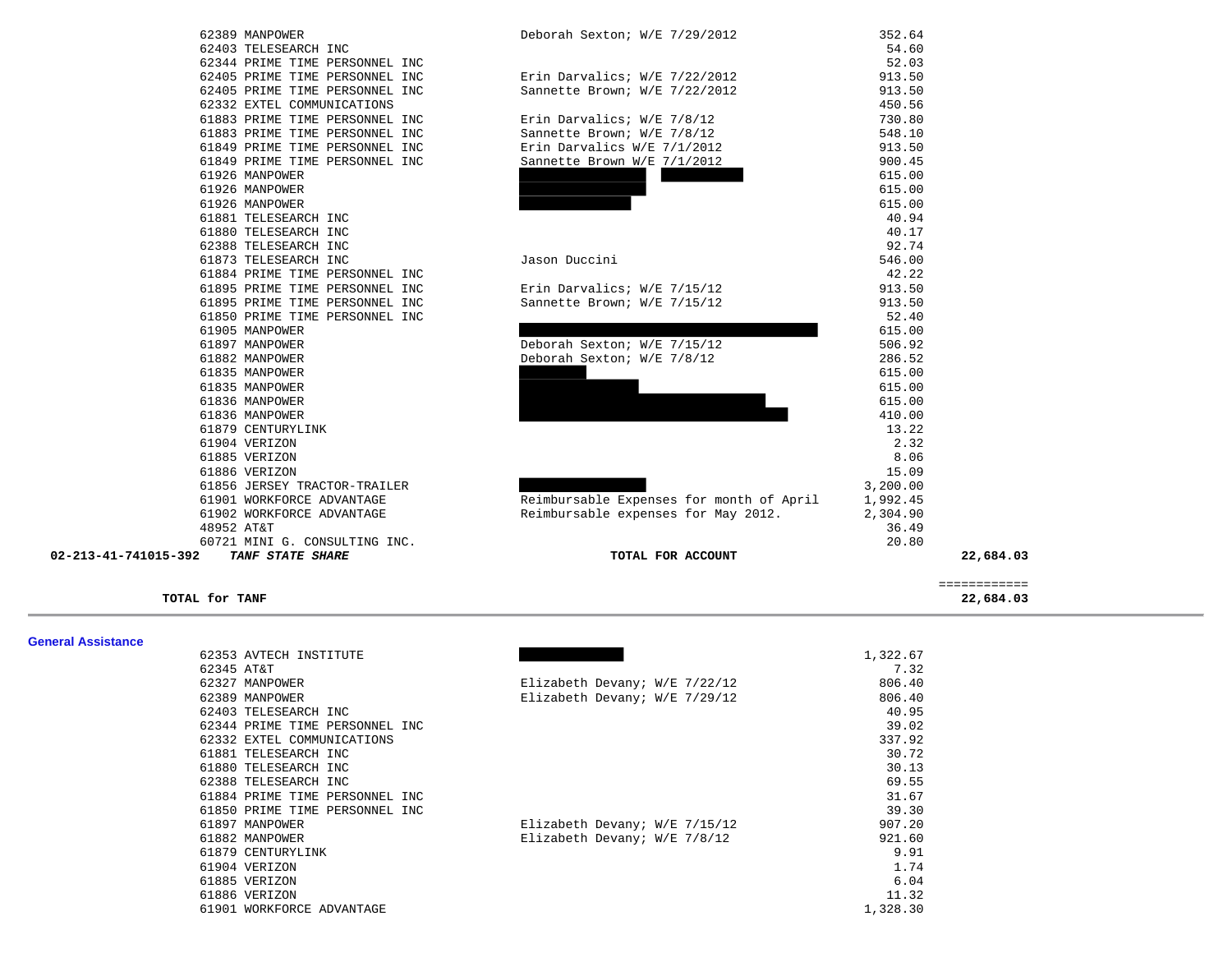|                      | 61902 WORKFORCE ADVANTAGE            |                                          | 1,536.60          |                          |
|----------------------|--------------------------------------|------------------------------------------|-------------------|--------------------------|
|                      | 48952 AT&T                           |                                          | 27.37             |                          |
|                      | 60721 MINI G. CONSULTING INC.        |                                          | 15.60             |                          |
| 02-213-41-741020-392 | GENERAL ASSISTANCE STATE SHARE       | TOTAL FOR ACCOUNT                        |                   | 8,327.73                 |
|                      | TOTAL for General Assistance         |                                          |                   | ============<br>8,327.73 |
|                      |                                      |                                          |                   |                          |
| <b>WIA: Adult</b>    |                                      |                                          |                   |                          |
|                      | 62965 ALLIED OIL                     | FUEL CHARGES 7/12 - EMPLOYMENT & TRAININ | 78.08             |                          |
|                      | 61998 LORI L. KINTNER                | Travel reimbursement from 6/1 to 6/28.   | 100.31            |                          |
|                      | 62386 STAR CAREER ACADEMY            |                                          | 3,200.00          |                          |
|                      | 62315 RUTGERS SCHOOL OF BUSINESS     |                                          | 3,160.00          |                          |
|                      | 62345 AT&T                           |                                          | 21.97             |                          |
|                      | 62403 TELESEARCH INC                 |                                          | 122.85            |                          |
|                      | 62344 PRIME TIME PERSONNEL INC       |                                          | 117.06            |                          |
|                      | 61878 GSETA                          |                                          | 147.00            |                          |
|                      | 61877 GSETA                          |                                          | 147.00            |                          |
|                      | 62332 EXTEL COMMUNICATIONS           |                                          | 1,013.76          |                          |
|                      | 61913 WARREN COUNTY TECHNICAL SCHOOL |                                          | 529.62            |                          |
|                      | 61918 WARREN COUNTY TECHNICAL SCHOOL |                                          | 502.46            |                          |
|                      | 61911 WARREN COUNTY TECHNICAL SCHOOL |                                          | 570.36            |                          |
|                      | 61840 CDM INSTITUTE                  |                                          | 800.00            |                          |
|                      | 61853 AVTECH INSTITUTE               |                                          | 1,280.00          |                          |
|                      | 61881 TELESEARCH INC                 |                                          | 92.12             |                          |
|                      | 61880 TELESEARCH INC                 |                                          | 90.38             |                          |
|                      | 62388 TELESEARCH INC                 |                                          | 208.65            |                          |
|                      | 61894 TELESEARCH INC                 | Lisa Rodriguez                           | 294.83            |                          |
|                      | 61884 PRIME TIME PERSONNEL INC       |                                          | 95.00             |                          |
|                      | 61896 PRIME TIME PERSONNEL INC       |                                          | 176.31            |                          |
|                      | 61850 PRIME TIME PERSONNEL INC       |                                          | 117.91            |                          |
|                      | 61845 M.C. SCHOOL OF TECHNOLOGY      |                                          | 1,036.00          |                          |
|                      | 61879 CENTURYLINK                    |                                          | 29.74<br>1,535.00 |                          |
|                      | 61898 TORELCO<br>61904 VERIZON       |                                          | 5.21              |                          |
|                      |                                      |                                          |                   |                          |
|                      | 61885 VERIZON<br>61886 VERIZON       |                                          | 18.12<br>33.95    |                          |
|                      |                                      |                                          |                   |                          |
|                      | 63086 COUNTY OF MORRIS<br>48952 AT&T | 1ST 1/2 8/12 METERED MAIL                | 272.49<br>82.10   |                          |
|                      | 60721 MINI G. CONSULTING INC.        |                                          | 46.80             |                          |
| 02-213-41-742005-391 | WIA: ADULT FEDERAL SHARE             | TOTAL FOR ACCOUNT                        |                   | 15,925.08                |
|                      |                                      |                                          |                   |                          |
|                      |                                      |                                          |                   | ============             |
|                      | TOTAL for WIA: Adult                 |                                          |                   | 15,925.08                |

#### **WIA: Disclocated Worker**

62355 AVTECH INSTITUTE 62354 AVTECH INSTITUTE 62346 WARREN COUNTY COMMUNITY COLL.

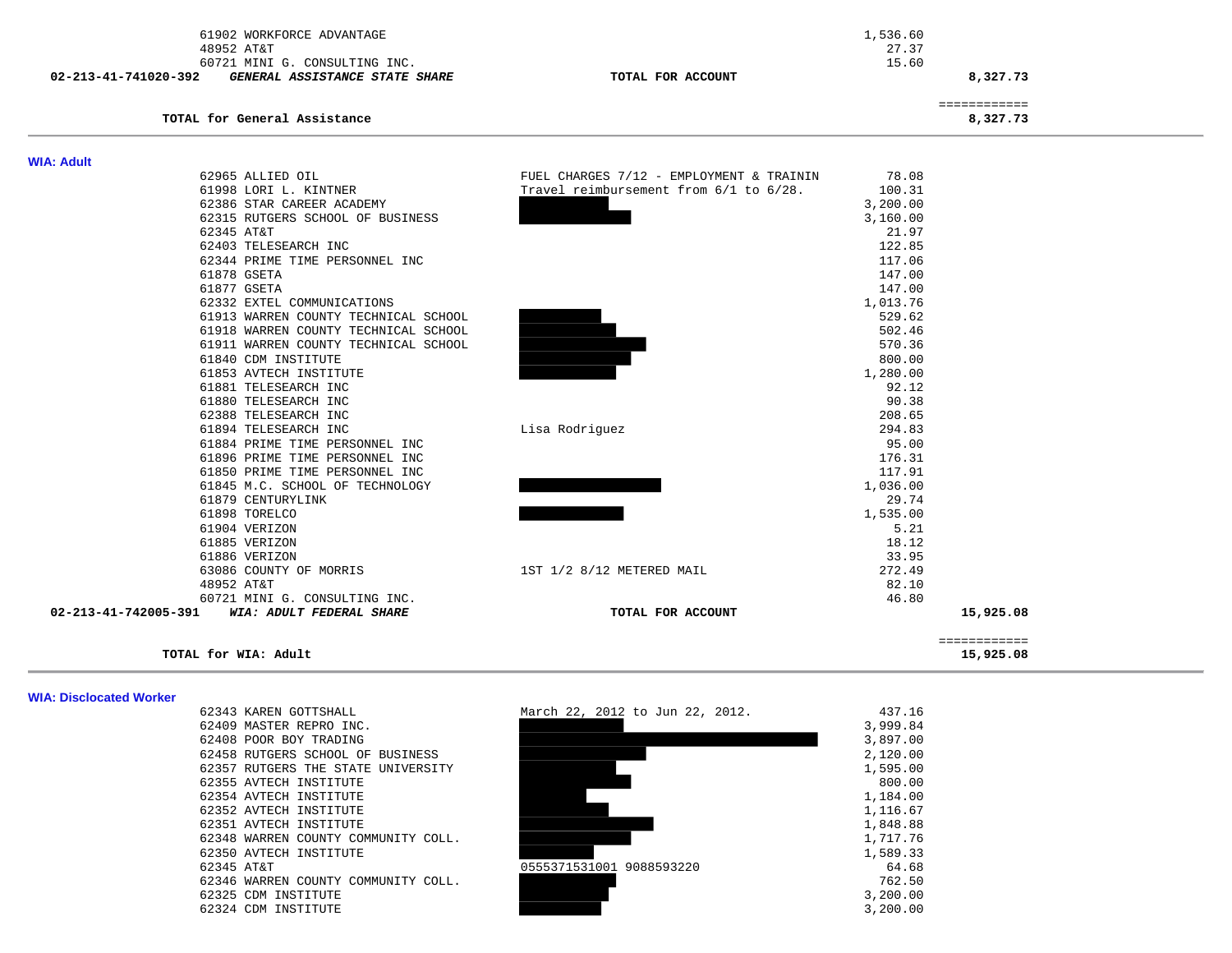|            | 62323 CDM INSTITUTE                  |
|------------|--------------------------------------|
|            | 62403 TELESEARCH INC                 |
|            | 62344 PRIME TIME PERSONNEL INC       |
|            | 62349 AVTECH INSTITUTE               |
|            | 61878 GSETA                          |
|            | 61877 GSETA                          |
|            | 62332 EXTEL COMMUNICATIONS           |
|            | 61893 RUTGERS, THE STATE UNIVERSITY  |
|            | 61931 RUTGERS SCHOOL OF BUSINESS     |
|            | 61834 RUTGERS, THE STATE UNIVERSITY  |
|            | 61912 WARREN COUNTY TECHNICAL SCHOOL |
|            | 61910 WARREN COUNTY TECHNICAL SCHOOL |
|            | 61909 ANTHEM INSTITUTE               |
|            | 61908 ANTHEM INSTITUTE               |
|            | 61927 COUNTY COLLEGE OF MORRIS       |
|            | 61933 FAIRLEIGH DICKINSON UNIVERSITY |
|            | 61932 FAIRLEIGH DICKINSON UNIVERSITY |
|            | 61907 CDM INSTITUTE                  |
|            | 61839 SMITH & SOLOMON                |
|            | 61838 SMITH & SOLOMON                |
|            | 61837 SMITH & SOLOMON                |
|            | 61854 AVTECH INSTITUTE               |
|            | 61855 AVTECH INSTITUTE               |
|            | 61881 TELESEARCH INC                 |
|            | 61880 TELESEARCH INC                 |
|            | 62463 NATIONAL PERSONAL TRAINING     |
|            | 62460 NATIONAL PERSONAL TRAINING     |
|            | 62388 TELESEARCH INC                 |
|            | 61851 E-TEK COMPUTER TRAINING        |
|            | 61923 PATRICIA MAGEE                 |
|            | 61923 PATRICIA MAGEE                 |
|            | 61843 RUTGERS SCHOOL OF BUSINESS     |
|            | 61894 TELESEARCH INC                 |
|            | 61884 PRIME TIME PERSONNEL INC       |
|            | 61896 PRIME TIME PERSONNEL INC       |
|            | 61850 PRIME TIME PERSONNEL INC       |
|            | 61841 WINSOR'S TRACTOR TRAILER       |
|            | 61842 WINSOR'S TRACTOR TRAILER       |
|            | 61844 M.C. SCHOOL OF TECHNOLOGY      |
|            | 61887 M.C. SCHOOL OF TECHNOLOGY      |
|            | 61879 CENTURYLINK                    |
|            | 61891 WARREN COUNTY COMMUNITY COLL.  |
|            | 61904 VERIZON                        |
|            | 61885 VERIZON                        |
|            | 61886 VERIZON                        |
|            | 61929 JKB EDUCATION RESOURCES        |
|            | 61848 GTI INTERNET                   |
|            | 61906 RUTGERS THE STATE UNIVERSITY   |
|            | 61930 BTII INSTITUTE, LLC            |
|            | 61928 BTII INSTITUTE, LLC            |
| 48952 AT&T |                                      |
|            | 60721 MINI G. CONSULTING INC.        |
|            | 61872 JOAN STREHL                    |
|            | 61833 NORTHAMPTON COMMUNITY COLLEGE  |
| 91         | WIA: DISCLOCATED WORKER FEDERAL SHA  |
|            |                                      |

**WIA: Youth** 

62326 KIMBERLY JOHNSON Travel from 1/9/2012 to 6/21/2012. 29.05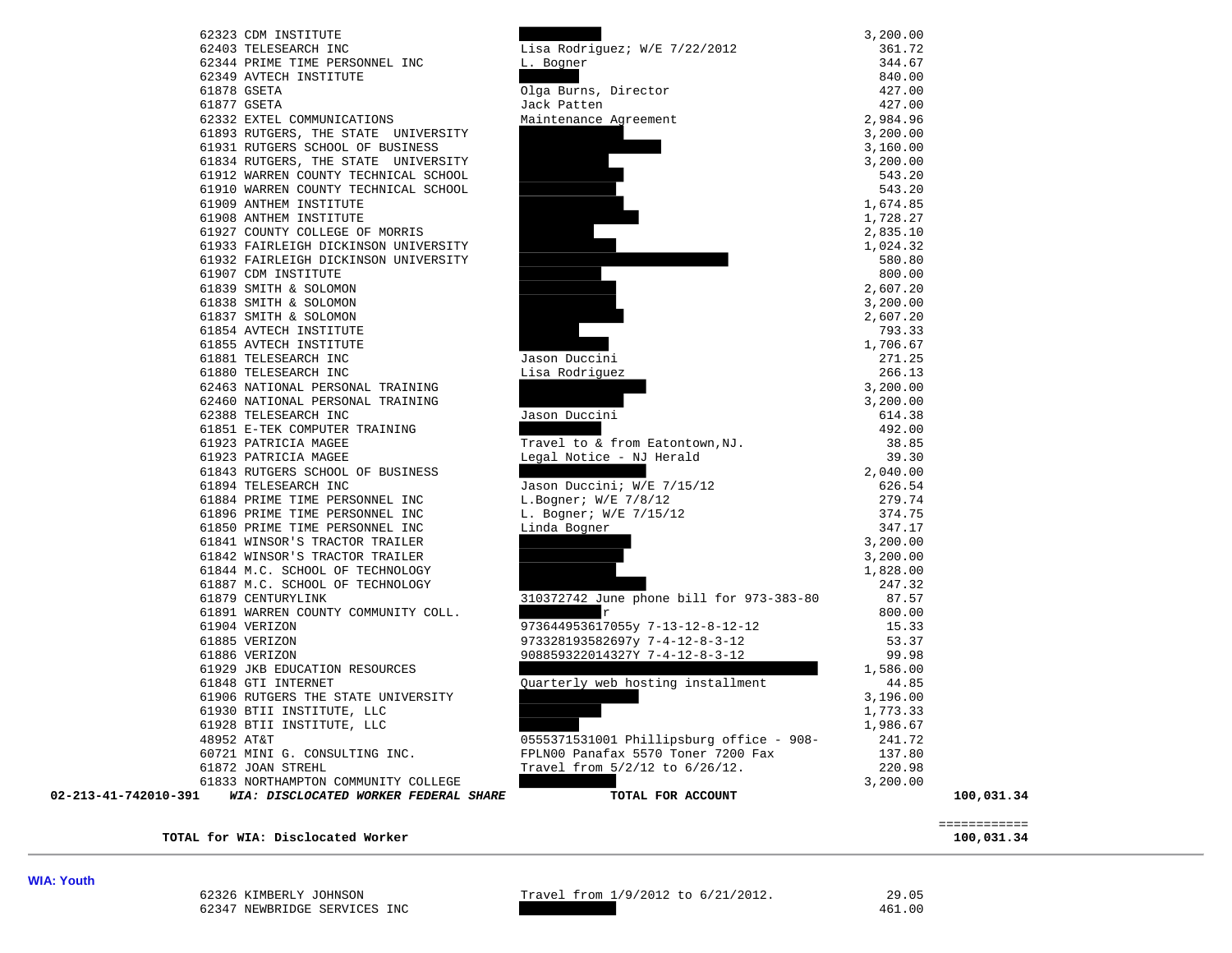| 62312 NEWBRIDGE SERVICES INC<br>62311 NEWBRIDGE SERVICES INC<br>62309 NEWBRIDGE SERVICES INC<br>62308 NEWBRIDGE SERVICES INC<br>62305 NEWBRIDGE SERVICES INC<br>62304 NEWBRIDGE SERVICES INC<br>62302 NEWBRIDGE SERVICES INC<br>62301 NEWBRIDGE SERVICES INC<br>62313 NEWBRIDGE SERVICES INC<br>62314 NEWBRIDGE SERVICES INC<br>62345 AT&T<br>62306 NEWBRIDGE SERVICES INC<br>62307 NEWBRIDGE SERVICES INC<br>62403 TELESEARCH INC<br>62344 PRIME TIME PERSONNEL INC<br>61878 GSETA<br>61877 GSETA<br>62332 EXTEL COMMUNICATIONS<br>61903 PROJECT SELF SUFFICIENCY | 3,472.00<br>800.00<br>200.00<br>200.00<br>400.00<br>200.00<br>200.00<br>200.00<br>3,933.00<br>3,011.00<br>18.30<br>461.00<br>400.00<br>102.38<br>97.55<br>126.00<br>126.00<br>844.80 |                           |
|--------------------------------------------------------------------------------------------------------------------------------------------------------------------------------------------------------------------------------------------------------------------------------------------------------------------------------------------------------------------------------------------------------------------------------------------------------------------------------------------------------------------------------------------------------------------|--------------------------------------------------------------------------------------------------------------------------------------------------------------------------------------|---------------------------|
|                                                                                                                                                                                                                                                                                                                                                                                                                                                                                                                                                                    |                                                                                                                                                                                      |                           |
|                                                                                                                                                                                                                                                                                                                                                                                                                                                                                                                                                                    |                                                                                                                                                                                      |                           |
|                                                                                                                                                                                                                                                                                                                                                                                                                                                                                                                                                                    |                                                                                                                                                                                      |                           |
|                                                                                                                                                                                                                                                                                                                                                                                                                                                                                                                                                                    |                                                                                                                                                                                      |                           |
|                                                                                                                                                                                                                                                                                                                                                                                                                                                                                                                                                                    |                                                                                                                                                                                      |                           |
|                                                                                                                                                                                                                                                                                                                                                                                                                                                                                                                                                                    |                                                                                                                                                                                      |                           |
|                                                                                                                                                                                                                                                                                                                                                                                                                                                                                                                                                                    |                                                                                                                                                                                      |                           |
|                                                                                                                                                                                                                                                                                                                                                                                                                                                                                                                                                                    |                                                                                                                                                                                      |                           |
|                                                                                                                                                                                                                                                                                                                                                                                                                                                                                                                                                                    |                                                                                                                                                                                      |                           |
|                                                                                                                                                                                                                                                                                                                                                                                                                                                                                                                                                                    |                                                                                                                                                                                      |                           |
|                                                                                                                                                                                                                                                                                                                                                                                                                                                                                                                                                                    |                                                                                                                                                                                      |                           |
|                                                                                                                                                                                                                                                                                                                                                                                                                                                                                                                                                                    |                                                                                                                                                                                      |                           |
|                                                                                                                                                                                                                                                                                                                                                                                                                                                                                                                                                                    |                                                                                                                                                                                      |                           |
|                                                                                                                                                                                                                                                                                                                                                                                                                                                                                                                                                                    |                                                                                                                                                                                      |                           |
|                                                                                                                                                                                                                                                                                                                                                                                                                                                                                                                                                                    |                                                                                                                                                                                      |                           |
|                                                                                                                                                                                                                                                                                                                                                                                                                                                                                                                                                                    |                                                                                                                                                                                      |                           |
|                                                                                                                                                                                                                                                                                                                                                                                                                                                                                                                                                                    |                                                                                                                                                                                      |                           |
|                                                                                                                                                                                                                                                                                                                                                                                                                                                                                                                                                                    | 550.00                                                                                                                                                                               |                           |
| 61903 PROJECT SELF SUFFICIENCY                                                                                                                                                                                                                                                                                                                                                                                                                                                                                                                                     | 1,402.50                                                                                                                                                                             |                           |
| 61881 TELESEARCH INC                                                                                                                                                                                                                                                                                                                                                                                                                                                                                                                                               | 76.77                                                                                                                                                                                |                           |
| 61880 TELESEARCH INC                                                                                                                                                                                                                                                                                                                                                                                                                                                                                                                                               | 75.32                                                                                                                                                                                |                           |
| 62388 TELESEARCH INC                                                                                                                                                                                                                                                                                                                                                                                                                                                                                                                                               | 173.88                                                                                                                                                                               |                           |
| 61894 TELESEARCH INC                                                                                                                                                                                                                                                                                                                                                                                                                                                                                                                                               | 307.13                                                                                                                                                                               |                           |
| 61884 PRIME TIME PERSONNEL INC                                                                                                                                                                                                                                                                                                                                                                                                                                                                                                                                     | 79.17                                                                                                                                                                                |                           |
| 61896 PRIME TIME PERSONNEL INC                                                                                                                                                                                                                                                                                                                                                                                                                                                                                                                                     | 183.69                                                                                                                                                                               |                           |
| 61850 PRIME TIME PERSONNEL INC                                                                                                                                                                                                                                                                                                                                                                                                                                                                                                                                     | 98.26                                                                                                                                                                                |                           |
| 61879 CENTURYLINK                                                                                                                                                                                                                                                                                                                                                                                                                                                                                                                                                  | 24.78                                                                                                                                                                                |                           |
| 61904 VERIZON                                                                                                                                                                                                                                                                                                                                                                                                                                                                                                                                                      | 4.34                                                                                                                                                                                 |                           |
| 61885 VERIZON                                                                                                                                                                                                                                                                                                                                                                                                                                                                                                                                                      | 15.10                                                                                                                                                                                |                           |
| 61886 VERIZON                                                                                                                                                                                                                                                                                                                                                                                                                                                                                                                                                      | 28.29                                                                                                                                                                                |                           |
| 48952 AT&T                                                                                                                                                                                                                                                                                                                                                                                                                                                                                                                                                         | 68.41                                                                                                                                                                                |                           |
| 60721 MINI G. CONSULTING INC.<br>02-213-41-742020-391<br>WIA: YOUTH FEDERAL SHARE<br>TOTAL FOR ACCOUNT                                                                                                                                                                                                                                                                                                                                                                                                                                                             | 39.00                                                                                                                                                                                | 19,208.72                 |
|                                                                                                                                                                                                                                                                                                                                                                                                                                                                                                                                                                    |                                                                                                                                                                                      |                           |
| TOTAL for WIA: Youth                                                                                                                                                                                                                                                                                                                                                                                                                                                                                                                                               |                                                                                                                                                                                      | ============<br>19,208.72 |
|                                                                                                                                                                                                                                                                                                                                                                                                                                                                                                                                                                    |                                                                                                                                                                                      |                           |
| <b>DEPARTMENT 742135</b><br>62356 RUTGERS COLLEGE OF NURSING                                                                                                                                                                                                                                                                                                                                                                                                                                                                                                       | 1,637.00                                                                                                                                                                             |                           |
| 61934 LASCOMP INSTITUTE                                                                                                                                                                                                                                                                                                                                                                                                                                                                                                                                            | 3,200.00                                                                                                                                                                             |                           |
| 61892 LINCOLN TECHNICAL INSTITUTE                                                                                                                                                                                                                                                                                                                                                                                                                                                                                                                                  | 357.14                                                                                                                                                                               |                           |
| 02-213-41-742135-391<br>WIA/NTNL EMRGNCY GRANT (10/1/10-9/30/13)<br>TOTAL FOR ACCOUNT                                                                                                                                                                                                                                                                                                                                                                                                                                                                              |                                                                                                                                                                                      | 5,194.14                  |
|                                                                                                                                                                                                                                                                                                                                                                                                                                                                                                                                                                    |                                                                                                                                                                                      | ============              |
| TOTAL for DEPARTMENT 742135                                                                                                                                                                                                                                                                                                                                                                                                                                                                                                                                        |                                                                                                                                                                                      | 5,194.14                  |
|                                                                                                                                                                                                                                                                                                                                                                                                                                                                                                                                                                    |                                                                                                                                                                                      |                           |
| <b>SCP: Program Management</b>                                                                                                                                                                                                                                                                                                                                                                                                                                                                                                                                     |                                                                                                                                                                                      |                           |
| MEETING/TRAVEL EXPENSES FOR RACHELLE FAR<br>62255 RACHELLE FARESE                                                                                                                                                                                                                                                                                                                                                                                                                                                                                                  | 32.90                                                                                                                                                                                |                           |
| 62331 SODEXO INC & AFFILIATES<br>YSAC MEETING JUNE 21, 2012 REFRESHMENTS                                                                                                                                                                                                                                                                                                                                                                                                                                                                                           | 41.30                                                                                                                                                                                |                           |
| 02-213-41-752210-392<br>SCP-PROGRAM MGMT(1/1/12-12/31/12)<br>TOTAL FOR ACCOUNT                                                                                                                                                                                                                                                                                                                                                                                                                                                                                     |                                                                                                                                                                                      | 74.20                     |
|                                                                                                                                                                                                                                                                                                                                                                                                                                                                                                                                                                    |                                                                                                                                                                                      | ============              |
| TOTAL for SCP: Program Management                                                                                                                                                                                                                                                                                                                                                                                                                                                                                                                                  |                                                                                                                                                                                      | 74.20                     |

| 62257 THE EDUCATIONAL CENTER      | TEC HAS PROVIDED 31 STUDENTS WITH 50 COM  | 30,566.00 |
|-----------------------------------|-------------------------------------------|-----------|
| 62256 BIG BROTHERS BIG SISTERS OF | PO FOR 4 SCHOOL BASED MATCHES AT \$625 PE | 2,500.00  |
| 62261 MORRIS COUNTY PREVENTION    | MENTORING UNITS EXPENDED ON CLIENT BS FR  | 200.00    |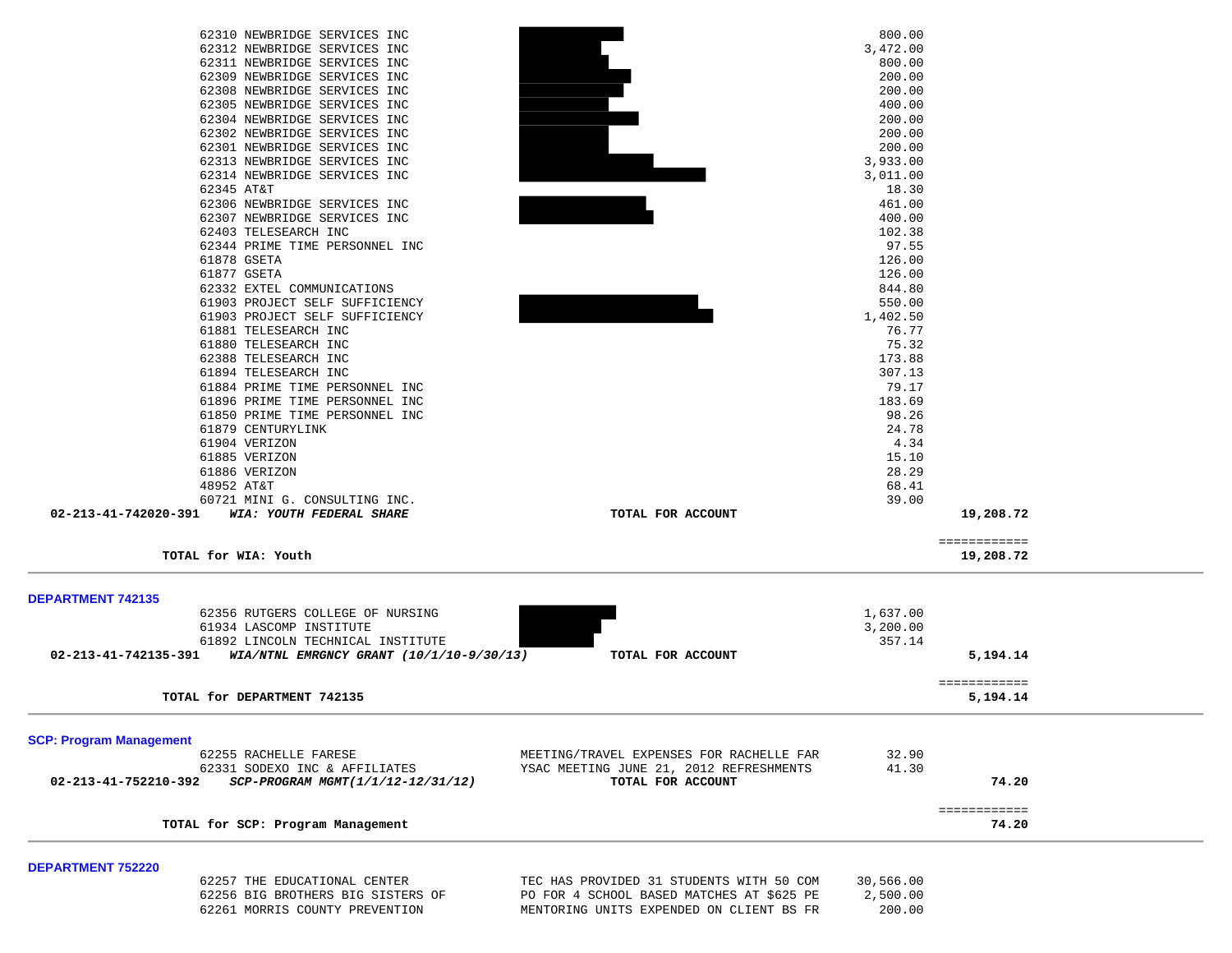| 62261 MORRIS COUNTY PREVENTION<br>62261 MORRIS COUNTY PREVENTION<br>62261 MORRIS COUNTY PREVENTION<br>62261 MORRIS COUNTY PREVENTION<br>02-213-41-752220-392<br>$SCP-PROGRAM$ SERVICES $(1/1/12-12/31/12)$                                             | MENTORING UNITS EXPENDED ON CLIENT NA FR<br>MENTORING UNITS EXPENDED ON CLIENT JS FR<br>MENTORING UNITS EXPENDED ON CLIENT AM FR<br>MENTORING UNITS EXPENDED ON CLIENT JP FR<br>TOTAL FOR ACCOUNT                                           | 300.00<br>100.00<br>100.00<br>300.00      | 34,066.00                  |  |
|--------------------------------------------------------------------------------------------------------------------------------------------------------------------------------------------------------------------------------------------------------|---------------------------------------------------------------------------------------------------------------------------------------------------------------------------------------------------------------------------------------------|-------------------------------------------|----------------------------|--|
| TOTAL for DEPARTMENT 752220                                                                                                                                                                                                                            |                                                                                                                                                                                                                                             |                                           | ============<br>34,066.00  |  |
| <b>DEPARTMENT 754210</b><br>62249 HOMELESS SOLUTIONS, INC.<br>62249 HOMELESS SOLUTIONS, INC.                                                                                                                                                           | 90 BEDNIGHTS FAMILY PRG @ \$25 STATE<br>544.16 BEDNIGHTS FAMILY PRG @ 25.00 TANF                                                                                                                                                            | 2,250.00<br>13,604.00                     |                            |  |
| 62251 HOMELESS SOLUTIONS, INC.<br>62251 HOMELESS SOLUTIONS, INC. $414.07$ BEDNIGHTS SINGLE IND. -STATE @ \$2<br>62251 HOMELESS SOLUTIONS, INC. 554 BEDNIGHTS FAM. PRG. @\$25.00 TANF<br>02-213-41-754210-392<br>SOCIAL SVCS FOR HMLSS(1/1/12-12/31/12) | 910 BEDNIGHTS FAMILY PRG STATE@ \$25.00-S<br>TOTAL FOR ACCOUNT                                                                                                                                                                              | 22,750.00<br>12,008.00<br>13,850.00       | 64,462.00                  |  |
| TOTAL for DEPARTMENT 754210                                                                                                                                                                                                                            |                                                                                                                                                                                                                                             |                                           | ============<br>64,462.00  |  |
| DEPARTMENT 758210<br>62650 LONGFELLOWS SANDWICH DELI                                                                                                                                                                                                   |                                                                                                                                                                                                                                             | 154.50                                    |                            |  |
| 62253 SODEXO INC & AFFILIATES<br>62254 WATCHUNG / LONG HILL<br>62258 HANOVER TWP MUNICIPAL ALLIANCE<br>62252 TOWNSHIP OF MENDHAM<br>02-213-41-758210-392<br>MUNICIPAL ALLIANCE (1/1/12-12/31/12)                                                       | Food for SPF training on July 24, 2012<br>Food for the SPF training on July 17, 20<br>Watchung Hills Regional Alliance expendi<br>2012 Hanover Township Municipal Alliance<br>2012 Mendham Municipal Alliance expendit<br>TOTAL FOR ACCOUNT | 98.80<br>1,375.00<br>4,485.85<br>5,258.88 | 11,373.03                  |  |
| TOTAL for DEPARTMENT 758210                                                                                                                                                                                                                            |                                                                                                                                                                                                                                             |                                           | ============<br>11,373.03  |  |
| DEPARTMENT 771210<br>49129 LAWMEN SUPPLY CO<br>49129 LAWMEN SUPPLY CO<br>02-213-41-771210-391 MULTI-JURISDC TASK FORCE(7/1/11-6/30/12)                                                                                                                 | Item #6MUST24X363AM<br>MUST LED<br>TOTAL FOR ACCOUNT                                                                                                                                                                                        | 1,833.00<br>364.00                        | 2,197.00                   |  |
| TOTAL for DEPARTMENT 771210                                                                                                                                                                                                                            |                                                                                                                                                                                                                                             |                                           | ============<br>2,197.00   |  |
| DEPARTMENT 783210<br>61449 SPRINT<br>61449 SPRINT                                                                                                                                                                                                      | Account #600862651 May 27 - June 26, 201<br>600862651 Apr 27 - May 26, 2012                                                                                                                                                                 | 81.33<br>32.16                            |                            |  |
| 61449 SPRINT<br>SART/SANE PROGRAM(10/1/11-9/30/12)<br>02-213-41-783210-391                                                                                                                                                                             | 600862651 Jan 27 - Feb 26, 2012<br>TOTAL FOR ACCOUNT                                                                                                                                                                                        | 32.19                                     | 145.68                     |  |
| TOTAL for DEPARTMENT 783210                                                                                                                                                                                                                            |                                                                                                                                                                                                                                             |                                           | ============<br>145.68     |  |
| FFY08 UASI 2/20/09-4/30/11<br>54545 BALDOR ELECTRIC COMPANY<br>02-213-41-784130-391<br>FFY08 UASI FEDERAL SHARE                                                                                                                                        | Equipment Order per attached Quote #2012<br>TOTAL FOR ACCOUNT                                                                                                                                                                               | 513,875.00                                | 513,875.00                 |  |
| TOTAL for FFY08 UASI 2/20/09-4/30/11                                                                                                                                                                                                                   |                                                                                                                                                                                                                                             |                                           | ============<br>513,875.00 |  |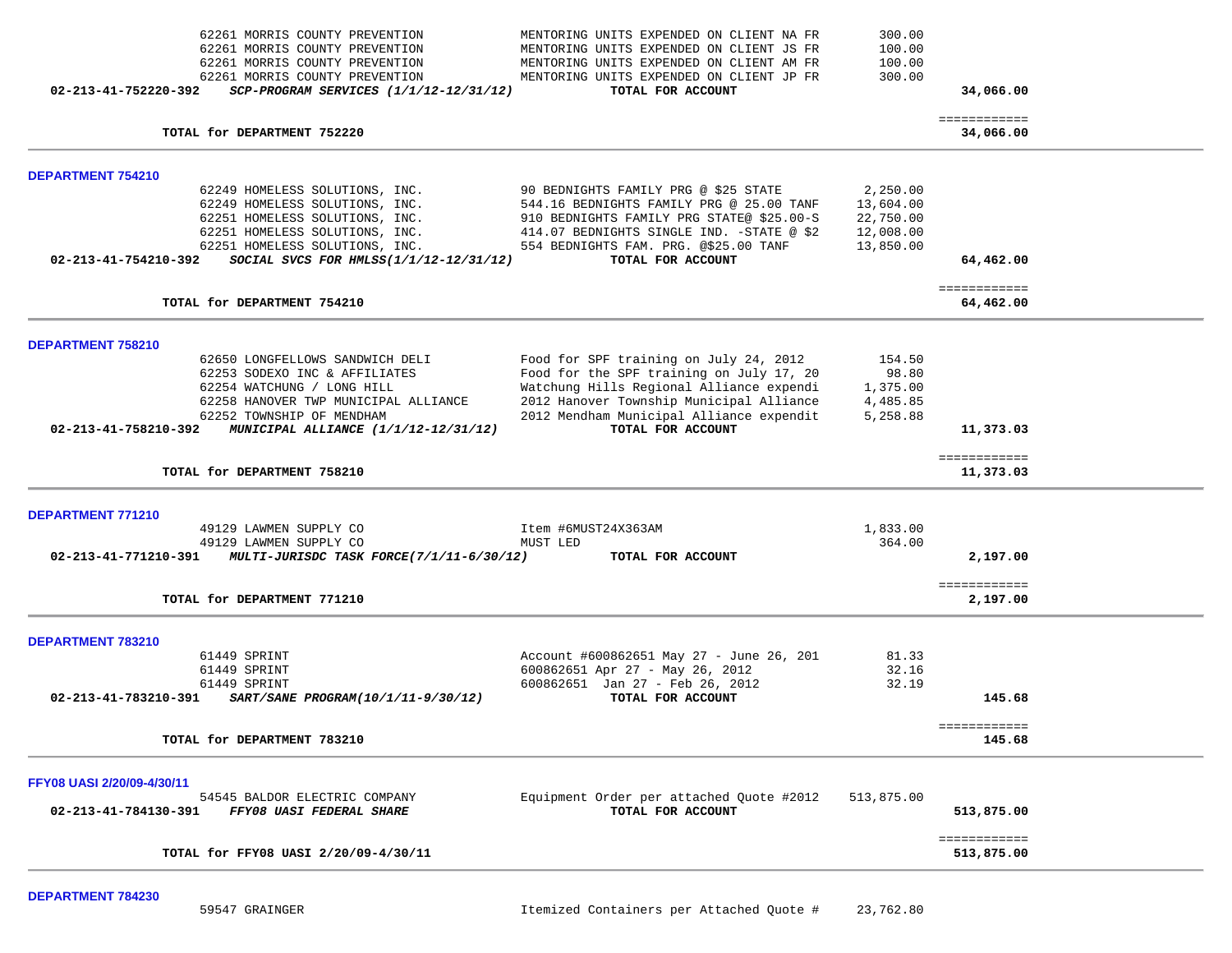| Toyota Model 8FGU32, 6,500# Capacity Int<br>Split Accounts - 2009 UASI | 155,060.00<br>126, 315.34                                                                                                                                                                                                                                                                                                 |                                                                                |                                    |
|------------------------------------------------------------------------|---------------------------------------------------------------------------------------------------------------------------------------------------------------------------------------------------------------------------------------------------------------------------------------------------------------------------|--------------------------------------------------------------------------------|------------------------------------|
| Request #2012.002                                                      | 23,647.58                                                                                                                                                                                                                                                                                                                 |                                                                                |                                    |
|                                                                        |                                                                                                                                                                                                                                                                                                                           |                                                                                |                                    |
|                                                                        |                                                                                                                                                                                                                                                                                                                           |                                                                                |                                    |
| Request #2012.002                                                      | 63,836.24                                                                                                                                                                                                                                                                                                                 |                                                                                |                                    |
| TOTAL FOR ACCOUNT                                                      |                                                                                                                                                                                                                                                                                                                           | 469,827.27                                                                     |                                    |
|                                                                        |                                                                                                                                                                                                                                                                                                                           | ============<br>469,827.27                                                     |                                    |
|                                                                        |                                                                                                                                                                                                                                                                                                                           |                                                                                |                                    |
| FUEL CHARGES 7/12 - PARA TRANSIT                                       | 12,623.88                                                                                                                                                                                                                                                                                                                 |                                                                                |                                    |
|                                                                        |                                                                                                                                                                                                                                                                                                                           |                                                                                |                                    |
|                                                                        |                                                                                                                                                                                                                                                                                                                           | ============<br>12,623.88                                                      |                                    |
|                                                                        |                                                                                                                                                                                                                                                                                                                           |                                                                                |                                    |
| Steno book white 6x9 12102                                             | 9.43                                                                                                                                                                                                                                                                                                                      |                                                                                |                                    |
| Key tag ast 4 blister/pkWave break water                               | 27.80                                                                                                                                                                                                                                                                                                                     |                                                                                |                                    |
|                                                                        |                                                                                                                                                                                                                                                                                                                           | 37.23                                                                          |                                    |
|                                                                        |                                                                                                                                                                                                                                                                                                                           | ============                                                                   |                                    |
|                                                                        |                                                                                                                                                                                                                                                                                                                           |                                                                                |                                    |
|                                                                        |                                                                                                                                                                                                                                                                                                                           |                                                                                |                                    |
| First Responder Books                                                  | 3,950.00                                                                                                                                                                                                                                                                                                                  |                                                                                |                                    |
| TOTAL FOR ACCOUNT                                                      |                                                                                                                                                                                                                                                                                                                           | 4,020.79                                                                       |                                    |
|                                                                        |                                                                                                                                                                                                                                                                                                                           |                                                                                |                                    |
|                                                                        |                                                                                                                                                                                                                                                                                                                           | 4,020.79                                                                       |                                    |
|                                                                        |                                                                                                                                                                                                                                                                                                                           |                                                                                |                                    |
| Band - #LWBW, 1/2" white vinyl, Inv dtd 5/                             | 701.75                                                                                                                                                                                                                                                                                                                    |                                                                                |                                    |
|                                                                        |                                                                                                                                                                                                                                                                                                                           |                                                                                |                                    |
| SHIPPING & HANDLING                                                    | 55.91                                                                                                                                                                                                                                                                                                                     |                                                                                |                                    |
| PROJECT LIFESAVER PROGRAM PRIVATE GRANT<br>TOTAL FOR ACCOUNT           |                                                                                                                                                                                                                                                                                                                           | 5,328.91                                                                       |                                    |
|                                                                        |                                                                                                                                                                                                                                                                                                                           | ============<br>5,328.91                                                       |                                    |
|                                                                        |                                                                                                                                                                                                                                                                                                                           |                                                                                |                                    |
|                                                                        |                                                                                                                                                                                                                                                                                                                           |                                                                                |                                    |
| MEDICAL CARE FOR J. SMITH DATED 5.12.12                                | 4,088.00                                                                                                                                                                                                                                                                                                                  |                                                                                |                                    |
| TOTAL FOR ACCOUNT                                                      |                                                                                                                                                                                                                                                                                                                           | 10,441.75                                                                      |                                    |
|                                                                        |                                                                                                                                                                                                                                                                                                                           | ============<br>10,441.75                                                      |                                    |
|                                                                        | County Animal Response Plan - Prototype<br>Hudson County OEM Administrative and Gen<br>EOC Operational Plans for Hudson County<br>TOTAL FOR ACCOUNT<br>TOTAL FOR ACCOUNT<br>Shipping<br>Battery - LTB.1, wafer style, Inv dtd 5/9/<br>Transmitter - 4M60TX.5YR,1 yr kit, Inv dt<br>MEDICAL CARE FOR T.LYNCH DATED 5.30.12 | 49,674.26<br>15,902.43<br>11,628.62<br>70.79<br>431.25<br>4,140.00<br>6,353.75 | 12,623.88<br>37.23<br>============ |

60245 STAR LEDGER

1004503 Legal Notice on 6/18/2012 Publi 675.80  **02-213-41-831920-391** *FEDERAL SHARE* **TOTAL FOR ACCOUNT 675.80**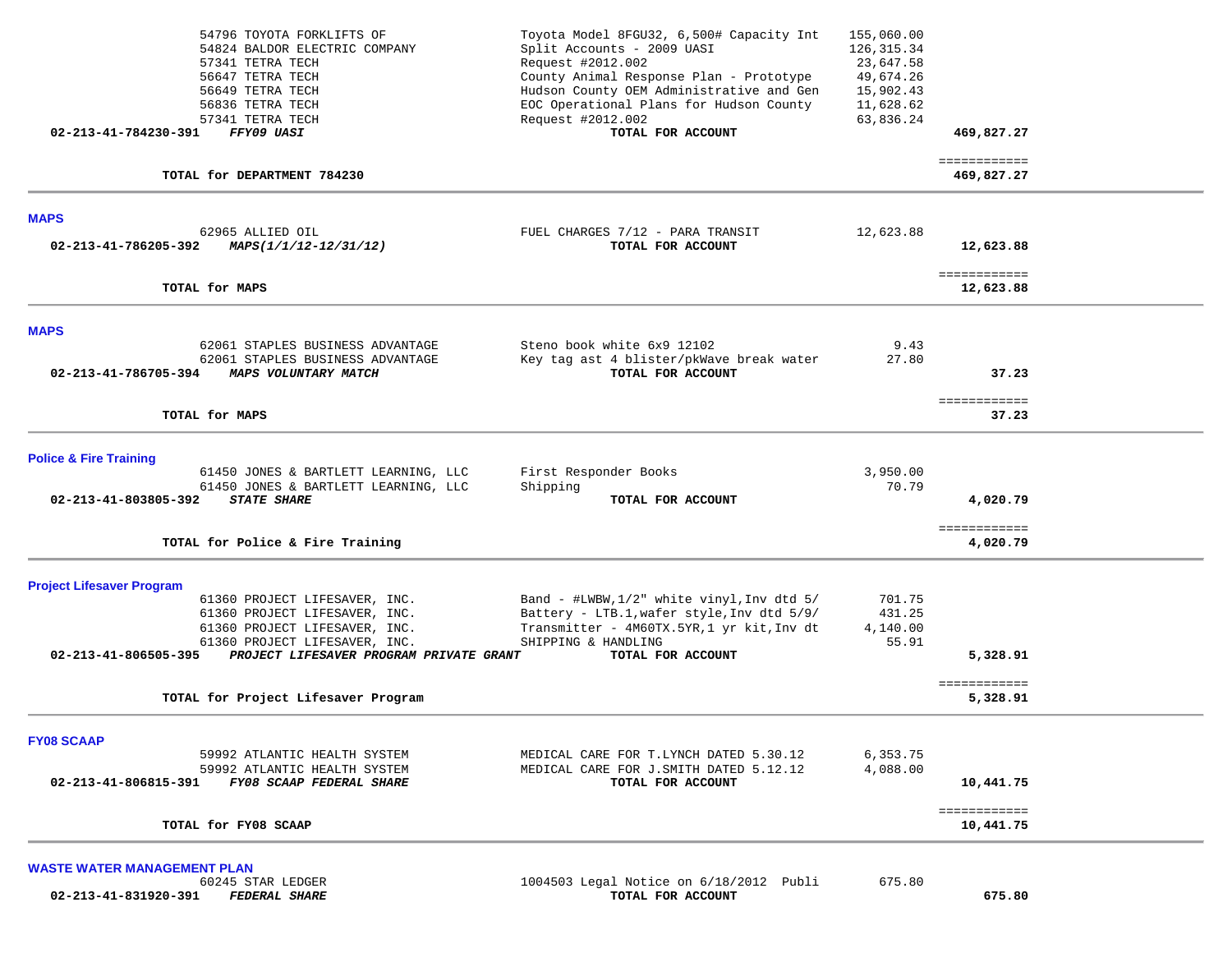| DEPARTMENT 832210                                                                                                                                                                 |                                                                                                                                                                                                 |                                      |                            |  |
|-----------------------------------------------------------------------------------------------------------------------------------------------------------------------------------|-------------------------------------------------------------------------------------------------------------------------------------------------------------------------------------------------|--------------------------------------|----------------------------|--|
| 62031 BOMARK INSTRUMENTS INC<br>62031 BOMARK INSTRUMENTS INC<br>62031 BOMARK INSTRUMENTS INC<br>62030 RUTGERS UNIVERSITY<br>02-213-41-832210-392<br>CEHA 2012 (1/1/12 - 12/31/12) | Inspect, Calibrate and Test Quest model<br>Inspect, Calibrate and Test Quest model<br>Inspect, Calibrate and Test OB 100 octav<br>Visible Emissions Recert. 6/28/2012S. S.<br>TOTAL FOR ACCOUNT | 420.00<br>200.00<br>205.00<br>120.00 | 945.00                     |  |
|                                                                                                                                                                                   |                                                                                                                                                                                                 |                                      |                            |  |
| TOTAL for DEPARTMENT 832210                                                                                                                                                       |                                                                                                                                                                                                 |                                      | ============<br>945.00     |  |
| <b>E-911 General Assistance</b>                                                                                                                                                   |                                                                                                                                                                                                 |                                      |                            |  |
| 48852 VERIZON NETWORK INTERGRATION<br>02-213-41-860815-392 E-911 GENERAL ASSISTANCE STATE SHARE                                                                                   | WSCA-73979<br>TOTAL FOR ACCOUNT                                                                                                                                                                 | 887.88                               | 887.88                     |  |
| TOTAL for E-911 General Assistance                                                                                                                                                |                                                                                                                                                                                                 |                                      | ============<br>887.88     |  |
| <b>E-911 General Assistance</b>                                                                                                                                                   |                                                                                                                                                                                                 |                                      |                            |  |
| 48852 VERIZON NETWORK INTERGRATION<br>02-213-41-860915-392<br><b>STATE SHARE</b>                                                                                                  | WSCA-73979<br>TOTAL FOR ACCOUNT                                                                                                                                                                 | 22,855.20                            | 22,855.20                  |  |
| TOTAL for E-911 General Assistance                                                                                                                                                |                                                                                                                                                                                                 |                                      | ============<br>22,855.20  |  |
| E-911 Equipment                                                                                                                                                                   |                                                                                                                                                                                                 |                                      |                            |  |
| 48852 VERIZON NETWORK INTERGRATION<br>02-213-41-860920-392<br><b>E-911 EQUIPMENT STATE SHARE</b>                                                                                  | WSCA-73979<br>TOTAL FOR ACCOUNT                                                                                                                                                                 | 47.93                                | 47.93                      |  |
| TOTAL for E-911 Equipment                                                                                                                                                         |                                                                                                                                                                                                 |                                      | ============<br>47.93      |  |
| <b>E-911 Consolidation</b>                                                                                                                                                        |                                                                                                                                                                                                 |                                      |                            |  |
| 62278 USA ARCHITECTS PLANNERS &<br>02-213-41-860935-392 STATE SHARE                                                                                                               | Professional Architectural and Engineeri<br>TOTAL FOR ACCOUNT                                                                                                                                   | 10,510.00                            | 10,510.00                  |  |
| TOTAL for E-911 Consolidation                                                                                                                                                     |                                                                                                                                                                                                 |                                      | ============<br>10,510.00  |  |
| <b>DEPARTMENT 864180</b>                                                                                                                                                          |                                                                                                                                                                                                 |                                      |                            |  |
| 62294 T. Y. LIN INTERNATIONAL<br>02-213-41-864180-391<br>STP-C00S210 (8/31/11-8/31/14)                                                                                            | Construction support services for Middle<br>TOTAL FOR ACCOUNT                                                                                                                                   | 7,309.56                             | 7,309.56                   |  |
| TOTAL for DEPARTMENT 864180                                                                                                                                                       |                                                                                                                                                                                                 |                                      | ============<br>7,309.56   |  |
| <b>DEPARTMENT 864185</b>                                                                                                                                                          |                                                                                                                                                                                                 |                                      |                            |  |
| 62707 TILCON<br>02-213-41-864185-391<br>2011 ATP - COUNTY AID                                                                                                                     | Labor, Materials & Svcs rendered in the<br>TOTAL FOR ACCOUNT                                                                                                                                    | 378,427.45                           | 378,427.45                 |  |
| TOTAL for DEPARTMENT 864185                                                                                                                                                       |                                                                                                                                                                                                 |                                      | ------------<br>378,427.45 |  |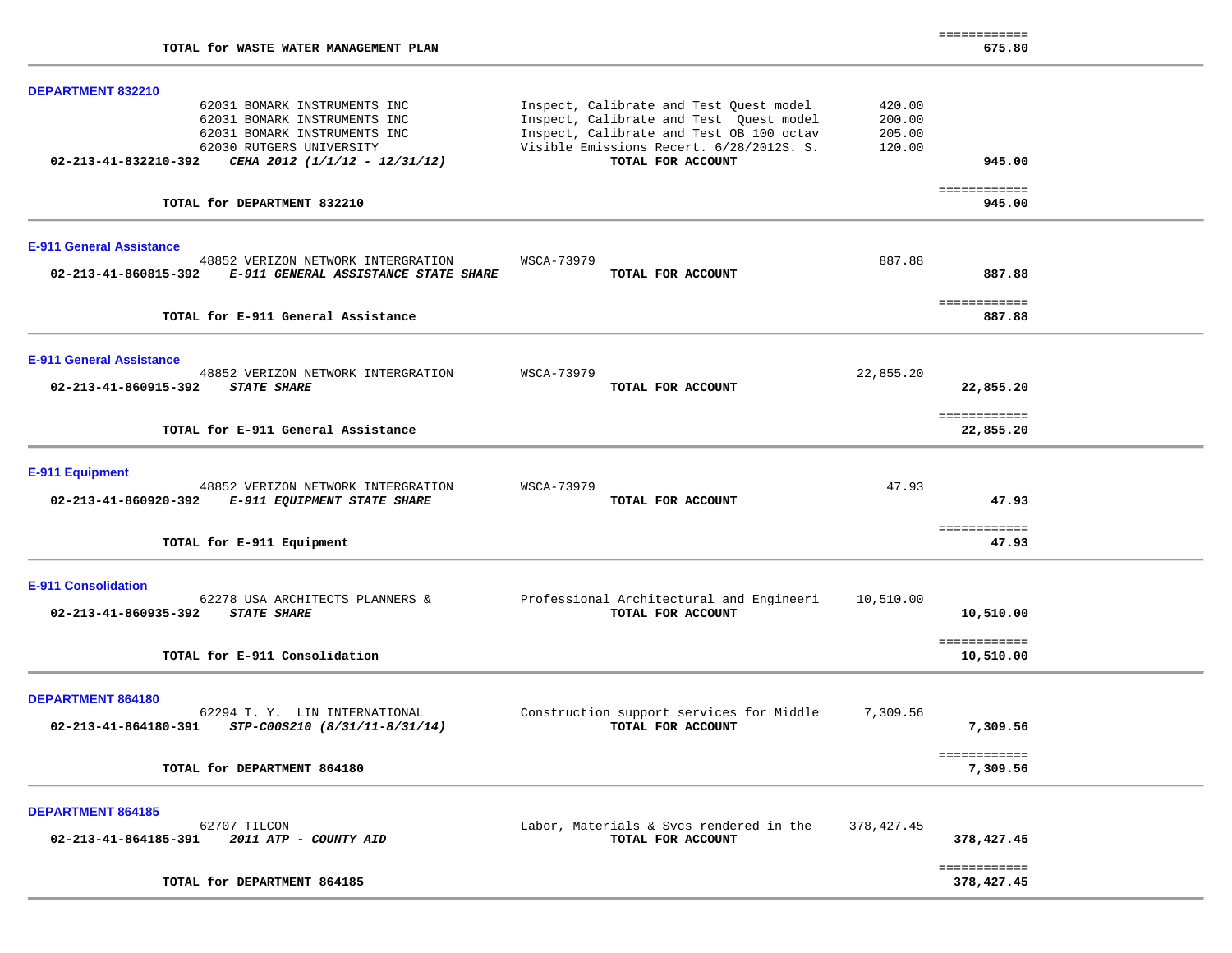|  |  |  | <b>DEPARTMENT 864205</b> |
|--|--|--|--------------------------|
|--|--|--|--------------------------|

| PLI ANIMENI OVTZVJ                                             |                                          |           |
|----------------------------------------------------------------|------------------------------------------|-----------|
| 62558 GREENMAN PEDERSEN INC                                    | Morris County MUTCD Retro Reflectivity T | 49,798.20 |
| 02-213-41-864205-391<br>MUTCD TRAFFIC SIGN INV(7/1/11-6/30/12) | TOTAL FOR ACCOUNT                        | 49,798.20 |

| TOTAL for DEPARTMENT 864205                                                                                                                                                                         |                                                                                                                                                      |                                 | ------------<br>49,798.20  |  |
|-----------------------------------------------------------------------------------------------------------------------------------------------------------------------------------------------------|------------------------------------------------------------------------------------------------------------------------------------------------------|---------------------------------|----------------------------|--|
| <b>DEPARTMENT 864290</b><br>62186 MORRISTOWN & ERIE RAILWAY INC<br>62186 MORRISTOWN & ERIE RAILWAY INC<br>02-213-41-864290-391<br>RR TOWN DOVER (11/30/10-11/30/12)                                 | Reconstruction of N. Sussex Street Cross<br>Tracks Unlimited, additional charges for<br>TOTAL FOR ACCOUNT                                            | 900.00<br>45.00                 | 945.00                     |  |
| TOTAL for DEPARTMENT 864290                                                                                                                                                                         |                                                                                                                                                      |                                 | ============<br>945.00     |  |
| <b>ENERGY EFFICIENCY/CONSERVATION</b><br>62702 AUTOMATED BUILDING CONTROLS<br>58675 DESESA ENGINEERING CO., INC.<br>62289 THE BIBER PARTNERSHIP AIA<br><b>FEDERAL SHARE</b><br>02-213-41-864905-391 | Upgrades to Various Morris County Buildi<br>Installation of Boilers at PSTA and Medi<br>Professional Architectural Svcs through<br>TOTAL FOR ACCOUNT | 55,831.00<br>839.05<br>1,799.00 | 58,469.05                  |  |
| TOTAL for ENERGY EFFICIENCY/CONSERVATION                                                                                                                                                            |                                                                                                                                                      |                                 | ============<br>58,469.05  |  |
| <b>ARRA-Chester Branch RR Rehab</b><br>62690 CHRISTOPHER P STATILE PA<br>02-213-41-864915-391<br><b>FEDERAL SHARE</b>                                                                               | Construction Inspection Services for the<br>TOTAL FOR ACCOUNT                                                                                        | 185,466.00                      | 185,466.00                 |  |
| TOTAL for ARRA-Chester Branch RR Rehab                                                                                                                                                              |                                                                                                                                                      |                                 | ============<br>185,466.00 |  |
|                                                                                                                                                                                                     | <b>County Capital</b>                                                                                                                                |                                 |                            |  |
| <b>Acq AutomTimeAttendnc, P/R sys</b><br>62130 KRONOS INC<br>04-216-55-951145-909<br><b>MISCELLANEOUS - OTHER</b>                                                                                   | MILESTONE 4<br>TOTAL FOR ACCOUNT                                                                                                                     | 14,319.00                       | 14,319.00<br>============  |  |
| TOTAL for Acq AutomTimeAttendnc, P/R sys                                                                                                                                                            |                                                                                                                                                      |                                 | 14,319.00                  |  |
| <b>Bridge Design &amp; Constr Proj</b><br>62293 KELLER & KIRKPATRICK<br>62277 JACOBS ENGINEERING GROUP, INC.<br>04-216-55-953027-909<br>MISCELLANEOUS - OTHER                                       | Morris County Bridge No. 1400-755 on Emm<br>Scoping of Waterloo Road Bridge 1401-038<br>TOTAL FOR ACCOUNT                                            | 468.00<br>452.08                | 920.08                     |  |
| TOTAL for Bridge Design & Constr Proj                                                                                                                                                               |                                                                                                                                                      |                                 | ============<br>920.08     |  |
| Cty roadwy drainage improv<br>62279 CHERRY WEBER & ASSOC. PC<br>04-216-55-953098-909<br>MISCELLANEOUS - OTHER                                                                                       | Clerk of the Works Agreement for Constru<br>TOTAL FOR ACCOUNT                                                                                        | 2,080.00                        | 2,080.00                   |  |
| TOTAL for Cty roadwy drainage improv                                                                                                                                                                |                                                                                                                                                      |                                 | ============<br>2,080.00   |  |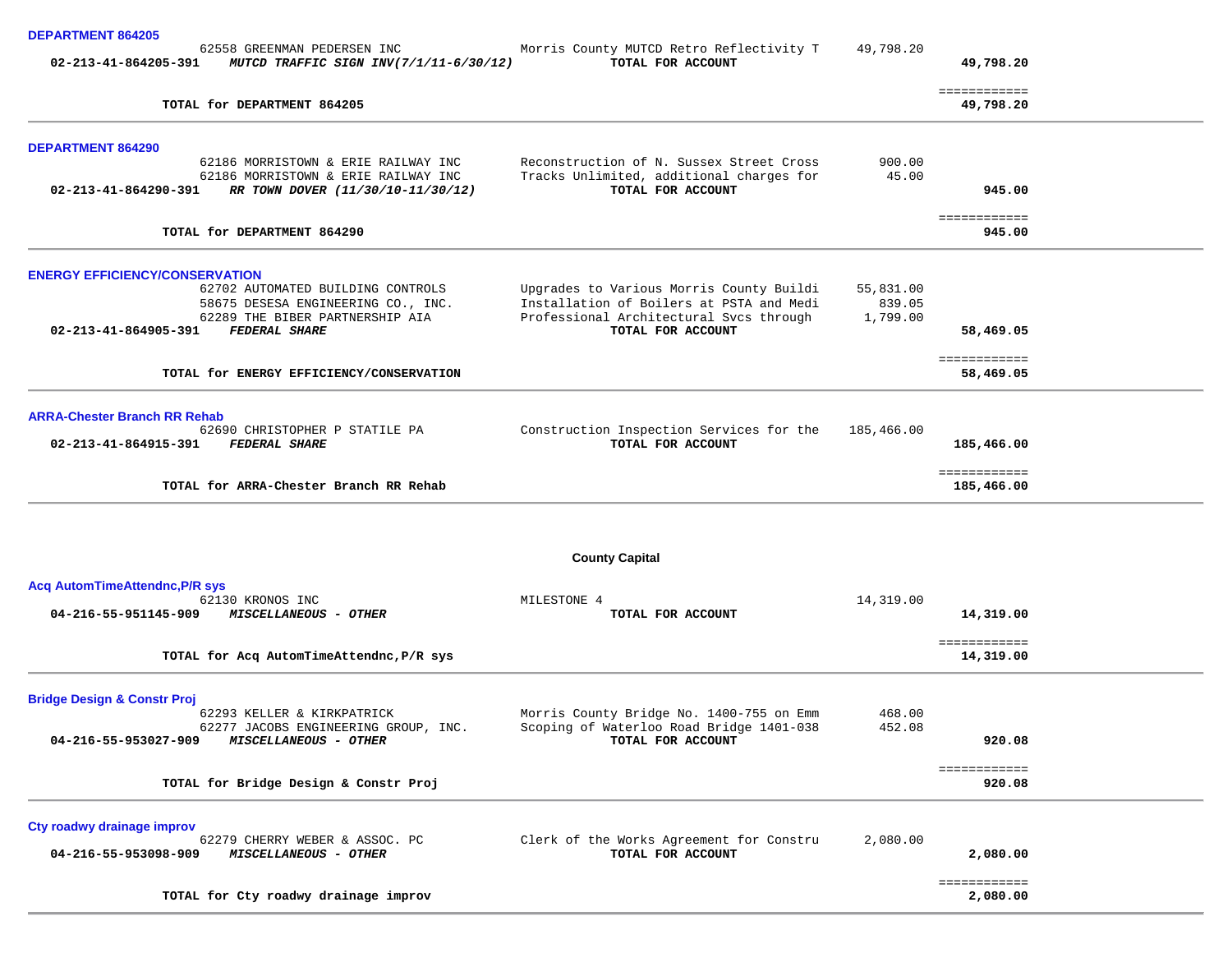| Analy dam condition, rehab dams       |                                                                 |                                          |                    |                    |  |
|---------------------------------------|-----------------------------------------------------------------|------------------------------------------|--------------------|--------------------|--|
|                                       | 62432 MORRIS COUNTY PARK COMMISSION                             | LEGAL COSTS FOR JUNE 2012 - ANTONUCCI    | 1,184.85           |                    |  |
|                                       | 62399 MORRIS COUNTY PARK COMMISSION                             | REIMBURSE DAM SALARY & WAGE RELATED JULY | 11,040.00          |                    |  |
|                                       | 62612 CIVIL DYNAMICS INC                                        | SUNRISE LAKE DAM                         | 718.75             |                    |  |
|                                       | 62611 CIVIL DYNAMICS INC                                        | LEDDELL'S POND DAM                       | 3,750.00           |                    |  |
| 04-216-55-953113-909                  | MISCELLANEOUS - OTHER                                           | TOTAL FOR ACCOUNT                        |                    | 16,693.60          |  |
|                                       |                                                                 |                                          |                    | ============       |  |
|                                       | TOTAL for Analy dam condition, rehab dams                       |                                          |                    | 16,693.60          |  |
| <b>Bridge DesignConstr varCty Loc</b> |                                                                 |                                          |                    |                    |  |
|                                       | 62291 T. Y. LIN INTERNATIONAL                                   | Eagle Rock Avenue Bridge over the Passai | 914.20             |                    |  |
| 04-216-55-953137-909                  | MISCELLANEOUS - OTHER                                           | TOTAL FOR ACCOUNT                        |                    | 914.20             |  |
|                                       |                                                                 |                                          |                    | <b>EEEEEEEEEEE</b> |  |
|                                       | TOTAL for Bridge DesignConstr varCty Loc                        |                                          |                    | 914.20             |  |
| <b>Renov CentralAveBldg Greystone</b> |                                                                 |                                          |                    |                    |  |
|                                       | 61983 COUNTY OF MORRIS                                          | 12 HOURS                                 | 300.00             |                    |  |
|                                       | 62592 THE MUSIAL GROUP PA                                       | Construction Inspector for Phase 2 Rehab | 6,800.00           |                    |  |
| 04-216-55-953146-909                  | <i>MISCELLANEOUS - OTHER</i>                                    | TOTAL FOR ACCOUNT                        |                    | 7,100.00           |  |
|                                       |                                                                 |                                          |                    | ============       |  |
|                                       | TOTAL for Renov CentralAveBldg Greystone                        |                                          |                    | 7,100.00           |  |
|                                       |                                                                 |                                          |                    |                    |  |
| <b>Road Design/Construction</b>       |                                                                 |                                          |                    |                    |  |
|                                       | 62268 KEY TECH                                                  | 2011 Various Paving Project: Paterson Ha | 1,700.00           |                    |  |
|                                       | 62268 KEY TECH                                                  |                                          | 2,300.00           |                    |  |
|                                       | 62603 THE RBA GROUP INC.                                        | Prof Svcs. Rendered Concerning Intersect | 1,800.00<br>672.00 |                    |  |
|                                       | 62737 WATERS, MCPHERSON, MCNEILL, P.C.                          | Johanson Holding<br>Eklund               |                    |                    |  |
|                                       | 62738 WATERS, MCPHERSON, MCNEILL, P.C.                          |                                          | 669.98             |                    |  |
| 04-216-55-953165-909                  | 62738 WATERS, MCPHERSON, MCNEILL, P.C.<br>MISCELLANEOUS - OTHER | Nikhoo, LLC<br>TOTAL FOR ACCOUNT         | 60.00              | 7,201.98           |  |
|                                       |                                                                 |                                          |                    |                    |  |
|                                       | 59543 GARDEN STATE HIGHWAY                                      | #2180-00214 30" FYG PED SIGN W11-2       | 3,100.00           |                    |  |
|                                       | 59543 GARDEN STATE HIGHWAY                                      | #2180-00428 Push Button with Wireless Ra | 2,200.00           |                    |  |
|                                       | 62604 DM FERNANDES LLC                                          | Labor, Materials & Svcs. rendered for th | 37,961.77          |                    |  |
|                                       | 62605 TILCON                                                    | Labor, Materials and Svcs. rendered in t | 605,775.95         |                    |  |
| 04-216-55-953165-951                  | BUILDING & IMPROVEMENTS                                         | TOTAL FOR ACCOUNT                        |                    | 649,037.72         |  |
|                                       |                                                                 |                                          |                    | ============       |  |
|                                       | TOTAL for Road Design/Construction                              |                                          |                    | 656,239.70         |  |
|                                       |                                                                 |                                          |                    |                    |  |
| <b>Roof Replacement Various Facil</b> | 62643 PARETTE SOMJEN ARCHITECTS LLC                             | REPLACE CHILLER PLANT - A&R BLDG.        | 800.00             |                    |  |
| 04-216-55-953172-909                  | <i>MISCELLANEOUS - OTHER</i>                                    | TOTAL FOR ACCOUNT                        |                    | 800.00             |  |
|                                       | 62632 JOTTAN, INC.                                              | PRACTICE RANGE ROOF REPLACEMENT          | 75,287.50          |                    |  |
| 04-216-55-953172-951                  | BUILDING & IMPROVEMENTS                                         | TOTAL FOR ACCOUNT                        |                    | 75,287.50          |  |
|                                       |                                                                 |                                          |                    | ============       |  |
|                                       | TOTAL for Roof Replacement Various Facil                        |                                          |                    | 76,087.50          |  |

**Bridge DesignConst varCty Loc 04-216-55-953184-909** *MISCELLANEOUS - OTHER* **TOTAL FOR ACCOUNT 4,272.05**

Scoping of Waterloo Bridge 1401-038 in N 4,272.05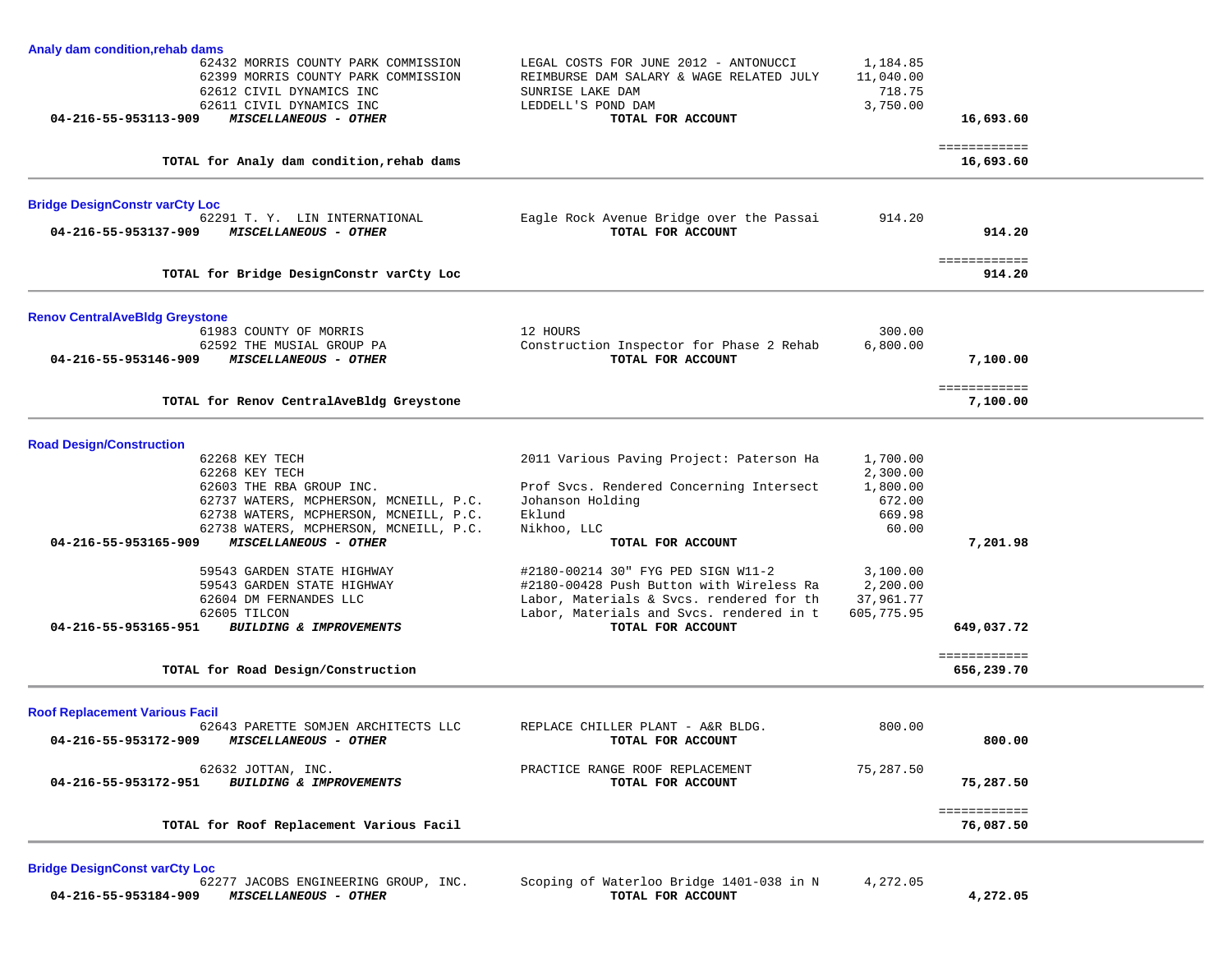| TOTAL for Bridge DesignConst varCty Loc                                                                                                                                                                                                                                                                                                                                                                                                                                                                                                                                                                                                                                                                               |                                                                               | 4,272.05                                |  |
|-----------------------------------------------------------------------------------------------------------------------------------------------------------------------------------------------------------------------------------------------------------------------------------------------------------------------------------------------------------------------------------------------------------------------------------------------------------------------------------------------------------------------------------------------------------------------------------------------------------------------------------------------------------------------------------------------------------------------|-------------------------------------------------------------------------------|-----------------------------------------|--|
| <b>DEPARTMENT 953193</b><br>62290 EPIC MANAGEMENT INC. The Construction Management Services for the<br>04-216-55-953193-909 DESIGN/CONSULT COSTS-PUBLICSAFETYCOMPLEX<br>TOTAL FOR ACCOUNT                                                                                                                                                                                                                                                                                                                                                                                                                                                                                                                             | 21,037.00                                                                     | 21,037.00                               |  |
| TOTAL for DEPARTMENT 953193                                                                                                                                                                                                                                                                                                                                                                                                                                                                                                                                                                                                                                                                                           |                                                                               | ============<br>21,037.00               |  |
| <b>DEPARTMENT 953194</b><br>62288 THE BIBER PARTNERSHIP AIA<br>Professional Architectural Services thru<br>RENOV 30 SCHUYLER PL FOR CCM PROGRAMS<br>04-216-55-953194-909<br>TOTAL FOR ACCOUNT                                                                                                                                                                                                                                                                                                                                                                                                                                                                                                                         | 781.00                                                                        | 781.00                                  |  |
| 62716 PETERSON & STAEGER INC<br>Labor, Material and Svcs. rendered in th<br>04-216-55-953194-951 RENOV 30 SCHUYLER PL FOR CCM PROGRAMS<br>TOTAL FOR ACCOUNT                                                                                                                                                                                                                                                                                                                                                                                                                                                                                                                                                           | 32,580.73                                                                     | 32,580.73                               |  |
| TOTAL for DEPARTMENT 953194                                                                                                                                                                                                                                                                                                                                                                                                                                                                                                                                                                                                                                                                                           |                                                                               | ============<br>33,361.73               |  |
| <b>DEPARTMENT 953202</b><br>61983 COUNTY OF MORRIS<br>163 HOURS<br>04-216-55-953202-909 ROAD RESURFACING/CONSTRUCTION/IMPRVMENTS<br>TOTAL FOR ACCOUNT<br>TOTAL for DEPARTMENT 953202                                                                                                                                                                                                                                                                                                                                                                                                                                                                                                                                  | 4,617.00                                                                      | 4,617.00<br>============<br>4,617.00    |  |
| <b>DEPARTMENT 953207</b><br>61983 COUNTY OF MORRIS<br>4 HOURS<br>04-216-55-953207-909 DESIGN PHASE II REC FIELDS-CENTRAL PARK<br>TOTAL FOR ACCOUNT<br>TOTAL for DEPARTMENT 953207                                                                                                                                                                                                                                                                                                                                                                                                                                                                                                                                     | 100.00                                                                        | 100.00<br>============<br>100.00        |  |
| DEPARTMENT 953212<br>61527 GRAINGER<br>W066630/ RE: JDC/ 06-04-12<br>04-216-55-953212-951 REPLACE MOTORS/FANS/PUMPS - VAR FACIL<br>TOTAL FOR ACCOUNT<br>TOTAL for DEPARTMENT 953212                                                                                                                                                                                                                                                                                                                                                                                                                                                                                                                                   | 847.73                                                                        | 847.73<br>============<br>847.73        |  |
| <b>DEPARTMENT 953225</b><br>Mansfield Self Storage<br>62220 BROSCIUS, FISHER & ZAITER<br>Plans for Bridge No. 629 in Mendham Town<br>61475 R.S. KNAPP CO. INC.<br>Final Design for Morris County Bridge No<br>62269 HATCH MOTT MACDONALD<br>Scoping of Waterloo Road Bi-County Bridg<br>62277 JACOBS ENGINEERING GROUP, INC.<br>Fedex Pak to Albert CruzAcct# 1487-7249-<br>61471 FEDEX<br>62736 WATERS, MCPHERSON, MCNEILL, P.C.<br>legal services<br>BRIDGE DESIGN, RENOV, CONSTRUC - VAR LOC<br>TOTAL FOR ACCOUNT<br>04-216-55-953225-909<br>62889 SPARWICK CONTRACTING, INC.<br>Replacement of Bridge No. 1400-386 on Wh<br>BRIDGE DESIGN, RENOV, CONSTRUC - VAR LOC<br>04-216-55-953225-951<br>TOTAL FOR ACCOUNT | 900.00<br>428.75<br>23,280.64<br>13,105.90<br>54.60<br>3,828.55<br>331,530.47 | 41,598.44<br>331,530.47<br>============ |  |
| TOTAL for DEPARTMENT 953225                                                                                                                                                                                                                                                                                                                                                                                                                                                                                                                                                                                                                                                                                           |                                                                               | 373,128.91                              |  |

============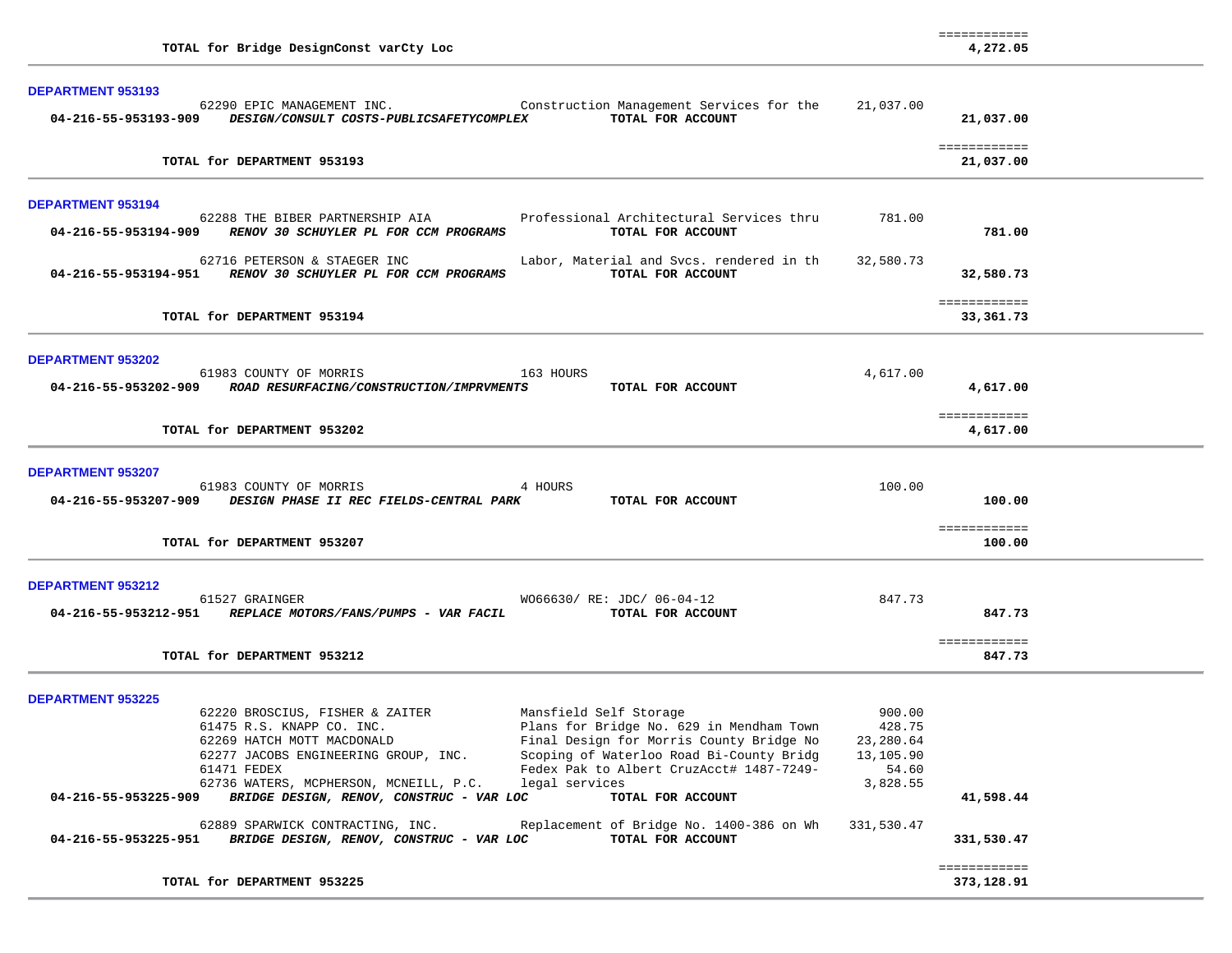| <b>DEPARTMENT 953233</b>                                                                                                                                                                                                            |                                                                                                                                                                                                              |                                                                     |                            |  |
|-------------------------------------------------------------------------------------------------------------------------------------------------------------------------------------------------------------------------------------|--------------------------------------------------------------------------------------------------------------------------------------------------------------------------------------------------------------|---------------------------------------------------------------------|----------------------------|--|
| 62276 KELLER & KIRKPATRICK<br>62292 D.R. JOHNSON & ASSOCIATES, LLC<br>62275 KELLER & KIRKPATRICK                                                                                                                                    | West Central Avenue-WhartonProfessional<br>General Engineering Services for the per<br>Construction Inspection-Clerk of the Wor                                                                              | 11,024.00<br>2,303.30<br>1,716.00                                   |                            |  |
| 04-216-55-953233-909<br>COUNTY ROADWAY DRAINAGE IMPROVEMENTS                                                                                                                                                                        | TOTAL FOR ACCOUNT                                                                                                                                                                                            |                                                                     | 15,043.30                  |  |
| TOTAL for DEPARTMENT 953233                                                                                                                                                                                                         |                                                                                                                                                                                                              |                                                                     | ============<br>15,043.30  |  |
| <b>DEPARTMENT 953234</b>                                                                                                                                                                                                            |                                                                                                                                                                                                              |                                                                     |                            |  |
| 62519 CIVIL DYNAMICS INC<br>ANALYSIS DAM CONDITIONS/REHAB DAMS<br>04-216-55-953234-909                                                                                                                                              | PRPFESSIONAL SERVICES CONTRACT SAFFIN PO<br>TOTAL FOR ACCOUNT                                                                                                                                                | 8,591.23                                                            | 8,591.23                   |  |
| TOTAL for DEPARTMENT 953234                                                                                                                                                                                                         |                                                                                                                                                                                                              |                                                                     | ============<br>8,591.23   |  |
| <b>DEPARTMENT 953259</b>                                                                                                                                                                                                            |                                                                                                                                                                                                              |                                                                     |                            |  |
| 62594 JG DRYWALL LLC<br>61860 JG DRYWALL LLC<br>04-216-55-953259-951<br>RENOVCENTRLAVECOMPLX-STCLARE/NONPROFMALL                                                                                                                    | Central Avenue Complex Phase 2 on Medica<br>A1A#5 CENTRAL AVE COMPLEX PHASE II PROJ<br>TOTAL FOR ACCOUNT                                                                                                     | 258,897.38<br>277, 217.50                                           | 536,114.88                 |  |
| TOTAL for DEPARTMENT 953259                                                                                                                                                                                                         |                                                                                                                                                                                                              |                                                                     | ============<br>536,114.88 |  |
| <b>Cty Bridge Design &amp; Constructi</b>                                                                                                                                                                                           |                                                                                                                                                                                                              |                                                                     |                            |  |
| 62280 CHERRY WEBER & ASSOC. PC<br>04-216-55-953975-909<br><i>MISCELLANEOUS - OTHER</i>                                                                                                                                              | Clerk of the Works for Construction Insp<br>TOTAL FOR ACCOUNT                                                                                                                                                | 5,824.00                                                            | 5,824.00                   |  |
| TOTAL for Cty Bridge Design & Constructi                                                                                                                                                                                            |                                                                                                                                                                                                              |                                                                     | ============<br>5,824.00   |  |
| <b>Acq Ballistic Microscope CIS</b>                                                                                                                                                                                                 |                                                                                                                                                                                                              |                                                                     |                            |  |
| 59591 CHEAPER THAN DIRT!<br>59591 CHEAPER THAN DIRT!<br>04-216-55-954169-956<br>MACHINERY & EQUIPMENT                                                                                                                               | Gun Vise, Model#149717601, Item#7832250/Ly<br>SHIPPING AND HANDLING<br>TOTAL FOR ACCOUNT                                                                                                                     | 150.86<br>21.29                                                     | 172.15                     |  |
| TOTAL for Acq Ballistic Microscope CIS                                                                                                                                                                                              |                                                                                                                                                                                                              |                                                                     | ============<br>172.15     |  |
| <b>DEPARTMENT 955244</b>                                                                                                                                                                                                            |                                                                                                                                                                                                              |                                                                     |                            |  |
| 62584 GRAFAS PAINTING CONTRACTORS INC<br>60126 HICKORY BATHING & HEALTHCARE<br>60126 HICKORY BATHING & HEALTHCARE<br>60126 HICKORY BATHING & HEALTHCARE<br>60126 HICKORY BATHING & HEALTHCARE<br>60126 HICKORY BATHING & HEALTHCARE | Painting~6/23, 24, 27/2011<br>4-011080Small Vancare Cloth "H" Sling<br>4-12080, Medium Vancare Cloth "H" Sling<br>4-01380, Large Vancare Cloth "H" Sling<br>4-14080, X-L Vancare Cloth "H" Sling<br>SHIPPING | 2,832.00<br>1,790.00<br>5,670.00<br>10,547.00<br>5,180.00<br>276.95 |                            |  |
| 04-216-55-955244-951<br>IMPROVEMENTS - MORRIS VIEW HEALTHCARECTR                                                                                                                                                                    | TOTAL FOR ACCOUNT                                                                                                                                                                                            |                                                                     | 26,295.95<br>============  |  |
| TOTAL for DEPARTMENT 955244                                                                                                                                                                                                         |                                                                                                                                                                                                              |                                                                     | 26,295.95                  |  |
| <b>DEPARTMENT 963248</b>                                                                                                                                                                                                            |                                                                                                                                                                                                              |                                                                     |                            |  |
| 56464 TRAIN'STOWERS INC<br>56464 TRAIN'STOWERS INC<br>56464 TRAIN'STOWERS INC<br>56464 TRAIN'STOWERS INC                                                                                                                            | Work per Attached Quote dated 3/30/12<br>Adjustment per invoices, attached. JP<br>Invoice# 15691<br>Invoice# 15692                                                                                           | 10,436.00<br>$-10, 436.00$<br>3,374.75<br>4,042.00                  |                            |  |
| 04-216-55-963248-909<br>REPLACE TRUNKED RADIO SYS-LAW&PUBSAFTEY                                                                                                                                                                     | TOTAL FOR ACCOUNT                                                                                                                                                                                            |                                                                     | 7,416.75                   |  |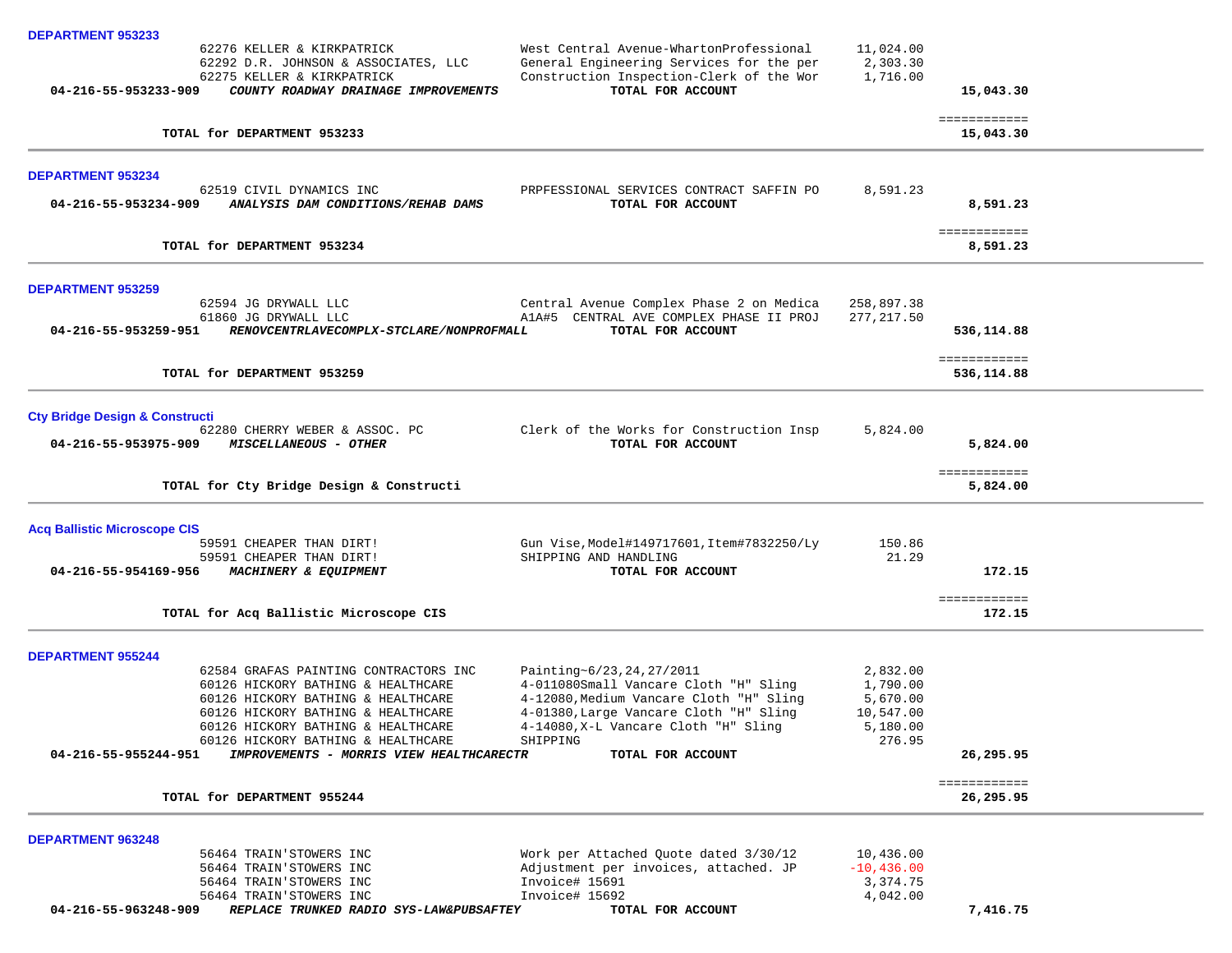| 04-216-55-963248-952                                             | 44597 MOTOROLA SOLUTIONS INC<br>REPLACE TRUNKED RADIO SYS-LAW&PUBSAFTEY                                                               | AS PER PROPOSAL DATED 5-10-11 ADDENDUM#1<br>TOTAL FOR ACCOUNT                                             | 157,077.70          | 157,077.70                             |  |
|------------------------------------------------------------------|---------------------------------------------------------------------------------------------------------------------------------------|-----------------------------------------------------------------------------------------------------------|---------------------|----------------------------------------|--|
|                                                                  | TOTAL for DEPARTMENT 963248                                                                                                           |                                                                                                           |                     | ============<br>164,494.45             |  |
| <b>DEPARTMENT 968288</b>                                         | 61639 MC VOCATIONAL SCHOOL DISTRICT<br>04-216-55-968288-951    VAR CAPITAL PROJECTS-MC SCHOOL OF TECH                                 | Building One Roof Replacement<br>TOTAL FOR ACCOUNT                                                        | 410,375.00          | 410,375.00<br>============             |  |
|                                                                  | TOTAL for DEPARTMENT 968288                                                                                                           |                                                                                                           |                     | 410,375.00                             |  |
| DEPARTMENT 969261<br>04-216-55-969261-909                        | 62425 COUNTY COLLEGE OF MORRIS<br>RENOV & IMPROVMNT TO ACADEMIC BLGS AT CCM                                                           | The RBA Group 6/30/12<br>TOTAL FOR ACCOUNT                                                                | 1,914.40            | 1,914.40                               |  |
|                                                                  | TOTAL for DEPARTMENT 969261                                                                                                           |                                                                                                           |                     | ============<br>1,914.40               |  |
|                                                                  |                                                                                                                                       | <b>Dedicated Trust</b>                                                                                    |                     |                                        |  |
|                                                                  |                                                                                                                                       |                                                                                                           |                     |                                        |  |
| DEPARTMENT 578001                                                | 62980 COUNTY OF MORRIS<br>13-290-56-578001-888 ACCUMULATED ABSENCES                                                                   | RMB CURRENT FUND FOR COMP. ABSENSES<br>TOTAL FOR ACCOUNT                                                  | 130,370.38          | 130,370.38                             |  |
|                                                                  | TOTAL for DEPARTMENT 578001                                                                                                           |                                                                                                           |                     | ============<br>130,370.38             |  |
| <b>County Clerk \$1.00 Fund</b><br>13-290-56-578401-888          | 60936 COUNTY BUSINESS SYSTEMS INC<br>60945 IMAGE ACCESS CORP<br><i>COUNTY CLERK \$1.00 FUND</i><br>TOTAL for County Clerk \$1.00 Fund | contract for new vision/backfile image 1<br>item #EQ-FU-F160F sacaaner fujitsu color<br>TOTAL FOR ACCOUNT | 66,963.00<br>698.00 | 67,661.00<br>============<br>67,661.00 |  |
| <b>County Surrogate - \$2.00 Fund</b>                            | 58157 DELL MARKETING L.P.<br>13-290-56-578701-888 COUNTY SURROGATE - \$2.00 FUND                                                      | A70256, QUOTE NO. 1019014285869<br>TOTAL FOR ACCOUNT                                                      | 1,439.16            | 1,439.16<br>============               |  |
|                                                                  | TOTAL for County Surrogate - \$2.00 Fund                                                                                              |                                                                                                           |                     | 1,439.16                               |  |
| <b>Environ Quality &amp; Enforcement</b><br>13-290-56-578901-888 | 62609 SPRINT-NEXTEL<br>ENVIRON QUALITY & ENFORCEMENT                                                                                  | L&PS / ENVIRONMENTAL SERVICES<br>TOTAL FOR ACCOUNT                                                        | 288.56              | 288.56                                 |  |
|                                                                  | TOTAL for Environ Quality & Enforcement                                                                                               |                                                                                                           |                     | ============<br>288.56                 |  |